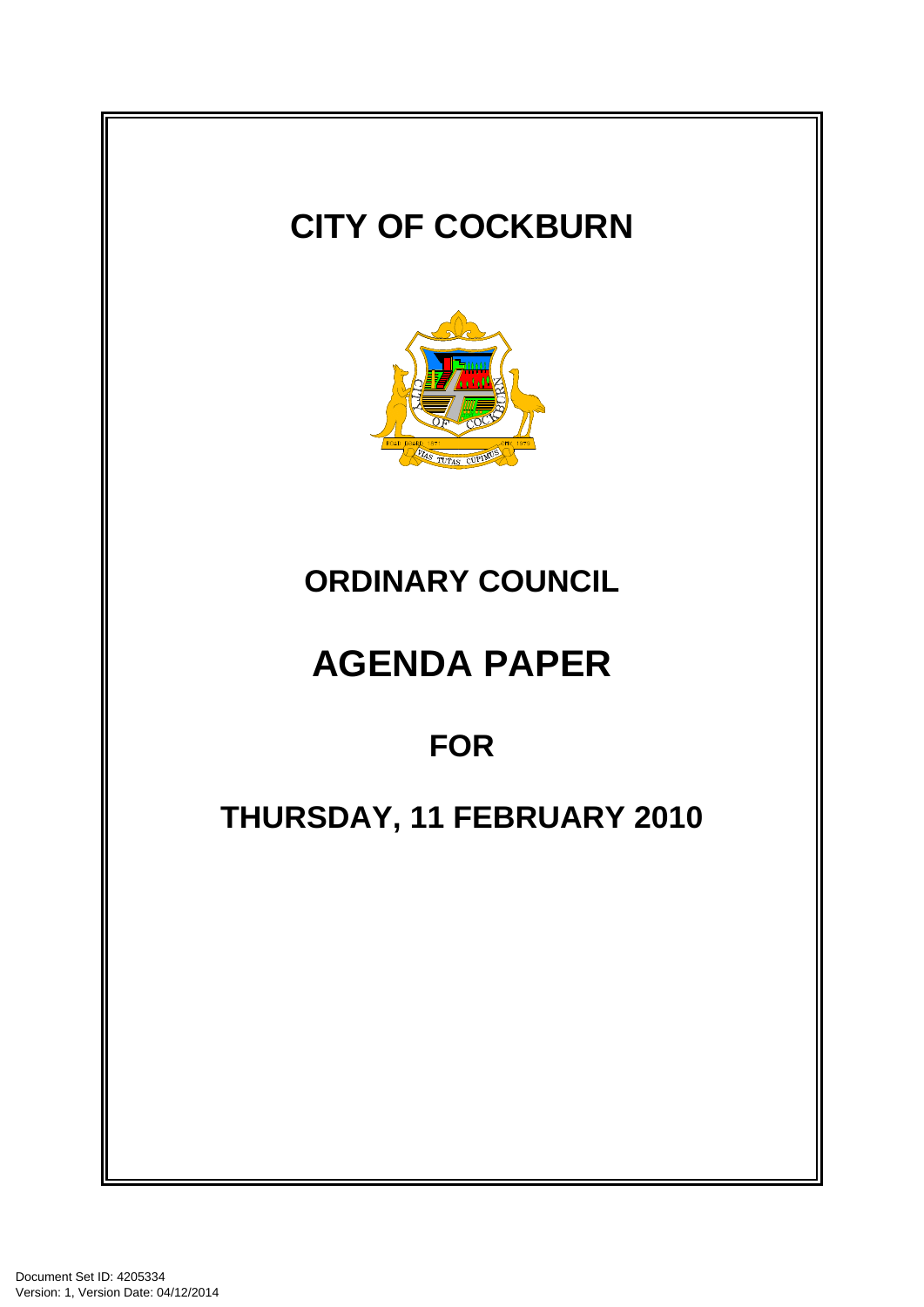# **CITY OF COCKBURN**

# **SUMMARY OF AGENDA TO BE PRESENTED TO THE ORDINARY COUNCIL MEETING TO BE HELD ON THURSDAY, 11 FEBRUARY 2010 AT 7:00 PM**

#### **Page**

-

| 1.             |                                                     |                                                                                                                                                                 |  |  |  |
|----------------|-----------------------------------------------------|-----------------------------------------------------------------------------------------------------------------------------------------------------------------|--|--|--|
| 2.             | APPOINTMENT OF PRESIDING MEMBER (IF REQUIRED)1      |                                                                                                                                                                 |  |  |  |
| 3.             | DISCLAIMER (TO BE READ ALOUD BY PRESIDING MEMBER) 1 |                                                                                                                                                                 |  |  |  |
| 4.             |                                                     | ACKNOWLEDGEMENT OF RECEIPT OF WRITTEN DECLARATIONS OF<br>FINANCIAL INTERESTS AND CONFLICT OF INTEREST (BY PRESIDING                                             |  |  |  |
| 5.             |                                                     |                                                                                                                                                                 |  |  |  |
| 6.             |                                                     | ACTION TAKEN ON PREVIOUS PUBLIC QUESTIONS TAKEN ON                                                                                                              |  |  |  |
| 7 <sub>1</sub> |                                                     |                                                                                                                                                                 |  |  |  |
| 8.             |                                                     |                                                                                                                                                                 |  |  |  |
|                | 8.1                                                 | (OCM 11/02/2010) - ORDINARY COUNCIL MEETING - 10/12/2009 2                                                                                                      |  |  |  |
| 9.             |                                                     |                                                                                                                                                                 |  |  |  |
| 10.            |                                                     |                                                                                                                                                                 |  |  |  |
| 11.            | BUSINESS LEFT OVER FROM THE PREVIOUS MEETING (IF    |                                                                                                                                                                 |  |  |  |
| 12.            | DECLARATION OF COUNCILLORS WHO HAVE NOT GIVEN DUE   |                                                                                                                                                                 |  |  |  |
| 13.            |                                                     |                                                                                                                                                                 |  |  |  |
|                | 13.1                                                | (OCM 11/02/2010) - PROPOSED AMENDMENTS TO POLICY SC15<br>'ELECTED MEMBER COMMUNICATION ALLOWANCE' AND SC32<br>'ELECTED MEMBER INFORMATION TECHNOLOGY ALLOWANCE' |  |  |  |
|                | 13.2                                                | (OCM 11/02/2010) - REVIEW OF CITY OF COCKBURN (LOCAL<br>GOVERNMENT ACT) LOCAL LAWS 2000 (1116) (P WESTON)                                                       |  |  |  |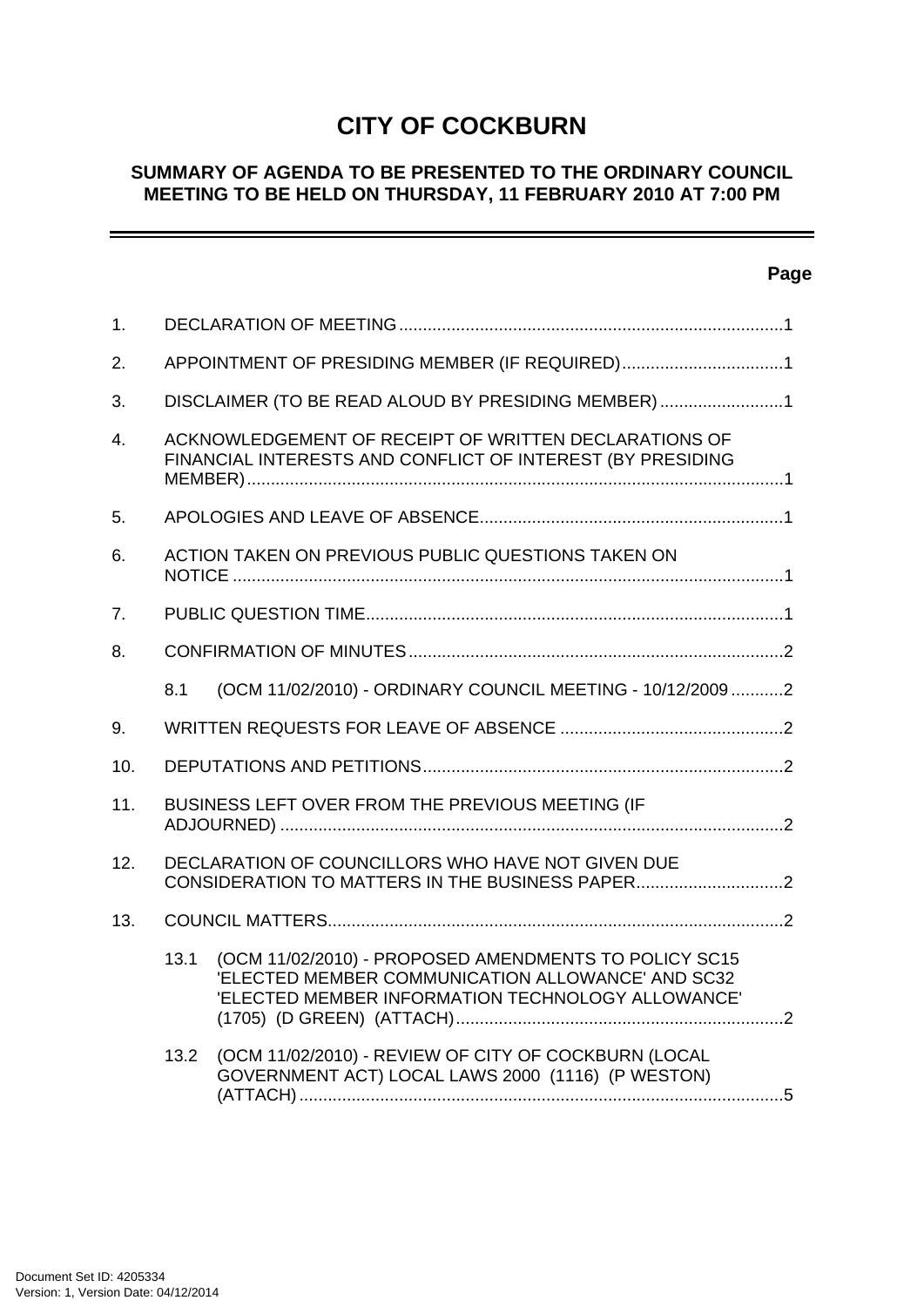# **Page**

| 14. |      |                                                                                                                                                                                                                                                                                                                                        |
|-----|------|----------------------------------------------------------------------------------------------------------------------------------------------------------------------------------------------------------------------------------------------------------------------------------------------------------------------------------------|
|     | 14.1 | (OCM 11/02/2010) - RETROSPECTIVE APPLICATION FOR<br>EXISTING HOME BUSINESS (MOBILE FOOD CATERING) -<br>LOCATION: LOT 455 (NO.11A) RECREATION ROAD, HAMILTON<br>HILL - OWNER: I & S SCARPUZZA - APPLICANT: I SCARPUZZA                                                                                                                  |
|     | 14.2 | (OCM 11/02/2010) - CONSIDERATION OF THE POSSIBLE<br>REALIGNMENT OF METROPOLITAN REGION SCHEME OTHER<br>REGIONAL ROADS RESERVATION FOR FRANKLAND<br>AVENUE/HAMMOND ROAD, WATTLEUP (4412178; 9669) (A                                                                                                                                    |
|     | 14.3 | (OCM 11/02/2010) - DEDICATION OF LAND AS ROAD RESERVE<br>PURSUANT TO SECTION 56 OF LAND ADMINISTRATION ACT<br>1997 - PORTION OF LOT 3004 PLAN 44630 (RESERVE 48878)<br>SPEARWOOD AVENUE, BIBRA LAKE (450007, 6005342) (K SIM)                                                                                                          |
|     | 14.4 | (OCM 11/02/2010) - STRUCTURE PLAN ADOPTION - LOT 74<br>HOWE STREET BEELIAR ; LF AND MH BULL (9687) (A BLOOD)                                                                                                                                                                                                                           |
|     | 14.5 | (OCM 11/02/2010) - FINAL CONSIDERATION OF AMENDMENT<br>NO. 29 TO CITY OF COCKBURN TOWN PLANNING SCHEME NO.<br>3 - REZONING LOT 196 BERRIGAN DRIVE, JANDAKOT FROM<br>LOCAL CENTRE (RESTRICTED USE 6) TO RESIDENTIAL R40 -<br>OWNER: M FATHI AND M FATHI ELZADI, N AND S TAFTI -<br>APPLICANT: TUSCOM SUBDIVISION CONSULTANTS (93029) (M |
|     | 14.6 | (OCM 11/02/2010) - RESPONSE TO DRAFT INDUSTRIAL LAND<br>STRATEGY 2009 PERTH AND PEEL - OWNER: VARIOUS -<br>APPLICANT: N/A (SM/M010) (R DONG) (ATTACH) 31                                                                                                                                                                               |
|     |      | 14.7 (OCM 11/02/2010) - PROPOSED SCHEME AMENDMENT NO. 81 -<br>INTRODUCING DEVELOPER CONTRIBUTION AREA NO. 13<br>RELATING TO COMMUNITY INFRASTRUCTURE (93081) (A                                                                                                                                                                        |
|     | 14.8 | (OCM 11/02/2010) - PROPOSED SCHEME AMENDMENT NO. 78<br>TO CITY OF COCKBURN TOWN PLANNING SCHEME NO. 3 -<br>MODIFY CLAUSE 5.5 OF THE SCHEME TO ALLOW FOR THE<br>VARIATION OR EXTINGUISHMENT OF OTHER RESTRICTIVE<br>COVENANTS, EASEMENTS AND RIGHTS OF WAYS - OWNER:<br>N/A - APPLICANT: CITY OF COCKBURN (93078) (M CARBONE)           |
| 15. |      | FINANCE AND CORPORATE SERVICES DIVISION ISSUES58                                                                                                                                                                                                                                                                                       |
|     | 15.1 | (OCM 11/02/2010) - LIST OF CREDITORS PAID - NOVEMBER 2009<br>AND DECEMBER 2009 (5605) (N MAURICIO) (ATTACH)58                                                                                                                                                                                                                          |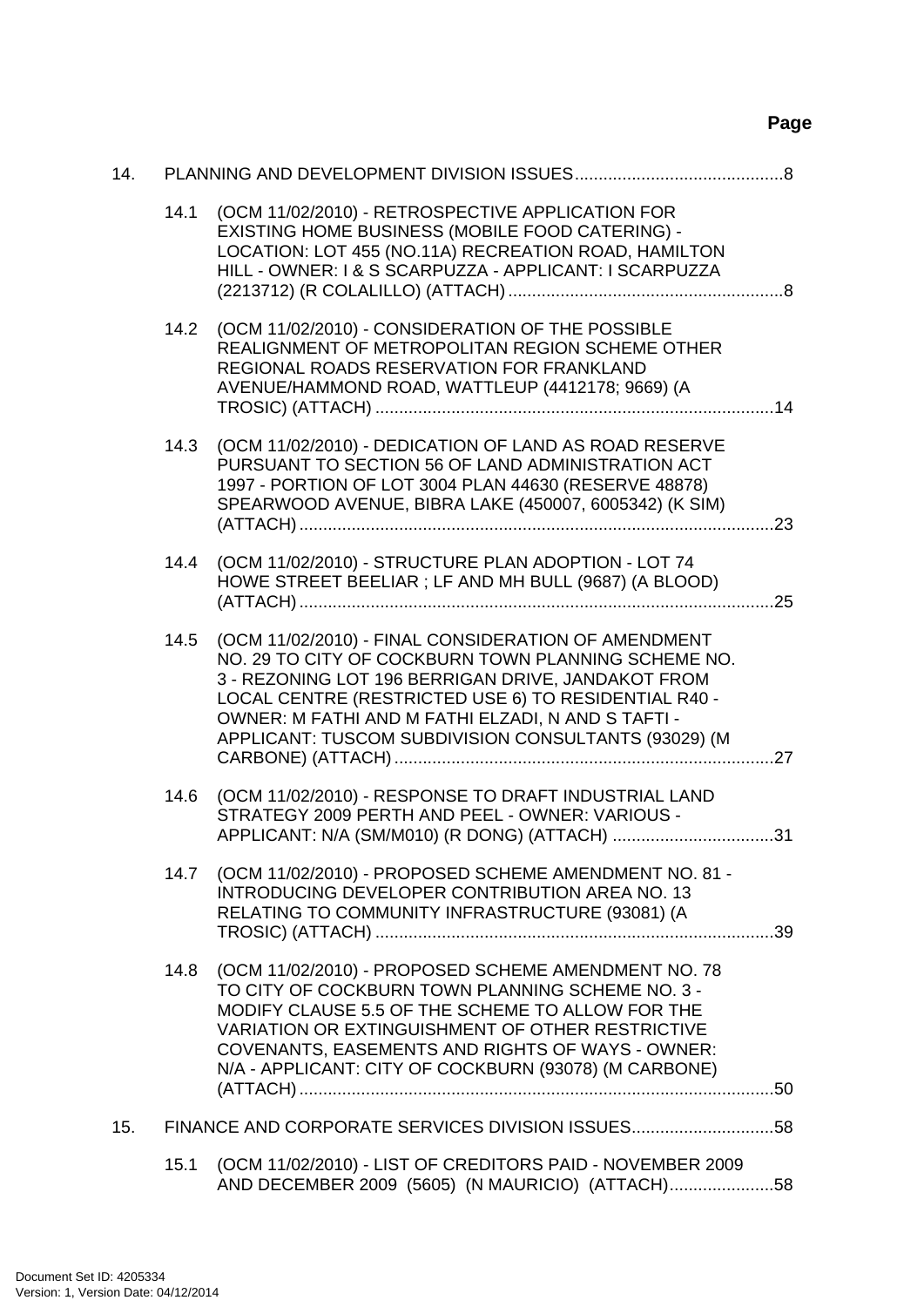# **Page**

|     | 15.2 | (OCM 11/02/2010) - STATEMENT OF FINANCIAL ACTIVITY AND                                                                                                                                                                                      |  |
|-----|------|---------------------------------------------------------------------------------------------------------------------------------------------------------------------------------------------------------------------------------------------|--|
|     | 15.3 | (OCM 11/02/2010) - PROPOSED AMENDMENT TO POLICY AFCS1<br>'EMPLOYEE DEVELOPMENT' (1705) (M TOBIN) (ATTACH)64                                                                                                                                 |  |
|     | 15.4 | (OCM 11/02/2010) - REVIEW OF BUSINESS PLAN 2009/10 AND<br>BUDGET REVIEW PERIOD ENDING 31 DECEMBER 2009 (5402)                                                                                                                               |  |
| 16. |      |                                                                                                                                                                                                                                             |  |
|     | 16.1 | (OCM 11/02/2010) - REMOVAL OF COUNCIL TREES ADJACENT<br>TO PROPERTY AT 47 GERALD STREET, SPEARWOOD - OWNER:<br>GARY STACK (2206443; 450037) (M LITTLETON) (ATTACH)71                                                                        |  |
|     |      | 16.2 (OCM 11/02/2010) - SUBMISSION FOR ROUND 5 OF THE<br>UNDERGROUND POWER PROGRAM (9118) (D VICKERY)                                                                                                                                       |  |
| 17. |      |                                                                                                                                                                                                                                             |  |
|     | 17.1 | (OCM 11/02/2010) - BUSINESS PLAN FOR PROPOSED SALE OF<br>LOTS 14 AND 22 PROGRESS DRIVE, BIBRA LAKE (1100231;                                                                                                                                |  |
|     | 17.2 | (OCM 11/02/2010) - SPORT AND RECREATION STRATEGIC PLAN<br>2009 (SECOND REVISION) (8163) (S HARRIS) (ATTACH) 92                                                                                                                              |  |
|     | 17.3 | (OCM 11/02/2010) - BEELIAR RESERVE - BEELIAR<br>FLOODLIGHTING - INVESTIGATION INTO THE FAILURE OF<br>LIGHTS DURING THE BEELIAR REGIONAL ADVANCEMENT<br>GROUP (BRAG) CHRISTMAS CONCERTS 2008 AND 2009                                        |  |
| 18. |      |                                                                                                                                                                                                                                             |  |
| 19. |      | MOTIONS OF WHICH PREVIOUS NOTICE HAS BEEN GIVEN 102                                                                                                                                                                                         |  |
|     | 19.1 | (OCM 11/02/2010) - ADDITIONAL USE FOR RETAILING - STOCK<br>ROAD MARKETS FOR LOTS 11, PART LOT 13, 14, 18, 20, 21, 22<br>AND 23 PORT PIRIE STREET, BIBRA LAKE (1116151; 1116153;<br>1116154; 1116158; 1116160; 1116161; 1116162; 1116163) (P |  |
|     | 19.2 | (OCM 11/02/2010) - DONATION TO SALVATION ARMY TOODYAY                                                                                                                                                                                       |  |
| 20. |      | NOTICES OF MOTION GIVEN AT THE MEETING FOR CONSIDERATION                                                                                                                                                                                    |  |
| 21. |      | NEW BUSINESS OF AN URGENT NATURE INTRODUCED BY                                                                                                                                                                                              |  |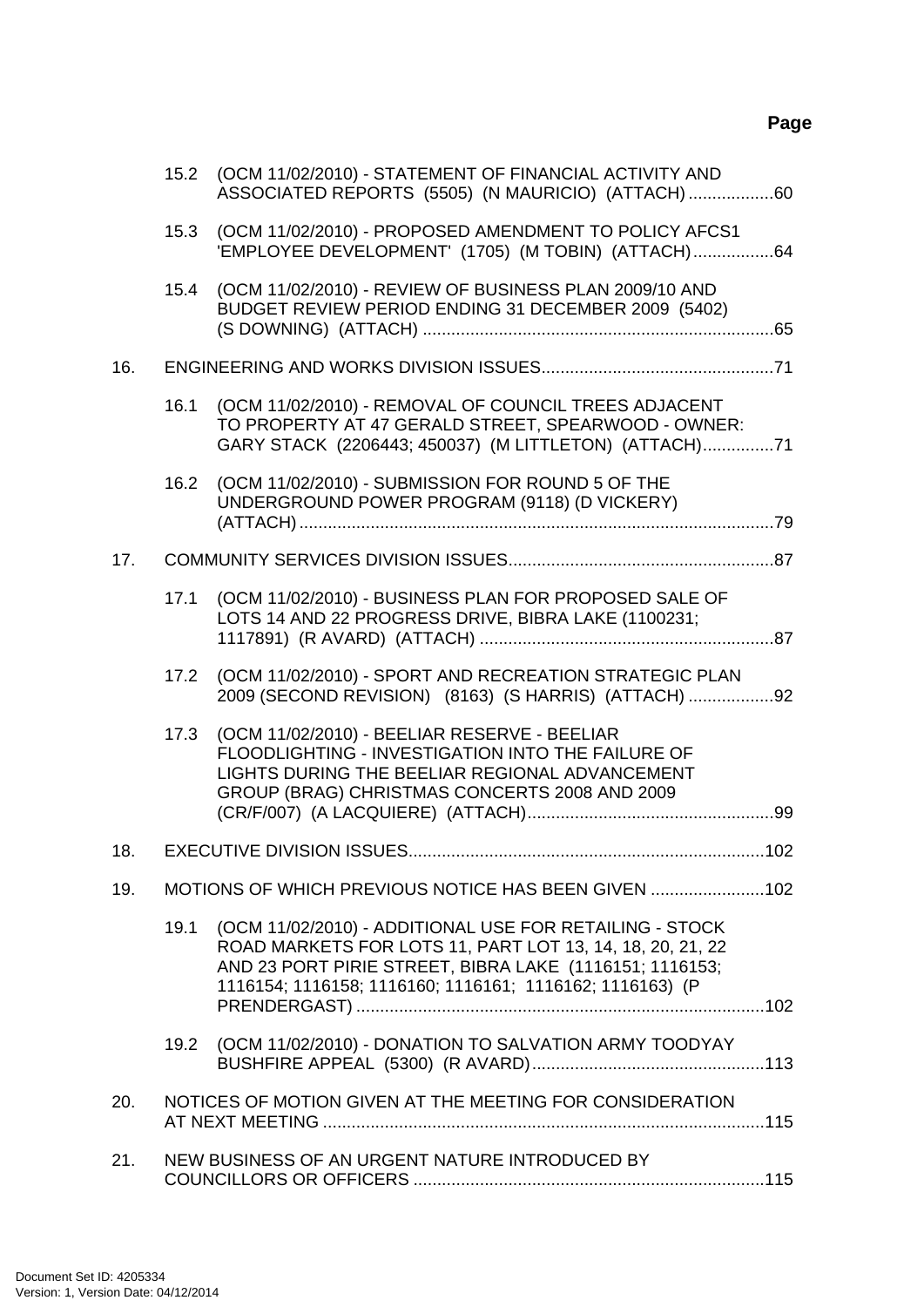# **Page**

|    | 22. MATTERS TO BE NOTED FOR INVESTIGATION, WITHOUT DEBATE115  |
|----|---------------------------------------------------------------|
|    |                                                               |
| 24 | (OCM 11/02/2010) - RESOLUTION OF COMPLIANCE (SECTION 3.18(3), |
|    |                                                               |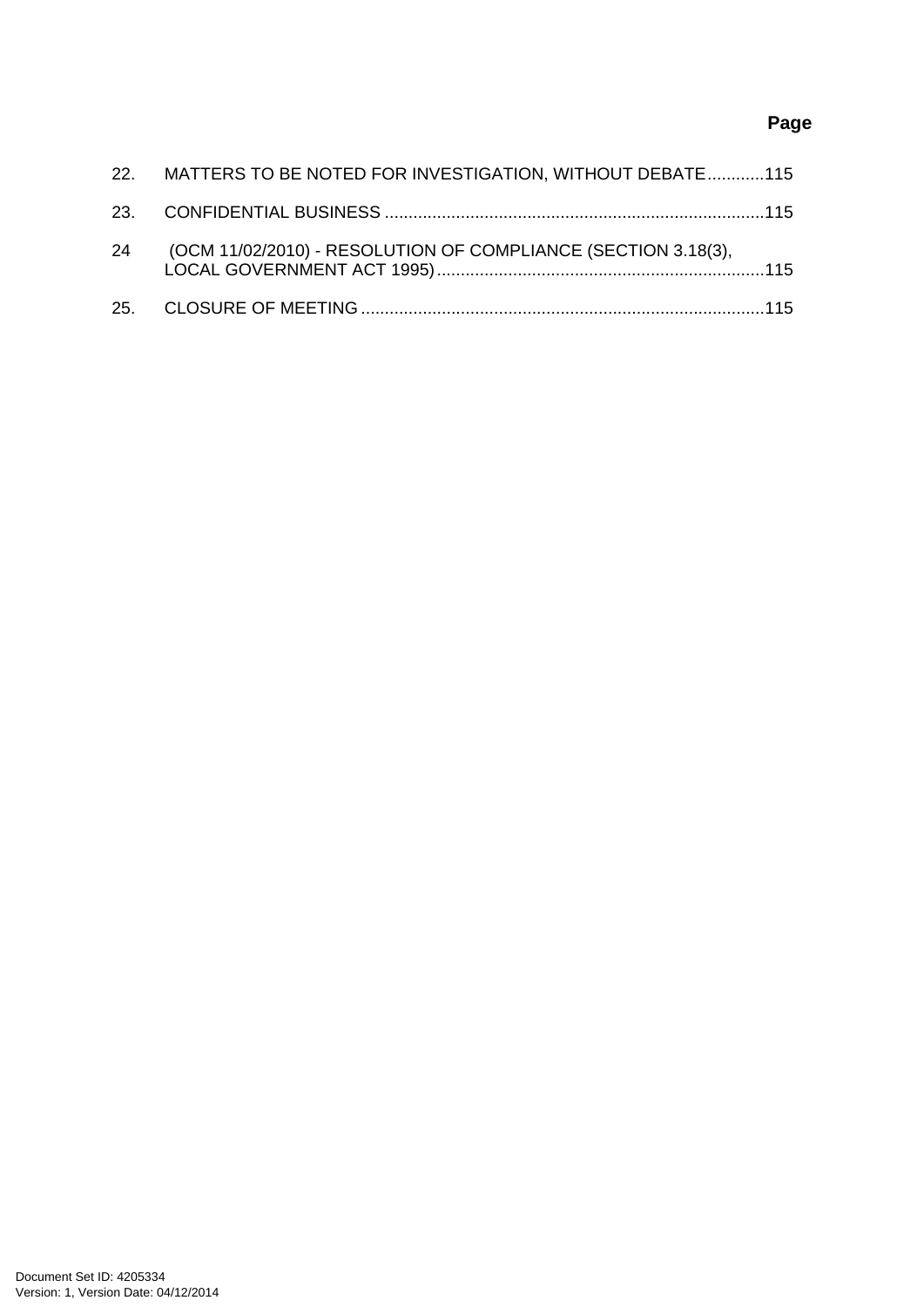Document Set ID: 4205334<br>Version: 1, Version Date: 04/12/2014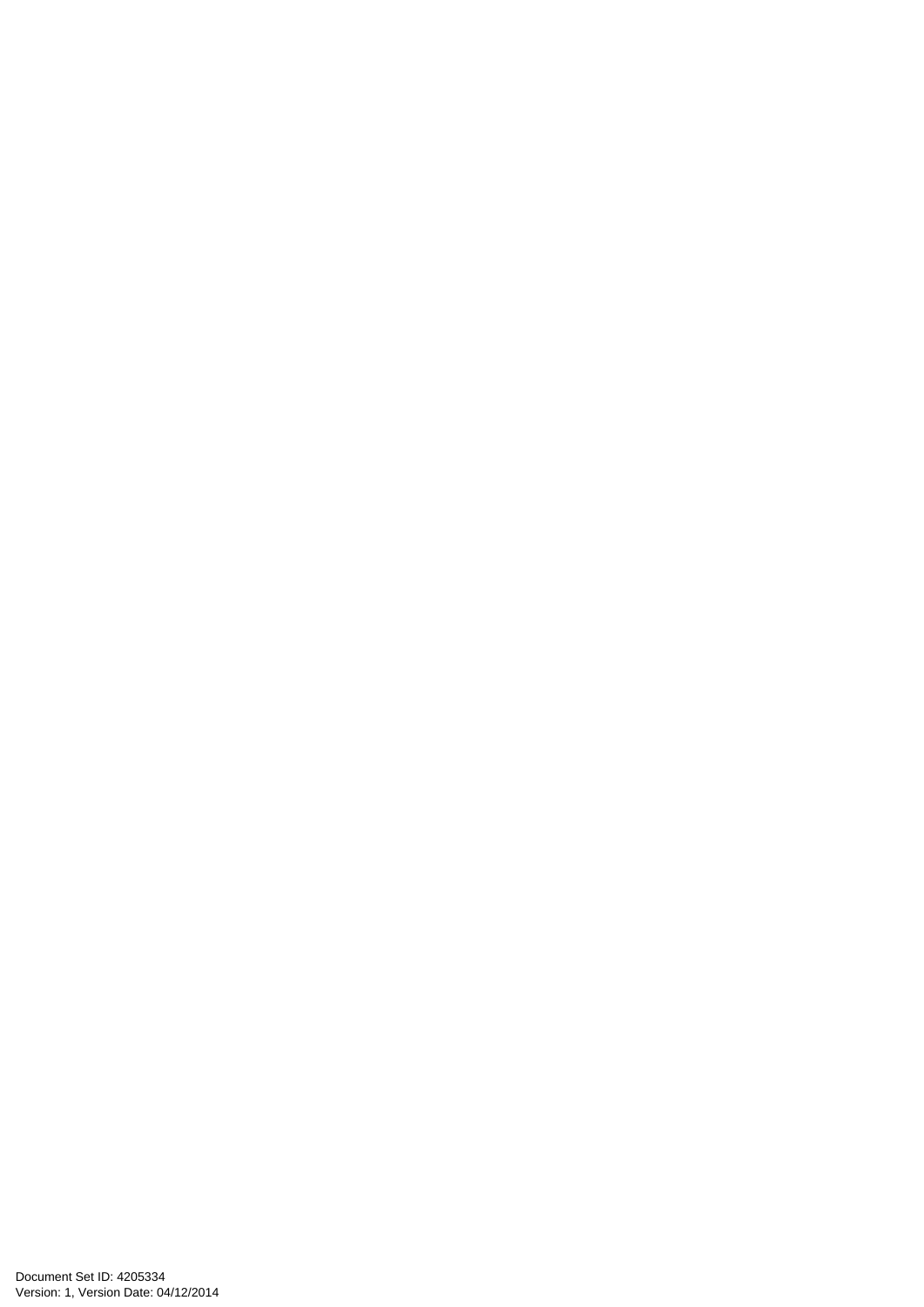# **CITY OF COCKBURN**

# <span id="page-6-0"></span>**AGENDA TO BE PRESENTED TO THE ORDINARY COUNCIL MEETING TO BE HELD ON THURSDAY, 11 FEBRUARY 2010 AT 7:00 PM**

# **1. DECLARATION OF MEETING**

## **2. APPOINTMENT OF PRESIDING MEMBER (If required)**

#### **3. DISCLAIMER (To be read aloud by Presiding Member)**

Members of the public, who attend Council Meetings, should not act immediately on anything they hear at the Meetings, without first seeking clarification of Council's position. Persons are advised to wait for written advice from the Council prior to taking action on any matter that they may have before Council.

#### **4. ACKNOWLEDGEMENT OF RECEIPT OF WRITTEN DECLARATIONS OF FINANCIAL INTERESTS AND CONFLICT OF INTEREST (by Presiding Member)**

# **5. APOLOGIES AND LEAVE OF ABSENCE**

# **6. ACTION TAKEN ON PREVIOUS PUBLIC QUESTIONS TAKEN ON NOTICE**

**7. PUBLIC QUESTION TIME**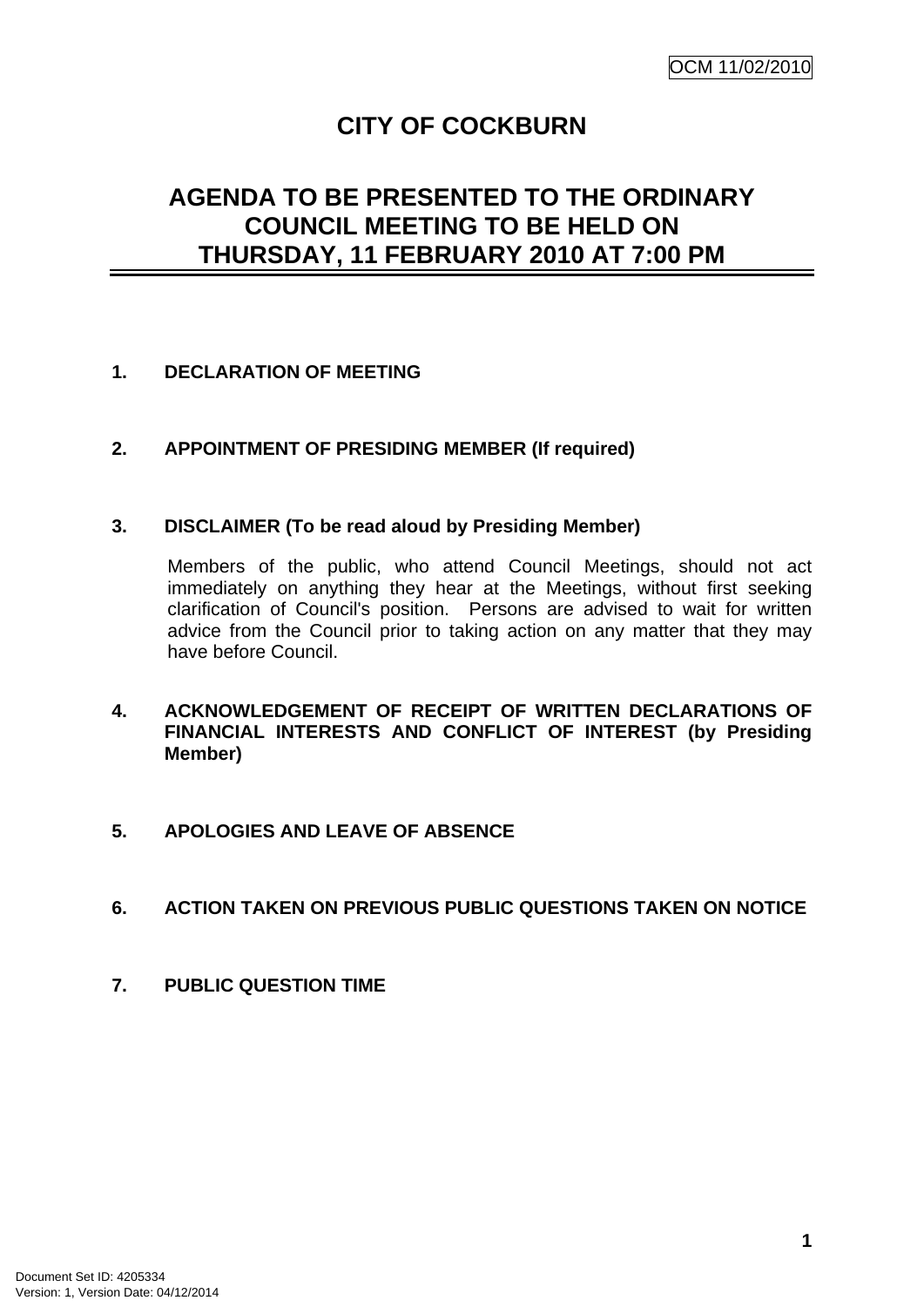# <span id="page-7-0"></span>OCM 11/02/2010

#### **8. CONFIRMATION OF MINUTES**

#### **8.1 (OCM 11/02/2010) - ORDINARY COUNCIL MEETING - 10/12/2009**

#### **RECOMMENDATION**

That the Minutes of the Ordinary Council Meeting held on Thursday, 10 December 2009, be adopted as a true and accurate record.

**COUNCIL DECISION** 

#### **9. WRITTEN REQUESTS FOR LEAVE OF ABSENCE**

#### **10. DEPUTATIONS AND PETITIONS**

# **11. BUSINESS LEFT OVER FROM THE PREVIOUS MEETING (If adjourned)**

Nil

#### **12. DECLARATION OF COUNCILLORS WHO HAVE NOT GIVEN DUE CONSIDERATION TO MATTERS IN THE BUSINESS PAPER**

#### **13. COUNCIL MATTERS**

#### **13.1 (OCM 11/02/2010) - PROPOSED AMENDMENTS TO POLICY SC15 'ELECTED MEMBER COMMUNICATION ALLOWANCE' AND SC32 'ELECTED MEMBER INFORMATION TECHNOLOGY ALLOWANCE' (1705) (D GREEN) (ATTACH)**

# **RECOMMENDATION**

That Council adopts proposed amendments to Policy SC15 'Elected Member Communication Allowance' and SC32 'Elected Member Information Technology Allowance', as attached to the Agenda.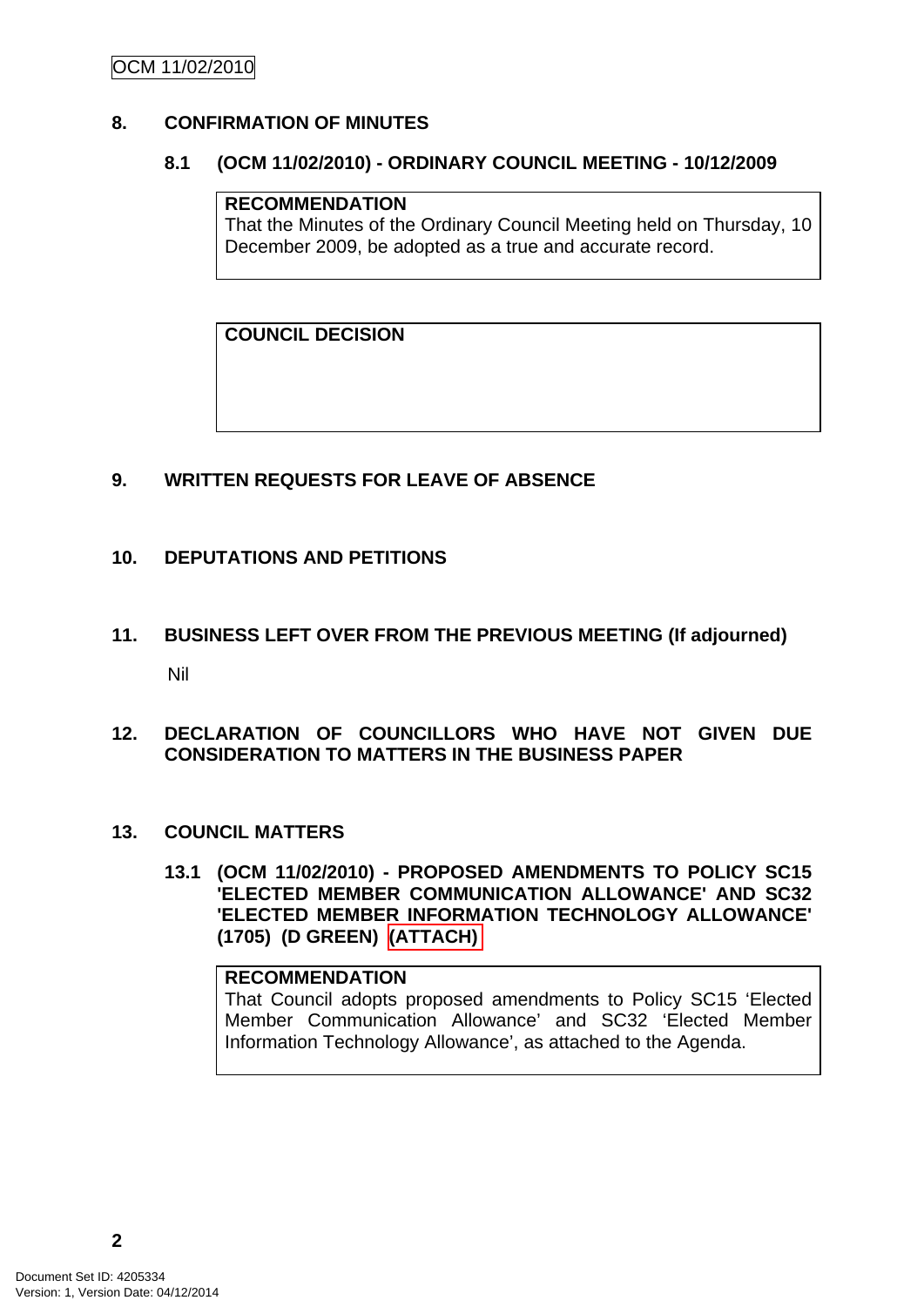#### **COUNCIL DECISION**

# **Background**

Following the Extra-Ordinary Council Elections in March, 2009, the issue of the use of Council resources relative to telephone and information technology equipment for electoral purposes was raised.

It was considered that this may have been in conflict with the intent of Local Government (Rules of Conduct) Regulations, 2007, which were not in effect for the 2007 local government elections, but have been ever since.

As there was some doubt in relation to the application of this Regulation, legal advice was sought to ensure that candidates for the (then) upcoming Council elections were informed of the status and of their rights and obligations.

While the legal advice recommended a precautionary approach be taken by local governments on this subject, the Department of Local Government undertook to seek a definitive response in time for the 2009 elections. However, this was not forthcoming and Council maintained a cautious position and amended its Policies to ensure there was no transgression of legislation. The Department has since clarified this issue, the effect of which is that Council should amend its Policies to reflect this advice.

#### **Submission**

To amend the relevant Policies, on the basis of advice received from the Department of Local Government.

#### **Report**

In April 2009, Council amended its Policies SC15 and SC32 to ensure that sitting elected members were compliant with the recently introduced Regulations which prohibited the use (directly or indirectly) of Council resources for electoral purposes.

As the Department of Local Government was unable to ascertain the intent of the relevant legislation, the Policies remained in place for the 2009 Council elections.

However, as the advice has now been confirmed (see attached) it is considered appropriate for Council to delete the requirement for sitting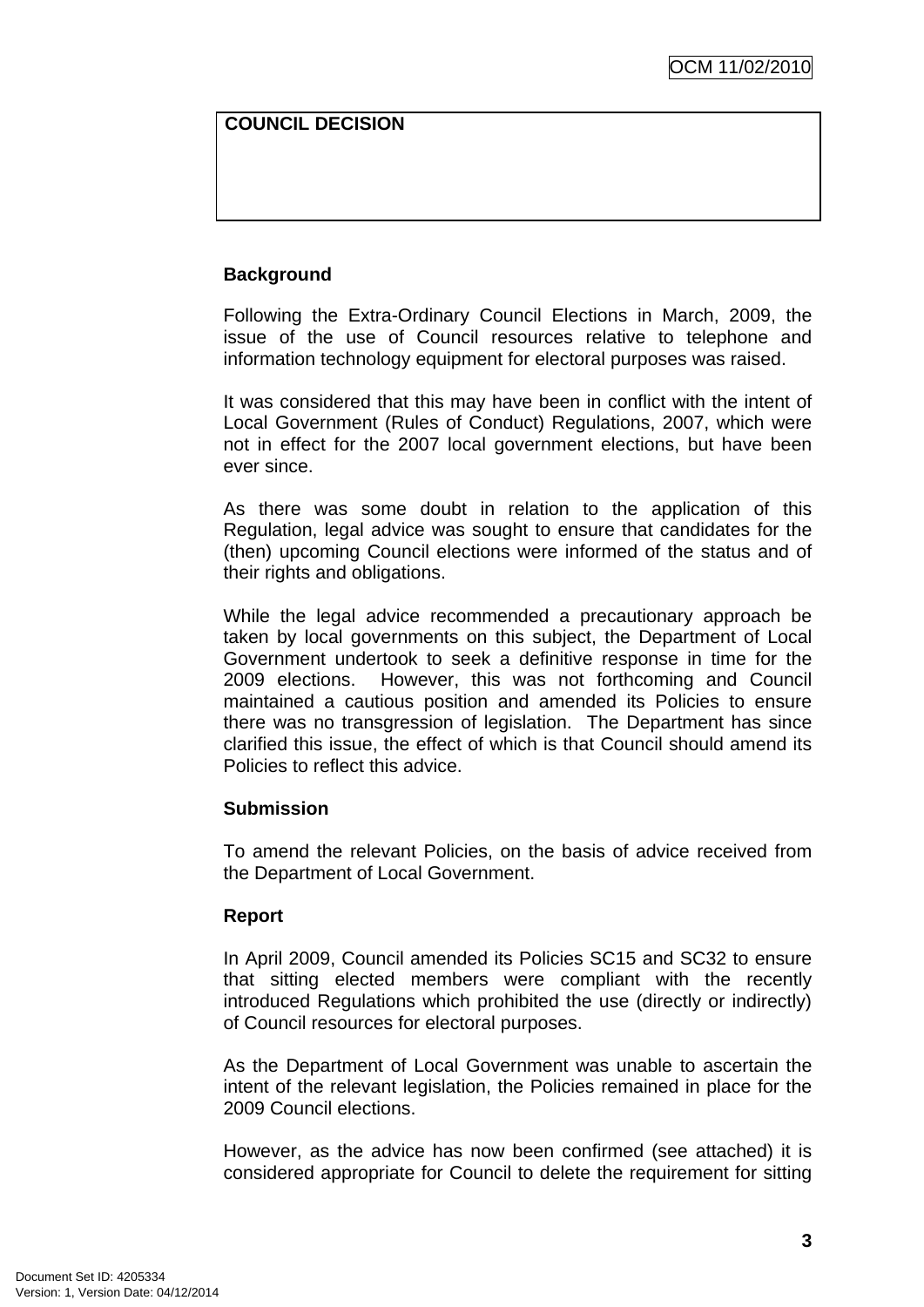elected members not to use equipment, which has been provided from Council allowances, for electoral purposes.

The intent of the advice from the Department is that where Council allowances are provided in lieu of equipment, and these allowances are used to offset the cost of equipment purchased by the member, this does not represent an infraction of the legislation.

Only in circumstances where a member chooses to have the equipment covered by Policy SC32 provided to them, and the equipment remains the property of Council, is it considered inappropriate for that member to utilise that equipment for any electoral purposes (direct or indirect).

As all elected members of the City of Cockburn are paid the communication allowance in accordance with Policy SC15, Council only 'provides' equipment associated with information technology.

Therefore, while the requirement not to utilise or advertise telephone numbers can be deleted from Policy SC15, given that all elected members receive the communication allowance in accordance with this Policy, it is recommended that it remain in a modified form in Policy SC32, as this Policy provides for elected members to choose either to accept the statutory allowance able to be claimed (ie. \$1,000 p.a.) or to utilise Council provided information technology equipment (computer and software) for the duration of their tenure on Council. In the case of the latter, members will not be able to use this equipment for electoral purposes as it is deemed to be the 'resources' of Council.

#### **Strategic Plan/Policy Implications**

#### **Governance Excellence**

• To conduct Council business in open public forums and to manage Council affairs by employing publicly accountable practices.

#### **Budget/Financial Implications**

Funds are allocated within Council's Municipal Budget to cover Elected Members expenditure and allowances relevant to these Policies.

#### **Legal Implications**

Section 5.99A of the Local Government Act, 1995 and Regulation 34A of the Local Government (Administration) Regulations, 1996 refer.

# **Community Consultation**

N/A

**4**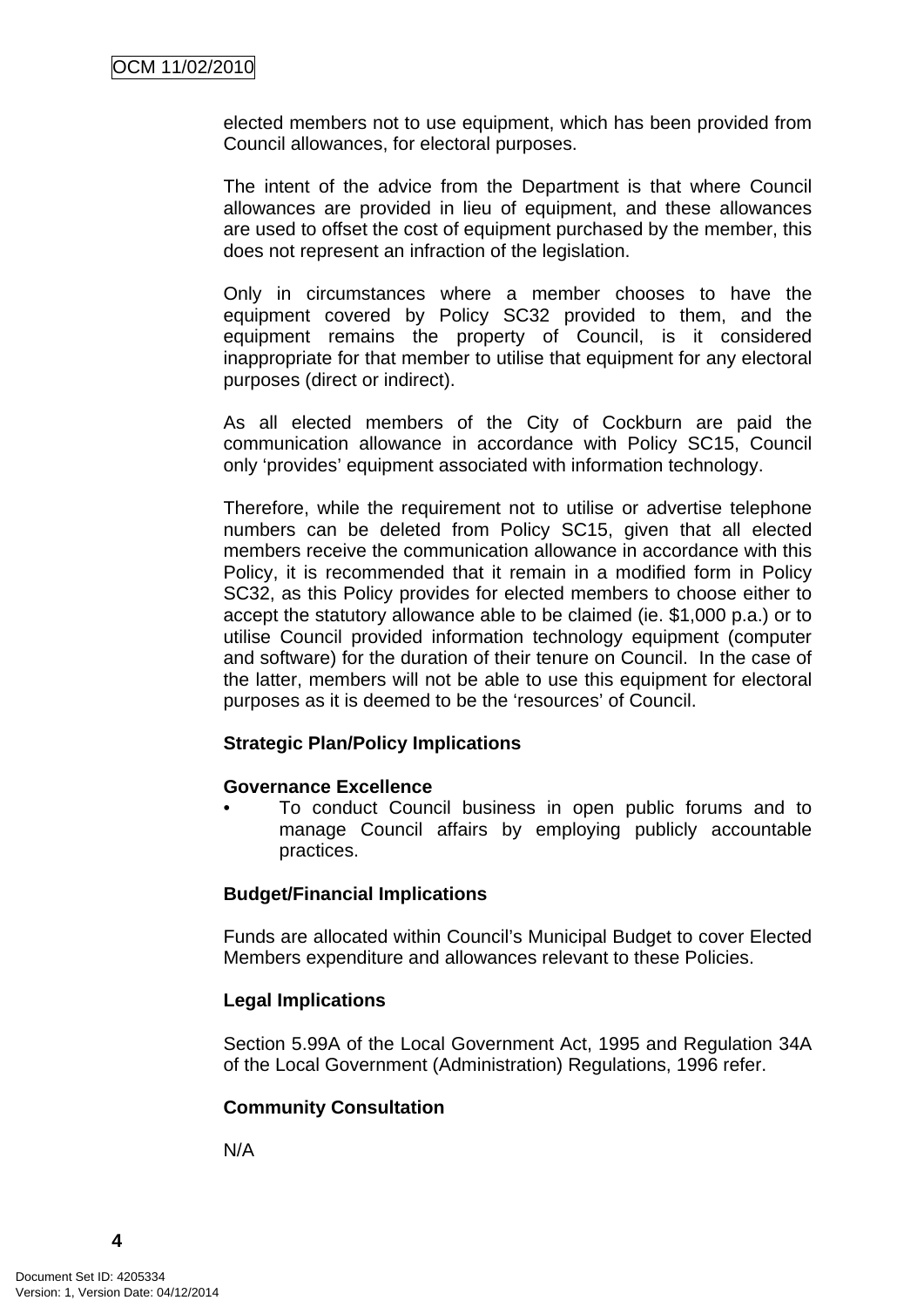# <span id="page-10-0"></span>**Attachment(s)**

- 1. Proposed amended Policy SC15 'Elected Member Communication Allowance'.
- 2. Proposed amended Policy SC32 'Elected Member Information Technology Allowance'.
- 3. Advice Department of Local Government.

# **Advice to Proponent(s)/Submissioners**

N/A

# **Implications of Section 3.18(3) Local Government Act, 1995**

Nil.

## **13.2 (OCM 11/02/2010) - REVIEW OF CITY OF COCKBURN (LOCAL GOVERNMENT ACT) LOCAL LAWS 2000 (1116) (P WESTON) (ATTACH)**

# **RECOMMENDATION**

That Council:

- (1) approve the Draft City of Cockburn (Local Government Act) Local Laws 2000, as attached to the Agenda; and
- (2) advertise the proposed Local Laws for public comment pursuant to Section 3.16(2) of the *Local Government Act 1995.*

**COUNCIL DECISION** 

# **Background**

Pursuant to Section 3.16 (1) of the *Local Government Act 1995* a local government is required to conduct a periodic review of local laws to determine whether or not it considers that any local laws are to be repealed or amended.

Council's consolidated (Local Government Act) Local Laws were introduced in 2000 and are now due for statutory review.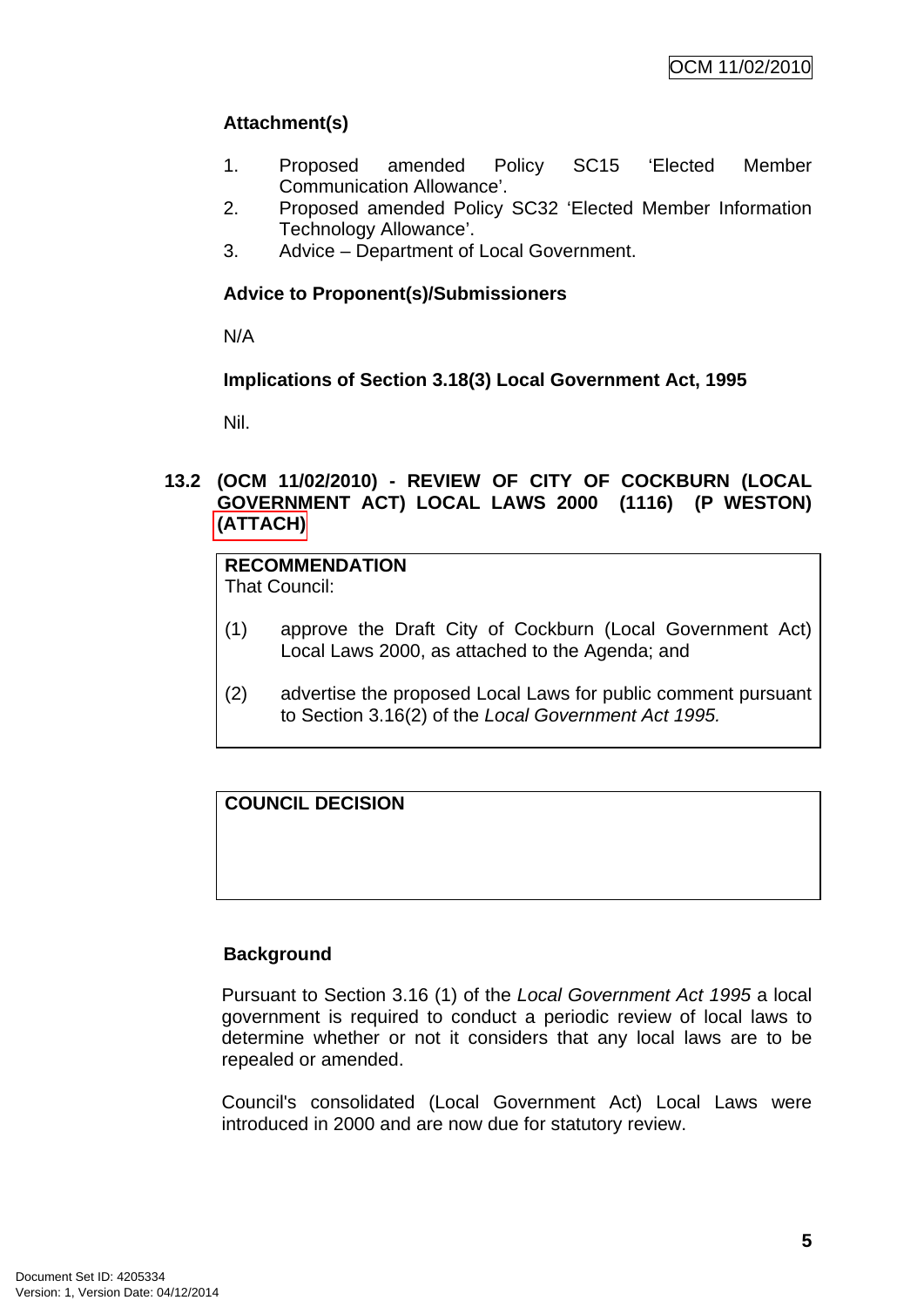# **Submission**

N/A

#### **Report**

The City is required to conduct a periodic review of its local laws pursuant to Section 3.16 of the *Local Government Act 1995.*

Pursuant to Section 3.16 (2) of the *Local Government Act 1995* if a local government determines that a local law is to be repealed or amended Statewide public notice is to be given stating that;

- (a) the local government proposes to review the local law,
- (b) a copy of the local law may be inspected and obtained at any place in the notice; and
- (c) submissions about the local law may be made to the local government before a day to be specified in the notice, being a day that is not less than 6 weeks (42 days) after the notice is given.

When Council considers a further report at the conclusion of this period it may determine (with an absolute majority) whether or not it considers the local law should be adopted.

The purpose of the Local Law, as proposed, is to ensure compliance with the review provisions of the Act. The effect is to amend the Street Numbering provisions of the Local Laws contained in Part 9, Division 5 of the Local Laws.

The proposed amendments have been drafted in consultation with Council staff who have the responsibility for the administration and enforcement of such laws.

If Council resolves to proceed with this matter, an advertisement will be placed in the 'West Australian' newspaper giving notice of Council's intention to promulgate the City of Cockburn's (Local Government Act) Local Laws 2010.

Interested parties will be able to inspect a copy of the local laws or obtain a copy of the local laws from Council or from one of the City's Libraries as mentioned in the advertisement and may make a representation to Council in response to the proposed amendments to the current local laws. The submission period for representations is 42 days from the date of the advertisement.

Council staff have proposed amendments to Clauses 9.13 to 9.15 of the City's local laws.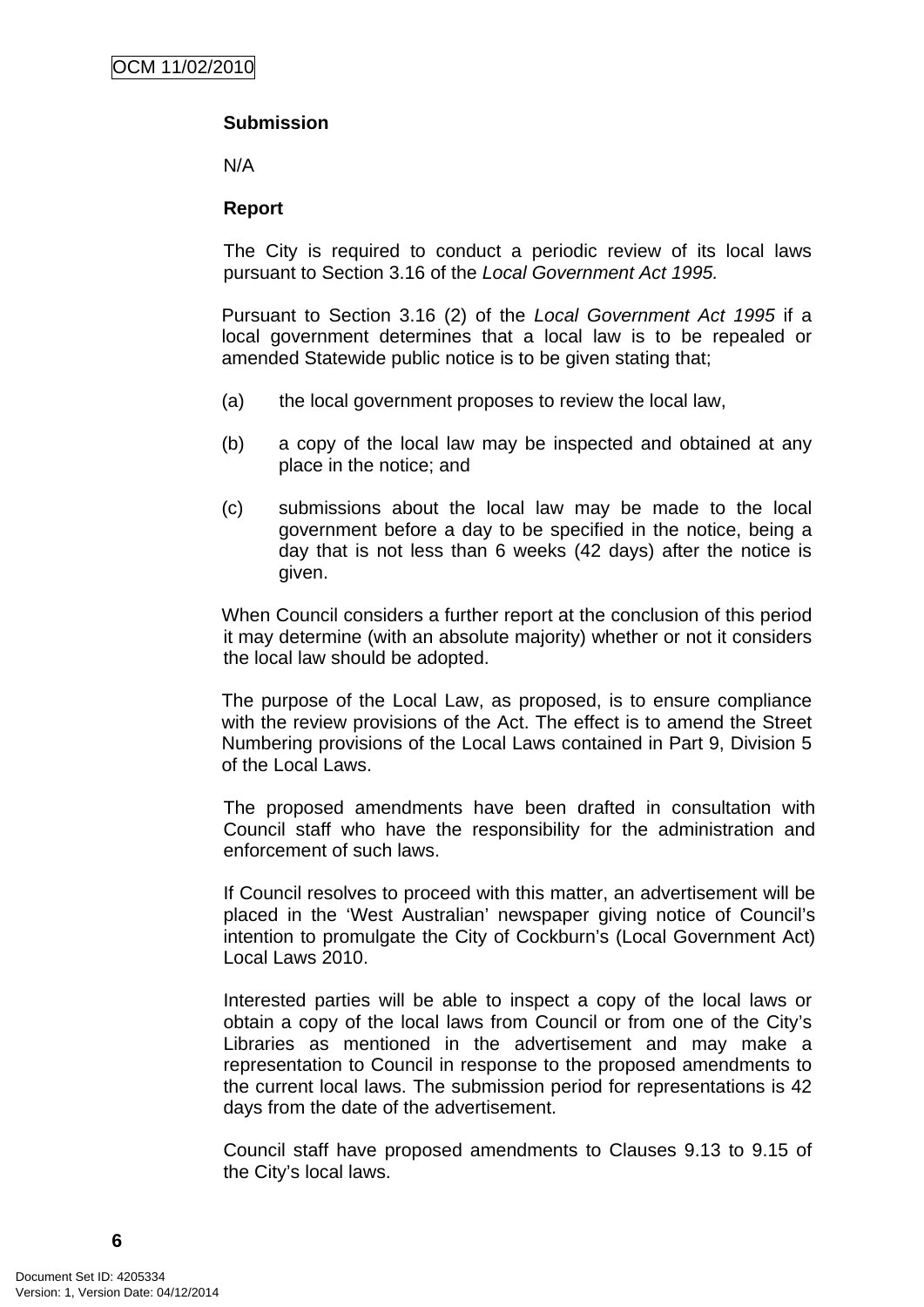The proposed amendments are highlighted in the attached report (Note pages 74,75, 87 and 88).

The amendments are intended to improve functionality of street numbering requirements.

The amendments clarify that both Council or an authorised person can appropriately deal with the administration and enforcement of the local laws relating to street numbering.

This is an important aspect to have clearly clarified so that authorised persons are not left with any doubt in relation to the enforceability of the local laws. Currently there is some ambiguity in this respect.

It is also proposed to increase the fines for non-compliance with the local laws to \$250, reflecting the extent of time which has passed since the fines were last increased.

Authorised Council Staff do however only view the use of fines as an absolute last resort, and in most cases are able to deal with property owners in an appropriate way to achieve the correct level of compliance.

It should be noted that Local Laws that have been initiated independently of these Consolidated Local Laws (eg. Waterways Management, Parking and Standing Orders) are not included in in this review.

#### **Strategic Plan/Policy Implications**

#### **Governance Excellence**

- To conduct Council business in open public forums and to manage Council affairs by employing publicly accountable practices.
- To provide effective monitoring and regulatory services that administer relevant legislation and local laws in a fair and impartial way.

#### **Budget/Financial Implications**

N/A

#### **Legal Implications**

Section 3.16 of the Local Government Act refers.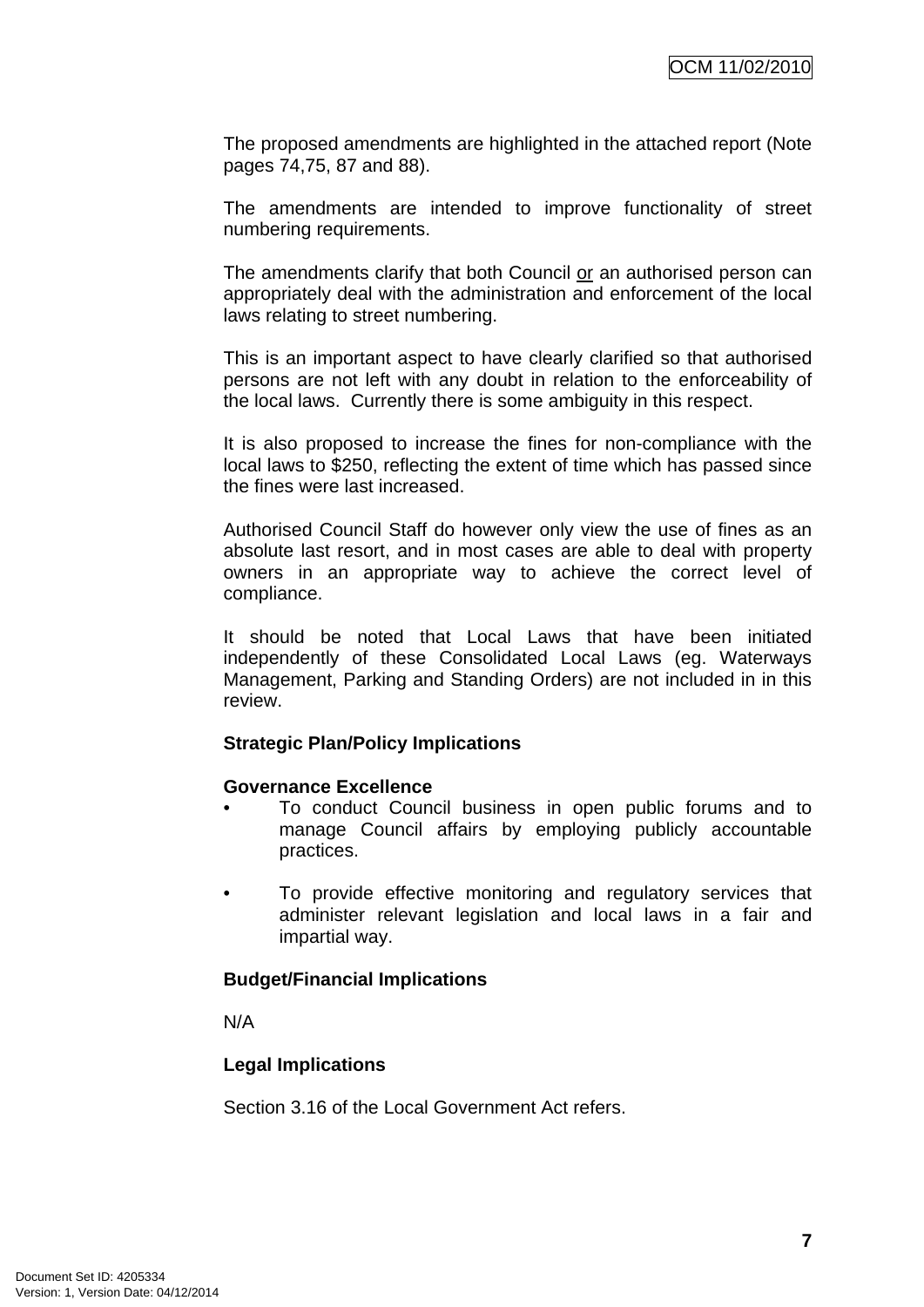# <span id="page-13-0"></span>**Community Consultation**

Advertisement of the proposed amendments to be placed in a Statewide public notice.

#### **Attachment(s)**

Copy of the Draft Local Laws identifying proposed amendments/deletions to Part 9 Division 5 'Street Numbering'.

## **Advice to Proponent(s)/Submissioners**

N/A

**Implications of Section 3.18(3) Local Government Act, 1995**

Nil.

## **14. PLANNING AND DEVELOPMENT DIVISION ISSUES**

**14.1 (OCM 11/02/2010) - RETROSPECTIVE APPLICATION FOR EXISTING HOME BUSINESS (MOBILE FOOD CATERING) - LOCATION: LOT 455 (NO.11A) RECREATION ROAD, HAMILTON HILL - OWNER: I & S SCARPUZZA - APPLICANT: I SCARPUZZA (2213712) (R COLALILLO) (ATTACH)** 

# **RECOMMENDATION**

That Council:

- (1) approve the application for retrospective approval for a Home Business (Mobile Food Catering) at Lot 455 (No. 11A) Recreation Road, Hamilton Hill subject to the following conditions:
	- 1. The Home Business can only be undertaken in accordance with the terms of the application as approved herein and any approved plans.
	- 2. Nothing in the approval or these conditions shall excuse compliance with all relevant written laws in the commencement and carrying out of development.
	- 3. All materials and/or equipment used in relation to the Home Business shall be stored within the residence or an approved outbuilding.
	- 4. The Home Business can only be undertaken by the owner of the land and is not transferable pursuant to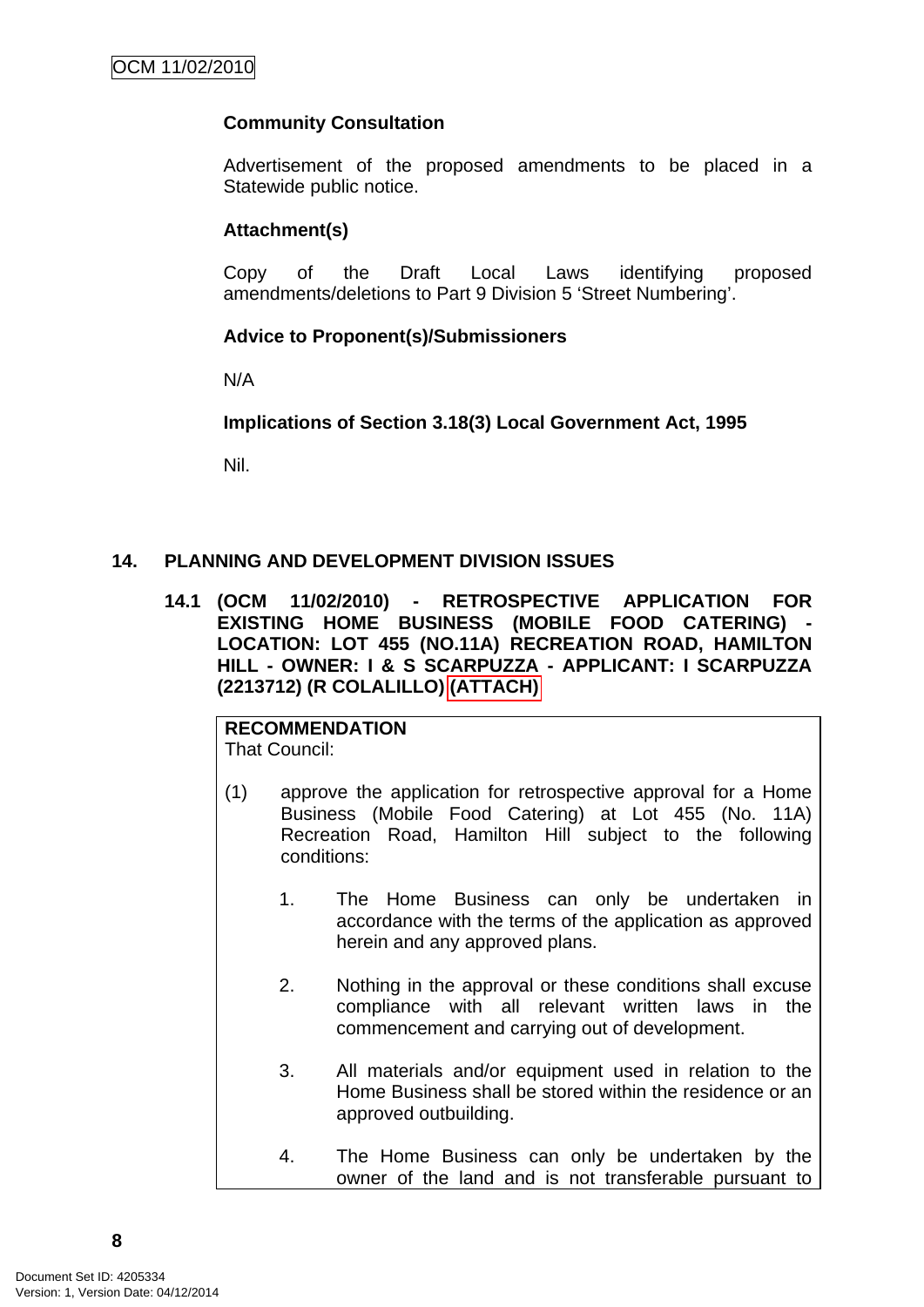Clause 5.8.5 (a) (ii) of Town Planning Scheme No. 3.

- 5. On the sale of the property or change in ownership of the land the Home Business entitlement ceases pursuant to Clause 5.8.5 (a) (iii) of Town Planning Scheme No. 3.
- 6. The maximum number of clients being restricted to 2 per day with at least 15 minutes between each appointment.
- 7. The hours of client visitation being restricted to 7:00 a.m. – 7:00 p.m. Monday to Saturday and not at all on Sundays or Public Holidays.
- 8. All parking is to be contained completely within the Lot. Clients are required to park on the driveway of the property and NOT on the verge, to preserve the amenity and convenience for the adjoining neighbours.
- 9. In the instance that the City receives substantiated complaints regarding the operation being run contrary to the conditions of this approval, the City reserves the right to revoke this approval notice.
- 10. No retail sale of food products is permitted to occur from the site at anytime. The business is hereby restricted to operate only as a mobile food catering service as stipulated in the application for approval.
- 11. Waste being stored and removed from the site to the satisfaction of the City's Health Services and Waste Manager.
- (2) issue a Notice of Determination of Application for Planning Approval under the City of Cockburn Town Planning Scheme No. 3; and
- (3) advise the applicant and submissioners of Council's decision accordingly.

# **COUNCIL DECISION**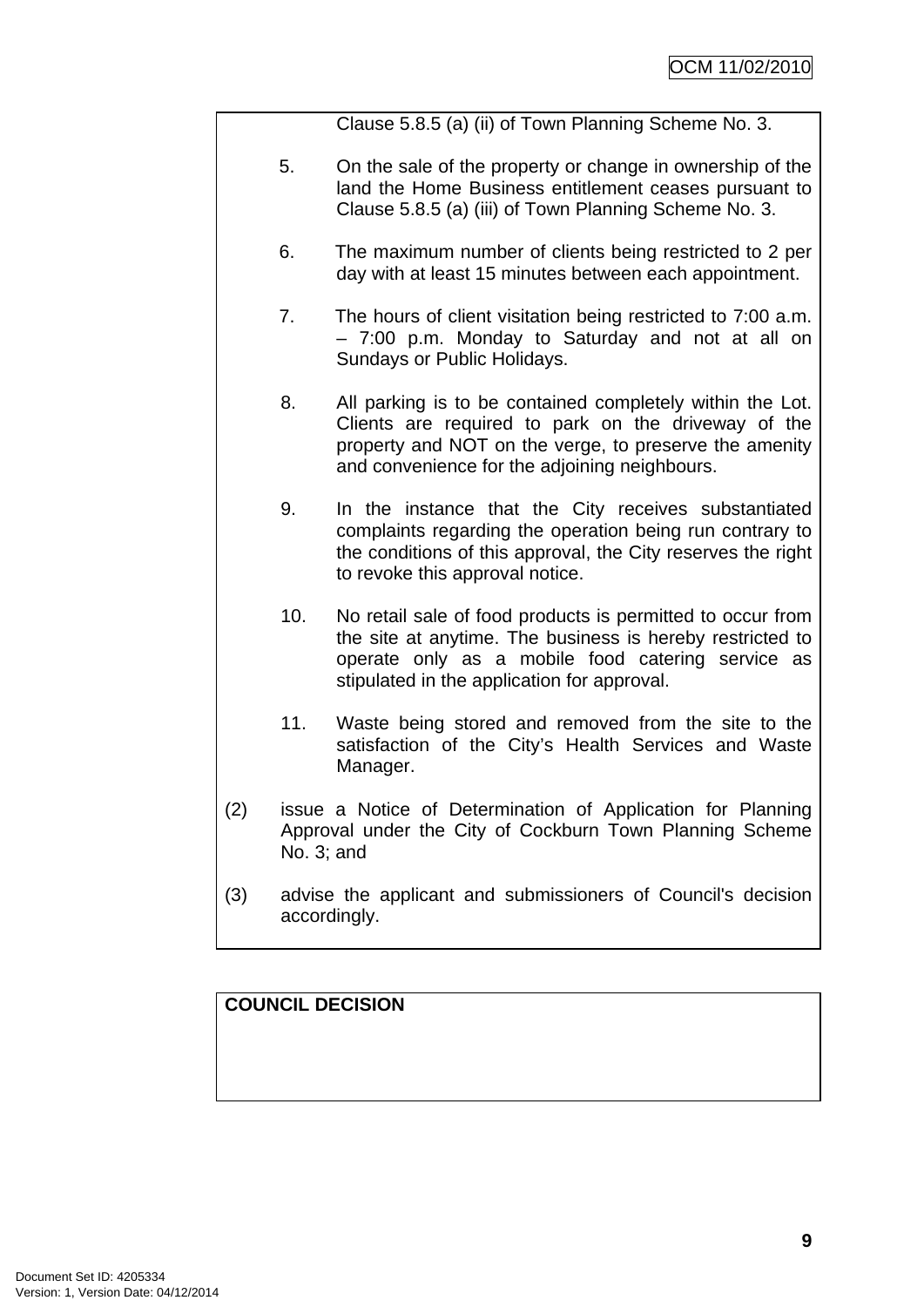# **Background**

| Zoning:    | MRS:                 | Urban             |
|------------|----------------------|-------------------|
|            | TPS3                 | Residential 'R20' |
| Land use:  | <b>Home Business</b> |                   |
| Lot size:  | 1032 sqm             |                   |
| Use class: | 'А'                  |                   |

In October 2009, the City was made aware of a potential home business being operated from the subject site. The matter was investigated and it was found that the landowners had constructed a purpose built kitchen of a commercial nature. The landowners confirmed that since April/May 2009 they had been operating a food catering business from their dwelling. The dwelling in question is located on a battleaxe lot within the Residential Zone (refer to the attachments to this report).

The landowner was subsequently advised of the requirement to obtain planning approval for the use in accordance with the provisions of Town Planning Scheme No.3 ('Scheme').

An application for retrospective planning approval for a home business was subsequently submitted. This application is referred to Council for determination as an objection was received from a surrounding landowner following the advertising of the proposal.

#### **Submission**

The applicant seeks to formalise approval for a home based food catering business which involves the:

- Preparation and cooking of savoury and sweet foods onsite;
- Delivery of cooked foods offsite to external parties using an appropriate vehicle (food van);
- Up to two (2) clients a day visiting the site to select and order food products for functions/parties and to collect food orders.

Deliveries and visitors to the site typically occurs during normal business hours and during the day on weekends. However, the applicant has stated that the hours of operation are required to be flexible as it depends on the quantity and scale of orders.

#### **Report**

#### *Development Framework*

Development of the subject lot is dictated to by the provisions of Scheme.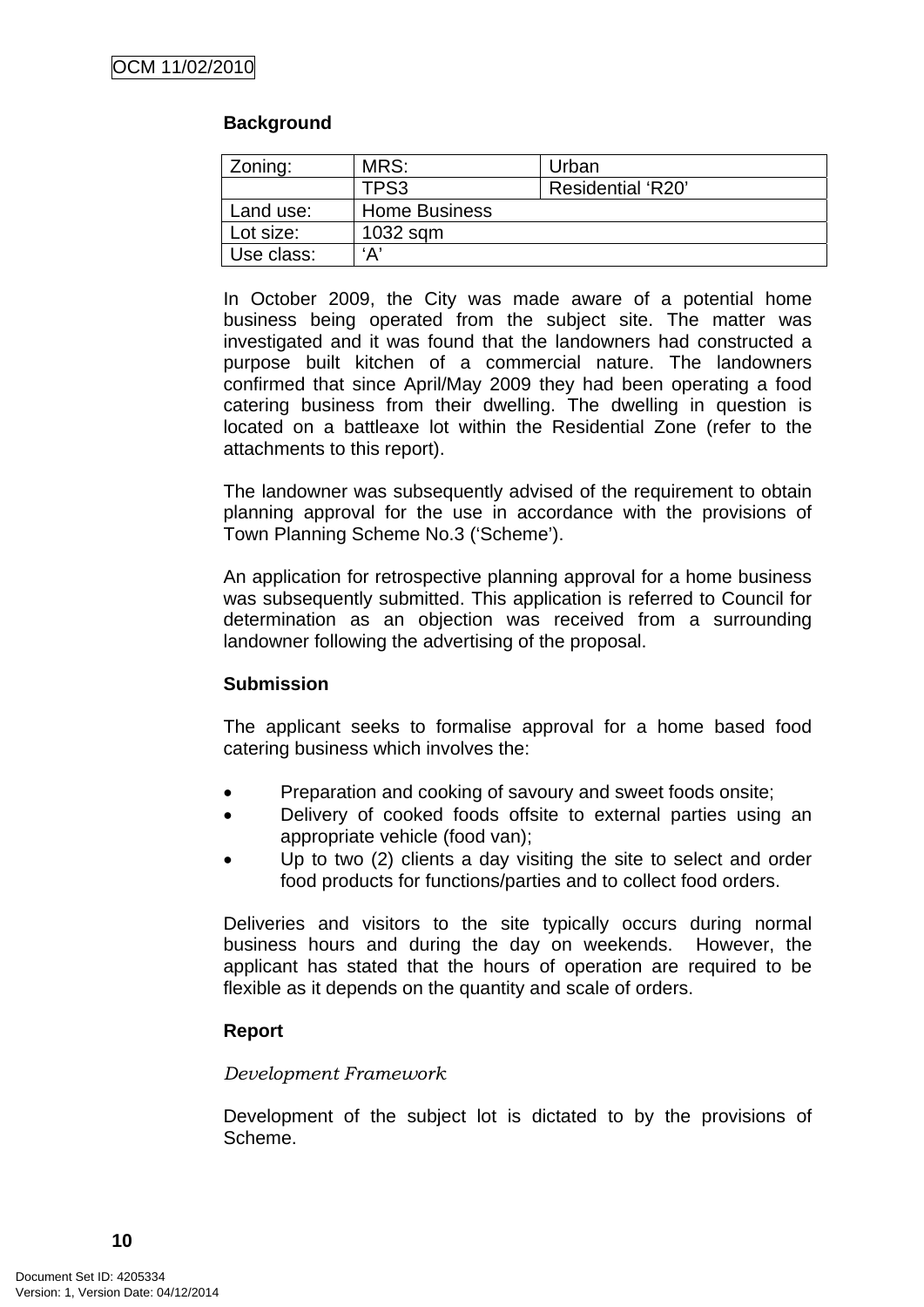# Town Planning Scheme No. 3

Under the provisions of the Scheme, a Home Business is defined as:

*"a business, service or profession carried out in a dwelling or on land around a dwelling by an occupier of the dwelling which —* 

- *(a) does not employ more than 2 people not members of the occupier's household;*
- *(b) will not cause injury to or adversely affect the amenity of the neighbourhood;*
- *(c) does not occupy an area greater than 50 square metres;*
- *(d) does not involve the retail sale, display or hire of goods of any nature;*
- *(e) in relation to vehicles and parking, does not result in traffic difficulties as a result of the inadequacy of parking or an increase in traffic volumes in the neighbourhood, and does not involve the presence, use or calling of a vehicle more than 3.5 tonnes tare weight; and*
- *(f) does not involve the use of an essential service of greater capacity than normally required in the zone."*

In this case the operation complies with the requirements of  $(a)$ ,  $(b)$ ,  $(e)$ & (f), on the basis that:

- The business is staffed by members of the resident household who prepare and cook the food on-site.
- Whilst the subject property is located on a battleaxe block, the dwelling at the front of the subject lot, as well as that to the immediate east, are both owned and occupied by family members who raise no objection to the retention of the home business operation. In assessing the impact of the proposal on the amenity of residents of the locality, it is concluded that the occupiers of the property to the front (north), and those of the property located to the east, are most likely to be affected by the business activities associated with this type of activity.
- The fact that the business does not employ non resident workers coupled with the availability of ample car parking on site ensures that traffic difficulties do not result. In addition, the business requires the use of a modest standard sized van for deliveries which can enter and exit the site in forward gear without compromising traffic safety or flow.
- The nature of the business means it can operate without additional gas, electrical & water services. It should be noted that approval from the Water Corporation may be required for discharge of wastewater to the reticulated sewer. Non-liquid wastes are stored within a waste storage device provided by and serviced by a private waste removal company.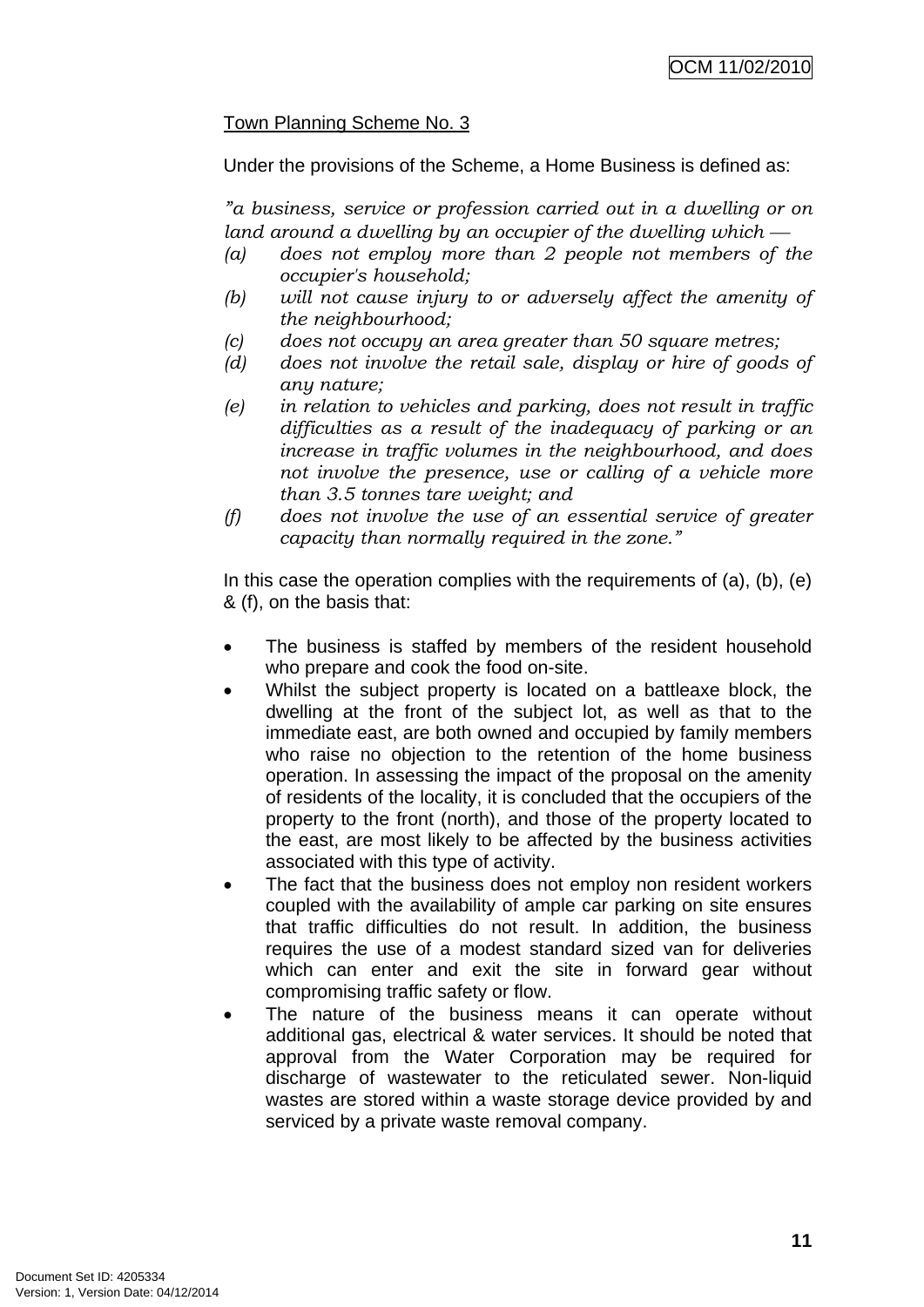Despite the above, the size and scale of the operation means it does not strictly comply with requirements (c) & (d) above. The kitchen/workshop in which the preparation, cooking and storing of food is being undertaken is approximately 68sqm which is 18sqm larger than the 50sqm maximum requirement of the Scheme. The business also entails the retail sale of food items as clients are able to attend the site to collect and pay for their food orders.

#### **Consultation**

In accordance with Clause 9.4.1 of the Scheme, the application was advertised for public comment. At the conclusion of the advertising period, three (3) submissions were received, one (1) being an objection and two (2) stating no objection to the application.

The submission objecting to the proposal raised the following concerns:

- Inappropriate location for a commercial catering business; and
- Potential for increased traffic flow which causes a safety concern particularly as there is a park across the road which is frequented by large numbers of children.

While City Officers acknowledge the grounds of the objection, it is considered that the imposition of conditions restricting the operation to exclude the sale of food directly from the premises will address potential traffic impacts.

#### **Conclusion**

As outlined in the report, the development comprises some variations to the development requirements of the Scheme. Despite this, it is considered that the non-compliance in terms of the oversized floor area is minor given much of the space is designated for storage and administrative purposes, and the additional floorspace does not result in a need for additional employees. With respect to the retail sales of goods, it is considered suffice that a condition be imposed should approval be granted, to prohibit the sale of food products directly from the premises.

Given the above it is recommended that the home business be granted retrospective approval with appropriate conditions to minimise any adverse impacts on surrounding landowners and the amenity of locality.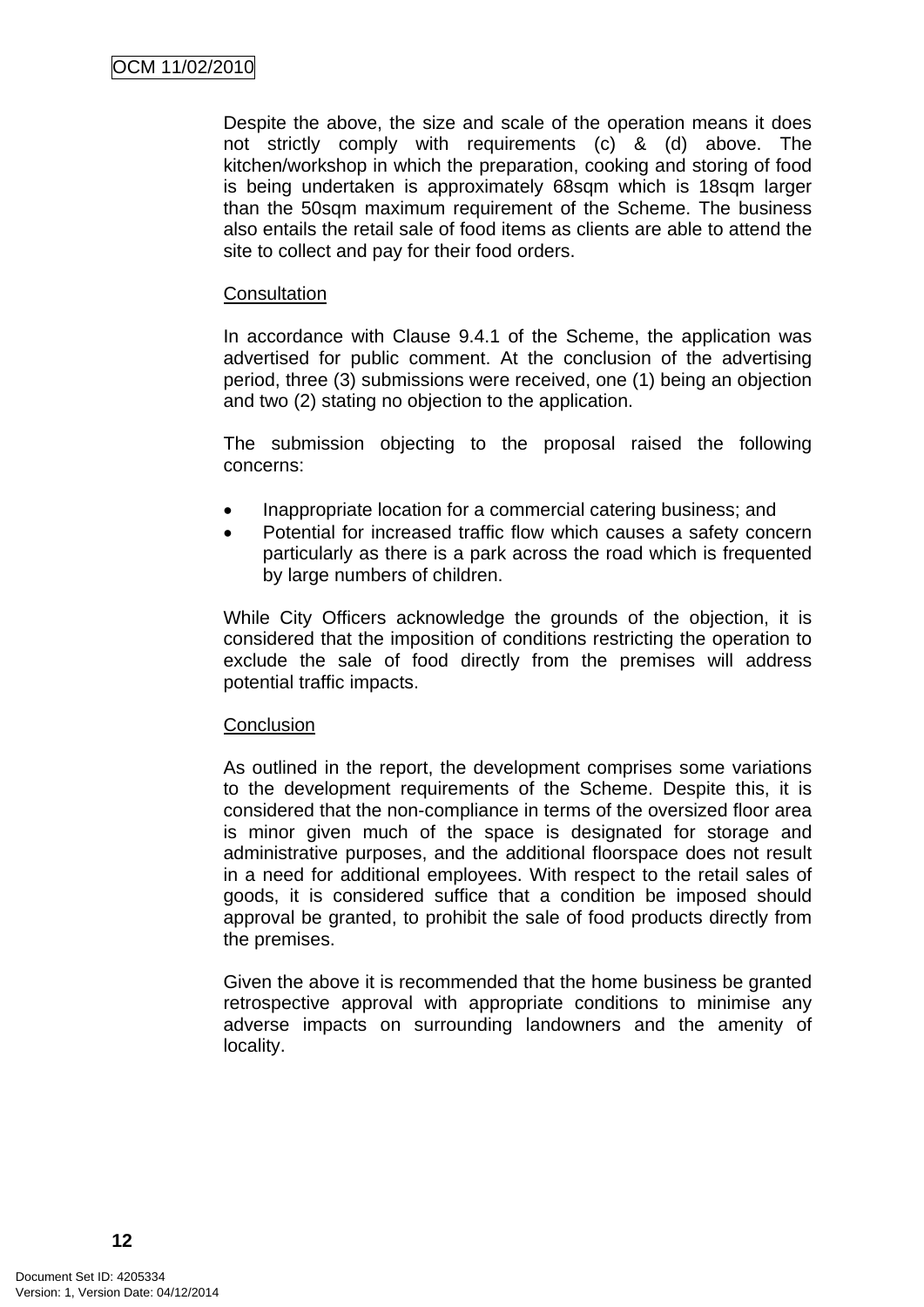# **Strategic Plan/Policy Implications**

#### **Demographic Planning**

- To ensure the planning of the City is based on an approach that has the potential to achieve high levels of convenience and prosperity for its citizens.
- To ensure development will enhance the levels of amenity currently enjoyed by the community.

#### **Budget/Financial Implications**

N/A

#### **Legal Implications**

Town Planning Scheme No. 3 Planning and Development Act 2005 State Administrative Tribunal Regulations

#### **Community Consultation**

In accordance with Clause 9.4.1 of the Scheme, the proposal was advertised to sixteen (16) surrounding landowners/occupiers for comment. Three (3) submissions were received, one (1) being an objection and two (2) stating no objection to the application

#### **Attachment(s)**

- 1. Location Plan
- 2. Site Plan
- 3. Floor Plan
- 4. Consultation Plan
- **5. Letter of Objection (provided under separate cover)**

#### **Advice to Proponent(s)/Submissioners**

The Proponent and those who lodged a submission have been advised that this matter is to be considered at the 11 February 2010 Council Meeting.

#### **Implications of Section 3.18(3) Local Government Act, 1995**

Nil.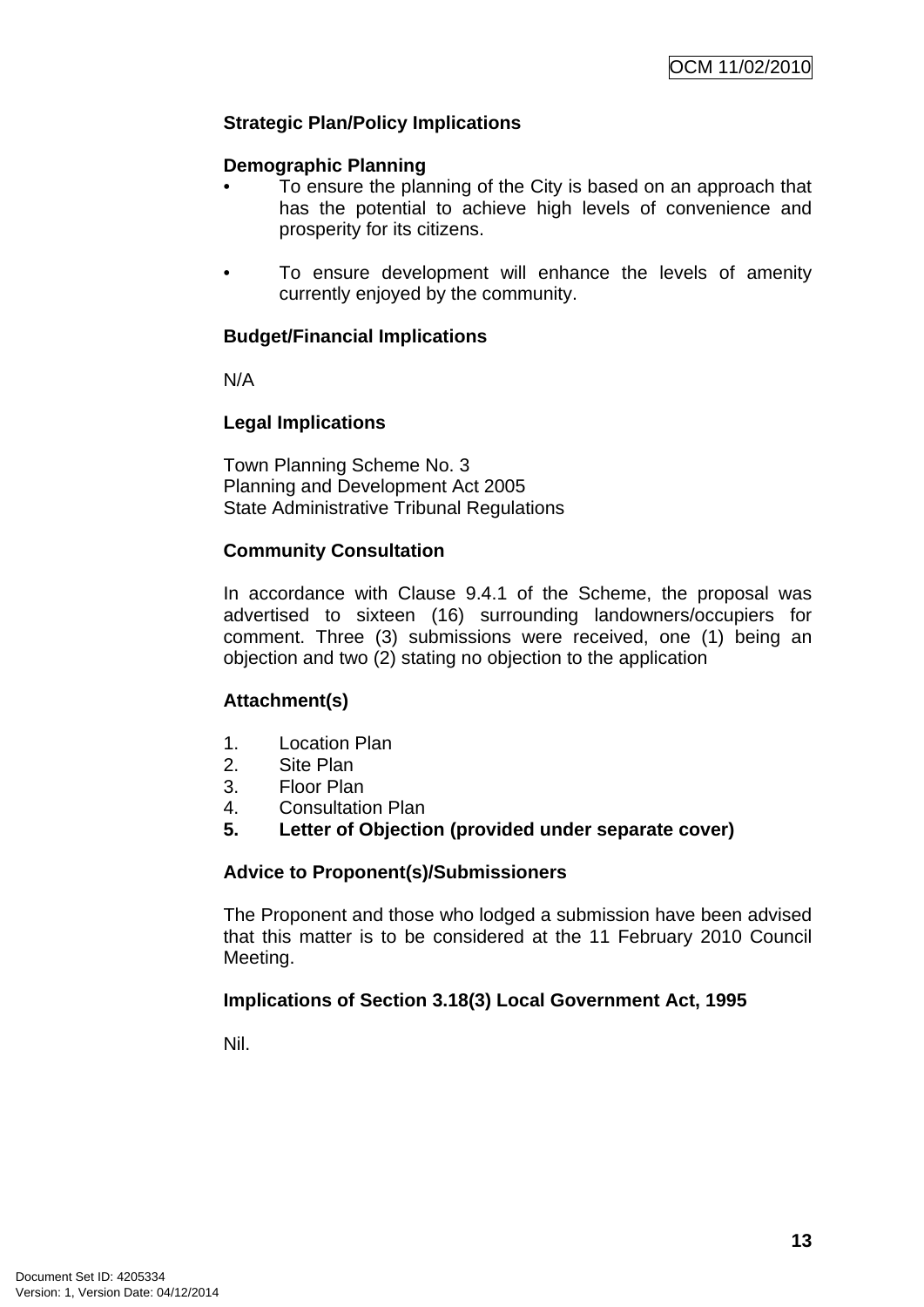#### <span id="page-19-0"></span>**14.2 (OCM 11/02/2010) - CONSIDERATION OF THE POSSIBLE REALIGNMENT OF METROPOLITAN REGION SCHEME OTHER REGIONAL ROADS RESERVATION FOR FRANKLAND AVENUE/HAMMOND ROAD, WATTLEUP (4412178; 9669) (A TROSIC) (ATTACH)**

**RECOMMENDATION** That Council:-

- (1) not support the proposed realignment of the Metropolitan Region Scheme ("MRS") 'Other Regional Roads' reservation of Frankland Avenue/Hammond Road, Wattleup as shown on the plan prepared by the Department of Planning;
- (2) request the Department of Planning that the final boundaries of the Bush Forever site for Frankland Reserve exclude:
	- 1. The MRS 'Other Regional Roads' reservation of Frankland Avenue/Hammond Road, Wattleup which dissects through the western portion of Frankland Reserve.
	- 2. The portion of Frankland Reserve required for the future 'Primary Regional Roads' reservation of Rowley Road in accordance with MRS Amendment No. 1158/41; and
	- 3. An area of at least 4ha in the eastern portion of Frankland Reserve identified for active recreation purposes in Southern Suburbs District Structure Plan (Stage 3).
- (3) advise the Department of Planning and affected landowners accordingly.

**COUNCIL DECISION** 

#### **Background**

At its meeting held on 16 March 1999 Council considered the draft Bush Plan report (now Bush Forever) and nominated Frankland Reserve as an additional site for consideration.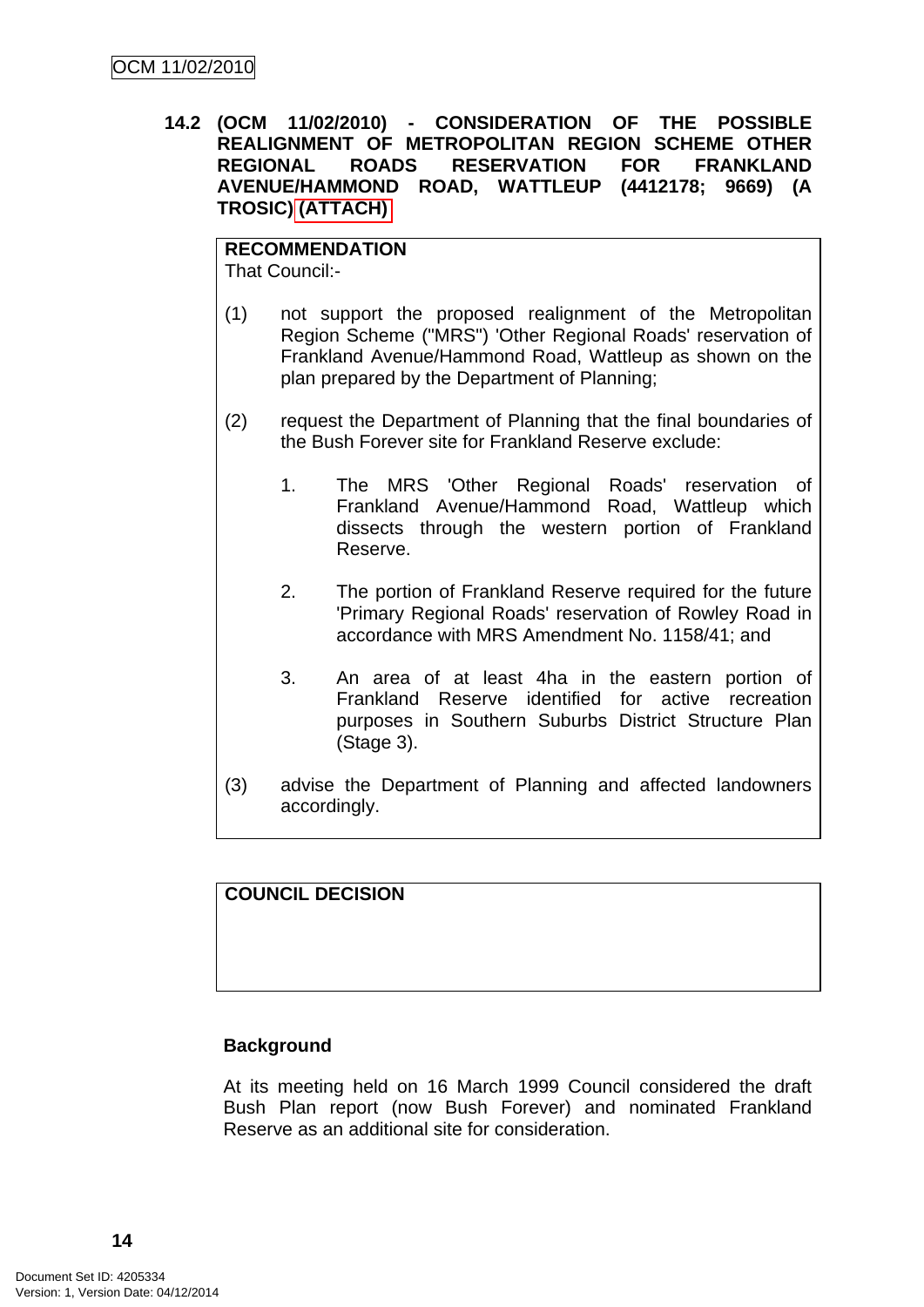At its meeting held on 17 July 2001 (Item 14.13 Minute No. 1218) Council considered a report on the application to mine sand within Frankland Reserve, and an associated land exchange. Council resolved not to support any proposed land exchange and to strongly object to the mining of sand within the reserve.

Council at its meeting held on 21 August 2001 (Item 14.1 Minute No. 1252) again considered the question of sand mining in Frankland Reserve and resolved to reconfirm its strong opposition to the sand mining within the land. Council also instructed its Solicitor to represent the City of Cockburn ("City") in the Mining Wardens Court to oppose the issue of a Mining Licence to Amity Holdings Pty Ltd to mine sand from Frankland Reserve.

Council at its meeting held on 16 September 2003 (Item 14.5 Minute No. 2146) considered a request from the Ministry for Planning for the inclusion of Frankland Reserve as an additional Bush Forever site. Council agreed to the nomination subject to:

- (i) acknowledgement that some 4ha of the site which includes an existing cleared area of 3.5ha be able to be developed for active recreation purposes in accordance with the Southern Suburbs District Structure Plan (Stage 3); and
- (ii) the Department of Planning investigate the possible realignment of the existing Frankland Avenue/Hammond Road 'Other Regional Roads' reservation (hereafter referred to as "Frankland Avenue") under the Metropolitan Region Scheme ("MRS") and future Rowley Road 'Primary Regional Roads' reservation to avoid Frankland Reserve so as to maximise the conservation values of the land.

In accordance with Council's resolution, owners of land adjacent to Frankland Reserve, some of who are affected by the realignment, were advised of the decision.

Council at its meeting held on 11 August 2005 (Item 14.19 Minute No. 2924) adopted the Southern Suburbs District Structure Plan (Stage 3). The plan showed Frankland Avenue in accordance with the MRS being the relevant statutory alignment. However Section 2.11 of the District Structure Plan text did refer to the September 2003 resolution of Council regarding the review of the alignment of Frankland Avenue and Rowley Road to minimise the impact on Frankland Reserve.

#### **Submission**

The Department of Planning recently completed a design of Rowley Road and Frankland Avenue which demonstrates that Frankland Avenue can be realigned to avoid Frankland Reserve. There is no indication that the alignment of Rowley Road has been reviewed to reduce impacts on the reserve.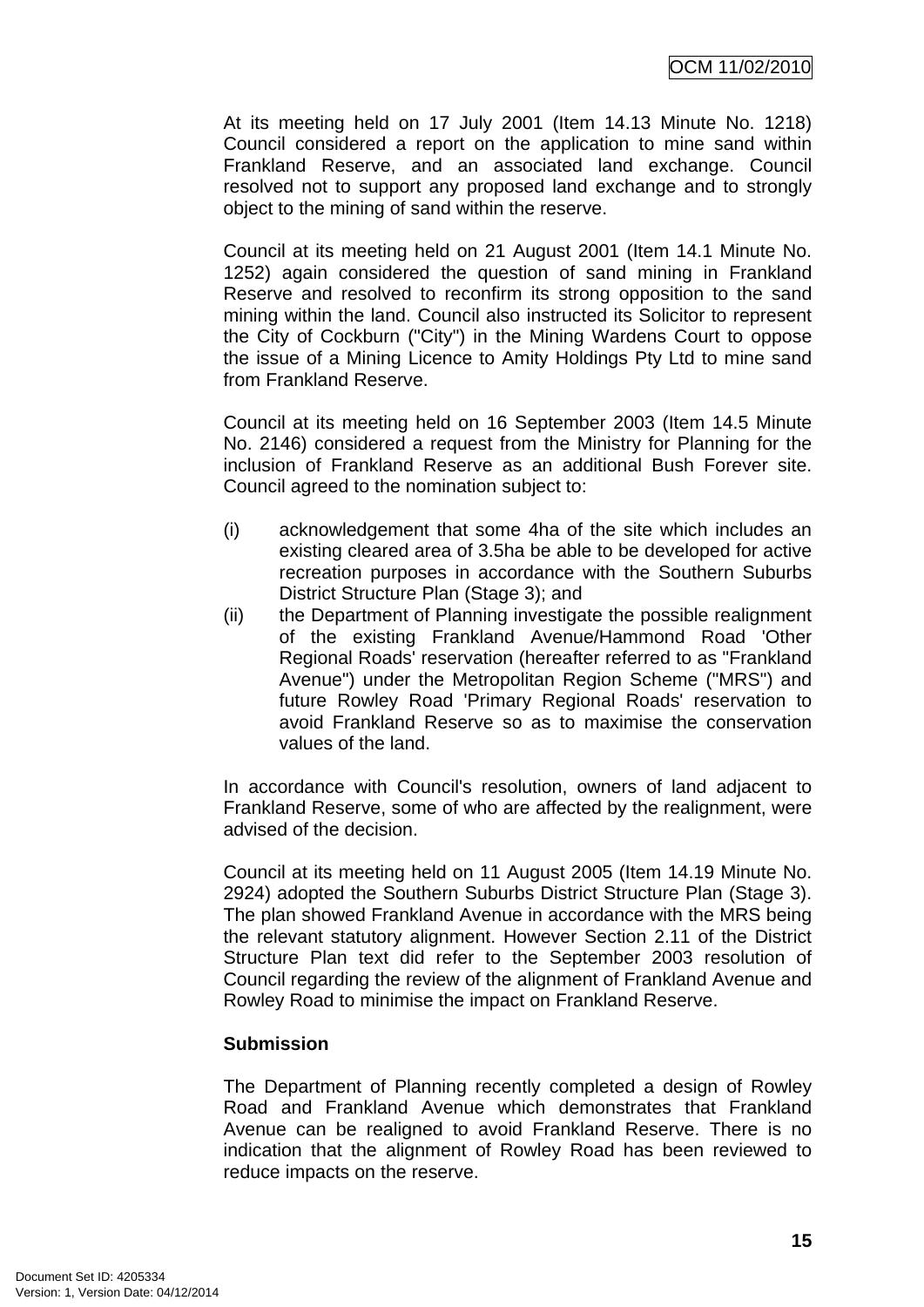Having received the design of Frankland Avenue demonstrating how it can be realigned to avoid Frankland Reserve, Council now needs to consider whether to support the realignment and to advise the Department of Planning accordingly.

#### **Report**

As requested by the City, the Department of Planning has prepared detailed alignment plans showing how Frankland Avenue can be realigned to avoid Frankland Reserve. The relationship between the current MRS alignment and the proposed alignment is shown in Plan 1 in the Agenda attachments and the detailed design on Plan 2. The plan also includes a strip of MRS 'Parks and Recreation' reserve of some 20m wide down each side of the proposed realigned Frankland Avenue. The 'Parks and Recreation' reserve on the west side of the alignment replaces the existing 'Parks and Recreation' reserve strip which accommodates the historic Baldivis tramway trail. The 'Parks and Recreation' reserve down the eastern side is not something the City requested and is of doubtful value given the significant cost to vegetate and maintain the strip.

It is clear from the plans that Frankland Avenue can be realigned to avoid Frankland Reserve but there are significant impacts on several landowners who were not previously affected, or were only partially affected. Table 1 in the Agenda attachments shows the current and proposed land requirements in this respect. It can be seen that particularly Lot 1 (increase in sterilised land from 13% to 48%), Lot 2 (increase in sterilised land from nil to 50%) and Lot 115 (increase in sterilised land from 28% to 97%) are significantly affected. The magnitude of these affects are such that they completely change the future potential of this affected land.

In view of the impacts, the plans were sent to affected landowners and the Town of Kwinana for comments. This was to enable such comments to be reported to Council, so that Council could be given the appropriate ability to make an informed judgement on the realignment based on social, economic and environmental criteria.

| <b>Submission by</b>                     | Landowner                    | Lot                                            | <b>Submission</b>  |
|------------------------------------------|------------------------------|------------------------------------------------|--------------------|
| <b>Burgess Design Group</b>              | Primewest<br>Management      | 805 and 117 Wattleup<br>Road                   | Object             |
| Evans and Gianoli                        | м<br>and<br><b>Dropulich</b> | A   Lot 110 Wattleup Road                      | Object             |
| QUBE<br>(includes)<br>consultant advice) |                              | Lots 801, 122, 121, 71<br>and 75 Wattleup Road | Object             |
| Town of Kwinana                          |                              | Impacts land within<br>Town of Kwinana         | Acceptable         |
| Whelans                                  | Gaglia                       | A, A and F Lot 115 Wattleup Road               | Strongly<br>object |

The following submissions were specifically received: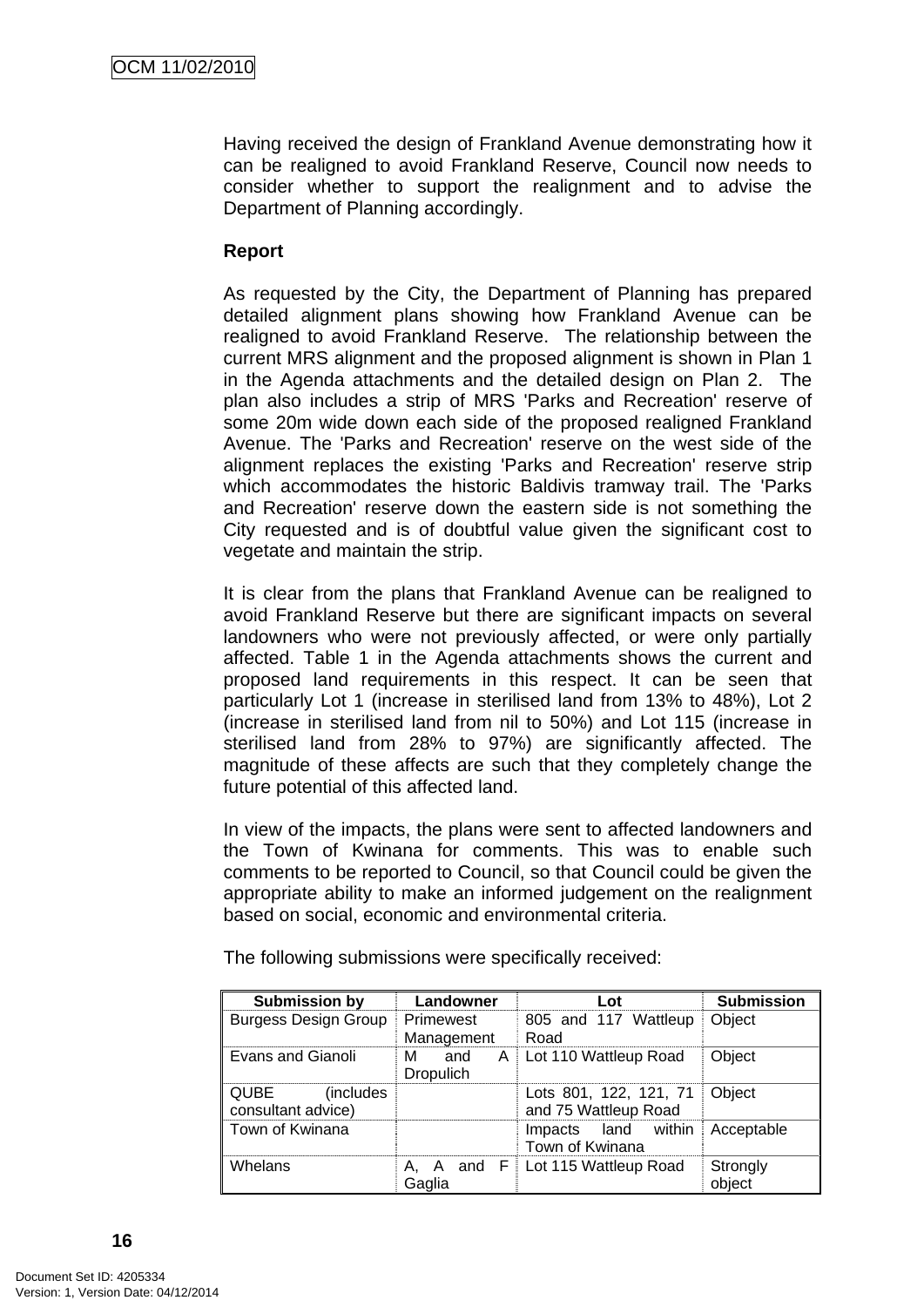| <b>Submission by</b> |          | Landowner |     |  | _ot                       | <b>Submission</b> |
|----------------------|----------|-----------|-----|--|---------------------------|-------------------|
| <b>Whelans</b>       |          |           | and |  | D   Lots 1 and 2 Wattleup | Strongly          |
|                      | Ellement |           |     |  | Road                      | obiect            |

A summary of the main issues is included in the Agenda attachments. QUBE requested that their submission including advice from their consultants be provided to Councillors in their entirety. In accordance with the request, all submissions have been included in the Agenda attachments.

The issue is quite clear in that there is the opportunity to enhance the conservation values of Frankland Reserve by realigning Frankland Avenue for the benefit of the wider community but this is to the significant detriment of a number of landowners.

There is no doubt that Frankland Reserve has high quality bushland. A condition and structure survey undertaken in November 2003 concluded that overall the vegetation in Frankland Reserve was mostly in excellent condition and that there was no significant difference in the vegetation community structure within the land required for Frankland Avenue and other parts of the site. Within the Frankland Avenue reserve the vegetation was in excellent condition with only one small area of poor condition vegetation. The area west of the road reserve which would be severed once Frankland Avenue was constructed, demonstrated a greater range in condition containing two small areas of poor and several small area of good vegetation. The Department of Planning advise that in their view the vegetation is of regional significance.

The fundamental questions to be addressed are as follows:

- (i) Will the additional area of bushland that could be retained in Frankland Reserve by the realignment of Frankland Avenue significantly increase its conservation value and to what degree?
- (ii) Is there any downside in maintaining the status quo (i.e. not realigning Frankland Avenue)?
- (iii) Does the objective of retaining additional bushland outweigh personal hardship caused by the proposed realignment?

To assist Council considering this matter, the following points are made under the headings of environmental, social and economic factors. These cover both positive and negatives sides of the key arguments.

#### **Environmental**

- Retaining the whole of Frankland Reserve will reduce the environmental impact of development in this area and help maintain the existing habitat value of the reserve.
- Four hectares of the cleared and degraded portion Frankland Reserve is already earmarked for development as active open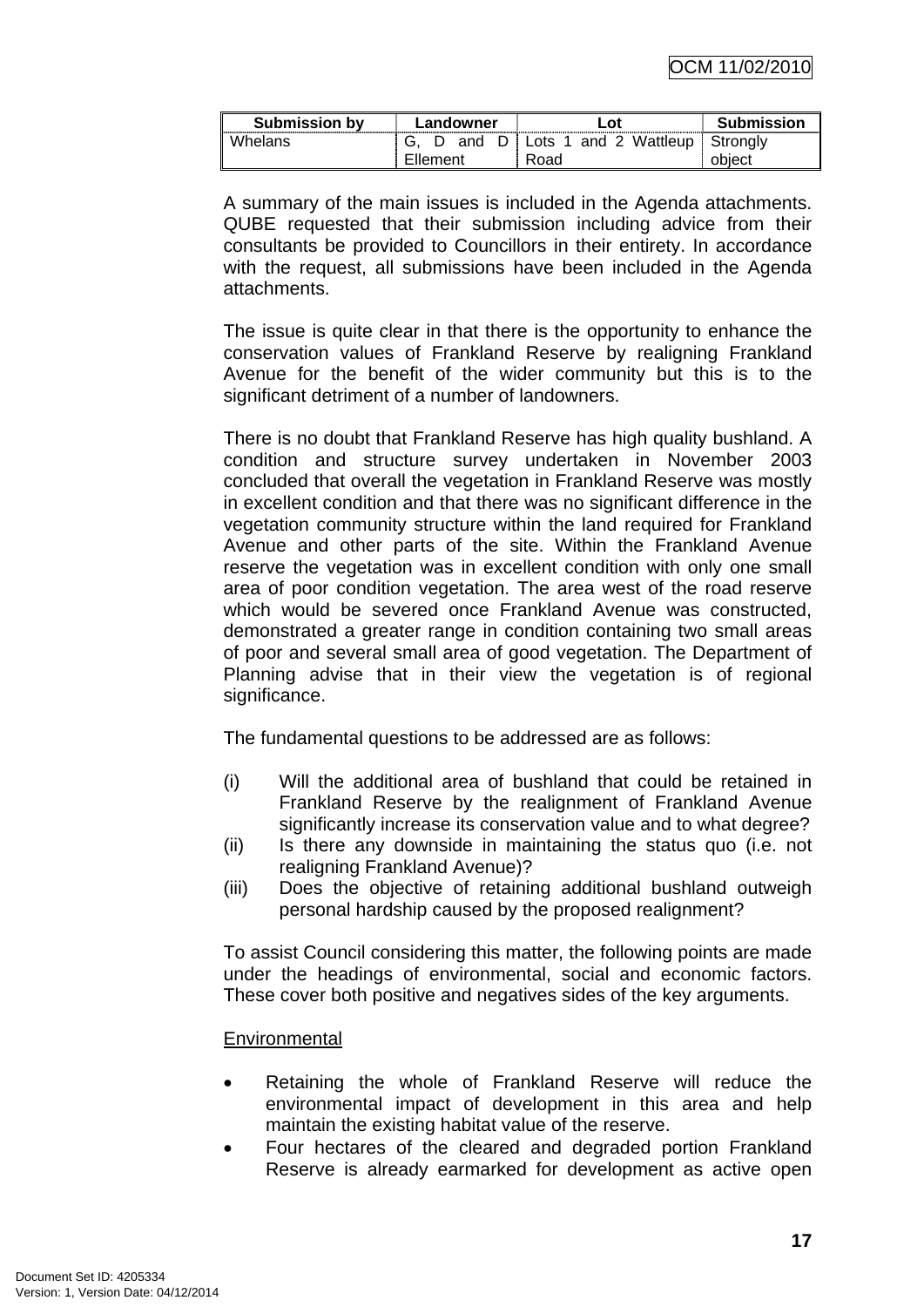space. Further loss from this reserve will reduce the conservation viability of this reserve.

- Fragmentation of the reserve would increase the bushland maintenance costs for the site due to the increase in perimeter to area ratio or edge effects - note that the 1.7ha severed portion of the reserve west of the road alignment is not a viable area for conservation and would effectively become part of the public open space for the western residential area.
- The larger reserve maintains existing genetic diversity. Habitat fragmentation is one of the most important factors that lead to biodiversity loss.
- Reduced fauna road deaths note no fauna survey has been conducted so the extent of this cannot be quantified.
- The larger reserve size will reduce the extent of penetration of weed seeds entering the reserve. Vehicular traffic invariably increases weed seed distribution.
- Retention of roosting and foraging habitat for the endangered Carnaby's Black Cockatoo will be maximised through the realignment.
- Retaining the whole of the reserve meets the objectives of Council's Bushland Conservation Policy and Council's Sustainability Policy viz to conserve the quality, extent and uniqueness of the natural environment that exists within the district and encouraging the protection and conservation of the natural environment.
- Retains the carbon sequestration capabilities of the existing vegetation.
- No carbon release due to decomposition of vegetation cleared for the road.
- Priority flora such as Hackett's Hopbush (Dodonaea hackattiana) not impacted.
- The inclusion of Frankland Reserve as a Bush Forever site has not yet been completed.
- Frankland Reserve was not identified in the Bush Forever report released in 2000 and accordingly was not seen as essential to meet the State Government's targets of retaining sufficient area of each category of bushland.
- The reported outcome of the assessment process for nominated additional Bush Forever Areas was to investigate potential for a land swap between the reserve and adjacent rural blocks. This indicates that Frankland Reserve does not represent the best area of this vegetation community and, if this option had been pursued, then Frankland Reserve would have been cleared for residential development.
- Cardno question the regional significance of the vegetation in Frankland Reserve.
- The realignment will have a minor impact on the Harry Warring marsupial reserve.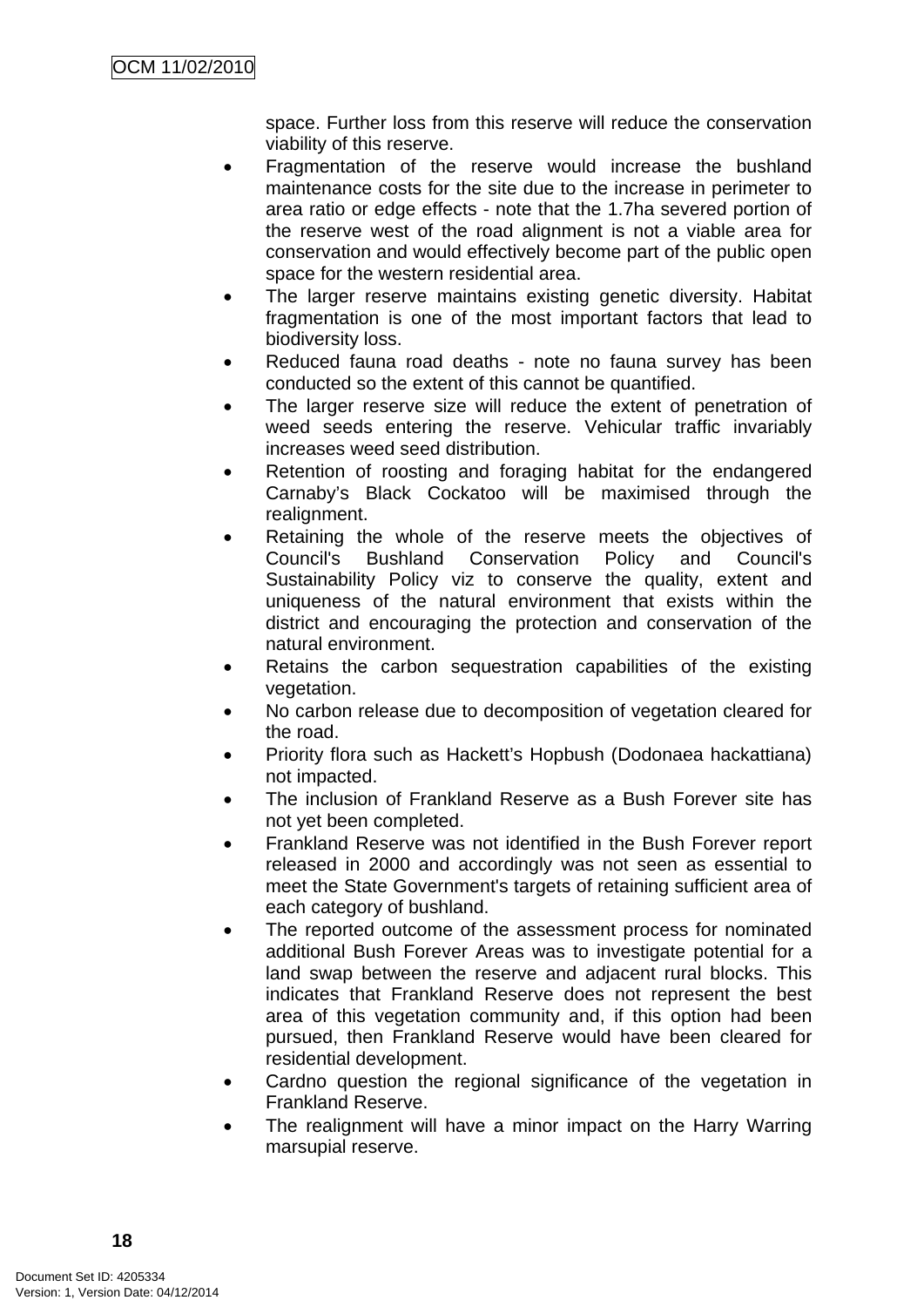# Economic

- Under State Government clearing legislation, there would be a requirement to provide offsets for any vegetation clearing within the reserve including that for the active recreation area. The minimum is a ratio of 4 to 1. At a cost of \$100,000 per ha, there would be a cost of at least \$600,000 if suitable offsets can be found. It should be noted that this would be a cost of the road and met either through the Development Contribution Scheme or by the State Government as appropriate and would not be a direct cost to the City.
- Clearing of vegetation that is likely to be Carneby's Black Cockatoo habitat will need to be assessed under the Commonwealth Environmental Legislation and may result in the requirement for additional offsets of up to 10 to 1.
- There may be future potential for bushland to be used for carbon offsets.
- Funding already expended on infrastructure and maintenance in the reserve will not be wasted - Council allocates \$9,500 pa for general maintenance of the reserve.
- The additional area of private land affected by the realignment of Frankland Avenue, the Rowley Road interchange and 'Parks and Recreation' reserve as per Table 1 in the Agenda attachments is 7.0706 ha which, in today's rates, could have a land value in excess of \$5.6m taking into account the land value, injurious affection, severance and solatium payments. This will need to be met partially by the City through the Development Contribution Plans and the State Government (at this time it is unclear as to the relative responsibilities). No land value is described to Frankland Reserve as this would be transferred from one reserve to another free of cost as is the usual case.
- The additional cost of Frankland Avenue in the Developer Contribution Plans will be paid pro rata by all developers within the development area and inevitably this will be passed on to purchasers in the form of higher land prices.
- Given the significant burden on the affected landowners and the fact that the only real buyer for the three most affected lots is likely to be either the Western Australia Planning Commission ("WAPC") or the City, consideration would need to be given to the early purchase in the event that the landowners wish to move on. This is consistent with the City's views in respect to the Hope Valley Wattleup Redevelopment Area in that there needs to be a financial exit strategy for affected landowners.
- The three worst affected properties are owned by private individuals and accordingly the impacts cannot be easily absorbed or defrayed over a large project area.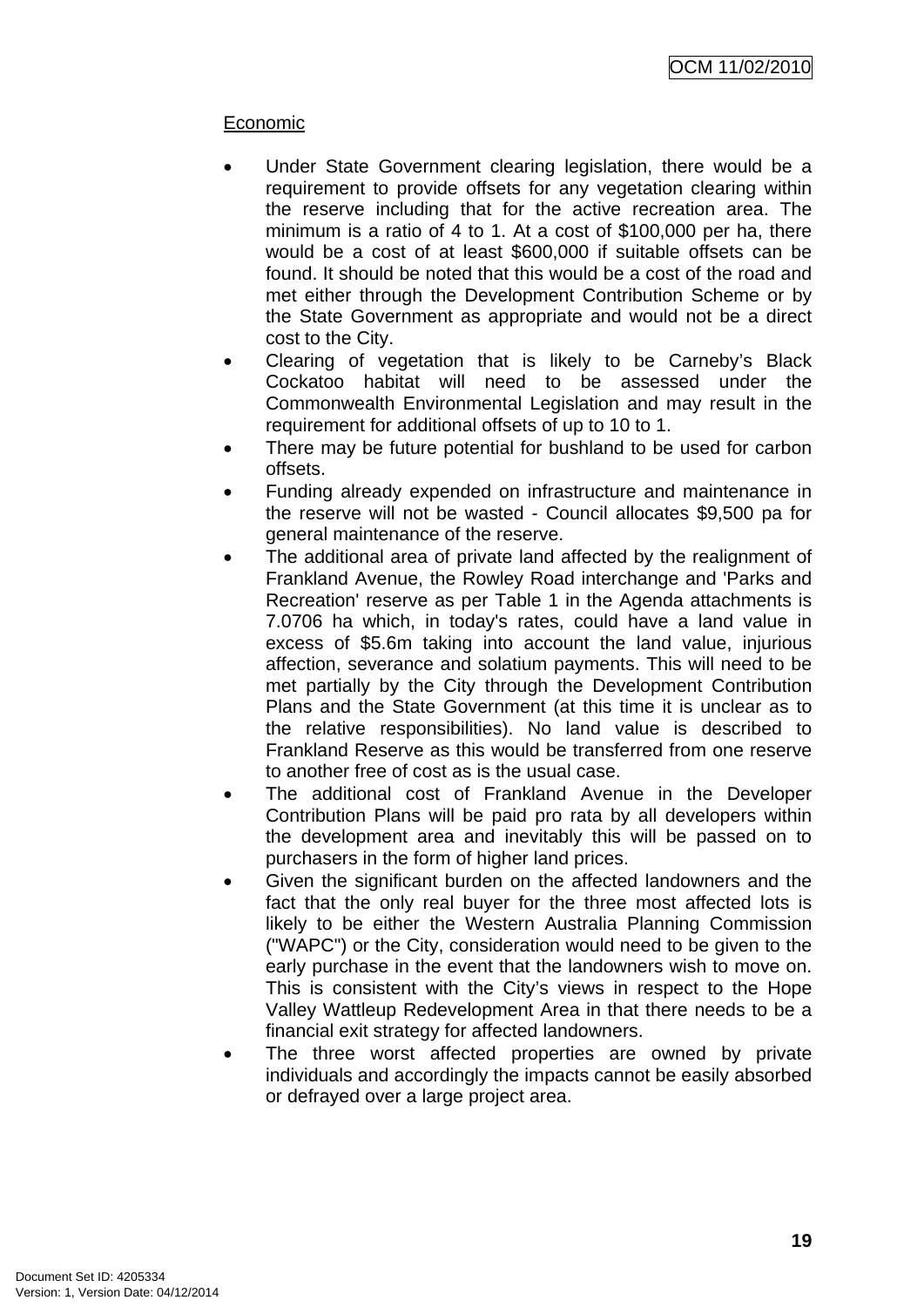# Social

- This matter is causing the families affected by the realignment proposals significant stress. If this proposal proceeds, this will continue for several years while the realignment is progressed as an amendment to the MRS and the costly matter of acquisition resolved.
- The realignment of Frankland Avenue will take several years to resolve and for planning of the area to be advanced. Accordingly development in this area will be sterilised at a time when the land is at the development front, plans are in the system and land supply is a major issue for the State Government and the City.
- Nature experiences relieve mental fatique. The restorative effects of a natural environment (whether time in the wilderness setting or a walk in a local nature reserve) leads to renewed attention and positive affect.

Having regard to the matters raised in the submissions and the points set out above, there are two courses of action that Council can take. These are to either:

- (i) Support the realignment of Frankland Avenue to the west of Frankland Reserve to maximise the area being retained in a contiguous area; or
- (ii) To support the current MRS alignment and maintain the status quo.

If Council supports the realignment of Frankland Avenue in accordance with the plans prepared by the Department of Planning then it is considered necessary that both the WAPC and the City implement landowner exit strategies.

The exit strategy through the WAPC is normally once the land is reserved through the MRS. This would take 2-3 years to effect and be reliant on the willingness and capacity of the WAPC. It may also consider declaring the area a Planning Control Area which has acquisition provisions under the *Planning and Development Act 2005*. In respect to the City's obligations, Frankland Avenue is included as a cost item in Development Contribution Area's ("DCA's") 9 and 10. However DCA 9 and 10 do not include any provision for the ability for Council to borrow funds to acquire land the subject of the DCA and charge the interest back to the plan as a cost as is the case with DCA 11 Muriel Court or DCA 12 Packham North.

Accordingly under the current circumstances to achieve an early exit strategy the City would either need to:

(i) purchase the land outright from Municipal funds and participate in the DCA Scheme as would any other landowner and wait till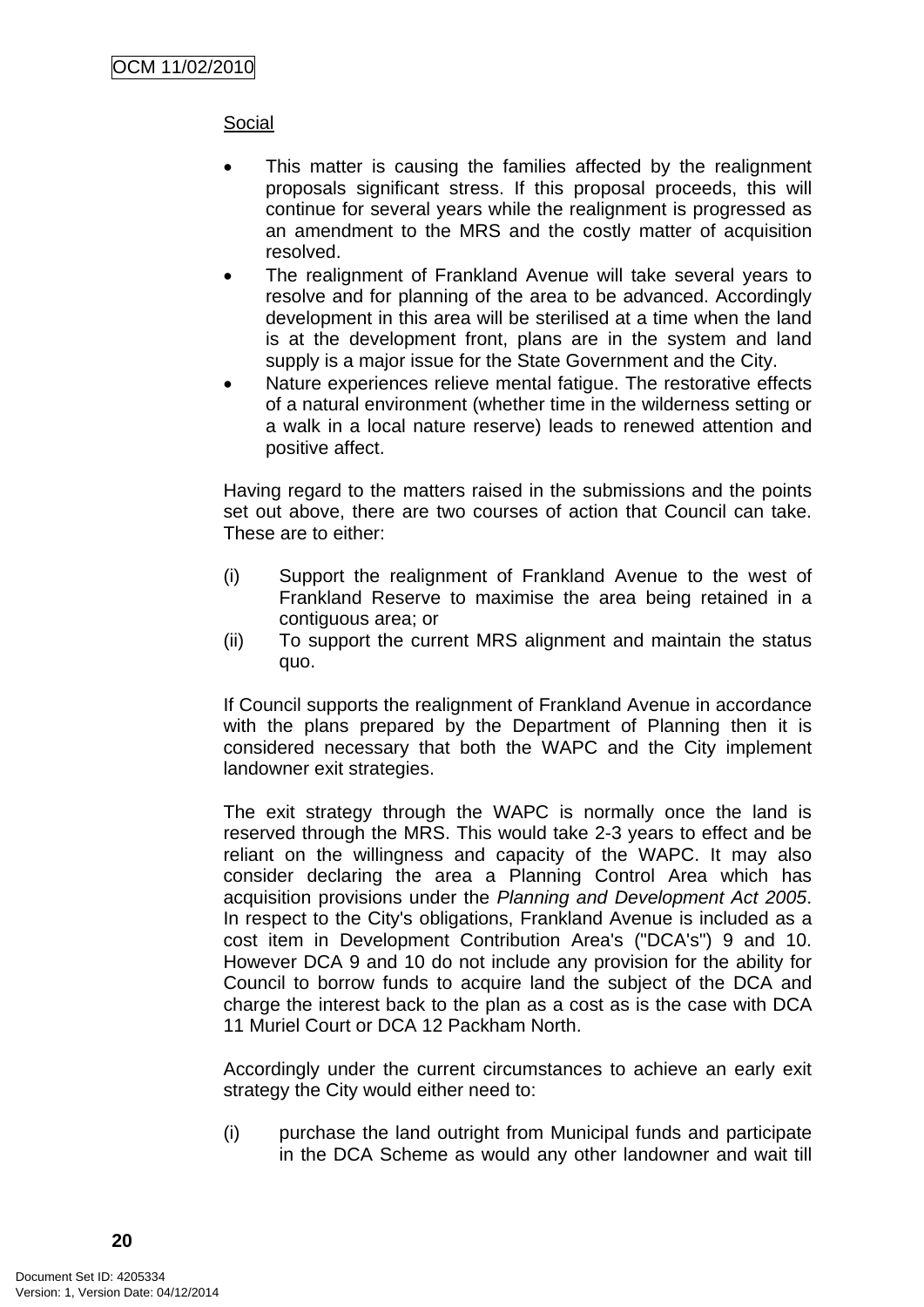there were sufficient funds in the DCA account to meet the liability; or

(ii) seek approval from the WAPC to amend DCA 9 and 10 to include interest provisions which would take some 18 months to achieve. The funding for Frankland Avenue would also need to be included in the Plan for the District as this project would be competing with other capital works for funding and will affect the timing and ability to deliver those items.

A significant issue in determining the appropriate course of action is how to value some of the environmental and social benefits and determine the extent to which it is essential to protect the whole of Frankland Reserve. This is in stark contrast to the very clear economic costs, exit strategy issues for the affected landowners and the impact on the timing of development in the area. On balance it is considered that Council should not support the proposed realignment of Frankland Avenue opting instead to maintain the status quo in respect to the conservation area and providing certainty to the landowners.

The fact also that so much time has passed since Council's resolution of 16 September 2003 which requested the realignment be investigated means that landowner expectations have shifted significantly. It is completely reasonable that landowners who were originally advised of Council's request to investigate the realignment in 2003 would have seen the passage of many years and assumed that the matter had been looked at but was not considered a priority. To now undertake the investigation over 6 years later creates an extremely difficult situation for affected landowners and Council.

In balancing all these issues, it is recommended that Council resolve not to support the proposed realignment of Frankland Avenue to the west of Frankland Reserve as shown on the plan prepared by the Department of Planning. It is also recommended that Council request the Department of Planning to exclude from the final boundaries of the Bush Forever site for Frankland Reserve:

- (i) The MRS 'Other Regional Roads' reservation of Frankland Avenue/Hammond Road, Wattleup which dissects through the western portion of Frankland Reserve.
- (ii) The portion of Frankland Reserve required for the future 'Primary Regional Roads' reservation of Rowley Road in accordance with MRS Amendment No. 1158/41.
- (iii) An area of at least 4ha in the eastern portion of Frankland Reserve identified for active recreation purposes in Southern Suburbs District Structure Plan (Stage 3).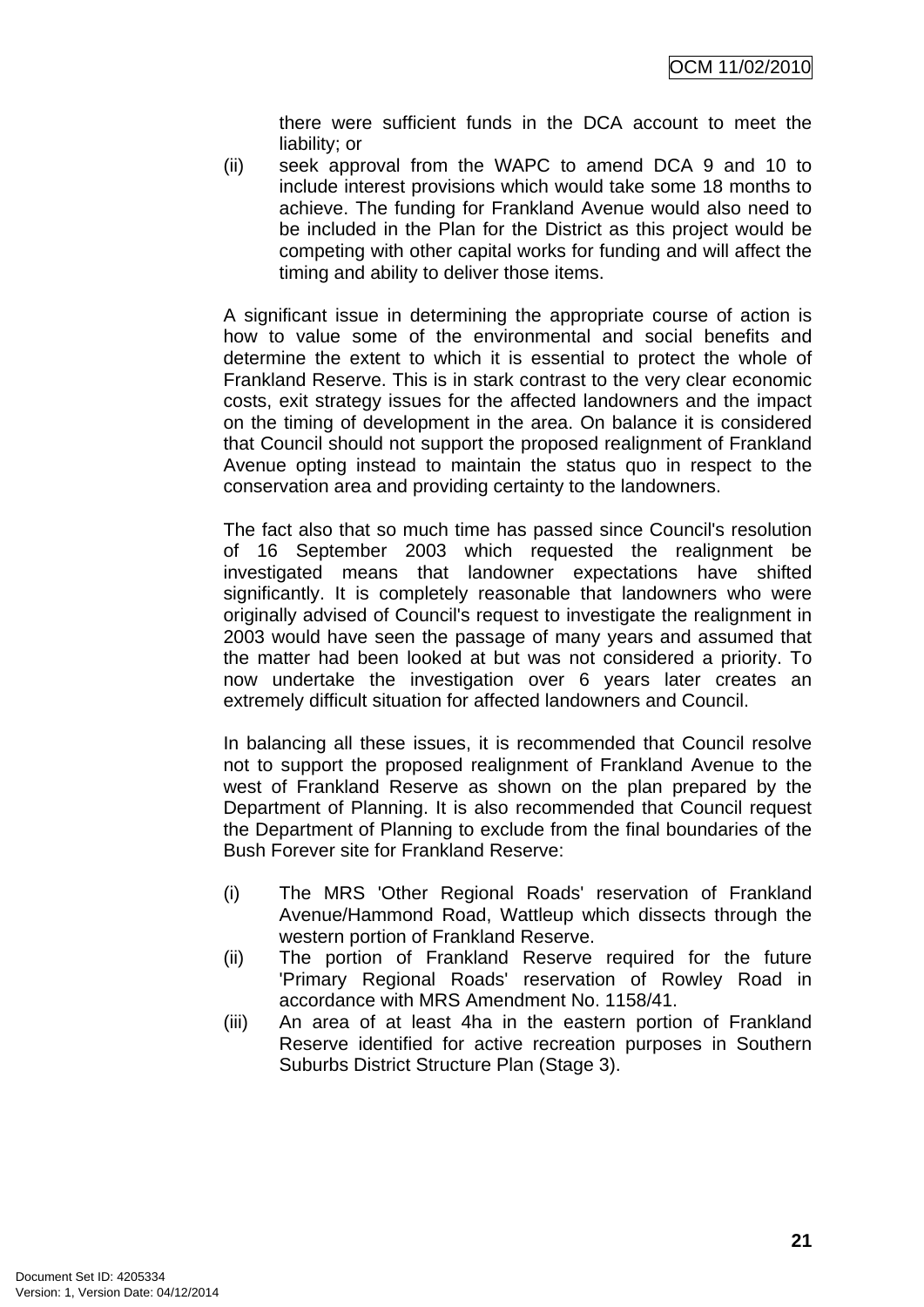# **Strategic Plan/Policy Implications**

#### **Infrastructure Development**

• To construct and maintain parks and bushland reserves that are convenient and safe for public use, and do not compromise environmental management.

#### **Lifestyle and Aspiration Achievement**

• To identify community needs, aspirations, expectations and priorities for services that are required to meet the changing demographics of the district.

#### **Natural Environmental Management**

• To conserve, preserve and where required remediate the quality, extent and uniqueness of the natural environment that exists within the district.

#### **Budget/Financial Implications**

If the proposal proceeds and the DCA is amended to include funding of land acquisition, this project will need to be included in the Plan for the District and will have an impact on the borrowing capacity of the City for other capital works.

#### **Legal Implications**

N/A

#### **Community Consultation**

Directly affected landowners were consulted. If this matter proceeds then there will be further public consultation through the MRS amendment process.

#### **Attachment(s)**

- 1. Plan 2 Comparison of current and proposed road alignments
- 2. Plan 1 Detailed design prepared by Department of Planning
- 3. Table 1 Comparison of land allocation to Frankland Avenue, Rowley Road and Parks and Recreation
- 4. Summary of submissions
- 5. Copies of submissions

#### **Advice to Proponent(s)/Submissioners**

The Proponent(s) and those who lodged a submission on the proposal have been advised that this matter is to be considered at the 11 February 2010 Council Meeting.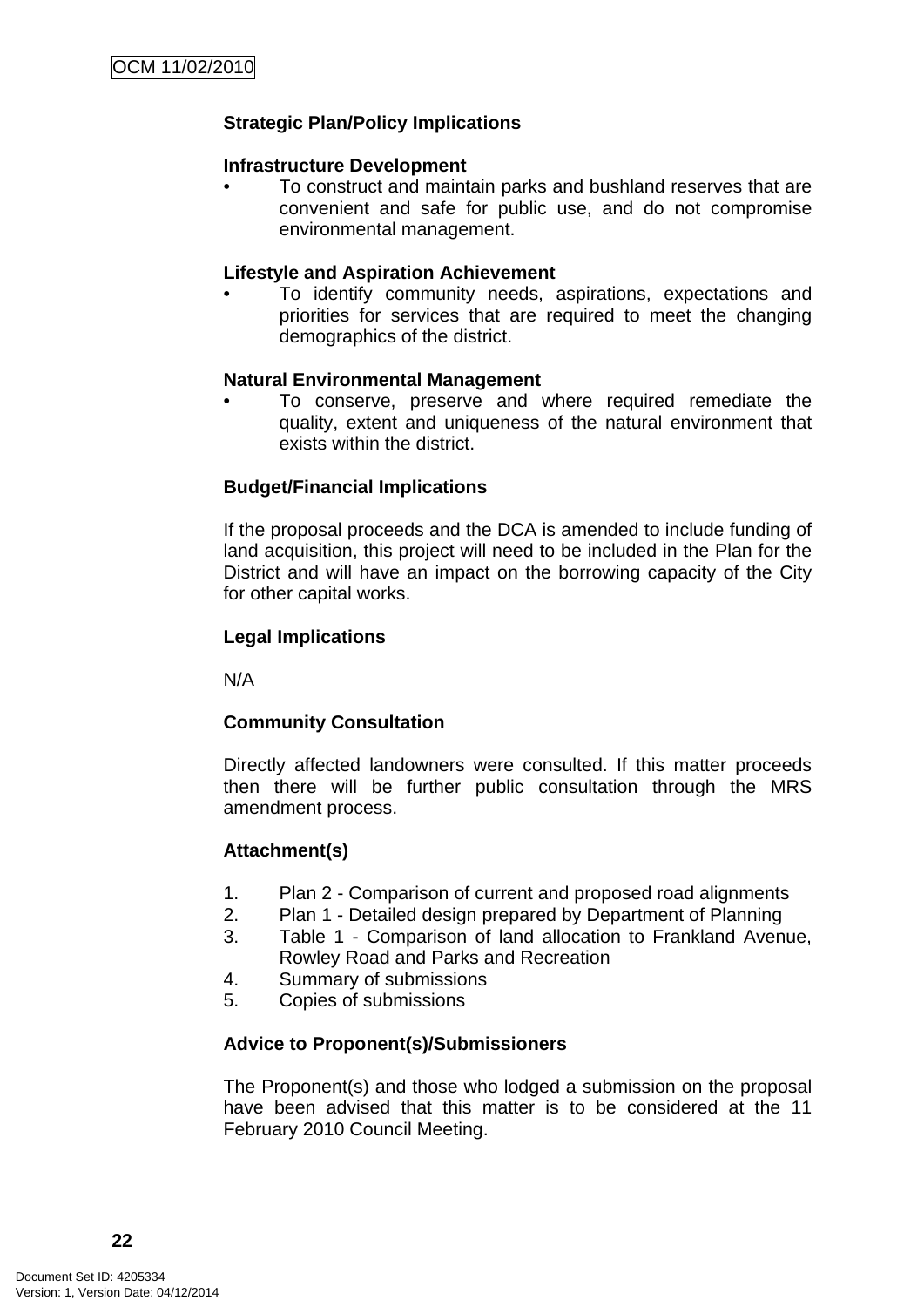# <span id="page-28-0"></span>**Implications of Section 3.18(3) Local Government Act, 1995**

Nil.

**14.3 (OCM 11/02/2010) - DEDICATION OF LAND AS ROAD RESERVE PURSUANT TO SECTION 56 OF LAND ADMINISTRATION ACT 1997 - PORTION OF LOT 3004 PLAN 44630 (RESERVE 48878) SPEARWOOD AVENUE, BIBRA LAKE (450007, 6005342) (K SIM) (ATTACH)** 

# **RECOMMENDATION**

That Council:

- (1) request the Minister for Lands to dedicate portion of Lot 3004 on Plan 44630 (Reserve 48878) Spearwood Avenue, Bibra Lake as road reserve pursuant to Section 56 of the *Land Administration Act 1997*; and
- (2) indemnify the Minister for Lands against reasonable costs incurred in considering and granting this request.

# **COUNCIL DECISION**

# **Background**

The land to be dedicated is a section approximately 50m wide across Reserve 48878 being Lot 3004 on Plan 44630. Reserve 48878 is a railway reserve under the control of the Public Transport Authority ("PTA"). The reserve is no longer used for railway purpose while the section to be dedicated will form part of re-aligned Spearwood Avenue.(Barrington Road to Sudlow Road), Bibra Lake.

#### **Submission**

PTA have responded favourably to a request from the City of Cockburn ("City") to give access to the land to facilitate the construction of Spearwood Avenue, Barrington to Sudlow Road, Bibra Lake.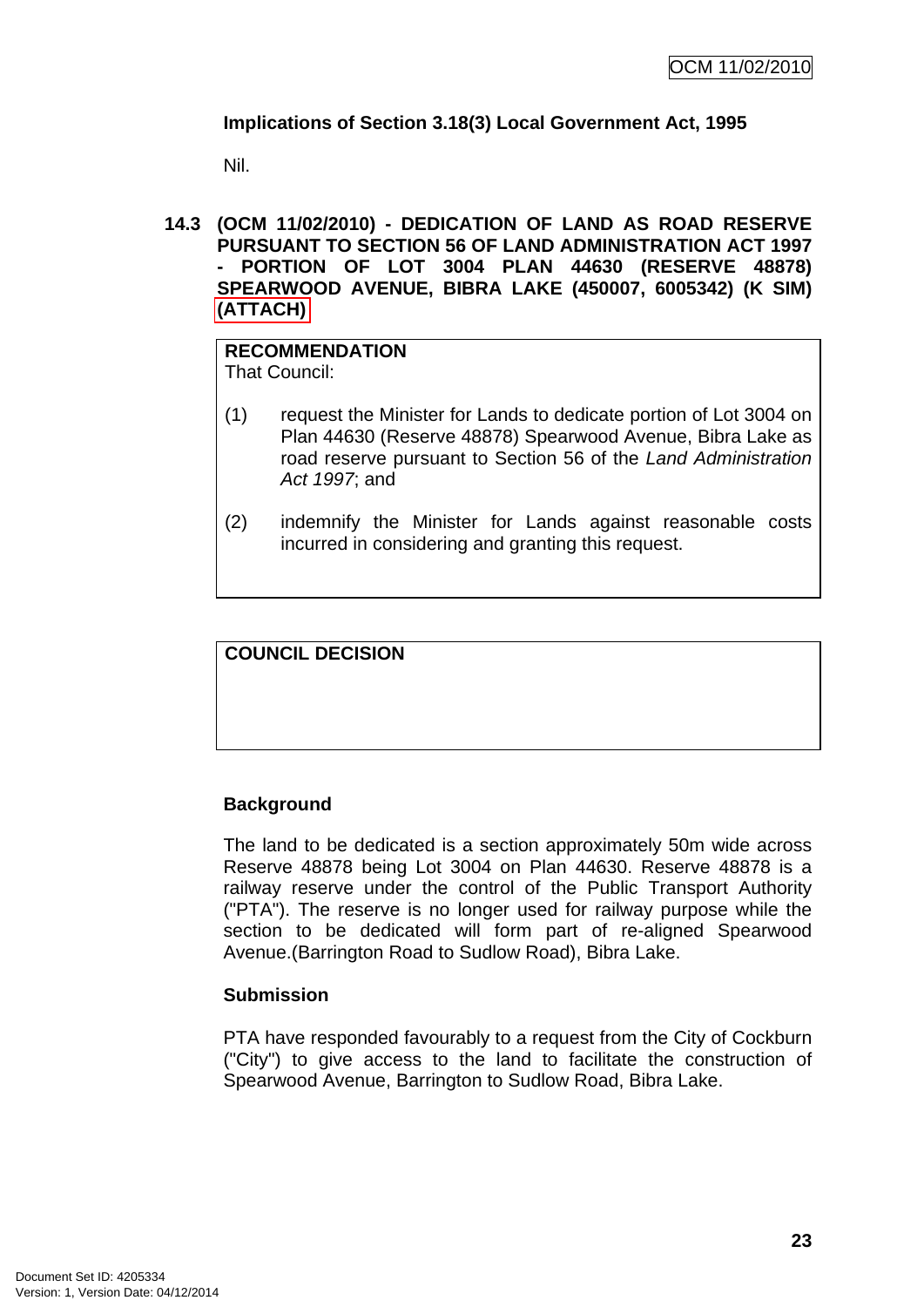#### **Report**

The section of land to be dedicated is shown on the Metropolitan Region Scheme as an 'Other Regional Roads' reservation and forms part of the land required for the construction of Spearwood Avenue, from Barrington to Sudlow Road, Bibra Lake. Construction of this road has been budgeted for with commencement anticipated mid 2010. The PTA has given a written consent to the dedication subject to the existing section of road reserve being closed and included in Reserve 48878. Action to close the existing section of road reserve adjoining the railway reserve has been initiated and will be presented to a future Council meeting.

As this is consistent with the ultimate planned function for Spearwood Avenue, it is recommended that Council facilitate the road widening by requesting the Minister for Lands to dedicate the required portion of land as road reserve. The procedure for dedication is set out in Section 56 of the *Land Administration Act 1997*, with Section 56(4) specifically requiring the local government to indemnify the Minister in respect to all costs and expenses reasonably incurred by the Minister in considering and granting the request. This forms the essence of the officer recommendation.

#### **Strategic Plan/Policy Implications**

#### **Demographic Planning**

- To ensure the planning of the City is based on an approach that has the potential to achieve high levels of convenience and prosperity for its citizens.
- To ensure development will enhance the levels of amenity currently enjoyed by the community.

#### **Budget/Financial Implications**

The dedication is pursuant to Section 56 of the *Land Administration Act 1997*, which requires the City to indemnify the Minister in respect to all costs and expenses, incurred considering and granting the request. These cannot be quantified at this time, but are expected to be minor.

#### **Legal Implications**

Land Administration Act 1997

#### **Community Consultation**

N/A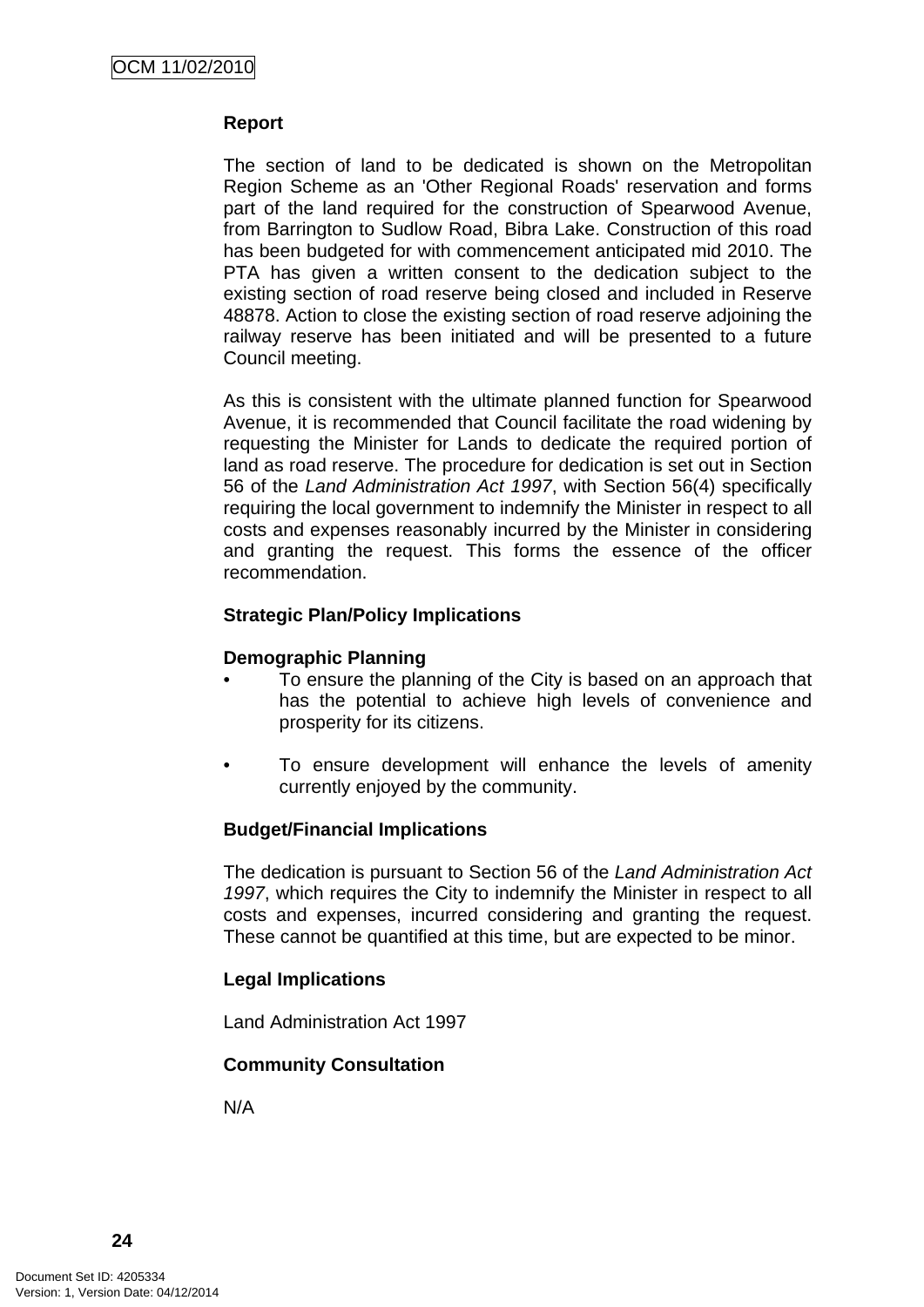# <span id="page-30-0"></span>**Attachment(s)**

Location Plan

# **Advice to Proponent(s)/Submissioners**

N/A

# **Implications of Section 3.18(3) Local Government Act, 1995**

Nil.

# **14.4 (OCM 11/02/2010) - STRUCTURE PLAN ADOPTION - LOT 74 HOWE STREET BEELIAR ; LF AND MH BULL (9687) (A BLOOD) (ATTACH)**

# **RECOMMENDATION**

That Council:

- (1) adopts the Schedule of Submission;
- (2) adopts the Structure Plan for Lot 74 Howe Street, Beeliar; and
- (3) advise the Western Australian Planning Commission, the current landowners and those who made a submission accordingly.

# **COUNCIL DECISION**

# **Background**

Council at its meeting held on 8 December 2005 resolved to support the subdivision of the subject land into seven residential lots. The Western Australian Planning Commission ("WAPC") approved the plan of subdivision on 15 June 2006.

# **Submission**

Nil.

# **Report**

The subject land is zoned 'Development' and is located within Development Area 4 Yangebup which requires the adoption of a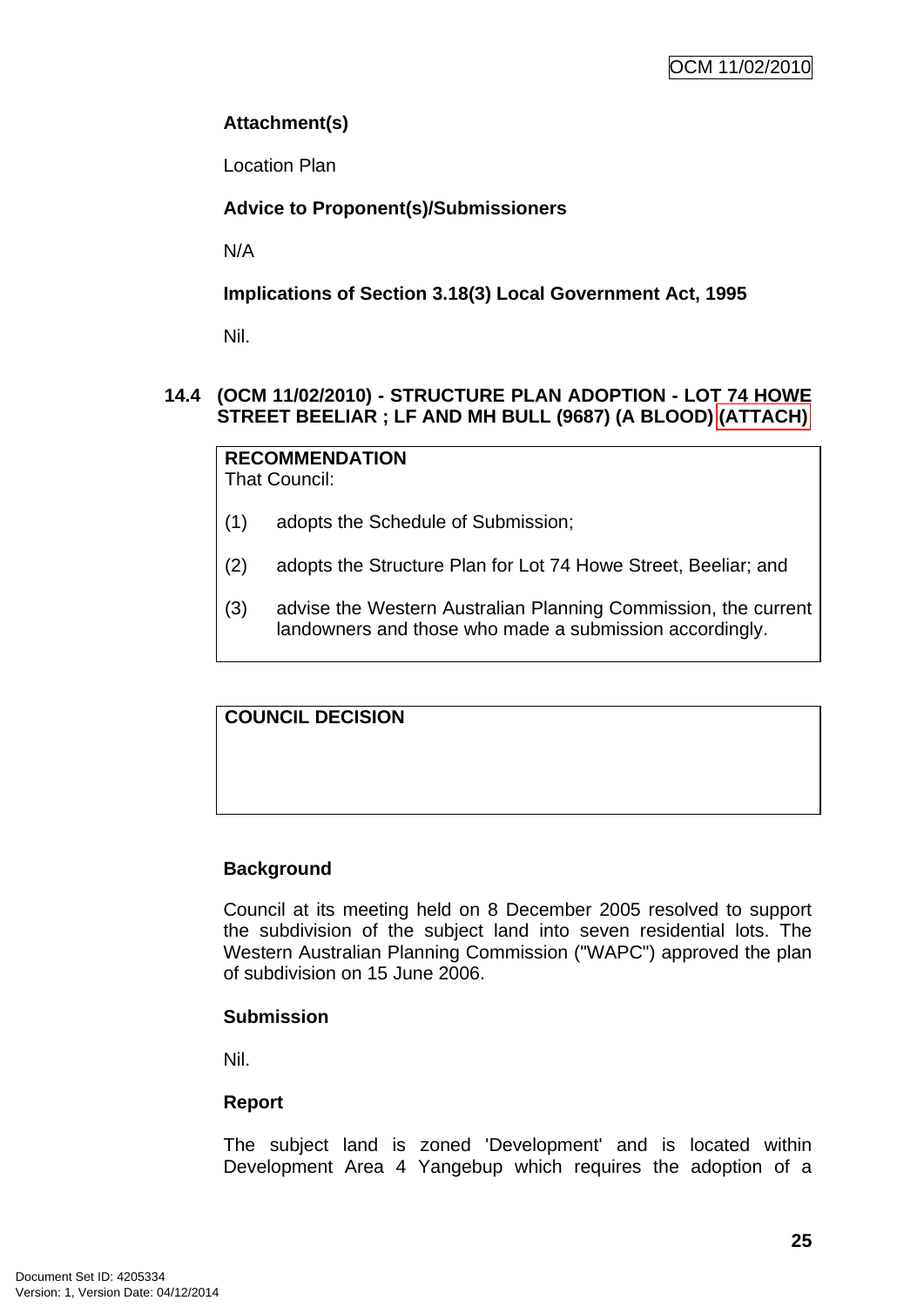Structure Plan to guide subdivision and development. Subdivision of the subject land is nearing completion in accordance with the 2006 subdivision approval issued by the WAPC, and it is necessary to adopt a Structure Plan for the subject land. This will provide the appropriate zoning basis and land use controls pursuant to City of Cockburn Town Planning Scheme No. 3 ("Scheme").

While the City promotes Structure Plans for larger and more logical precinct areas, the fact that this proposal has already received subdivision approval and that the prevailing road network provides a logical basis to the subdivision, means that a selective Structure Plan is satisfactory. However, this approach will not be applied elsewhere within the surrounding precinct, as no further subdivision approvals have been issued for land.

The Structure Plan (which is based on the approved subdivision application) provides for six single residential lots (coded R20) and one grouped dwelling lot coded R25. Construction of the subdivision will include all the appropriate servicing and road construction/upgrading requirements as is normally appropriate. Other than that it is a very simple matter.

The Structure Plan for the land (Plan 1 in the Agenda attachments) was advertised for public comment between 15 October and 11 November 2009. This included a notice in the Cockburn Gazette, letters to current landowners, adjoining landowners and State Government agencies. A letter was also sent to the agent selling the lots requesting that they advise prospective purchasers.

At the close of advertising 12 submissions had been received, all from State Government agencies and servicing authorities. The submissions provided advice and raised no objections to the structure plan. The submissions are set out in the Schedule of Submissions in the Agenda attachments.

Having regard to the submissions, it is recommended that Council approve the Structure Plan for Lot 74 Howe Street, Beeliar and advise the WAPC accordingly.

#### **Strategic Plan/Policy Implications**

#### **Demographic Planning**

- To ensure the planning of the City is based on an approach that has the potential to achieve high levels of convenience and prosperity for its citizens.
- To ensure development will enhance the levels of amenity currently enjoyed by the community.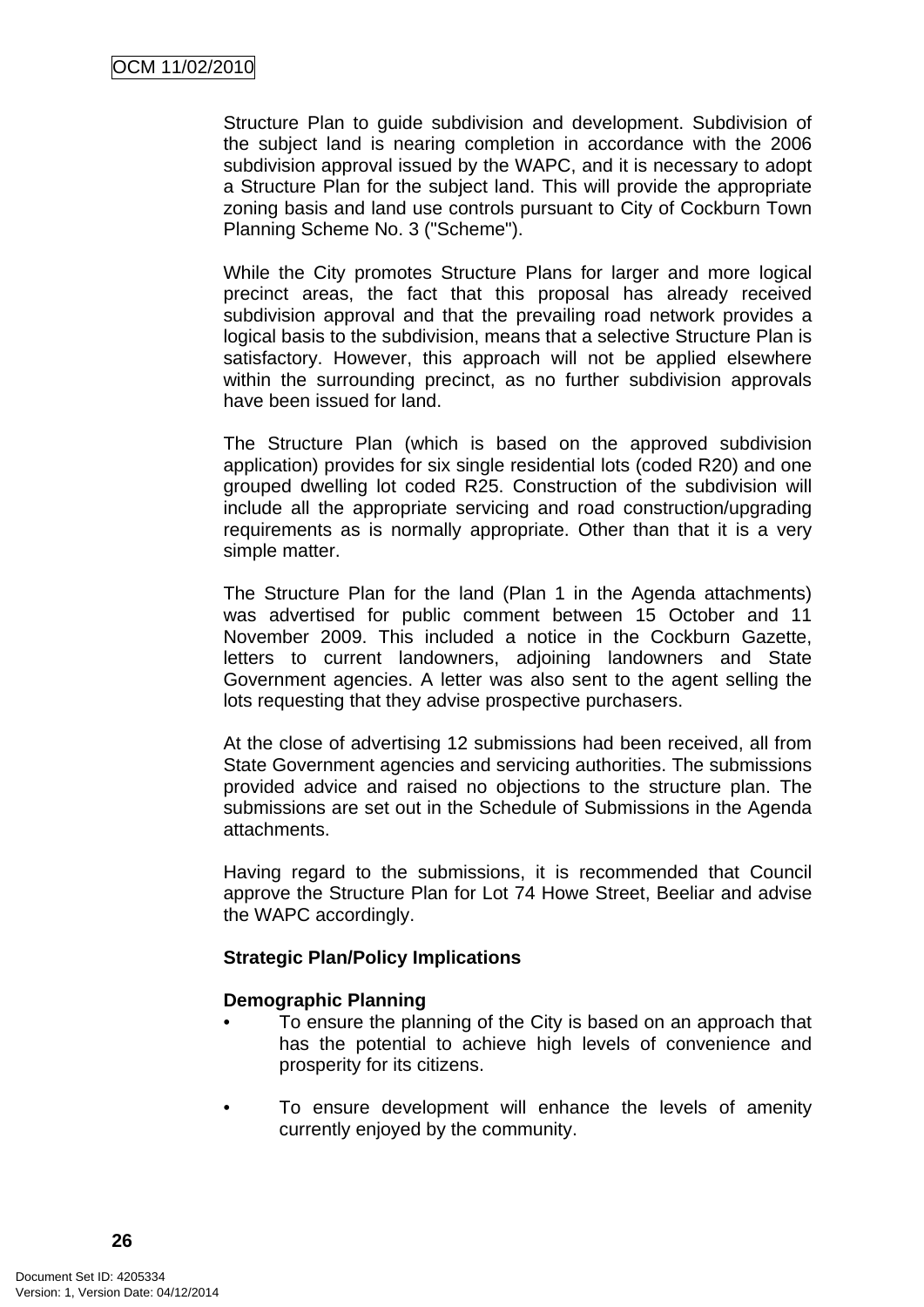# <span id="page-32-0"></span>**Budget/Financial Implications**

The subdivision approval requires a contribution to DCA 4 Yangebup West and cash in lieu of public open space.

# **Legal Implications**

Nil.

# **Community Consultation**

Public consultation was undertaken between 15 October and 11 November 2009.

# **Attachment(s)**

- 1. Structure Plan
- 2. Schedule of Submissions

# **Advice to Proponent(s)/Submissioners**

The Proponent(s) and those who lodged a submission on the proposal have been advised that this matter is to be considered at the 11 February 2010 Council Meeting.

#### **Implications of Section 3.18(3) Local Government Act, 1995**

Nil.

**14.5 (OCM 11/02/2010) - FINAL CONSIDERATION OF AMENDMENT NO. 29 TO CITY OF COCKBURN TOWN PLANNING SCHEME NO. 3 - REZONING LOT 196 BERRIGAN DRIVE, JANDAKOT FROM LOCAL CENTRE (RESTRICTED USE 6) TO RESIDENTIAL R40 - OWNER: M FATHI AND M FATHI ELZADI, N AND S TAFTI - APPLICANT: TUSCOM SUBDIVISION CONSULTANTS (93029) (M CARBONE) (ATTACH)** 

**RECOMMENDATION** That Council:

- (1) adopt the Schedule of Submission;
- (2) not proceed with Scheme Amendment No. 29 as the proposal does not comply with State Planning Policy No. 5.3 (*Jandakot Airport Vicinity*) as the subject land is within the Core Area (area defined by the 20 ANEF noise contour) whereby the Policy does not allow rezoning which will permit residential dwellings, or an increase in density within this area; and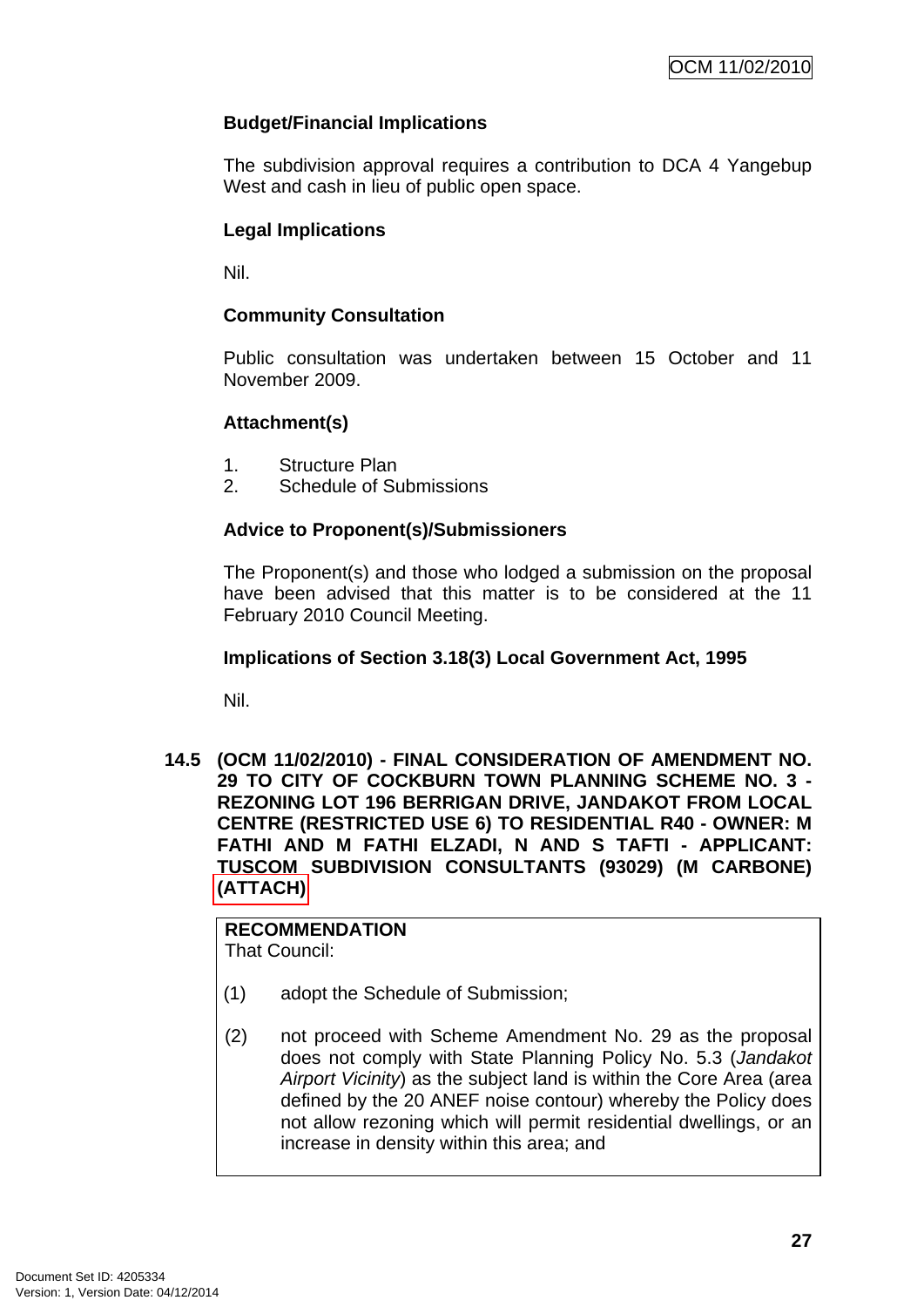(3) advise the proponent, people who made submissions and the Western Australian Planning Commission of Council's decision

#### **COUNCIL DECISION**

#### **Background**

Council at its meeting held on 13 October 2005 resolved to initiate Amendment No. 29 to City of Cockburn Town Planning Scheme No. 3 ("Scheme") for the purposes of advertising. The amendment proposed to rezone Lot 196 Berrigan Drive, Jandakot ("subject land") from 'Local Centre - Restricted Use 6' to 'Residential R40'.

The amendment was put on hold at the request of the proponent in 2007. The proponent has recently advised that they now do not wish to proceed with the amendment. This provides Council with the requirement to finalise the amendment, with the view to cancelling the amendment at the proponent's request.

Council must also be aware of State Planning Policy No. 5.3 (*Jandakot Airport Vicinity*) ("SPP5.3") which was introduced subsequent to Amendment No. 29 being initiated. This provides policy requirements which do not support the amendment proposal. This adds further impetus to the recommendation that Council not proceed with the amendment.

#### **Submission**

Tuscom Subdivision Consultants on behalf of the landowner submitted a Scheme amendment proposal to rezone Lot 196 Berrigan Drive, Jandakot from 'Local Centre - Restricted Use 6' to 'Residential R40'.

#### **Report**

The Scheme amendment was referred to the Environmental Protection Authority ("EPA") in accordance with Section 7 of the *Environmental Protection Act 1986*. The EPA advised that the overall environmental impact of the amendment would not be severe enough to warrant formal assessment under the *Environmental Protection Act 1986*. The amendment was subsequently advertised seeking public comment in accordance with the *Town Planning Regulations 1967* for 42 days.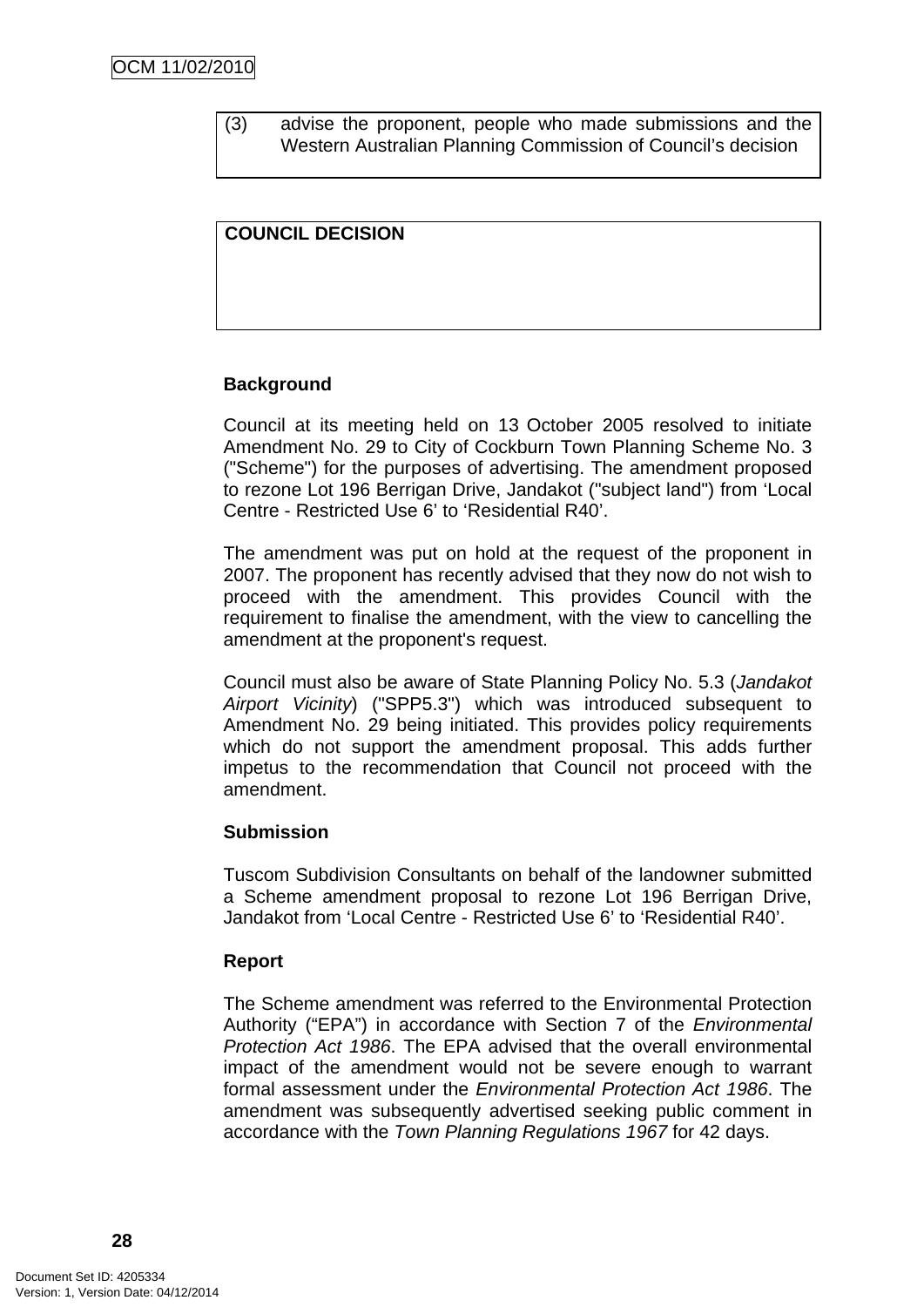The Scheme amendment attracted five submissions, one from an adjoining landowner objecting to the proposal and four from State Government agencies/service authorities providing advice/comments. It is considered that the submissions do not require explanation over and above that outlined in the Schedule of Submissions contained within the Agenda attachments.

The purpose of the amendment was to rezone the subject land from 'Local Centre - Restricted Use 6' to 'Residential R40'. The current zoning limits the land uses on the subject land to Office, Restaurant, Fast Food Outlet, Veterinary Consulting Rooms, Reception Centre, Health Studio, Medical Centre, Shop and Showroom. The rezoning was therefore to permit for residential development to occur on the subject land.

Since the initiation of the Scheme amendment in October 2005, the Western Australian Planning Commission ("WAPC") approved State Planning Policy No. 5.3 (*Jandakot Airport Vicinity*). SPP5.3 applies to land in the vicinity of Jandakot Airport, which is, or may in the future, be affected by aircraft noise associated with the movement of aircraft. The stated objectives of SPP5.3 are to:

- (i) Protect Jandakot Airport from encroachment by incompatible land use and development, so as to provide for its ongoing, safe, and efficient operation.
- (ii) Minimise the impact of airport operations on existing and future communities with particular reference to aircraft noise.

Under SPP5.3 the subject land is located within the Core Area which is defined by the 20 ANEF noise contour, being affected by significant levels of aircraft noise exposure. SPP5.3 states that in the Core Area no rezoning of land is to take place which would permit residential dwellings to be developed. There should also be no changes to local planning schemes which would enable any increase in the density of housing. This includes increases in density coding as well as reductions in the minimum lot size.

The current zoning of the subject land does not allow for residential dwellings, whereas the proposed 'Residential R40' rezoning would permit for up to eight dwellings. This is directly contrary to SPP5.3 and therefore makes the amendment likely to not gain final approval from the WAPC and Hon Minister for Planning.

In light of this conflict with SPP5.3 and the fact that the proponent no longer wishes to proceed with the amendment, it is recommended that Council resolve not to proceed with the amendment, and advise the WAPC accordingly.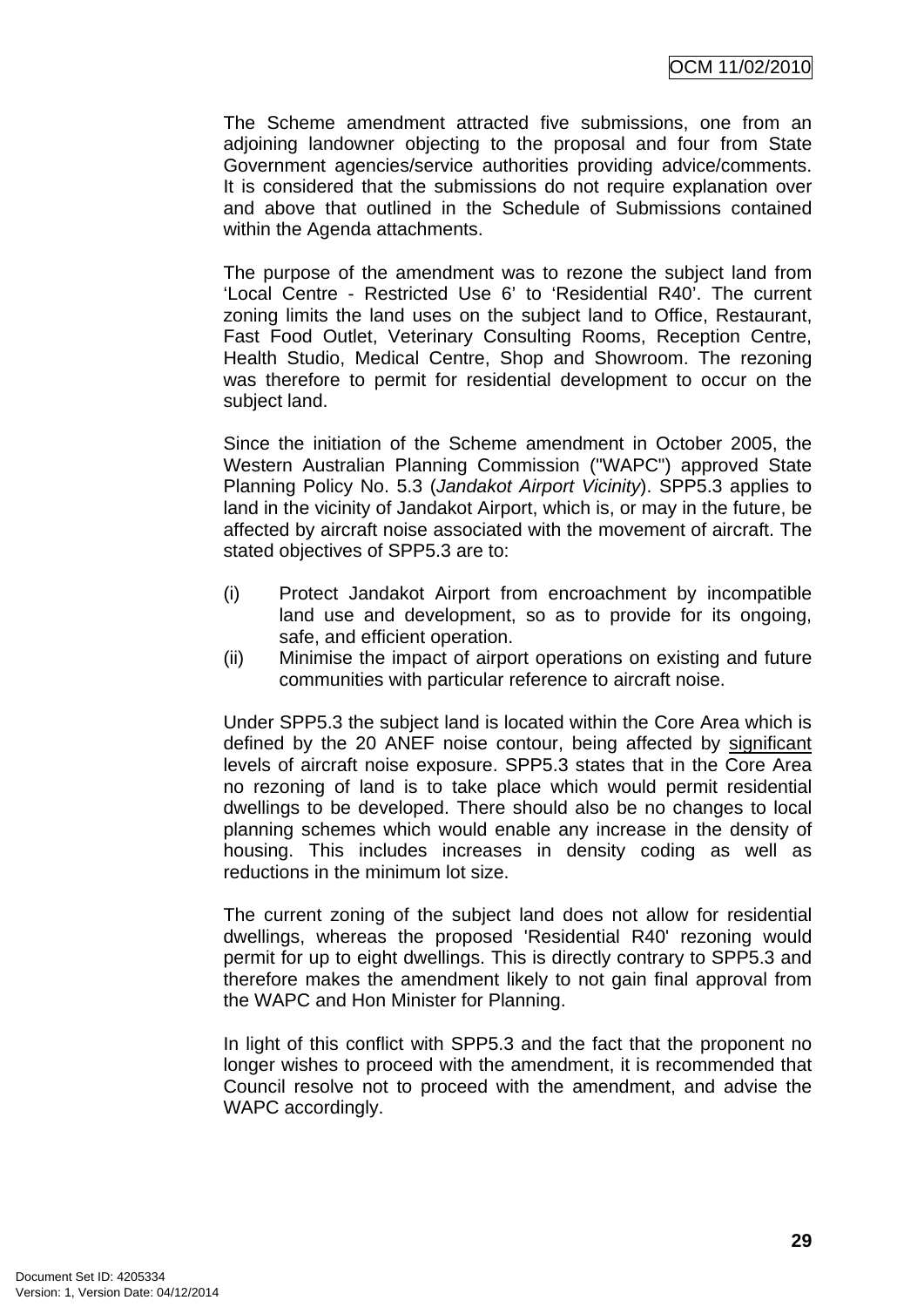# **Strategic Plan/Policy Implications**

#### **Demographic Planning**

- To ensure the planning of the City is based on an approach that has the potential to achieve high levels of convenience and prosperity for its citizens.
- To ensure development will enhance the levels of amenity currently enjoyed by the community.

#### **Employment and Economic Development**

• To plan and promote economic development that encourages business opportunities within the City.

## **Budget/Financial Implications**

N/A

## **Legal Implications**

Planning and Development Act 2005 City of Cockburn Town Planning Scheme No. 3 Town Planning Regulations 1967

## **Community Consultation**

Following receipt of advice from the EPA, the amendment was advertised for a 42 day period. This concluded on 2 October 2007. The Scheme amendment attracted five submissions, one from an adjoining landowner objecting to the proposal and four from State Government agencies/service authorities providing advice/comments.

# **Attachment(s)**

- 1. Location plan
- 2. Existing zoning plan
- 3. Proposed zoning plan
- 4. Schedule of submissions

# **Advice to Proponent(s)/Submissioners**

The Proponent(s) and those who lodged a submission on the proposal have been advised that this matter is to be considered at the 11 February 2010 Council Meeting.

# **Implications of Section 3.18(3) Local Government Act, 1995**

Nil.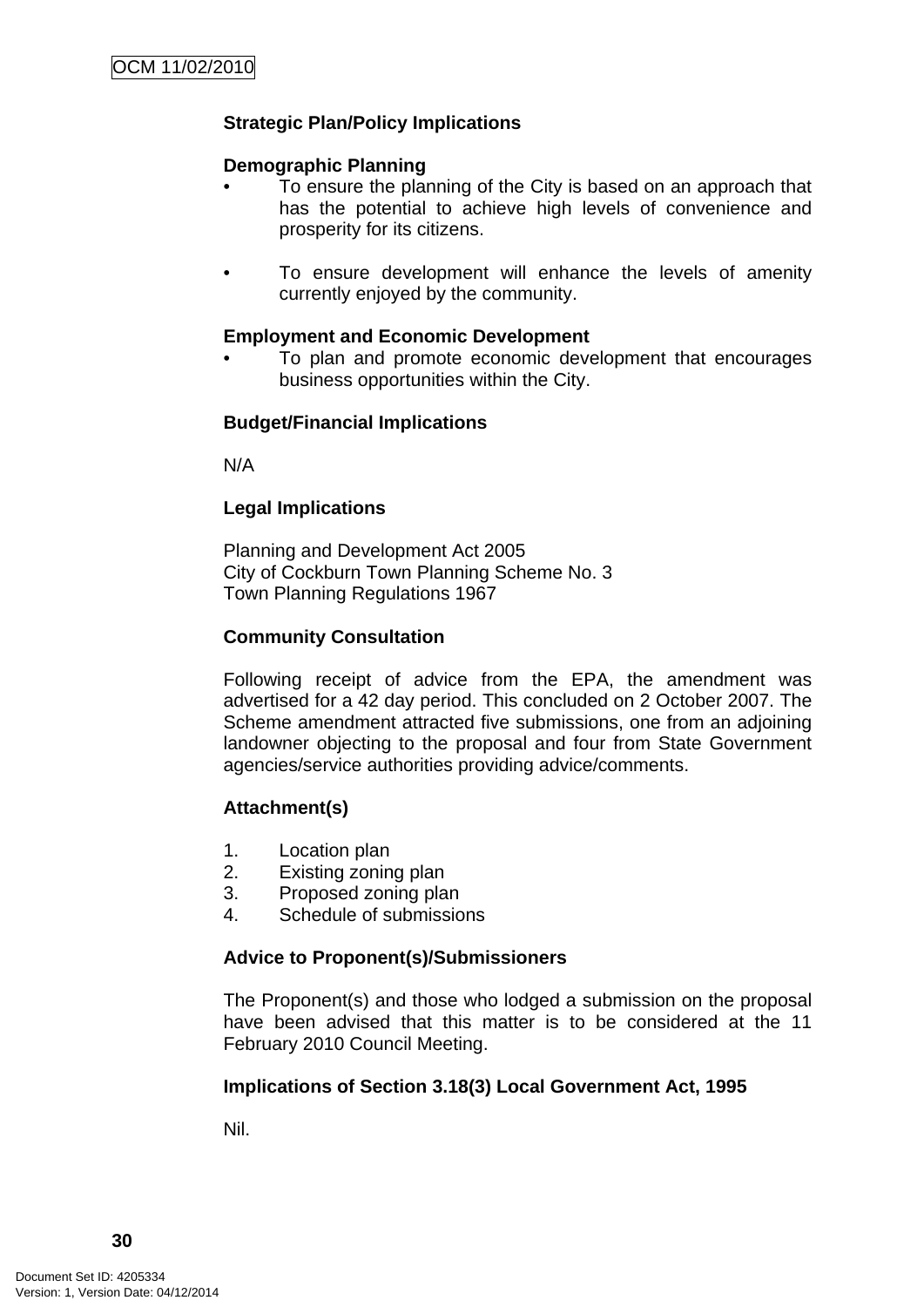### **14.6 (OCM 11/02/2010) - RESPONSE TO DRAFT INDUSTRIAL LAND STRATEGY 2009 PERTH AND PEEL - OWNER: VARIOUS - APPLICANT: N/A (SM/M010) (R DONG) (ATTACH)**

### **RECOMMENDATION**

That Council forward a submission regarding the Draft Industrial Strategy 2009 to the Department of Planning, advising that the City supports the Strategy subject to the following points being considered in the Strategy:

- (1) an additional action be included in the Recommendations and Actions Table under the heading of "*Planning*", which states as follows:
	- Review the Model Scheme Text to ensure clear definition for general and light industries and ensure the definition is adopted consistently across all local governments in the preparation and reviews of their local town planning schemes.
- (2) an additional action be included in the Recommendations and Actions Table under the heading of "*Planning*", which states as follows:
	- Review relevant State Planning Policies to enable the Western Australian Planning Commission to impose conditions for the provision of high speed broadband in industrial land subdivisions.
- (3) an additional action be included in the Recommendations and Actions Table under the heading of "*Land Supply and Delivery*", which states as follows:
	- Ensure the integration between industrial land use and transport planning; and coordinate the timely provision of public transport services to key industrial sites and locations.
- (4) in respect of industrial land delivery models, consideration should be given to employing a model that is entirely led by LandCorp or a redevelopment authority to deliver regionally significant priority industrial land projects; and
- (5) with respect to attachment 3 (Figure 5 Current Industrial Land Development Program) of the Strategy, the Department of Planning should consult with the City of Cockburn regarding more updated figures on available industrial land for the City's key industrial sites.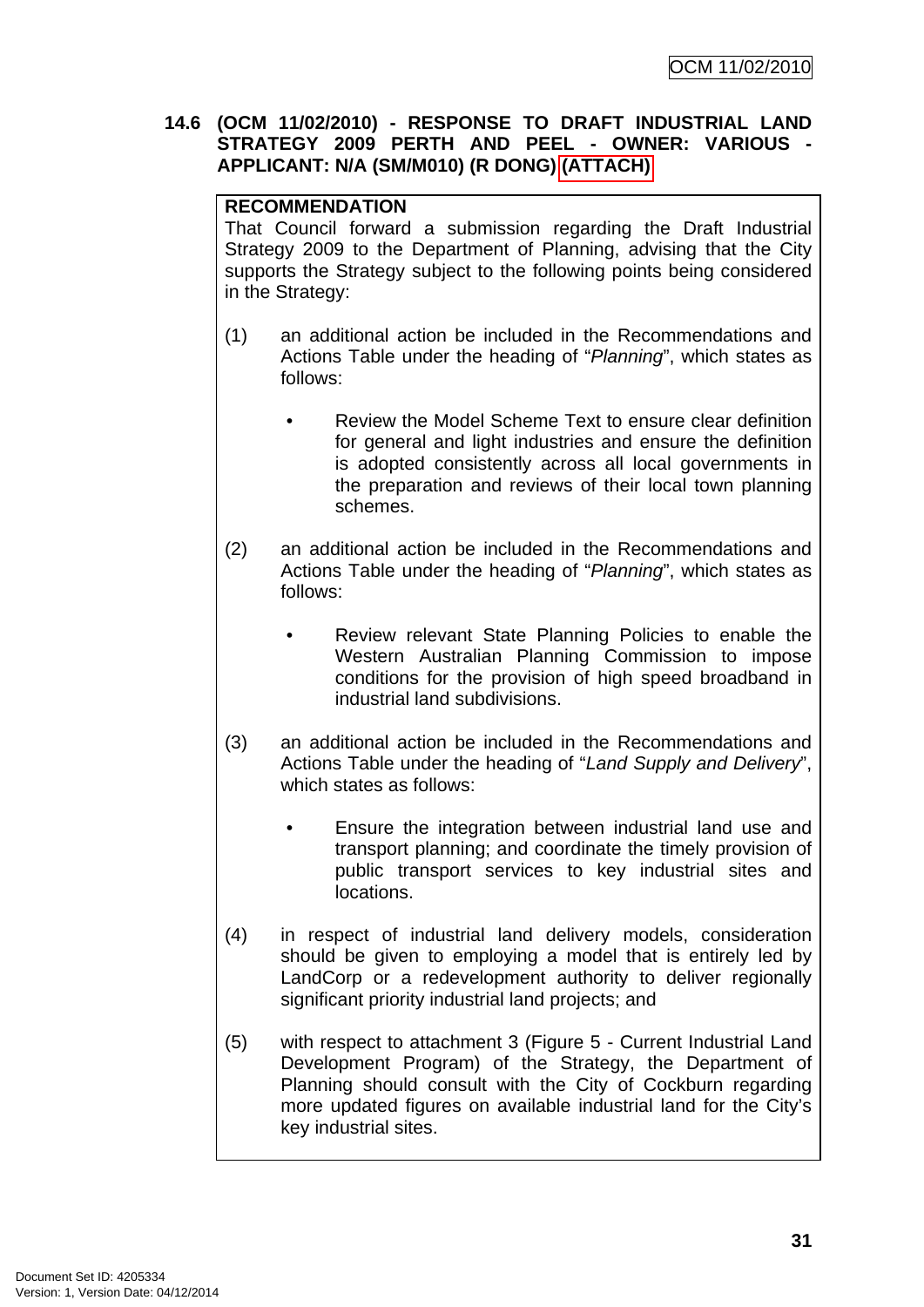### **COUNCIL DECISION**

### **Background**

Industrial Land Strategy 2009 Perth and Peel ("Strategy") has been prepared by the State Government as a response to a recognised shortfall in industrial land supply. The Strategy (Attachment 1) was prepared collaboratively between the Department of Planning ("DoP"), LandCorp, the Department of State Development and the Department of Environment and Conservation, and its preparation was overseen by a taskforce.

The purpose of the Strategy is to:

- Identify the areas, type and locations of general and light industrial land required over the next 20 years.
- Review the industrial land development program and identify possible extension opportunities.
- Identify and evaluate the suitability of locations for new general and light industrial estates.
- Develop a strategy to facilitate the delivery of general and light industrial land and assist in the restoration of the Government's long-term general and light industrial land bank.

The DoP is currently seeking public comment on the Strategy. Submissions will be considered by the DoP before the final document is released. The closing date for submissions is 12 March 2010. This report discusses the Strategy and makes recommendation for Council's submission regarding the Strategy.

### **Submission**

N/A

### **Report**

#### **Overview**

As mentioned previously, Industrial Land Strategy 2009 has been prepared mainly to address the issue of a recognised shortfall in industrial land supply. The aim of the Strategy is to ensure that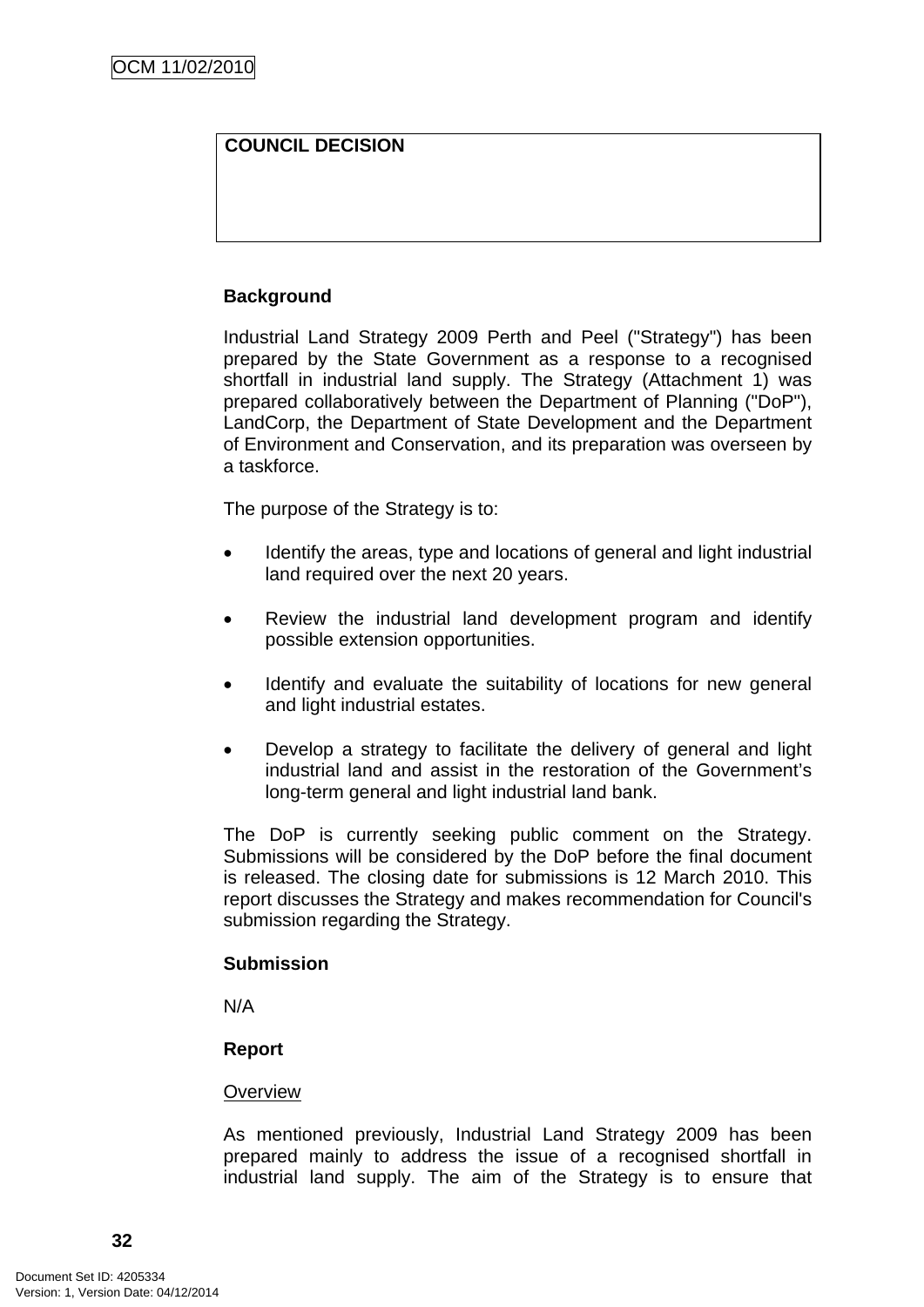adequate forward planning occurs for industrial land in both Perth and Peel regions over the next 20 years. Some of the key issues facing industrial land development were identified and summarised in the Strategy into the following five categories:

1. Importance of Industrial Land

The importance of industrial land for Perth and Peel regional economic growth overall is neither adequately recognised nor understood.

- 2. Current Supply Shortfall
	- There is a marked shortfall of industrial land in both the Perth and Peel Regions, due to insufficient forward planning in identifying future industrial land.
	- Existing identified future industrial land is heavily constrained.
	- There is a need for more development-ready land to be available to the market for general and light industrial uses.
- 3. Governance Structure
	- There is a need to improve coordination between infrastructure and industrial land provision in land use planning.
	- There is a need for a stronger focus on industrial land use planning as part of the wider planning and economic framework for the Perth and Peel regions.
	- There is an opportunity to improve the coordination of government agencies responsibility for the strategic policy and planning and the delivery of industrial land.
	- There is an opportunity to strengthen current governance structures for planning and delivery of industrial land.
- 4. Monitoring Mechanisms
	- The current monitoring of industrial land supply, demand and utilisation can be improved to better respond to the immediate needs of the industrial property market.
	- There is a need for improved sharing of market and commercial intelligence that can be factored into current industrial land use planning and strategies to optimise planning outcomes.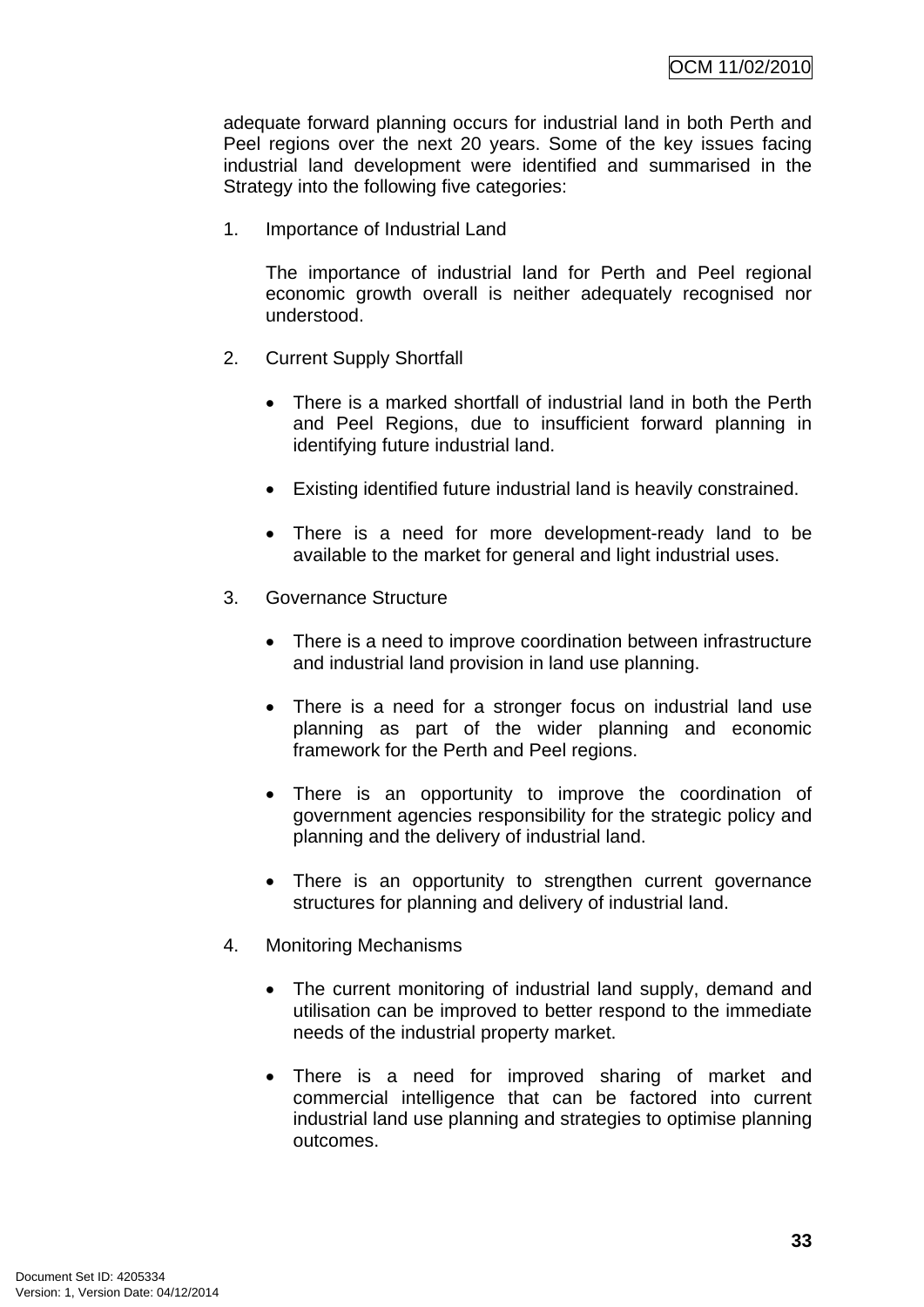- 5. Policy and Regulation Deficiencies
	- Stronger planning policies and controls for industrial land use planning and strategies are needed to optimise planning outcomes.
	- Industrial land use planning at a local government level needs to consider current operational advancements and innovations into planning regulations.
	- There is a need for improved consistency across local government in how industrial land is defined and subsequently treated.
- 6. Competing Uses
	- Existing industrial estates need to be protected from the increasing encroachment of non-industrial uses in industrial zoned areas and residential encroachment.
	- Existing industrial land, particularly in the inner and middle areas, could be more efficiently utilised.
	- There is a need to ensure industrial land development meets state needs as efficiently as possible.

The Strategy has examined each of the above issues and developed the following six recommendations (along with appropriate actions, responsible stakeholders and indicative timeframes; Attachment 2 refers):

- Recommendation *1: Ensure there is suitable governance and coordination of the planning and delivery of industrial land.*
- Recommendation *2: Develop and maintain a program to forecast and monitor the demand and supply of industrial land.*
- Recommendation *3: Maintain a 20-year landbank to ensure a regular industrial land supply.*
- *Recommendation 4: Ensure the timely delivery of development -*ready *land.*
- Recommendation *5: Maintain a significant Government role in industrial land supply to facilitate greater participation by the private sector.*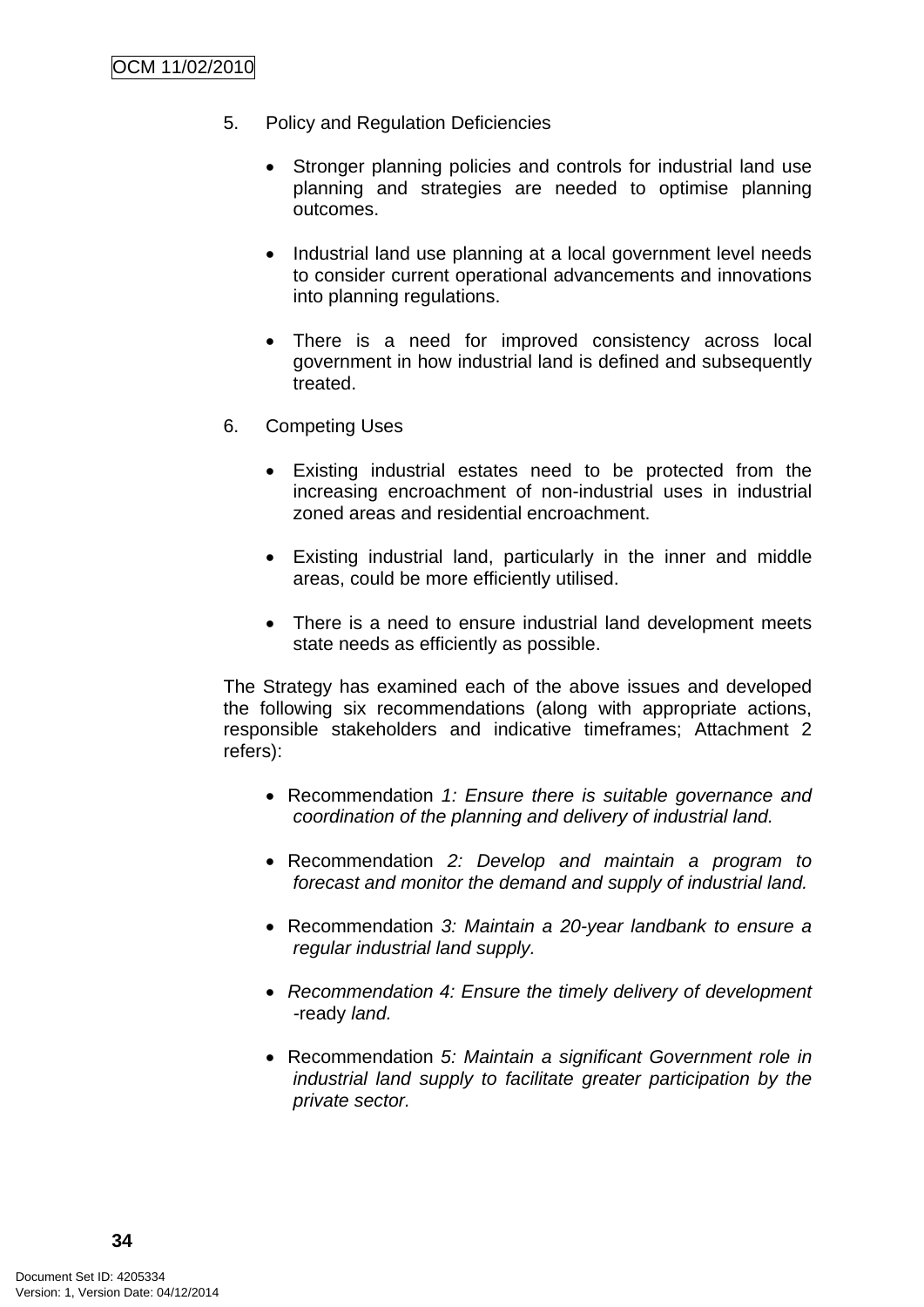• Recommendation *6: Ensure that industrial sites, particularly those considered having state and regional significance, and located within the inner and middle sectors, are preserved.* 

The full report can be downloaded via web link http://www.planning.wa.gov.au/Plans+and+policies/Public+comment/20 44.aspx

### City's Comments on the Strategy

The City principally supports the objectives of the Strategy and the recommendations and shares the view on a number of the issues identified in the Strategy. However, there are some issues which need further attention, and more specific actions should be identified to address the issues. These issues (together with the City's corresponding recommendations) are discussed as follows:

1. The Strategy states: "*In the Perth metropolitan and Peel regions, there is significant variance in the manner in which general and light industries are defined and managed. Industry classifications also include special, cottage, service, noxious and hazardous land uses. Many local governments also include research and development, showroom, warehouse and mixed business development in the definition of industry. These uses are traditionally located in commercial areas, but increasingly they are occupying industrial land. This lack of consistency in planning for and the protection of industrial land has resulted in gradual erosion of some key industrial sites because of the encroachment of non-industrial land uses such as retail and commercial."* 

The Strategy further states: "*Without unanimity between local governments and at state government level on the definition of industry, it has become increasingly difficult to manage and regulate the development and preservation of industrial land to optimise its use."* 

The City shares the above concern. However, it is noted that the Strategy has not identified appropriate actions to address this issue. The issue of variance in the manner in which general and light industries are defined and managed in local town planning schemes, can be addressed through reviewing the Model Scheme Text ("MST") to ensure clear and consistent definition for general and light industries in the MST. Furthermore, the Western Australian Planning Commission ("WAPC") should ensure the definition is adopted consistently across all local governments in the preparation and reviews of their local town planning schemes.

It is therefore recommended that an additional action be included in the Recommendations and Actions Table (Attachment 2) under the heading of "*Planning*", which states as follows: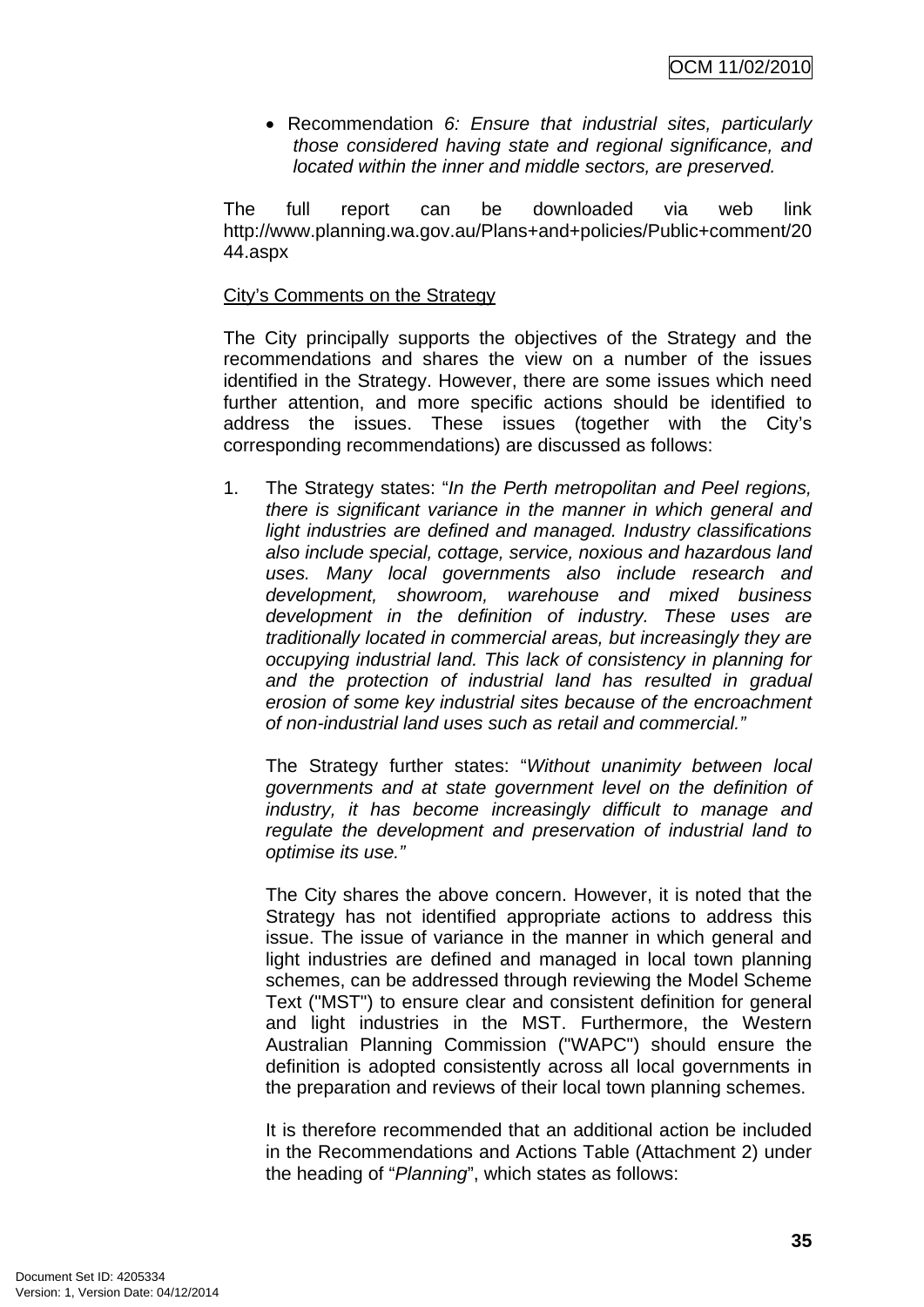- Review the Model Scheme Text to ensure clear definition for general and light industries and ensure the definition is adopted consistently across all local governments in the preparation and reviews of their local town planning schemes.
- 2. The Strategy identifies a number of issues in industrial land supply. "*Lack of available service infrastructure"* is one of the issues identified in Section 2.1.5 of the Strategy, which refers to electricity supply, water supply, access provision and inadequate public transport access. It has not however, included communication infrastructure such as the provision of high speed internet access which is essential to most businesses nowadays.

The issue of high speed internet access has become apparent recently in Cockburn Commercial Park, a newly subdivided industrial land supply area in Bibra Lake, bounded by North Lake, Phoenix, Sudlow Roads and Spearwood Avenue. The City has been approached by a number of business/property owners in Cockburn Commercial Park, requesting the City's assistance in obtaining broadband internet access, after direct approaches to Telstra have proved fruitless.

Under the State Planning Policies, the WAPC can impose conditions to ensure service provisions on water, sewage, drains, roads and power. However, it does not have the legislative authority to impose a condition that falls under the Federal Government jurisdiction and its Act, in this case the Telecommunications Act. As such it can only suggest a minimum standard. To date this standard has been the implementation of voice communications and data of up to 4800 bits per second (the old modem), which does not support high speed internet access.

There is a need to develop or amend the relevant State Planning Policies which provide the legitimate power for the WAPC to impose conditions to ensure the provision of high speed broadband in industrial land subdivisions.

For the above reasons, it is therefore recommended that a further action be included in the Recommendations and Actions Table (Attachment 2) under the heading of "*Planning*", which states as follows:

- Review relevant State Planning Policies to enable the Western Australian Planning Commission to impose conditions for the provision of high speed broadband in industrial land subdivisions.
- 3. Section 2.1.5 of the Strategy also identifies the following issue regarding public transport access to industrial areas: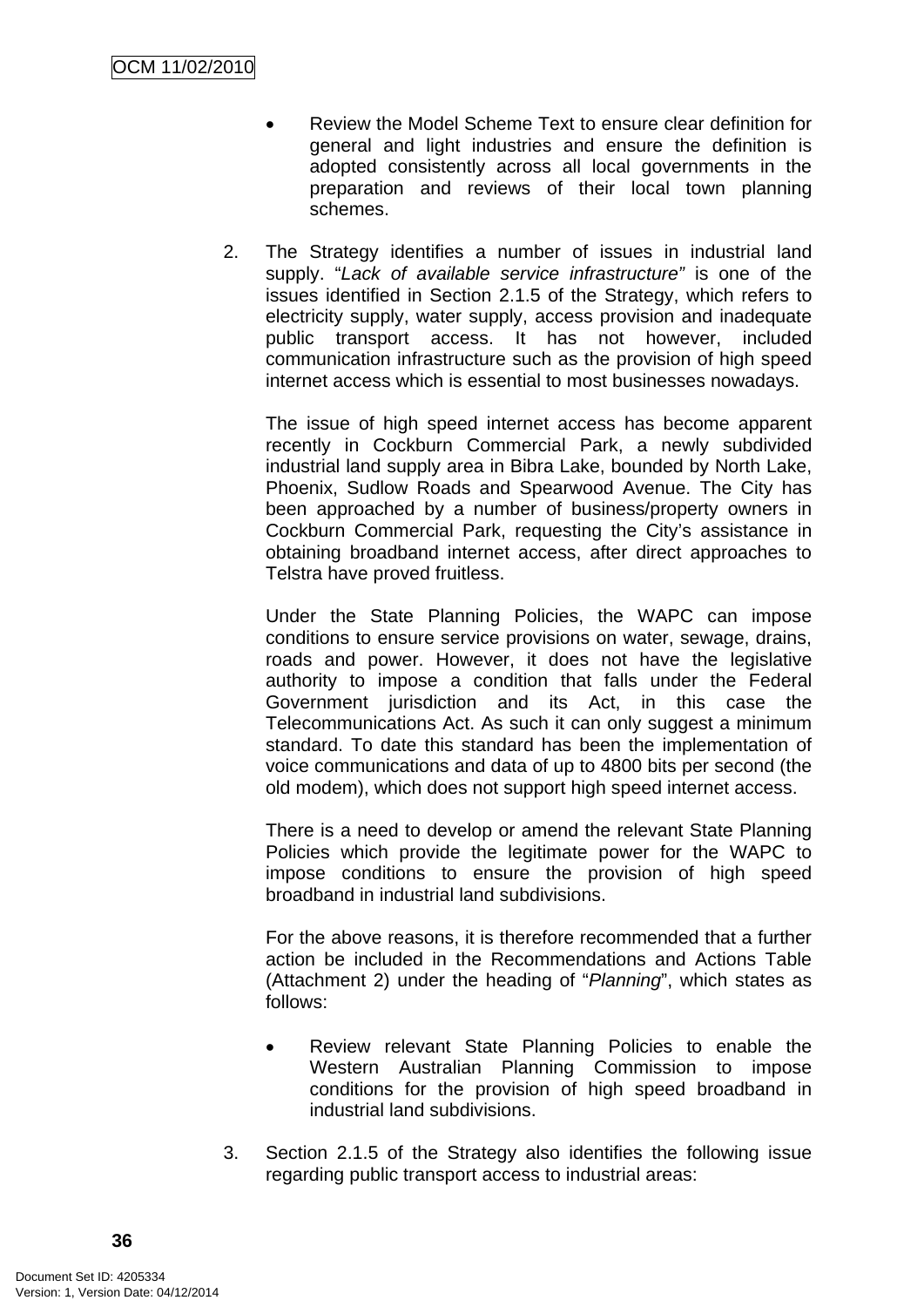"*Inadequate public transport access is of particular concern to firms based in the more inaccessible areas of Perth and also the Peel Region. This is a problem for them in relation to moving employees to and from work, and will only serve to increase the pressure on road traffic".* 

The City shares the above concern as this issue exists in a number of the City's industrial areas, particularly in Bibra Lake industrial area where public transport service is severely inadequate. This promotes the use of the private car and consequently increases more pressure on road traffic.

It is therefore important to ensure suitable public transport provision is seriously contemplated at the beginning of the planning process in significant new industrial sites. Accordingly, it is recommended that an additional action be included in the Recommendations and Actions Table (Attachment 2) under the heading of "*Land Supply and Delivery",* which states as follows:

- Ensure the integration between industrial land use and transport planning; and coordinate the timely provision of public transport services to key industrial sites and locations.
- 4. Section 4.3.2 of the Strategy discusses the models for industrial land delivery. Six models were examined:

Model 1. Old Wangara (local government authority led)

Model 2. Malaga (Private - large land owner)

Model 3. Forrestdale Business Park (Redevelopment authority with many private landowners)

Model 4. Latitude 32 (redevelopment authority with many private landowners and limited Crown land)

Model 5. Neerabup (government led with private owners)

Model 6. Perth Airport / Jandakot City (private leaseholders under Commonwealth Act).

The Strategy suggests that "the preferred and most appropriate model for the delivery of future industrial land was a hybrid of delivery, Model 5 (Neerabup)". This is a facilitated delivery model whereby the key player, in varying capacities, is the State Government development arm, LandCorp.

The City believes that whilst this hybrid model has proved effective in some areas such as Neerabup, there are also some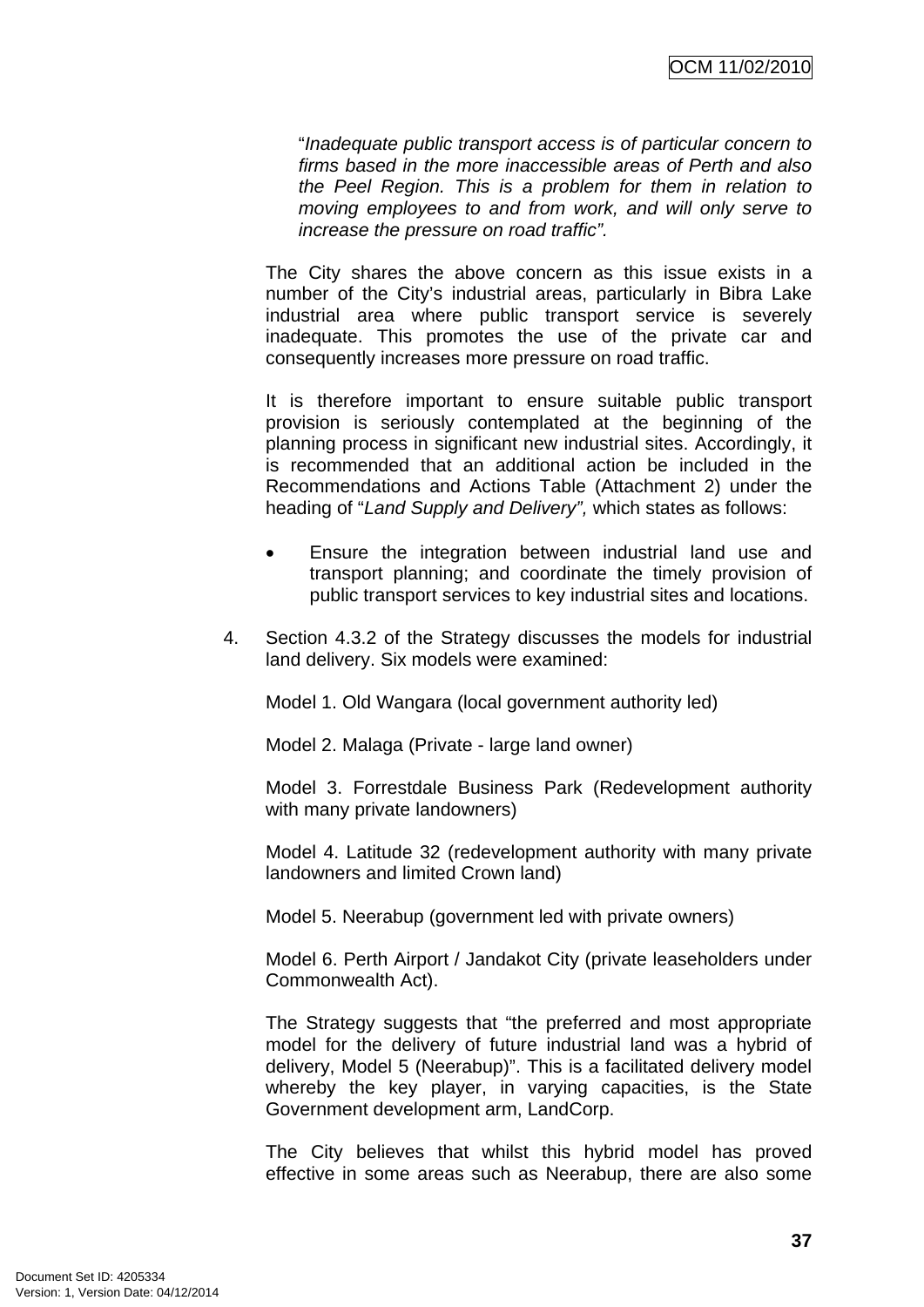problems existing in this type of models (such as Models 4 and 5), particularly in terms of reaching consensus between LandCorp and the private owners regarding subdivision design, earthwork, built form control, infrastructure provisions, marketing strategies and so on. This affects the optimal land delivery outcome in many perspectives.

For the above reasons, the City believes that consideration should be given to employing a model that is entirely led by LandCorp or a redevelopment authority to deliver regionally significant priority industrial land projects. The State government may need to acquire certain land in some cases in order to carry out this type of industrial land supply projects. However, this model would be more efficient and effective in terms of optimising planning decisions, and hence delivering better outcomes in industrial land supply.

5. Figure 5 of the Strategy, namely, *Current Industrial Land Development Program* (Attachment 3 refers), shows available land supply in July 2009, July 2009-2015, and July 2015-2025. It is noted that the figures presented for Jandakot Airport, and Australian Marine Complex appear to be incorrect or outdated. It is therefore recommended that the DoP should consult with the City in order to obtain the updated figures.

### **Conclusion**

The Industrial Land Strategy 2009 identifies a range of issues which have led to a shortfall in industrial land supply in the Perth and Peel regions. This report discusses issues that are significant from the City's perspective, but have not been adequately addressed by the Strategy. Whilst the City supports the principles and objectives of the Strategy, it is essential that these issues are addressed adequately in the Strategy. It is therefore recommended that Council adopt the officer's recommendation as a basis for the City's submission, and forward it the DoP for consideration.

### **Strategic Plan/Policy Implications**

### **Employment and Economic Development**

- To plan and promote economic development that encourages business opportunities within the City.
- To pursue high value employment opportunities for our residents.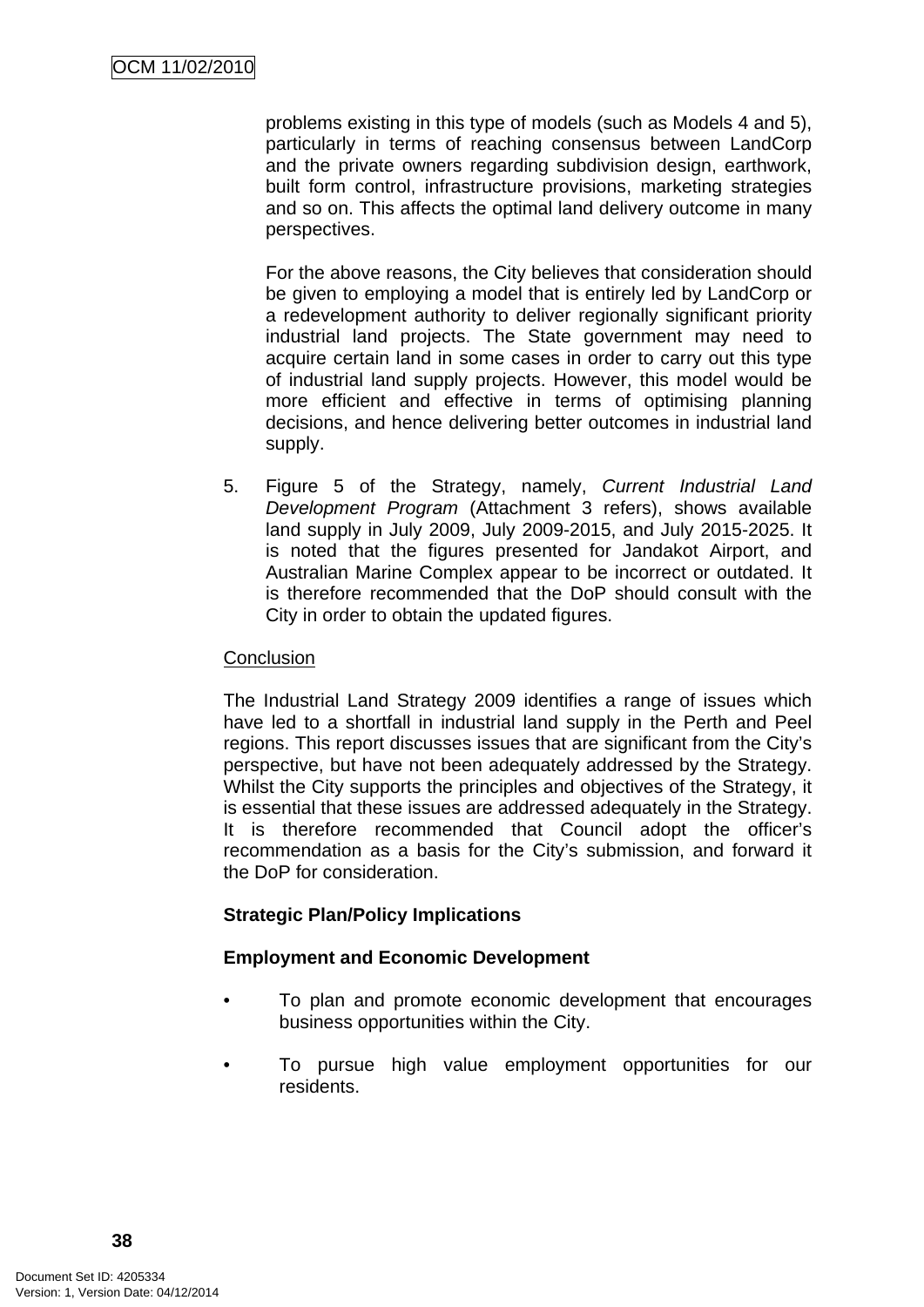### **Transport Optimisation**

• To achieve provision of an effective public transport system that provides maximum amenity, connectivity and integration for the community.

### **Budget/Financial Implications**

N/A

### **Legal Implications**

N/A

### **Community Consultation**

The Department of Planning is currently seeking public comment on this Industrial Land Strategy 2009. The closing date for submissions is 12 March 2010.

### **Attachment(s)**

- 1. Industrial Land Strategy 2009: Perth and Peel Executive Summary (Full report can be downloaded via web link http://www.planning.wa.gov.au/Plans+and+policies/Public+comm ent/2044.aspx)
- 2. Table 1 Industrial Land Strategy Key Recommendations and Actions
- 3. Figure 5:- Current Industrial Land Development Program

### **Advice to Proponent(s)/Submissioners**

N/A

**Implications of Section 3.18(3) Local Government Act, 1995**

Nil.

#### **14.7 (OCM 11/02/2010) - PROPOSED SCHEME AMENDMENT NO. 81 - INTRODUCING DEVELOPER CONTRIBUTION AREA NO. 13 RELATING TO COMMUNITY INFRASTRUCTURE (93081) (A TROSIC) (ATTACH)**

# **RECOMMENDATION**

That Council:

(1) in pursuance of Section 75 of the *Planning and Development Act 2005* ("Act"), initiates Amendment No. 81 to City of Cockburn Town Planning Scheme No. 3 for the purposes of: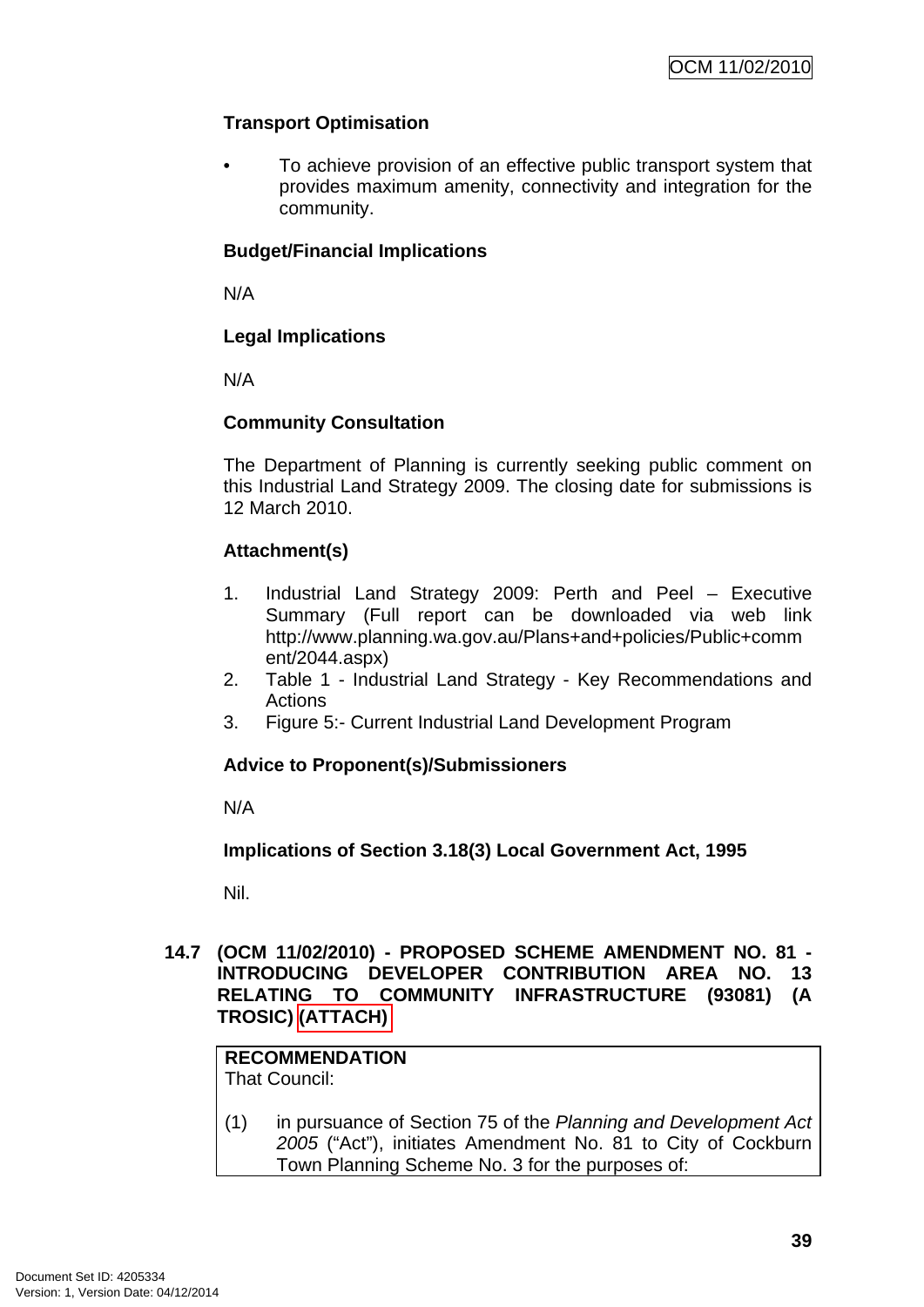|                                                               | Amending Clause 1.4.1(b) of the Scheme Text by deleting<br>1.<br>the number 25 and inserting 26 in its place. |                                                                                                                                                   |                                                                                                                                                                                                                                                                                                                                                                                                                                                                                                                                                                                                                                                                                                                                                                                                                                   |                                   |  |
|---------------------------------------------------------------|---------------------------------------------------------------------------------------------------------------|---------------------------------------------------------------------------------------------------------------------------------------------------|-----------------------------------------------------------------------------------------------------------------------------------------------------------------------------------------------------------------------------------------------------------------------------------------------------------------------------------------------------------------------------------------------------------------------------------------------------------------------------------------------------------------------------------------------------------------------------------------------------------------------------------------------------------------------------------------------------------------------------------------------------------------------------------------------------------------------------------|-----------------------------------|--|
|                                                               | 2.<br>Amending the Scheme Map by including new Sheet 26 -<br>DCA 13 Community Infrastructure.                 |                                                                                                                                                   |                                                                                                                                                                                                                                                                                                                                                                                                                                                                                                                                                                                                                                                                                                                                                                                                                                   |                                   |  |
|                                                               | 3.                                                                                                            | Amend Schedule 12 of the Scheme Text by inserting the<br>following provisions for Development Contribution Area 13 -<br>Community infrastructure. |                                                                                                                                                                                                                                                                                                                                                                                                                                                                                                                                                                                                                                                                                                                                                                                                                                   |                                   |  |
|                                                               | <b>Ref No</b>                                                                                                 |                                                                                                                                                   | <b>DCA 13 - Community Infrastructure</b>                                                                                                                                                                                                                                                                                                                                                                                                                                                                                                                                                                                                                                                                                                                                                                                          |                                   |  |
|                                                               | Area                                                                                                          |                                                                                                                                                   | As shown on Sheet 26 of the Scheme Map.                                                                                                                                                                                                                                                                                                                                                                                                                                                                                                                                                                                                                                                                                                                                                                                           |                                   |  |
|                                                               | Relationship to<br>other planning<br>instruments                                                              | Landscape,<br>by Council.                                                                                                                         | The Development Contribution Plan<br>conforms to the Plan for the District, Bibra Lake<br>Recreation<br>Management Plan, Bicycle Network and Footpath<br>Plan, the Sport and Recreation Plan and the Review<br>of COC Library Services which have been adopted                                                                                                                                                                                                                                                                                                                                                                                                                                                                                                                                                                    | generally<br>and<br>Environmental |  |
| Infrastructure and<br>administrative<br>items to be<br>funded |                                                                                                               | Regional<br><b>Atwell Oval</b><br><b>North</b><br>Proposals<br><b>Bicycle Network - West</b><br>Local                                             | Coogee Surf Club<br><b>Wetlands Education Centre/Native Ark</b><br><b>Cockburn Central Recreation and Aquatic Centre</b><br><b>Cockburn Central Community Facilities</b><br><b>CES Headquarters</b><br>Visco Park Bowling and Recreation Club<br>Coogee Golf Complex<br>Bibra Lake Management Plan Proposals<br>Dixon Reserve/Walley Hagen Facility Development<br>Success Recreation Facility - Hammond Road<br><b>Sub Regional - East</b><br>Cockburn Central Library and Community Facilities<br>Cockburn Central Playing Fields<br><b>Anning Park Tennis</b><br>Cockburn Central Heritage Park<br><b>Bicycle Network - East</b><br><b>Sub Regional - West</b><br>Coogee Foreshore<br>Plan<br>Management<br><b>Phoenix Seniors and Life Centre</b><br><b>Beale Park Sports Facilities</b><br><b>Western Suburbs Skate Park</b> |                                   |  |
|                                                               |                                                                                                               | Lakelands Reserve                                                                                                                                 |                                                                                                                                                                                                                                                                                                                                                                                                                                                                                                                                                                                                                                                                                                                                                                                                                                   |                                   |  |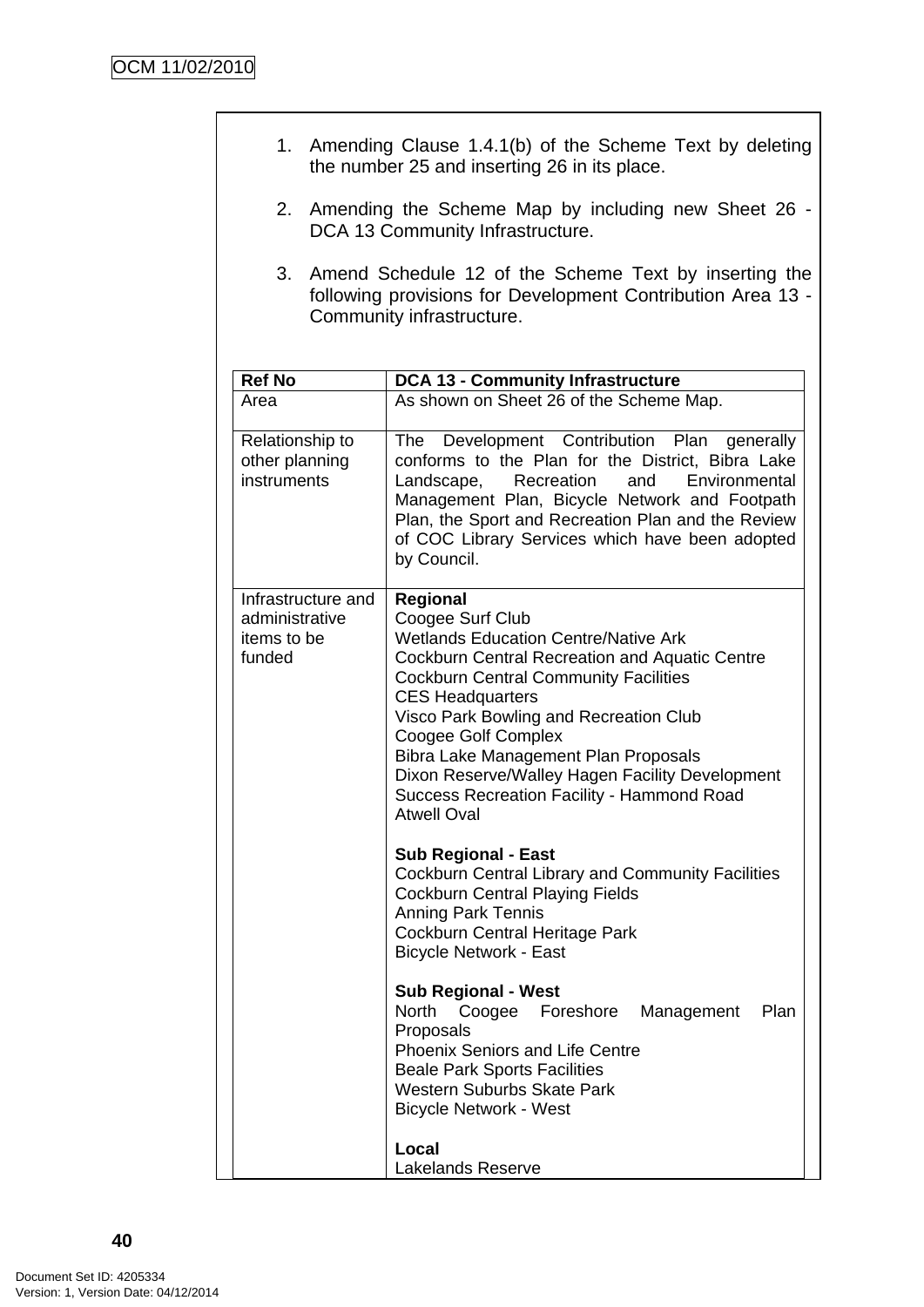|                                            | <b>Coolbellup Community Centre</b><br><b>Southwell Community Centre</b><br><b>Hammond Park Recreation Facility</b><br>Frankland Reserve Recreation and Community<br>Facility<br><b>Munster Recreation Facility</b>                                                                                                                                                                                                                                                               |
|--------------------------------------------|----------------------------------------------------------------------------------------------------------------------------------------------------------------------------------------------------------------------------------------------------------------------------------------------------------------------------------------------------------------------------------------------------------------------------------------------------------------------------------|
|                                            | Administrative costs including -<br>Costs to prepare and administer the Contribution<br>Plan during the period of operation (including legal<br>expenses, valuation fees, cost of design and costs<br>estimates, proportion of staff salaries, computer<br>software or hardware required for the purpose of<br>administering the plan).                                                                                                                                          |
|                                            | Cost to prepare and review estimates including the<br>costs for appropriately qualified independent<br>persons.                                                                                                                                                                                                                                                                                                                                                                  |
|                                            | Costs to prepare and update the Community<br>Infrastructure Cost Contribution Schedule.                                                                                                                                                                                                                                                                                                                                                                                          |
| Method for<br>calculating<br>contributions | The City's Plan for the District identifies the needs<br>that impact on the Development Contribution Plan.<br>The contributions outlined in this plan have been<br>derived based on the<br>need for the facilities<br>generated by the additional development in the<br>Development Contribution Plan. This calculation<br>excludes the demand for a facility that is generated<br>by the current population in existing dwellings.                                              |
|                                            | Notwithstanding Clause 6.3.4(b)(iv), contributions<br>shall be calculated on the basis of the maximum<br>number of dwellings that can be developed on a lot<br>or lots under the applicable zoning and R Coding.<br>Existing dwellings on a lot or lots to be subdivided or<br>developed will be exempt from the contribution. Land<br>required for public roads, public open space,<br>drainage and other uses not including residential<br>development will not be assessable. |
| Period of<br>operation                     | Until 30 June 2031. However the DCP may also be<br>for further periods<br>with<br>extended<br>or<br>without<br>modification by subsequent Scheme Amendments.                                                                                                                                                                                                                                                                                                                     |
| Priority and timing                        | In accordance with the Plan for the District.                                                                                                                                                                                                                                                                                                                                                                                                                                    |
| Review process                             | will<br>reviewed<br>considered<br>be<br>when<br>The<br>plan<br>appropriate, having regard to the rate of subsequent<br>development in the catchment areas since the last<br>review and the degree of development potential still<br>existing.                                                                                                                                                                                                                                    |
|                                            | The estimated infrastructure costs contained in the<br>Community<br>Infrastructure<br>Cost<br>Contribution                                                                                                                                                                                                                                                                                                                                                                       |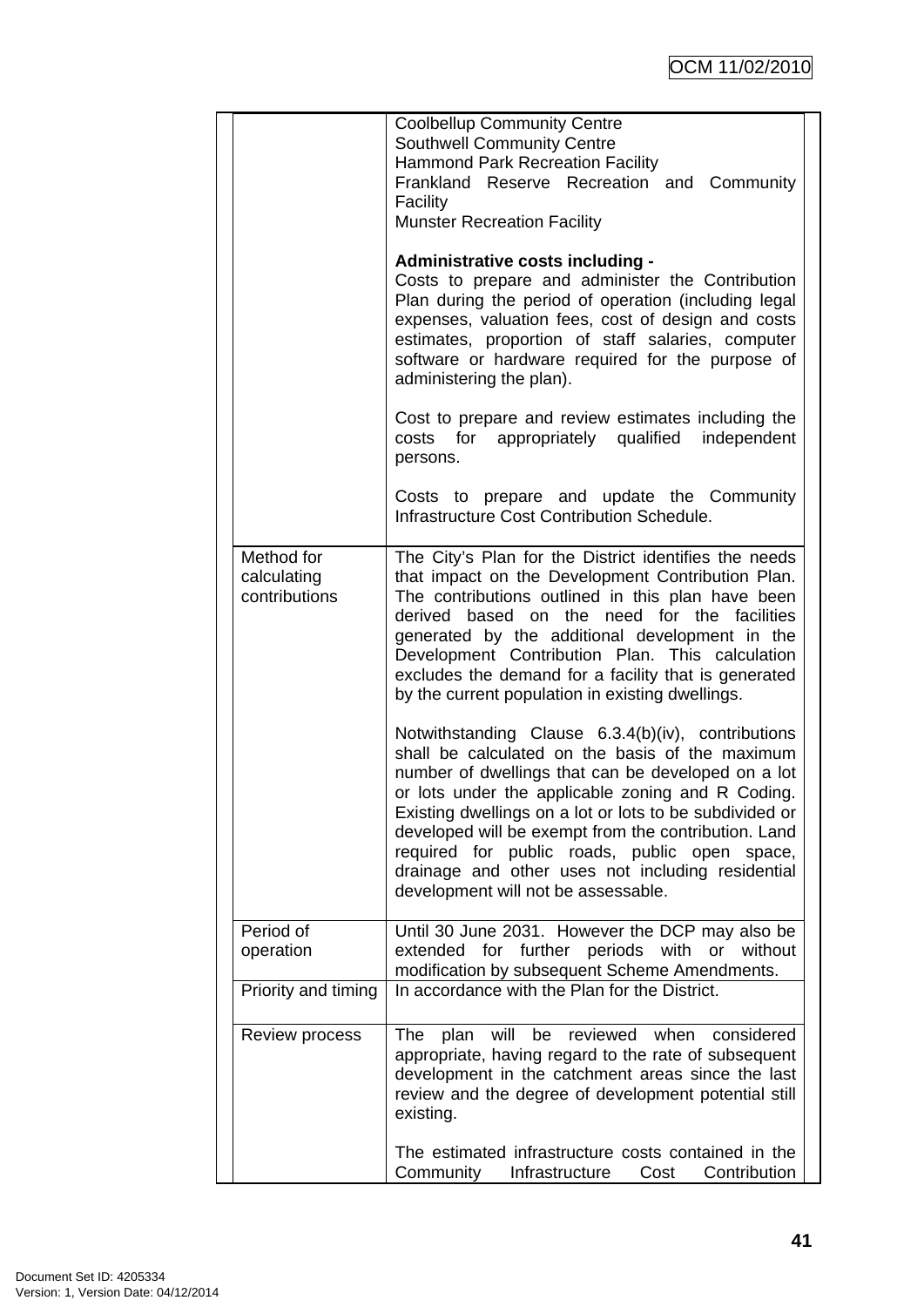|     | Participants and<br>contributions                                                                                                                                                                                                                                                                                                                                                                                                                                                                                                                                                                                                                                                                                                                                                | Schedule will be reviewed at least annually to reflect<br>changes in funding and revenue sources and<br>indexed based on the Building Cost Index or other<br>appropriate index as approved by an appropriately<br>qualified independent person.<br>In accordance with Sheet 26 of the Scheme Map<br>and the Community Infrastructure Cost Contribution<br>Schedule adopted by the local government for DCA<br>13. |  |
|-----|----------------------------------------------------------------------------------------------------------------------------------------------------------------------------------------------------------------------------------------------------------------------------------------------------------------------------------------------------------------------------------------------------------------------------------------------------------------------------------------------------------------------------------------------------------------------------------------------------------------------------------------------------------------------------------------------------------------------------------------------------------------------------------|-------------------------------------------------------------------------------------------------------------------------------------------------------------------------------------------------------------------------------------------------------------------------------------------------------------------------------------------------------------------------------------------------------------------|--|
| (2) | That as the amendment is in the opinion of Council consistent<br>with Regulation 25(2) of the Town Planning Regulations 1967<br>("Regulations"), and upon receipt of the necessary amendment<br>documentation, the amendment be referred to the Environmental<br>Protection Authority ("EPA") as required by Section 81 of the Act,<br>and on receipt of a response from the EPA indicating that the<br>amendment is not subject to formal environmental assessment,<br>be advertised for a period of 60 days in accordance with the<br>Regulations. In the event that the EPA determines that the<br>amendment<br>be<br>subject to formal environmental<br>is<br>to<br>assessment, this assessment is to be prepared by the proponent<br>prior to advertising of the amendment; |                                                                                                                                                                                                                                                                                                                                                                                                                   |  |
| (3) |                                                                                                                                                                                                                                                                                                                                                                                                                                                                                                                                                                                                                                                                                                                                                                                  | That the amendment documentation be prepared in accordance<br>with the standard format prescribed by the Regulations; and                                                                                                                                                                                                                                                                                         |  |
| (4) | occurred".                                                                                                                                                                                                                                                                                                                                                                                                                                                                                                                                                                                                                                                                                                                                                                       | That upon initiating Scheme Amendment No. 81, Council staff<br>ensure appropriate notifications are given to all landowners and<br>proponents of qualifying subdivision and/or development within<br>the City of Cockburn advising of their financial liability in respect<br>of community infrastructure contributions once final approval of<br>the Scheme amendment by the Hon. Minister for Planning has      |  |

# **COUNCIL DECISION**

# **Background**

N/A

# **Submission**

N/A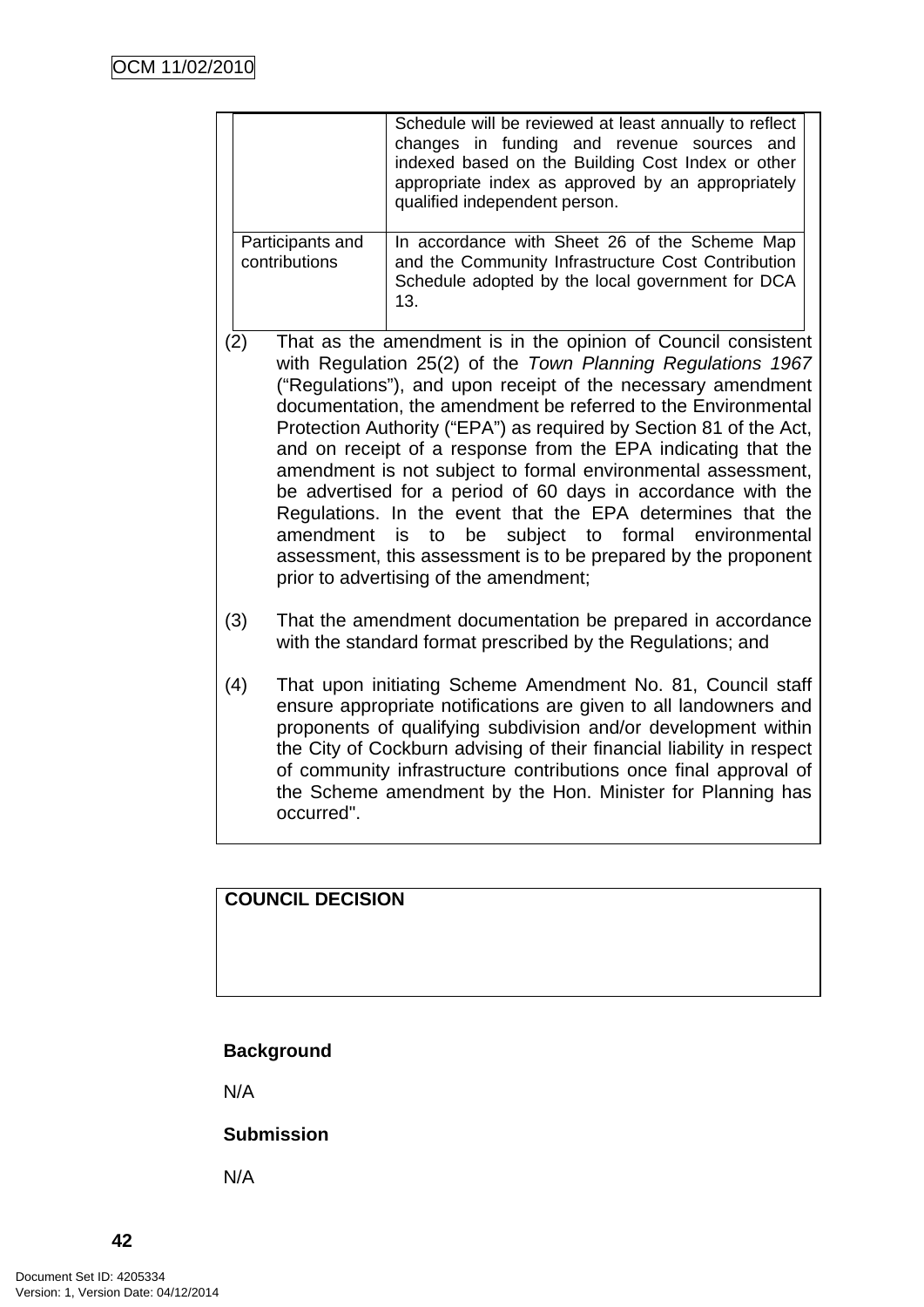### **Report**

On 20 November 2009, the Western Australian Planning Commission ("WAPC") gazetted State Planning Policy No. 3.6 ("SPP3.6") and Planning Bulletin 100. These set out new principles underlying contributions from developers for infrastructure including community facilities, and the form, content, and process for the preparation of development contribution plans ("DCP's").

Previous WAPC Planning Bulletin 18 set out guidelines for a DCP and generally limited contribution from developers to service based infrastructure (roads, drainage, servicing etc). The new SPP3.6 now enables local governments to include community infrastructure which is the land, structures and facilities which help communities and neighbourhoods function effectively. This includes facilities such as sporting and recreational facilities, community centres, child care and after care centres, libraries and cultural facilities.

SPP3.6 provides that a contribution can be sought from developers for new items of infrastructure, the upgrade in standard of an existing item of infrastructure, an extension to existing infrastructure and the total replacement of infrastructure once it has reached the end of its economic life. It also includes other costs associated with the preparation, implementation and administration of a DCP.

The City of Cockburn ("City") already has seven DCP's which levy developers primarily for the provision of servicing infrastructure including regional roads and drainage. More recently Council has adopted two DCP's which also include public open space and a range of other costs relating to the development of the area. The specific requirements for each DCP are set out in Schedule 12 of City of Cockburn Town Planning Scheme No. 3 ("Scheme") while Part 6.3 of the Scheme sets out the principles and administrative requirements.

In accordance with the recently approved SPP3.6, it is proposed to implement a new DCP for community infrastructure (DCP 13). This will apply to all land within the City to be subdivided and or developed for residential, rural residential or resource zone purposes and will be in addition to any other DCP requirements applying to an area. It will not apply to lots that have no subdivision or development potential. The area to which DCP 13 applies is shown on Plan 1 in the Agenda attachments.

The items of infrastructure to be included in the DCP have been previously identified in either the Plan for the District 2008 - 2018, Bibra Lake Landscape, Recreation and Environmental Management Plan, the Bicycle Network and Footpath Plan, the Sport and Recreation Plan or the Review of COC Library Services. These documents establish the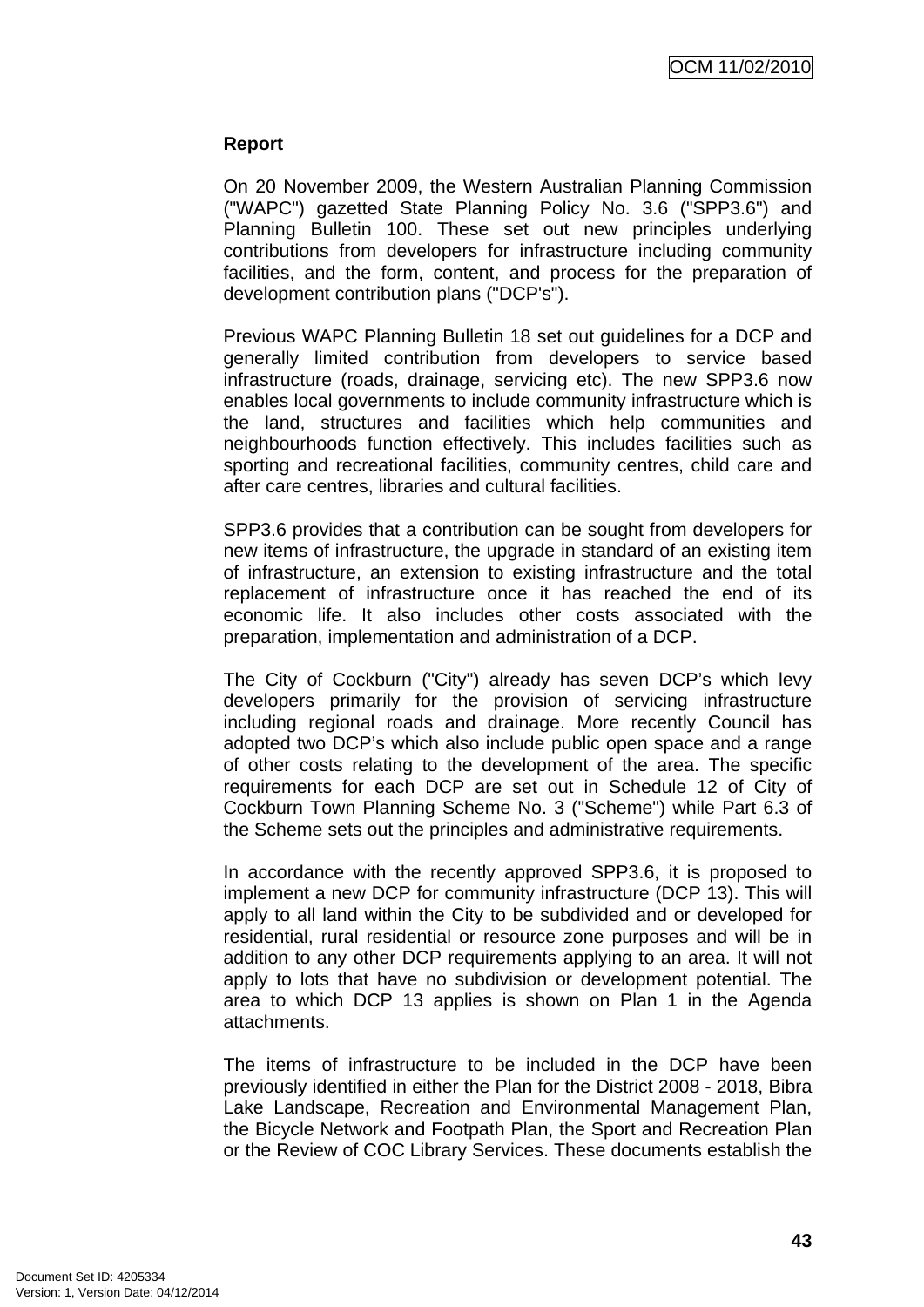need for the proposed DCP infrastructure items and the link to the future development within the City .The specific items are as follows:

Regional Facilities - All suburbs Coogee Surf Club Wetlands Education Centre/Native Ark Cockburn Central Recreation and Aquatic Centre Cockburn Central Community Facilities CES Headquarters Visco Park Bowling and Recreation Club Coogee Golf Complex Bibra Lake Management Plan Proposals Dixon Reserve/Walley Hagen Facility Development Success Recreation Facility - Hammond Road Atwell Oval

Sub Regional - Eastern Suburbs Cockburn Central Library and Community Facilities Cockburn Central Playing Fields Anning Park Tennis Cockburn Central Heritage Park Bicycle Network - East

Sub Regional - Western Suburbs North Coogee Foreshore Management Plan Proposals Phoenix Seniors and Life Centre Beale Park Sports Facilities Western Suburbs Skate Park Bicycle Network - West

Local - Specific Suburbs Lakelands Reserve Coolbellup Community Centre Southwell Community Centre Hammond Park Recreation Facility Frankland Reserve Recreation and Community Facility Munster Recreation Facility

One of the key principles of SPP3.6 is that the beneficiary pays which means developers will only fund infrastructure which has been identified as necessary to serve a development area or suburb and that they will only contribute to that proportion of the cost represented by the new development. For example, if 40% of the total estimated number of dwellings in a particular area are yet to be developed then only 40% of the total cost of the infrastructure item will be included in the DCP and paid for by developers. The balance 60% attributable to existing development must be met out of Council funds or loans. If the City was successful in accessing grant funding for a DCP item then the total value of the project would be reduced according to the size of the grant, with this resulting in a reduced DCA contribution for that item.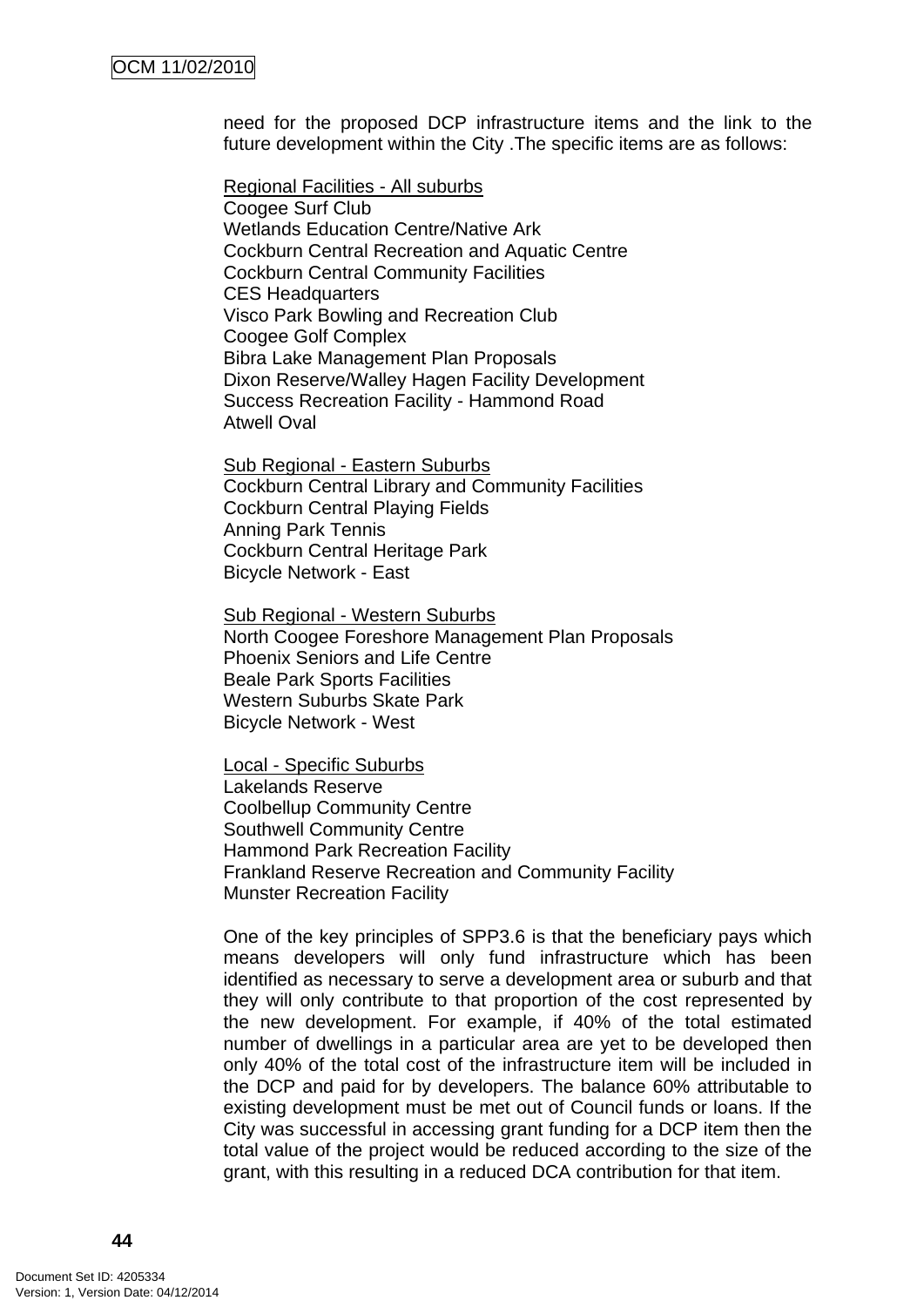It is proposed to apply the DCP on the basis of the number of dwellings given that the existing number of dwelling is known and the number of future dwellings can be estimated with a reasonable degree of accuracy. To establish the basis of the split between existing and future dwellings, the City appointed specialist demographic firm id Consulting to assess the future growth of the City on a suburb or group of suburbs basis. The forecasts to 2031 have been completed and are available on the City's website. These form the basis of the allocation between existing and future development and also between various suburbs.

The following extract from the Community Infrastructure Contribution Schedule shows infrastructure items, the estimated cost and the split between existing and future:

| Description                                        | Estimated<br><b>Total Cost</b> | Du's<br>Existing | Du's<br>Future | DCP %<br>Contribution |
|----------------------------------------------------|--------------------------------|------------------|----------------|-----------------------|
|                                                    | $\overline{\$m}$               | $\%$             | $\%$           | $\overline{\$m}$      |
| Regional                                           |                                |                  |                |                       |
| Coogee Surf Club                                   | 7,000,000                      | 62.710           | 37.290         | 2,610,300             |
| <b>Wetlands Ed/Native Ark</b>                      | 2,500,000                      | 62.710           | 37.290         | 932,250               |
| Cockburn Central Recn and Aquatic                  |                                |                  |                |                       |
| Centre                                             | 32,000,000                     | 62.710           | 37.290         | 11,932,800            |
| <b>Cockburn Central Community Facility</b>         | 11,000,000                     | 62.710           | 37.290         | 4,101,900             |
| <b>CES Headquarters</b>                            | 1,800,000                      | 62.710           | 37.290         | 671,220               |
| Visco Park Bowling and Recreation Club             | 6,950,000                      | 62.710           | 37.290         | 2,591,655             |
| Coogee Golf Complex                                | 11,960,000                     | 62.710           | 37.290         | 4,459,884             |
| Bibra Lake Management Plan                         | 13,190,000                     | 62.710           | 37.290         | 4,918,551             |
| Dixon Reserve/Walley Hagen                         | 5,000,000                      | 62.710           | 37.290         | 1,864,500             |
| <b>Success Recreation Facility (Hammond</b><br>Rd) | 3,680,000                      | 62.710           | 37.290         | 1,372,272             |
| <b>Atwell Oval</b>                                 | 1,000,000                      | 62.710           | 37.290         | 372,900               |
|                                                    |                                |                  |                |                       |
| <b>Sub Regional</b>                                |                                |                  |                |                       |
| Cockburn Central Library and Community             | 15,000,000                     | 55.825           | 44.175         | 6,626,250             |
| Cockburn Central Playing Fields                    | 5,000,000                      | 55.825           | 44.175         | 2,208,750             |
| Anning Park - Tennis                               | 3,000,000                      | 55.825           | 44.175         | 1,325,250             |
| Cockburn Heritage Park                             | 5,210,000                      | 55.825           | 44.175         | 2,301,518             |
| <b>Bicycle Network East</b>                        | 2,763,084                      | 55.825           | 44.175         | 1,220,592             |
|                                                    |                                |                  |                |                       |
| North Coogee Foreshore Management<br>Plan          | 2,400,000                      | 68.406           | 31.594         | 758,256               |
| Phoenix Seniors and Life Learning                  | 16,000,000                     | 68.406           | 31.594         | 5,055,040             |
| <b>Beale Park Sports Facilities</b>                | 3,000,000                      | 68.406           | 31.594         | 947,820               |
| Western Suburbs Skate Park                         | 350,000                        | 68.406           | 31.594         | 110,579               |
| <b>Bicycle Network West</b>                        | 3,445,762                      | 68.406           | 31.594         | 1,088,654             |
|                                                    |                                |                  |                |                       |
| Local                                              |                                |                  |                |                       |
| Lakelands Reserve                                  | 1,700,000                      | 43.560           | 56.440         | 959,480               |
| <b>Coolbellup Community Centre</b>                 | 2,473,214                      | 91.478           | 8.522          | 210,767               |
| Southwell Community Centre                         | 500,000                        | 84.290           | 15.710         | 78,550                |
| Hammond Park Recreation Facility                   | 500,000                        | 24.733           | 75.267         | 376,335               |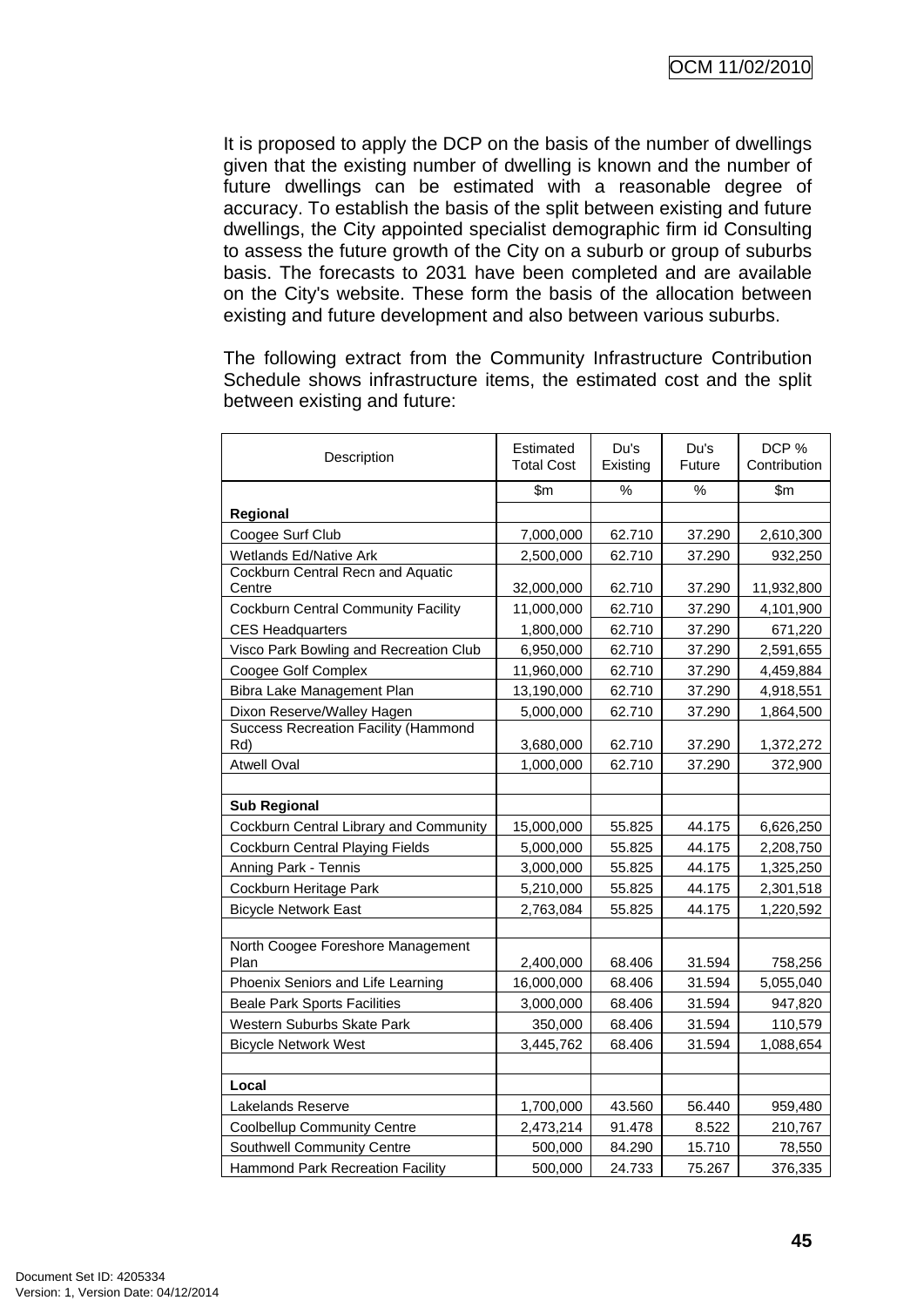| <b>Frankland Park Recn and Community</b>     | 1,450,000   | 24.733 | 75.267  | 1,091,372  |
|----------------------------------------------|-------------|--------|---------|------------|
| <b>Munster Recreation Facility</b>           | 950,000     | 61.260 | 38.740  | 368,030    |
|                                              |             |        |         |            |
| <b>Administration - yet to be determined</b> |             |        | 100.000 |            |
|                                              |             |        |         |            |
| <b>Total cost</b>                            | 159,822,060 |        |         | 60,555,475 |

The above table shows the estimated total cost of the community infrastructure proposed to service the City is \$159.8 million of which \$60.5 million is attributable to future development and is therefore proposed to be included in the DCP.

The infrastructure items are broken up into regional, subregional and local to reflect the catchment that the infrastructure items serve and the \$60.5 million is allocated between suburbs based on the estimated number of future dwellings in accordance with a detailed assessment. This results in different levy rates for each suburb. The draft rates based on preliminary cost estimates for the infrastructure are set out in the following table. The administration costs will be determined during the advertising period.

| <b>Suburb</b>                                                                           | Per dwelling cost |  |
|-----------------------------------------------------------------------------------------|-------------------|--|
| Atwell                                                                                  | 3,136.74          |  |
| Aubin Grove/Banjup south                                                                | 3,136.63          |  |
| Banjup north                                                                            | 3,137.78          |  |
| <b>Beeliar</b>                                                                          | 2,709.95          |  |
| <b>Bibra Lake west</b>                                                                  | 3,427.66          |  |
| Bibra Lake east                                                                         | 3,136.86          |  |
| Coogee/North Coogee                                                                     | 2,709.94          |  |
| Coolbellup                                                                              | 3,426.32          |  |
| <b>Hamilton Hill</b>                                                                    | 2,801.42          |  |
| Hammond Park/Wattleup/Henderson                                                         | 3,657.37          |  |
| Jandakot                                                                                | 3,137.67          |  |
| Leeming                                                                                 | 3,141.72          |  |
| <b>Munster</b>                                                                          | 3,128.86          |  |
| North Lake                                                                              | 2,710.77          |  |
| South Lake/Cockburn Central                                                             | 3,430.03          |  |
| Spearwood                                                                               | 2,710.21          |  |
| <b>Success</b>                                                                          | 3,277.07          |  |
| Yangebup                                                                                | 2,709.86          |  |
| Note The above costs exclude administration costs etc which are yet to be<br>determined |                   |  |

In accordance with the Scheme provisions, it is proposed to impose the DCA contribution at the subdivision stage where subdivision is proposed. Where no subdivision is proposed, the DCA contribution will be imposed as a condition of development and be payable at the time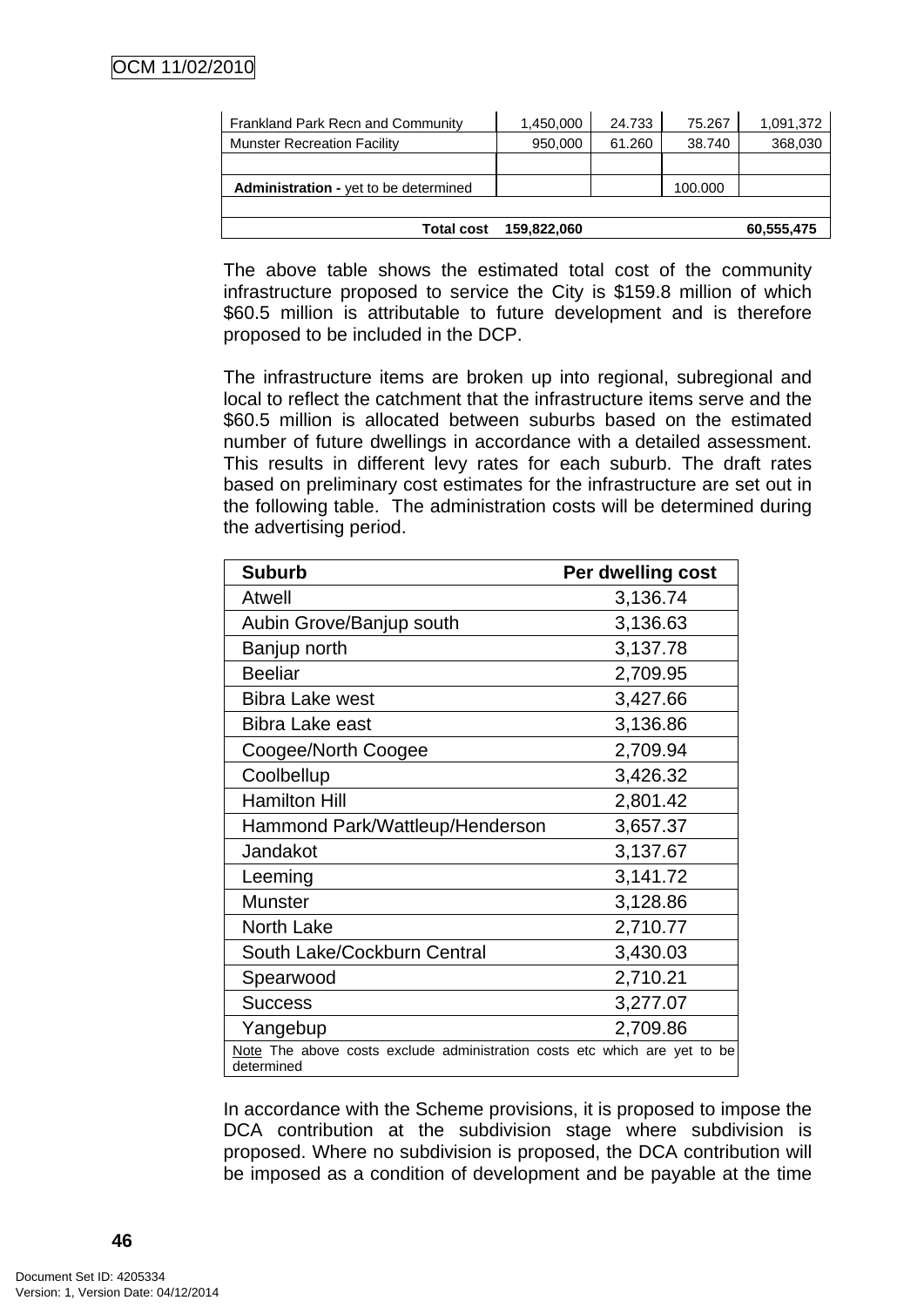of issuing a building licence. Where a contribution has been made at the subdivision stage, no further contribution will be required at the development stage. When levied at the subdivision stage, the contribution will be calculated on the maximum number of dwellings possible under the applicable zoning and R code. Where land to be subdivided or developed already has a dwelling or dwellings on it, the existing dwellings will be exempt from the DCA contribution as the contribution is only in respect to new dwellings. Similarly there is no DCP contribution required in respect to an existing vacant lot that only has the potential to be developed for a single dwelling. It is also important to note that the DCP levy does not apply to any landowner who has no subdivision or development potential.

In accordance with SPP3.6, the City will be able to impose a condition on a subdivision or development requiring developers to contribute to DCA 13 once the local government has received consent to advertise the DCP i.e. Amendment No. 81. However, the City will not be able to collect the funds until such time as the Scheme amendment has been gazetted. Once Amendment No. 81 is gazetted, payment of the DCA contribution would be at the time of seeking clearance to a Deposited Plan or Strata Plan in the case of subdivision or at the time of issuing a building licence where there is no prior subdivision. This is consistent with Clause 6.3.5 of the Scheme.

To implement the proposed developer contributions to community infrastructure, it is necessary to amend the Scheme to do the following:

Amend Clause 1.4.1(b) to increase the number of sheets forming the Scheme Map from 25 to 26.

Adopt Sheet 26 of the Scheme Map which shows the boundaries of the new DCP area - DCA 13 and the boundaries of the regional, subregional and local catchment boundaries (see Plan 1 in the Agenda attachments).

Amend Schedule 12 - Development Contribution Plan to include appropriate provisions for DCA 13 - Community Infrastructure. The details of DCA 13 are set out in the recommendations of this Agenda item.

It is proposed to advertise the amendment for 60 days. Advertising will include an advertisement in the local paper, an item in the Cockburn City Update in the Cockburn Gazette and the website and subject to timing, an article in Cockburn Soundings. It is not proposed to send out letters to everyone within the DCP area as this would include people with no subdivision or development potential which would cause confusion and unnecessary angst.

The advertised Scheme amendment document will provide the information included in this report together with plans showing the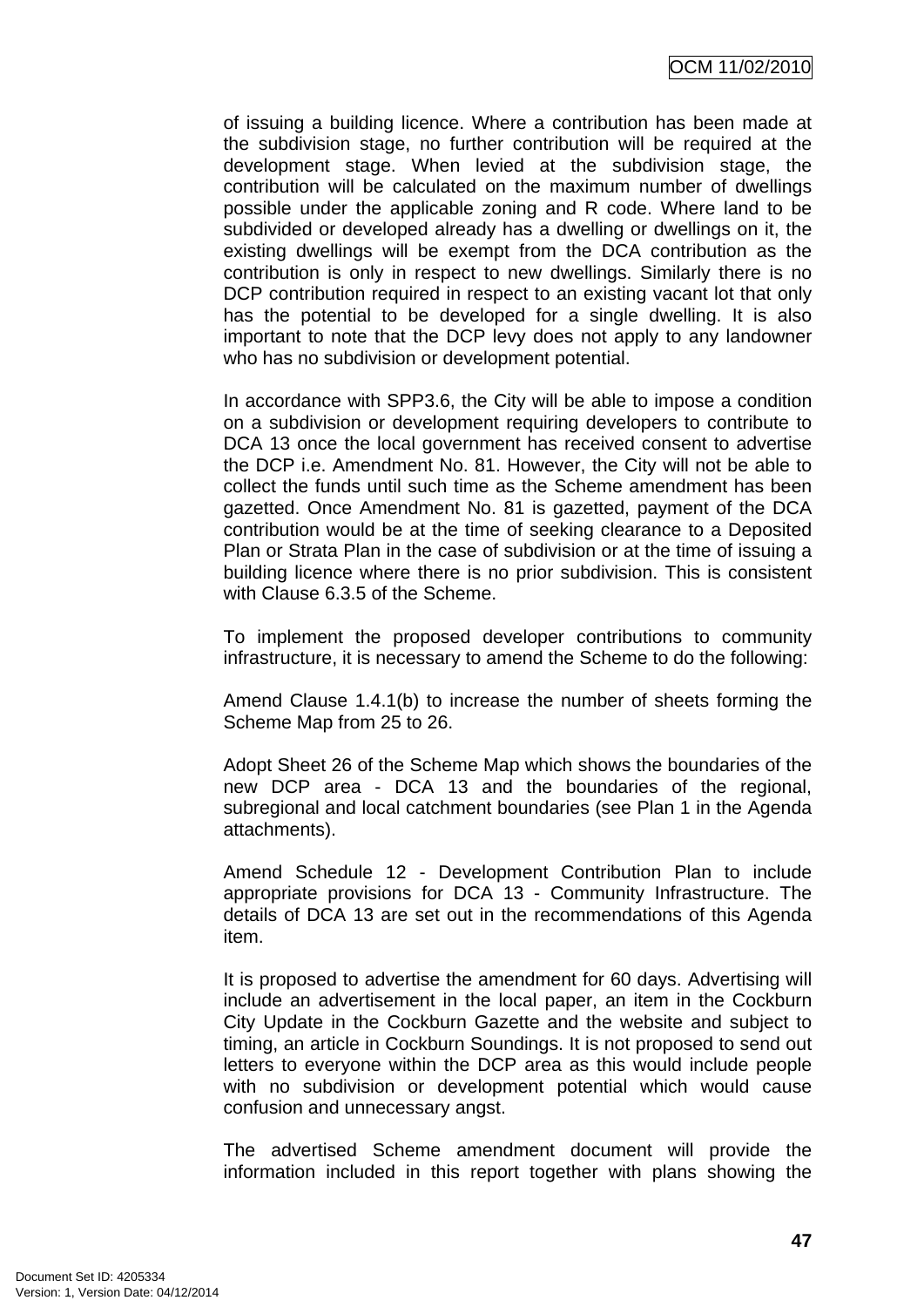location of the proposed infrastructure items, the draft Community Infrastructure Cost Contribution Schedule, calculations of existing and future dwellings and the split up between the suburbs for regional, subregional and local facilities, address the subject of need and nexus required by SPP3.6 and a more complete description of the infrastructure works. Links will also be provided to relevant supporting documents.

The Plan for the District that is currently being prepared will provide sufficient detail to satisfy the requirements of the capital expenditure plan which identifies the capital costs of facilities, revenue sources and programs for provision.

Other relevant points in respect to the DCP are as follows:

- The funds collected can only be used for the specific facilities for which they are collected. Accordingly when payment is made it will be spilt up between the various pieces of infrastructure for that particular suburb and on a proportional basis.
- If additional facilities are planned then this will require an amendment to the Scheme to add it to DCA 13 in Schedule12.
- If a particular piece of infrastructure is subsequently deleted then monies collected will need to be refunded to contribution owners (The new draft Model Scheme Text provisions in SPP3.6 includes this requirement and will be incorporated into the City's Scheme either through a Scheme review or if these provisions become effective through regulation).
- As contributions will be allocated to each piece of infrastructure and over a long period of time, it is not expected that the DCP will have adequate funds to contribute to the infrastructure for many years. Accordingly Council needs to be mindful of this when considering the timing of projects in the Plan for the District and budgets and that the City will have to not only pay the proportion relating to the existing population but also prefund that relating to the DCP percentage.
- The process will be complex and time consuming and will require additional administrative support to ensure that the rules are followed meticulously and stand up to audit scrutiny as required by the Scheme.
- A system will need to be developed to ensure contributions are requested and paid at the appropriate time and payments can be tracked and ensure that payment is only made at either the subdivision or development stage.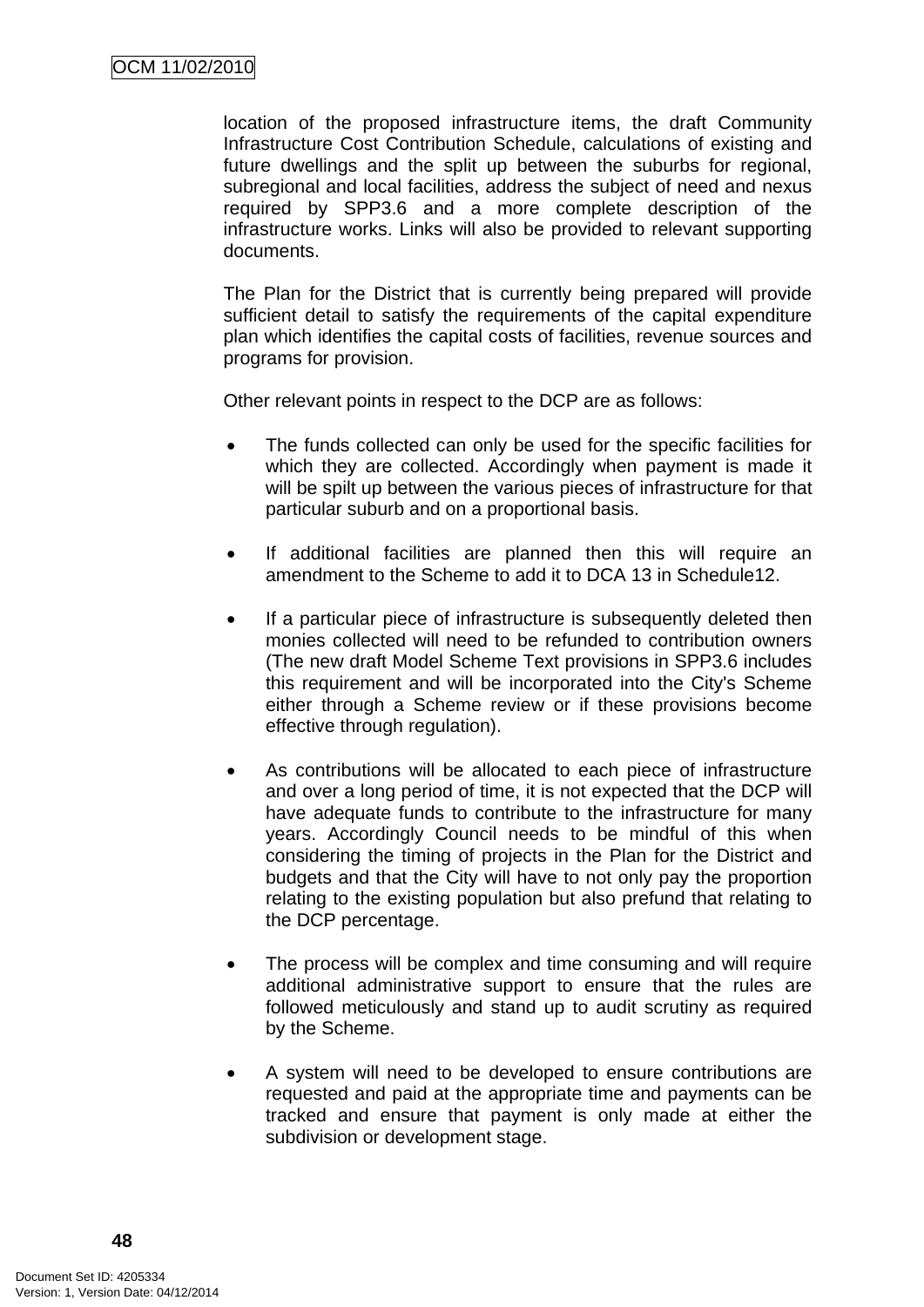It is recommended that Council adopt proposed Amendment No. 81 for the purpose of advertising.

### **Strategic Plan/Policy Implications**

### **Demographic Planning**

- To ensure the planning of the City is based on an approach that has the potential to achieve high levels of convenience and prosperity for its citizens.
- To ensure development will enhance the levels of amenity currently enjoyed by the community.

### **Infrastructure Development**

• To construct and maintain community facilities that meet community needs.

#### **Lifestyle and Aspiration Achievement**

• To facilitate and provide an optimum range of community services and events.

### **Budget/Financial Implications**

Changes to the proposed list of infrastructure or the period of operation of the DCP will have a negative impact on the ability of Council to fund Community Infrastructure and deliver future programs.

Administration of the DCP will require additional human resource support.

### **Legal Implications**

Prepared in accordance with WAPC State Planning Policy No. 3.6 Developer Contributions for Infrastructure.

#### **Community Consultation**

To be undertaken as part of the Scheme amendment process.

### **Attachment(s)**

Scheme Map Sheet 26

### **Advice to Proponent(s)/Submissioners**

N/A

### **Implications of Section 3.18(3) Local Government Act, 1995**

Nil.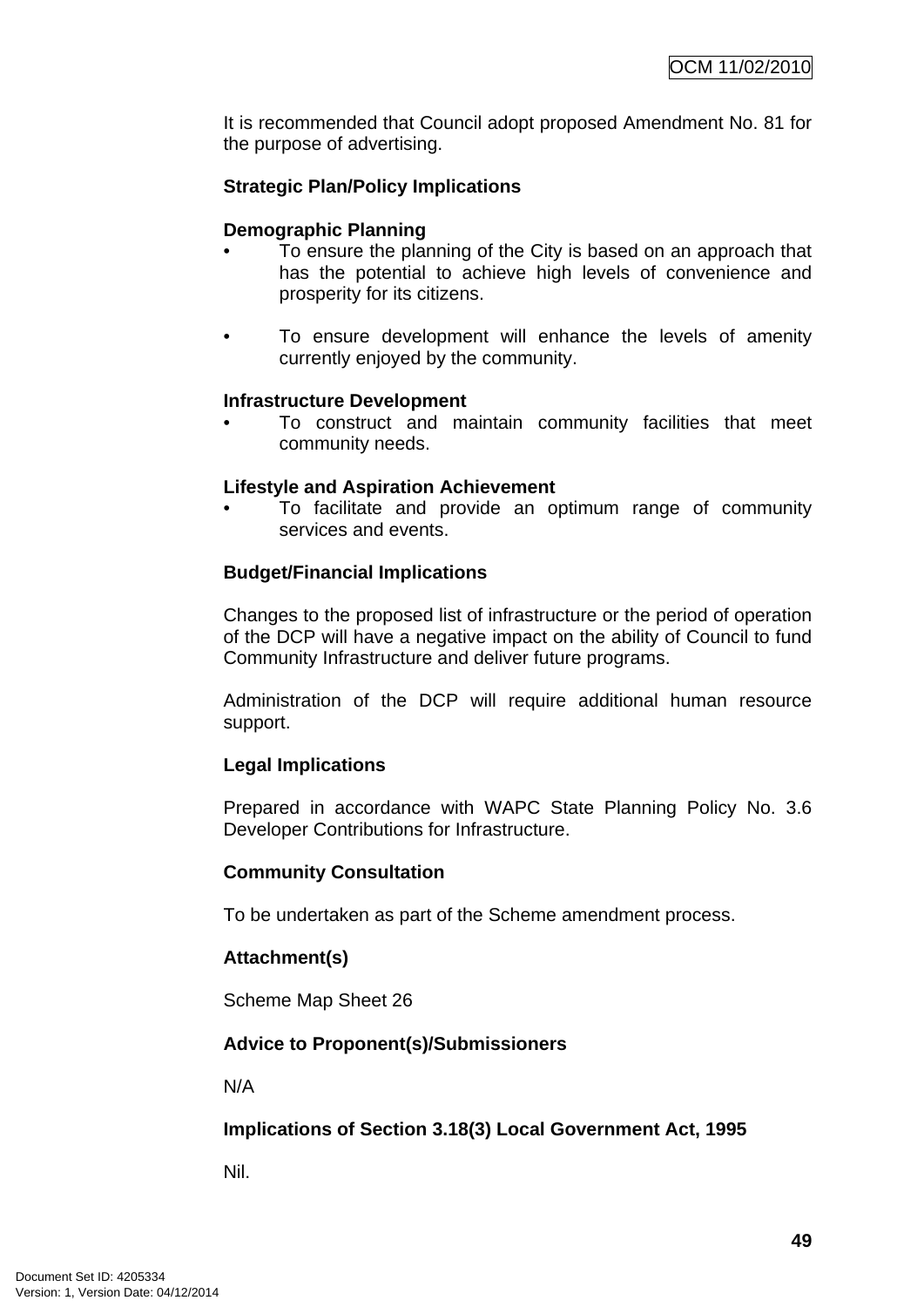**14.8 (OCM 11/02/2010) - PROPOSED SCHEME AMENDMENT NO. 78 TO CITY OF COCKBURN TOWN PLANNING SCHEME NO. 3 - MODIFY CLAUSE 5.5 OF THE SCHEME TO ALLOW FOR THE VARIATION OR EXTINGUISHMENT OF OTHER RESTRICTIVE COVENANTS, EASEMENTS AND RIGHTS OF WAYS - OWNER: N/A - APPLICANT: CITY OF COCKBURN (93078) (M CARBONE) (ATTACH)** 

# **RECOMMENDATION**

That Council:

- (1) in pursuance of Section 75 of the *Planning and Development Act 2005* ("Act"), initiate Amendment No. 78 to City of Cockburn Town Planning Scheme No. 3 ("Scheme") for the purposes of:
	- 1. Deleting existing clause 5.5 'Restrictive Covenants' and replacing it with the following new clause:
		- 5.5 'Restrictive Covenants, Easements and Rights of Ways'
		- 5.5.1 Residential Densities

Subject to clause 5.5.2 where a Restrictive Covenant:

- (a) relates to a lot in the Residential Zone; and
- (b) limits or has the effect of limiting the number of dwellings that may be developed or used on the lot to a number which is less than that which would have been otherwise permissible on that lot by the Scheme, or by the Scheme and the R-Codes,

Then the Council may resolve that the Restrictive Covenant be extinguished or varied to remove or reduce that inconsistency.

- 5.5.2 Where a restrictive covenant has been extinguished or varied under clause 5.5.1 the local government is not to grant planning approval to the development of the land which would, but for the operation of clause 5.5.1, have been prohibited unless the application has been dealt with as an 'A' use and has complied with all of the advertising requirements of clause 9.4.
- 5.5.3 Other Covenants, Easements or Rights of Ways

Without limiting the generality of the preceding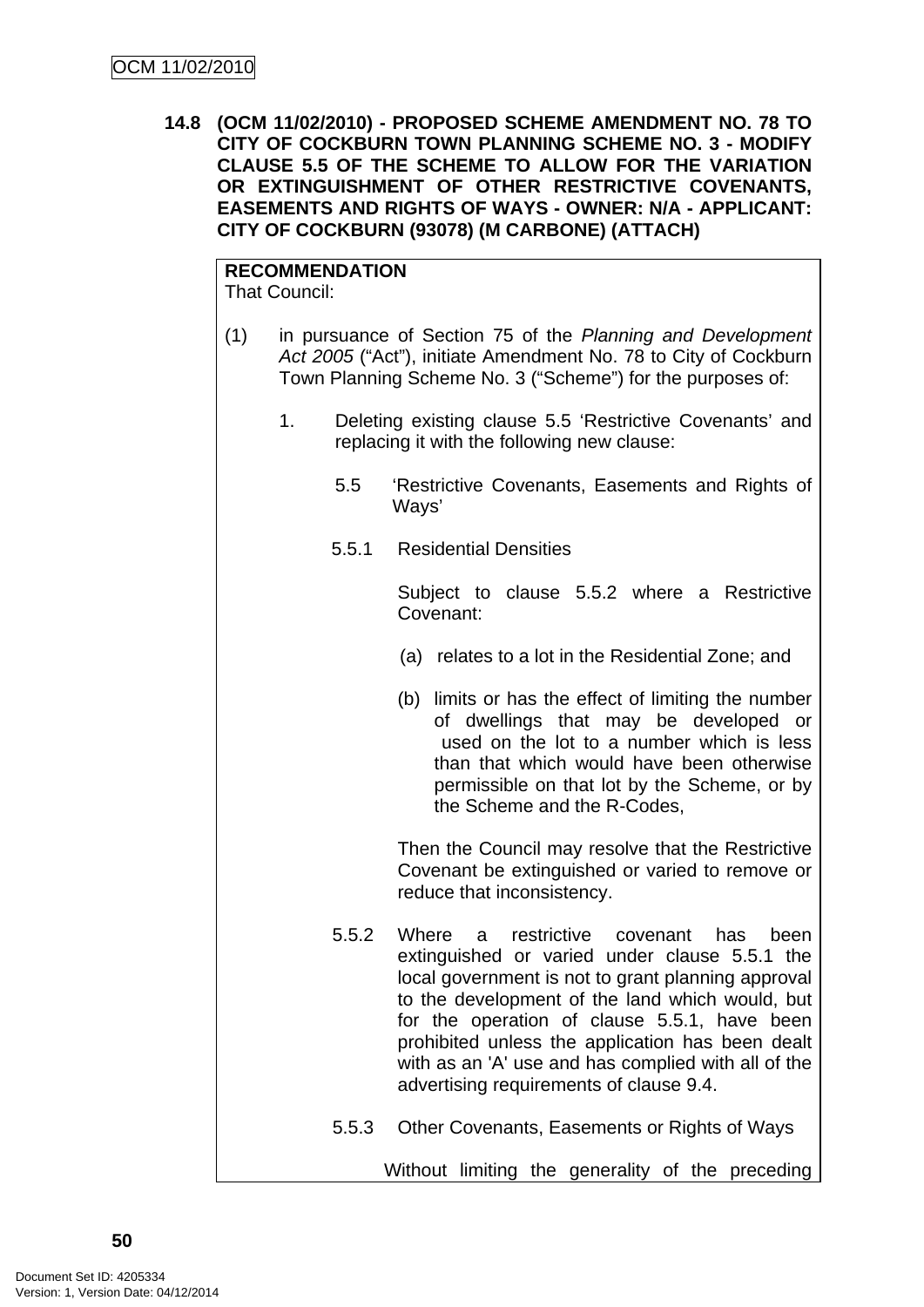|       | clause 5.5.1, the Council may resolve to vary or<br>extinguish a Restrictive Covenant or covenant or<br>easement or right of way where in the Council's<br>opinion:                                                                                                                                                                                                                                                                                                                                                   |
|-------|-----------------------------------------------------------------------------------------------------------------------------------------------------------------------------------------------------------------------------------------------------------------------------------------------------------------------------------------------------------------------------------------------------------------------------------------------------------------------------------------------------------------------|
| (a)   | extinguishment or variation of the Restrictive<br>Covenant or covenant or easement or right of<br>way will not adversely affect the orderly and<br>proper planning of the land in the locality and<br>in particular the land benefited and the land<br>by Restrictive Covenant<br>burdened<br>or<br>covenant or easement or right of way; or                                                                                                                                                                          |
| (b)   | the retention of the Restrictive Covenant or<br>covenant or easement or right of way may<br>impede the orderly and proper planning of<br>land in the locality and in particular the land<br>benefited and the land burdened by the<br>Restrictive Covenant<br>$\overline{\mathsf{or}}$<br>covenant<br>or<br>easement or right of way; and                                                                                                                                                                             |
| (c)   | the Restrictive Covenant or covenant or<br>easement or right of way is no longer<br>required to protect the amenity of the locality<br>or the land benefited by the Restrictive<br>Covenant or covenant or easement or right<br>of way.                                                                                                                                                                                                                                                                               |
| 5.5.4 | If the Council passes a resolution to vary or<br>extinguish a Restrictive Covenant or covenant or<br>easement or right of way notice of the proposal to<br>extinguish or vary must be given:                                                                                                                                                                                                                                                                                                                          |
| (a)   | by a sign to the City's satisfaction being<br>erected on the front boundary of the lot or<br>lots burdened by the Restrictive Covenant or<br>easement or right of way, which is visible and<br>readable from the street containing details of<br>the proposed extinguishment or variation of<br>the Restrictive Covenant and the period of<br>time during which submissions may be given.<br>The sign is to remain on site for the duration<br>of the period during which the Council will<br>receive submission; and |
| (b)   | in writing, to the owners of all lots adjoining<br>burdened by the Restrictive<br>the<br>land<br>Covenant or easement or right of way, and to<br>such other persons as the City considers may<br>be affected by the proposed extinguishment                                                                                                                                                                                                                                                                           |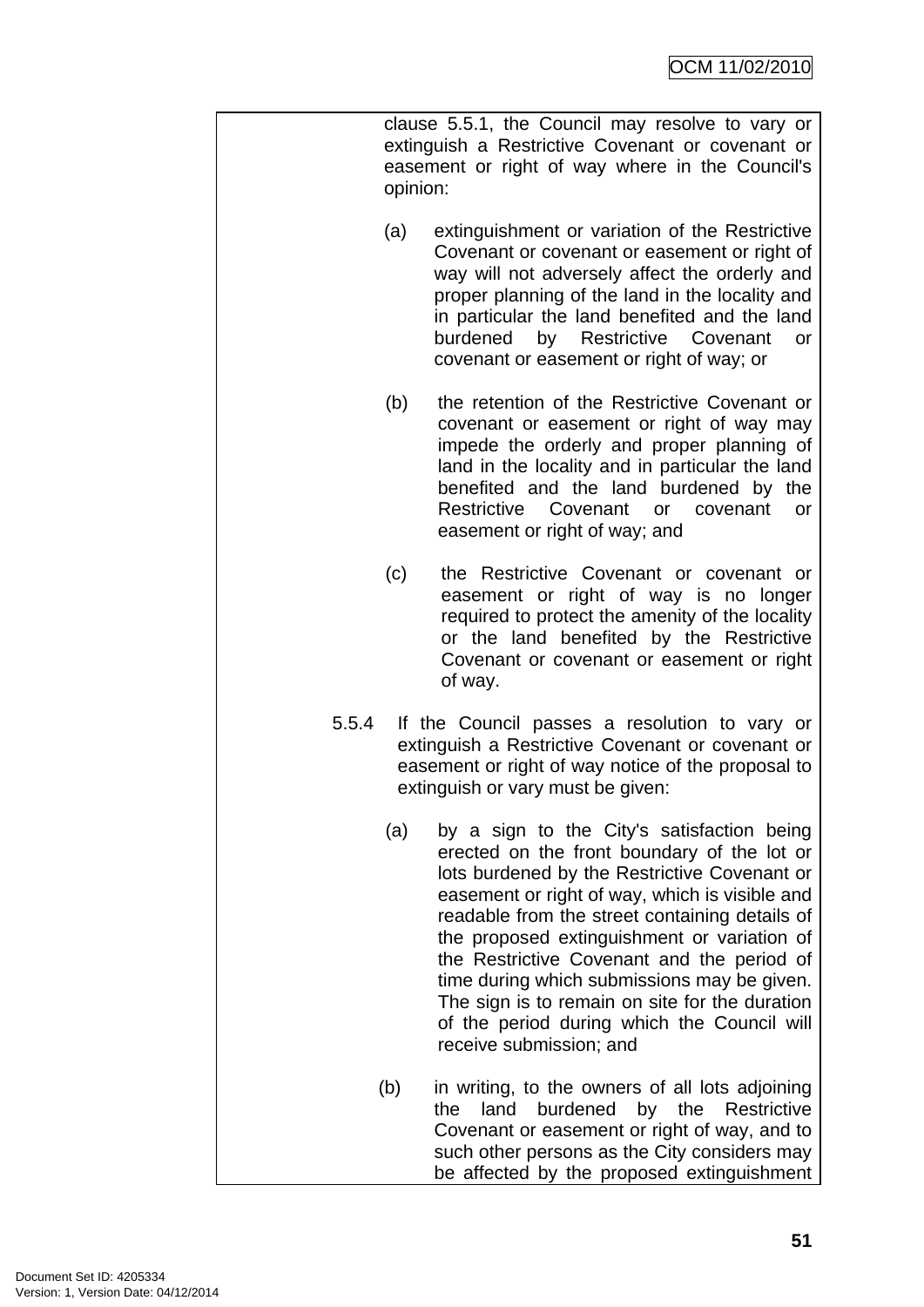| or variation. |  |
|---------------|--|
|               |  |

- 5.5.5 If the Council upon considering all submissions made to it and the merits of the proposed extinguishment or variation is satisfied that the Restrictive Covenant or easement or right of way should be extinguished or varied as proposed, the Council shall further resolve that particulars of the extinguishment or variation be included in Schedule 13 - Schedule of Extinguished or Varied Covenants. The extinguishment or variation shall have effect from the date of publication in the Government Gazette of the Minister's final approval of the Scheme Amendment inserting the details in Schedule 13.
- 5.5.6 The Council after considering any submissions made in regard to the proposed extinguishment or variation, or of its own motion, may resolve that the proposed extinguishment or variation be modified provided that the modification does not significantly increase the extent of the proposed extinguishment or variation.
- 5.5.7 Costs

The costs of dealing with a request for a variation or extinguishment of a Restrictive Covenant or easement or right of way under clause 5.5.3, or the costs as estimated by the Council may be recovered from an applicant, and the Council may require that the costs be paid or secured prior to the initiation of any Scheme Amendment to give effect to the variation or extinguishment."

2. Add new Schedule 13 'Schedule of Extinguished or Varied Covenants' as follows;

| Land Description | Area | <b>Details</b> |
|------------------|------|----------------|
|                  |      |                |
|                  |      |                |
|                  |      |                |

- 3. Amending the Scheme Map accordingly.
- (2) That as the amendment is in the opinion of Council consistent with Regulation 25(2) of the *Town Planning Regulations 1967* ("Regulations"), and upon the preparation of the necessary amendment documentation, the amendment be referred to the Environmental Protection Authority ("EPA") as required by

**52**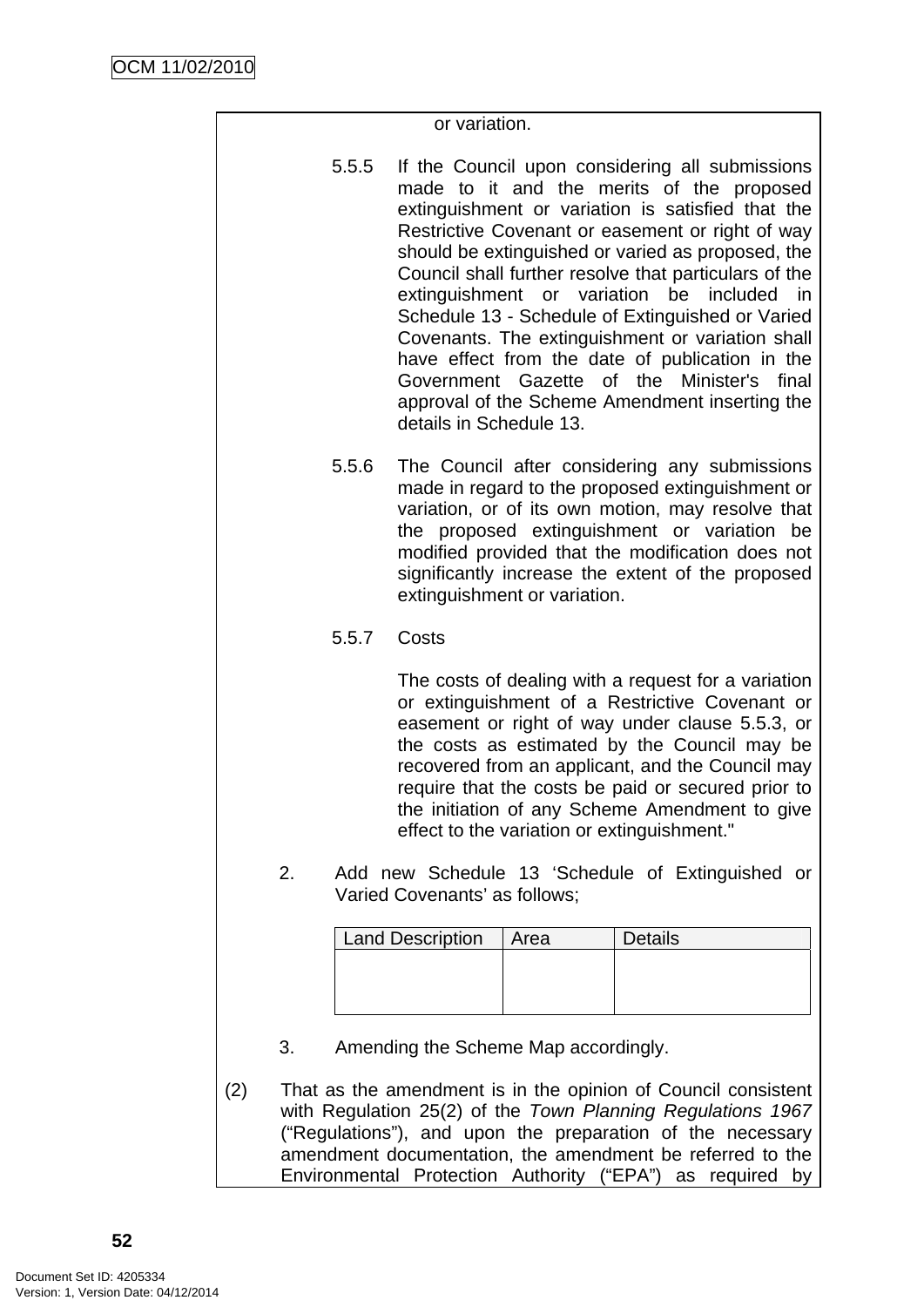Section 81 of the Act, and on receipt of a response from the EPA indicating that the amendment is not subject to formal environmental assessment, be advertised for a period of 42 days in accordance with the Regulations. In the event that the EPA determines that the amendment is to be subject to formal environmental assessment, this assessment is to be prepared by the proponent prior to advertising of the amendment.

**COUNCIL DECISION** 

### **Background**

The *Planning and Development Act 2005* defines one of the powers which can be included in a local planning scheme as "the extinguishment or variation of any restrictive covenant, easement or right of way". The current provisions of City of Cockburn Town Planning Scheme No. 3 ("Scheme") and indeed the Model Scheme Text are limited to only dealing with restrictive covenants against residential density - that is, the number of dwellings permitted on a lot.

A recent situation in Stratton Street, Hamilton Hill has highlighted the limitations of the existing Scheme provisions. The Department of Housing owns land which is affected by a restrictive covenant that limits land to business uses only, but wishes to use the land for residential purposes. They also own an adjoining right of way which is affected by an implied easement in favour of adjoining properties which is no longer required.

The current provisions of the Scheme do not allow Council to consider the extinguishment or variation of the restrictive covenant or easement. Accordingly, suitable clauses need to be added to the Scheme which allows for the extinguishment of restrictive covenants and easements where appropriate circumstances exist and where suitable consultation and process is undertaken. The City has sought legal advice on the most appropriate method of incorporating these provisions into the Scheme (refer confidential Agenda attachment). The proposed amendment is consistent with the legal advice provided by the City's Solicitors.

### **Submission**

N/A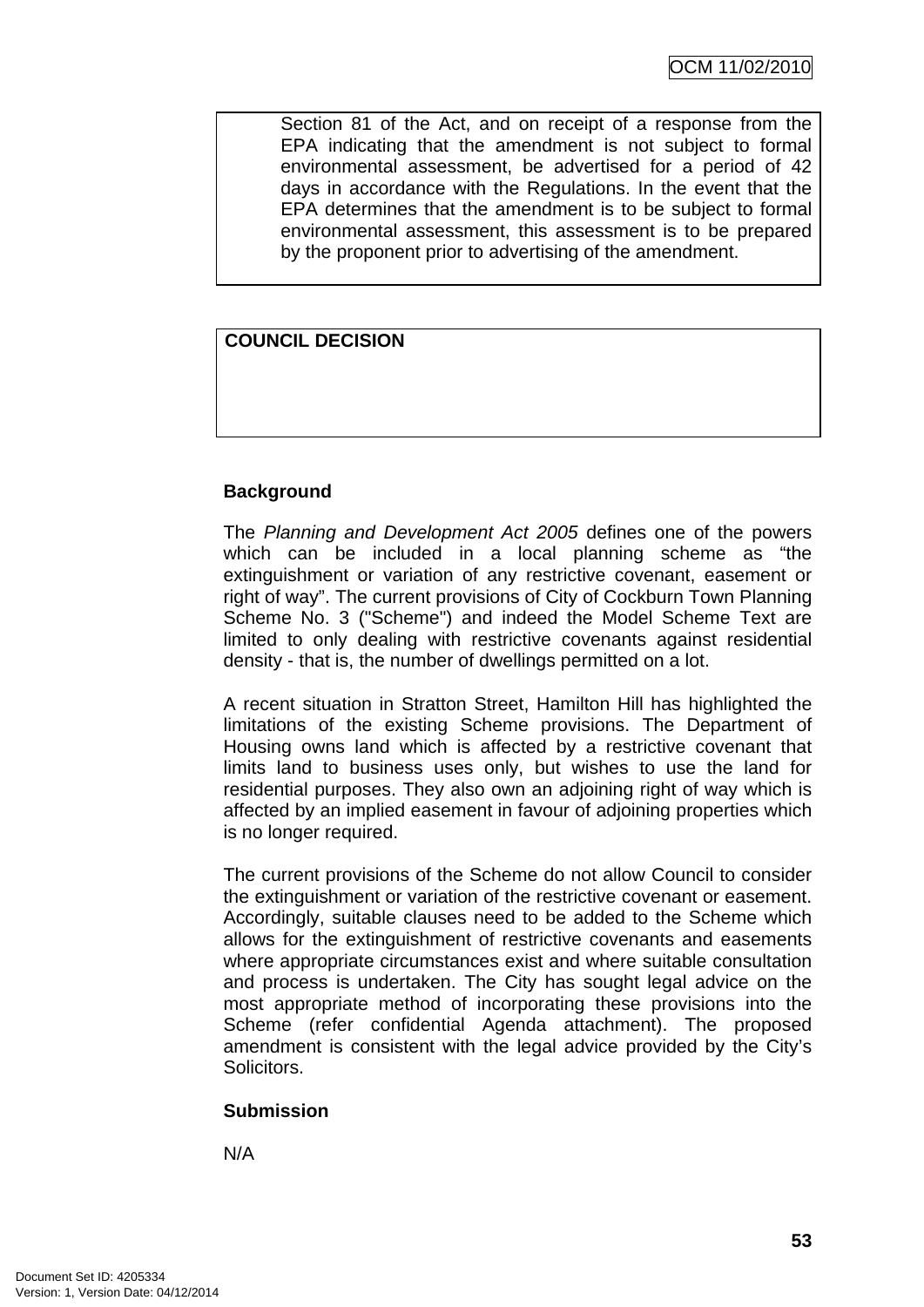### **Report**

Clause 11(1) of Schedule 7 of the *Planning and Development Act 2005* ("Act") defines one of the powers which can be included in a local planning scheme as "*the extinguishment or variation of any restrictive covenant, easement or right of way*".

For some reason the Model Scheme Text and the City's Scheme has included a clause (Clause 5.5 in the case of the City's Scheme) which extinguishes or varies restrictive covenants of a particular kind only. They are restrictive covenants which relate to residential development where the restrictions are inconsistent with the provisions of the R Codes relating to the number of dwellings permitted on the land.

The recent example with the Department of Housing has highlighted that the City does not have suitable clauses within its Scheme which enables the City to vary or extinguish easements or restrictive covenants that relate to issues other than residential density. It is therefore appropriate to incorporate suitable clauses into the Scheme which will enable other inappropriate restrictive covenants, easements and rights of ways to be varied or extinguished consistent with the intent of the Act.

The idea behind Clause 11(1) of Schedule 7 of the Act is that a local government, through its local planning scheme, is expected to comprehensively plan for the distribution of appropriate uses throughout the Scheme area. If landowners make provisions contractually, for instance through restrictive covenants, to control land use in a way which is inconsistent with the local government's perception of orderly and proper planning, then it should be possible for the local government through its local planning scheme to vary or extinguish the inappropriate restrictive covenant or easement. That is the principle inherent in the Act which is not incorporated into the Model Scheme Text or the City's Scheme.

The proposed changes and additions to Clause 5.5 of the City's Scheme are summarised below:

- Clarify and simplify the existing provisions which relate to restrictive covenants applying to residential density.
- New clauses allowing Council to vary other restrictive covenants, easements and rights of ways where there is suitable justification and it is in accordance with orderly and proper planning.
- The process for varying or extinguishing the restrictive covenant, easement or rights of ways. This includes Council's resolution to extinguish or vary, the advertising process and requirements to undertake a separate Scheme amendment to list the extinguishment or variation in Schedule 13 of the City's Town Planning Scheme.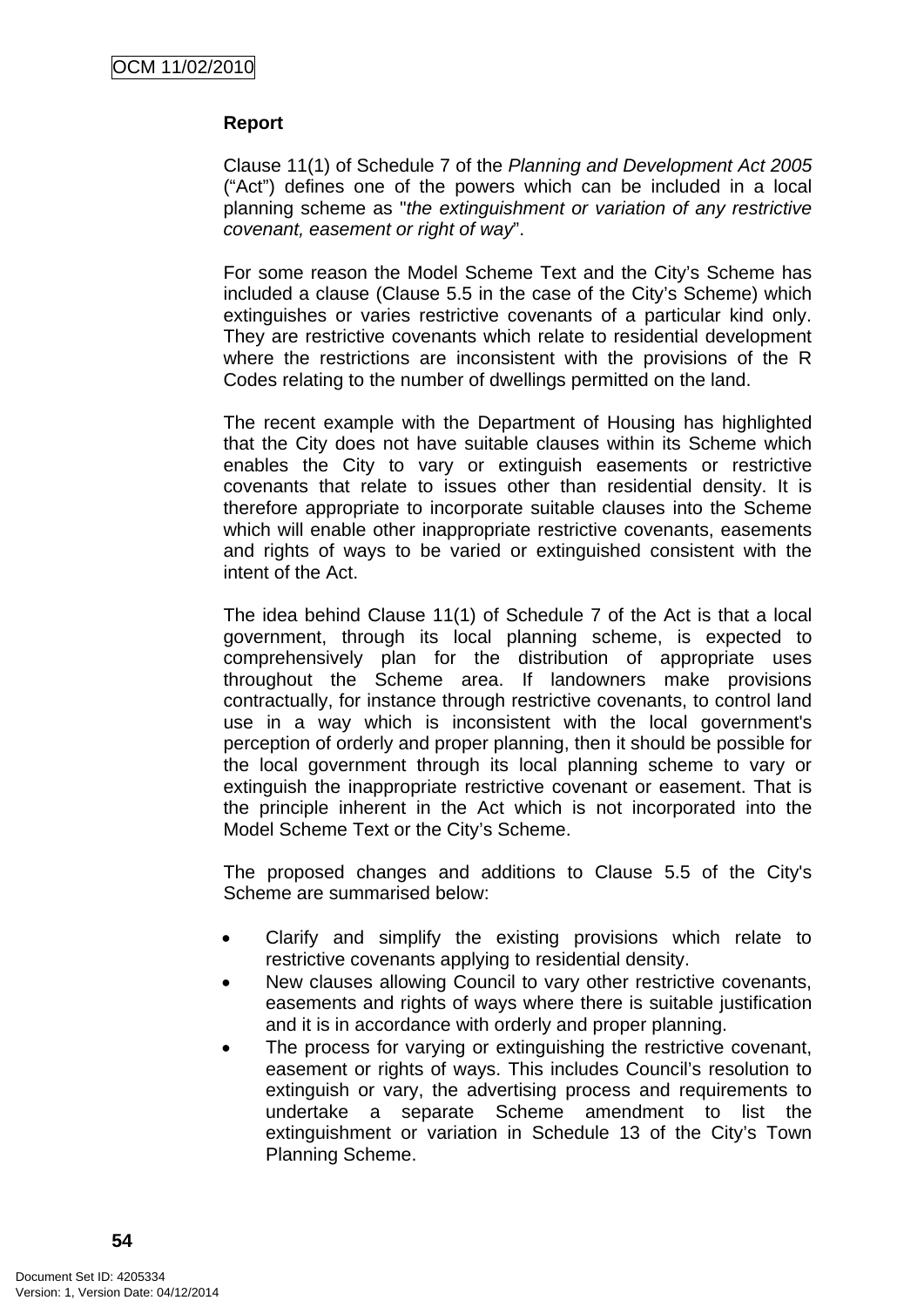• The ability for Council to recover the costs of varying or extinguishing the restrictive covenant, easement or right of way.

It should be noted that this proposed amendment only involves incorporating the relevant clauses into the Scheme to enable the variation or extinguishment of restrictive covenants, easements and rights of ways. Any subsequent proposal to vary or extinguish would be subject to specific Council consideration, advertising and then a Scheme amendment to include the details into the Scheme. The process to vary or extinguish is subject to extensive consultation and consideration by Council and ultimately the WAPC and the Minister for Planning. Therefore, adequate checks are included within the process to ensure that only suitable restrictive covenants, easements and rights of ways are varied or extinguished.

The changes to Clause 5.5 are detailed below. This includes deleting existing Clause 5.5 'Restrictive Covenants' and replacing it with the following new Clause 5.5 'Restrictive Covenants Easements and Rights of Ways' as follows:

- *5.5 Restrictive Covenants Easements and Rights of Ways'.*
- *5.5.1 Residential Densities*

*Subject to clause 5.5.2 where a Restrictive Covenant:* 

- *(a) relates to a lot in the Residential Zone; and*
- *(b) limits or has the effect of limiting the number of dwellings that may be developed or used on the lot to a number which is less than that which would have been otherwise permissible on that lot by the Scheme, or by the Scheme and the R-Codes,*

*Then the Council may resolve that the Restrictive Covenant be extinguished or varied to remove or reduce that inconsistency.* 

- *5.5.2 Where a restrictive covenant has been extinguished or varied under clause 5.5.1 the local government is not to grant planning approval to the development of the land which would, but for the operation of clause 5.5.1, have been prohibited unless the application has been dealt with as an 'A' use and has complied with all of the advertising requirements of clause 9.4.*
- *5.5.3 Other Covenants, Easements or Rights of Ways*

*Without limiting the generality of the preceding clause 5.5.1, the Council may resolve to vary or extinguish a Restrictive*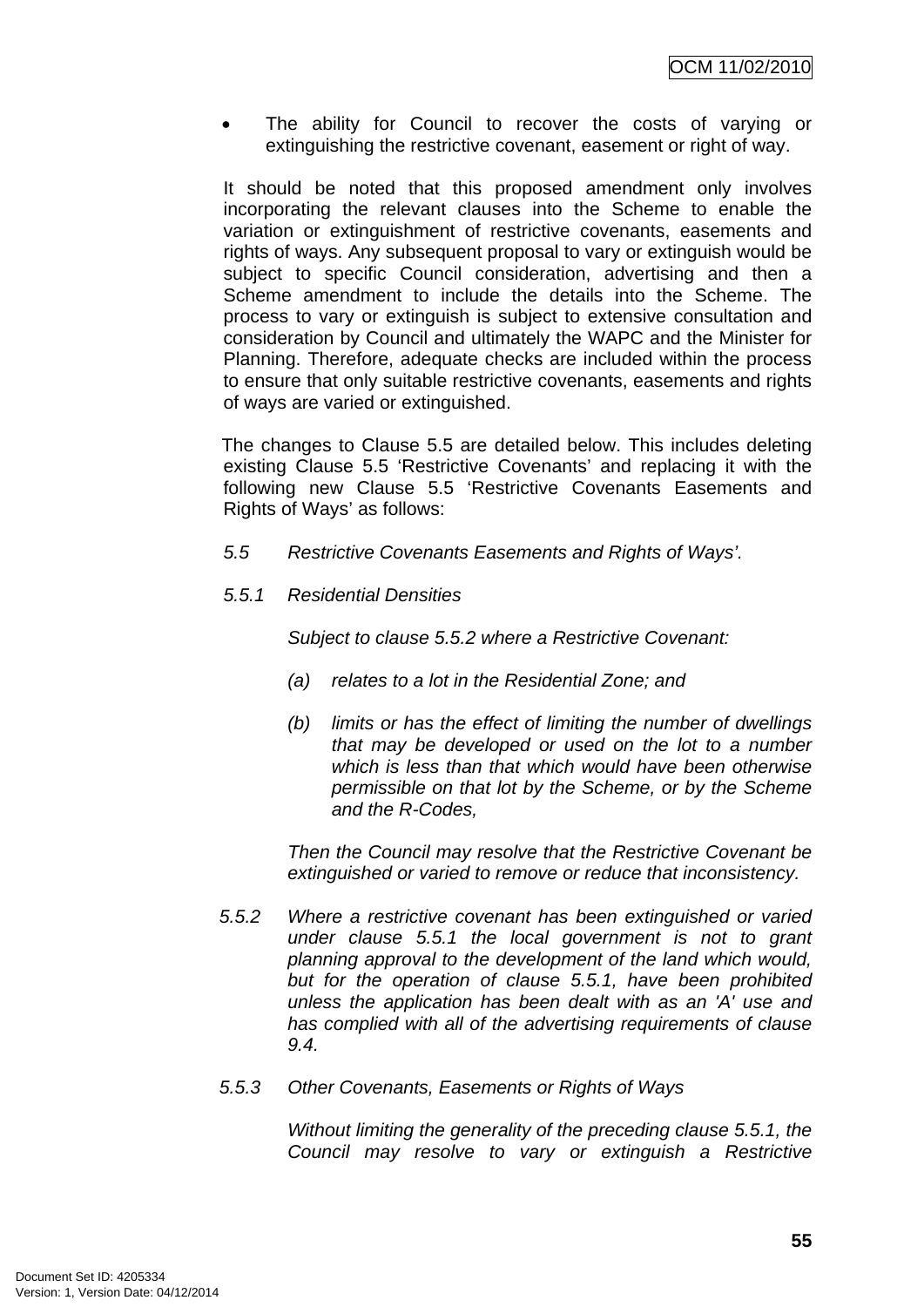*Covenant or covenant or easement or right of way where in the Council's opinion:* 

- *(a) extinguishment or variation of the Restrictive Covenant or covenant or easement or right of way will not adversely affect the orderly and proper planning of the land in the locality and in particular the land benefited and the land burdened by Restrictive Covenant or covenant or easement or right of way; or*
- *(b) the retention of the Restrictive Covenant or covenant or easement or right of way may impede the orderly and proper planning of land in the locality and in particular the land benefited and the land burdened by the Restrictive Covenant or covenant or easement or right of way; and*
- *(c) the Restrictive Covenant or covenant or easement or right of way is no longer required to protect the amenity of the locality or the land benefited by the Restrictive Covenant or covenant or easement or right of way.*
- *5.5.4 If the Council passes a resolution to vary or extinguish a Restrictive Covenant or covenant or easement or right of way notice of the proposal to extinguish or vary must be given:* 
	- *(a) by a sign to the City's satisfaction being erected on the front boundary of the lot or lots burdened by the Restrictive Covenant or easement or right of way, which is visible and readable from the street containing details of the proposed extinguishment or variation of the Restrictive Covenant and the period of time during which submissions may be given. The sign is to remain on site*  for the duration of the period during which the Council will *receive submission; and*
	- *(b) in writing, to the owners of all lots adjoining the land burdened by the Restrictive Covenant or easement or right of way, and to such other persons as the City considers may be affected by the proposed extinguishment or variation.*
- *5.5.5 If the Council upon considering all submissions made to it and the merits of the proposed extinguishment or variation is satisfied that the Restrictive Covenant or easement or right of way should be extinguished or varied as proposed, the Council shall further resolve that particulars of the extinguishment or variation be included in Schedule 13 - Schedule of Extinguished or Varied Covenants. The extinguishment or variation shall have effect from the date of publication in the*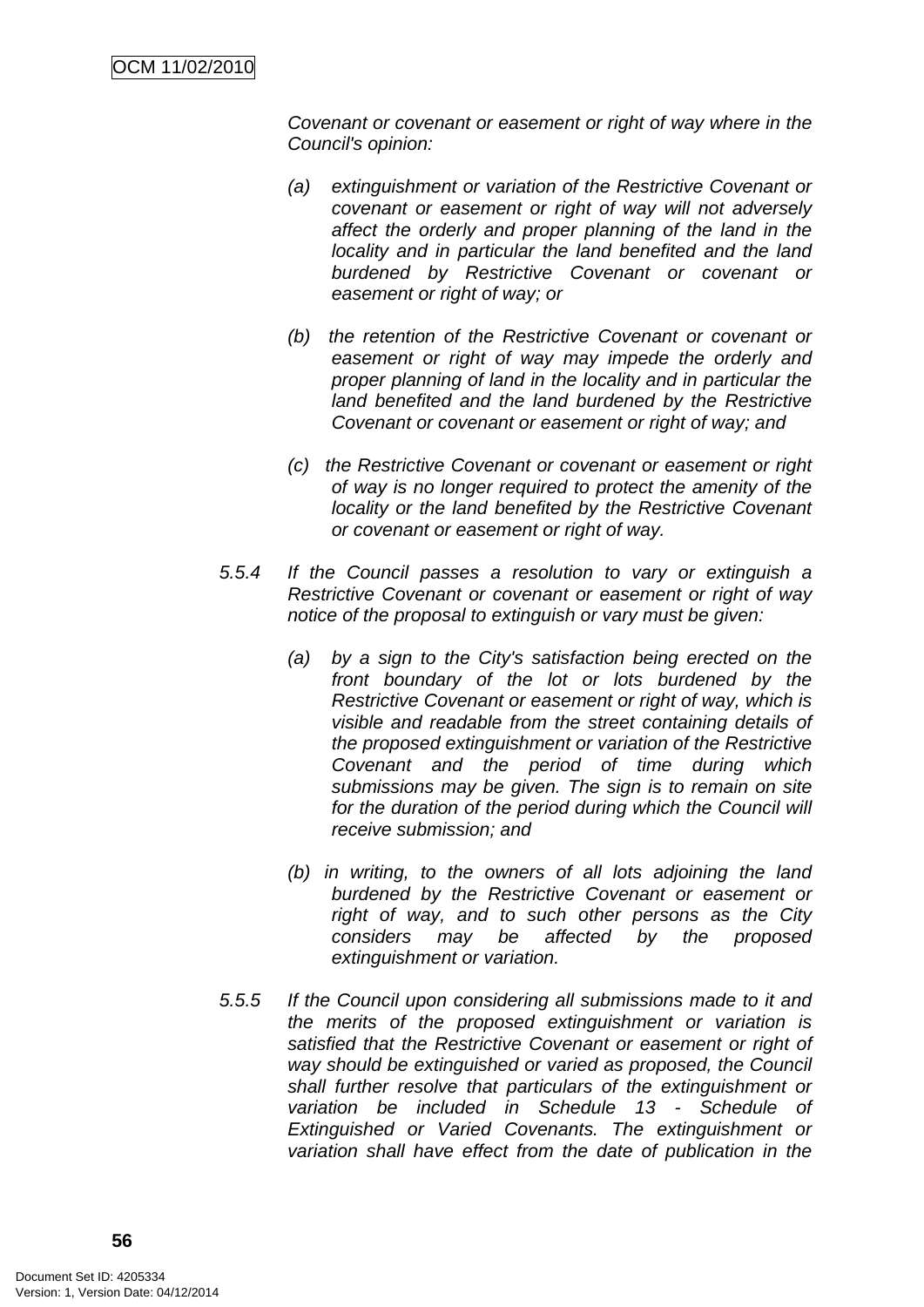*Government Gazette of the Minister's final approval of the Scheme Amendment inserting the details in Schedule 13.* 

- *5.5.6 The Council after considering any submissions made in regard to the proposed extinguishment or variation, or of its own motion, may resolve that the proposed extinguishment or variation be modified provided that the modification does not significantly increase the extent of the proposed extinguishment or variation.*
- *5.5.7 Costs*

*The costs of dealing with a request for a variation or extinguishment of a Restrictive Covenant or easement or right of way under clause 5.5.3, or the costs as estimated by the Council may be recovered from an applicant, and the Council may require that the costs be paid or secured prior to the initiation of any Scheme Amendment to give effect to the variation or extinguishment."* 

*Add new Schedule 13 'Schedule of Extinguished or Varied Covenants' as follows:* 

| <b>Land Description</b> | Area | <b>Details</b> |
|-------------------------|------|----------------|
|                         |      |                |
|                         |      |                |
|                         |      |                |

In conclusion, the proposed Scheme amendment will ensure that appropriate clauses are incorporated into the Scheme which enables the extinguishment or variation of any restrictive covenant, easement or right of way, consistent with the intention of Clause 11(1) of Schedule 7 of *Planning and Development Act 2005*.

This amendment will also bring the City's Scheme in to line with other local governments which have this more extensive power in dealing with restrictive covenants and easements which are limiting the City's ability in comprehensively planning a the local area.

It is therefore recommended that Council proceed to initiate Scheme Amendment No. 78.

### **Strategic Plan/Policy Implications**

#### **Governance Excellence**

• To conduct Council business in open public forums and to manage Council affairs by employing publicly accountable practices.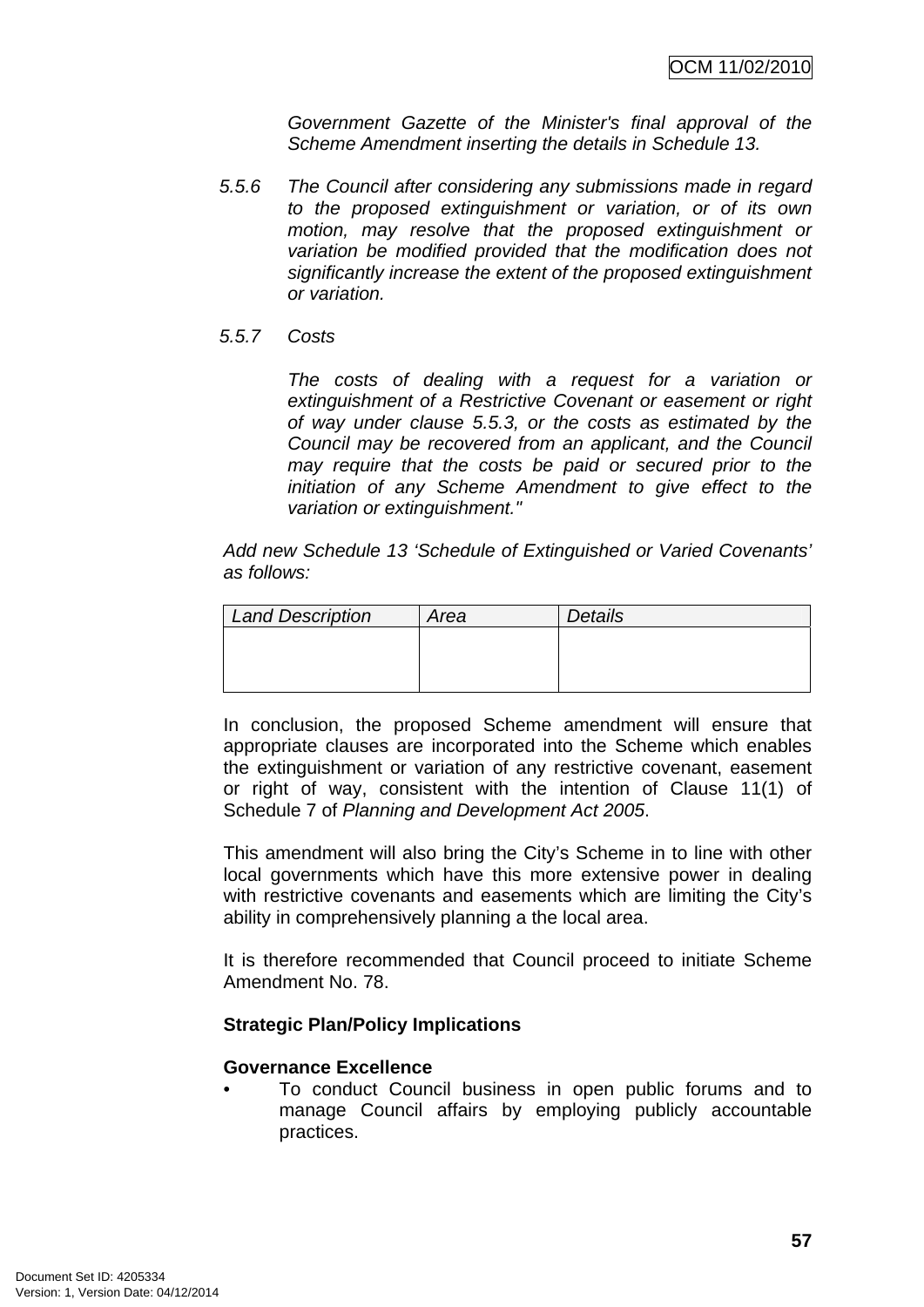To provide effective monitoring and regulatory services that administer relevant legislation and local laws in a fair and impartial way.

### **Budget/Financial Implications**

N/A

### **Legal Implications**

Planning and Development Act 2005 City of Cockburn Town Planning Scheme No. 2 Town Planning Regulations 1967

#### **Community Consultation**

The proposed Scheme amendment will be advertised for a period of 42 days with notices in the local paper and letters to relevant government agencies.

### **Attachment(s)**

Legal advice from McLeods (provided under separate cover).

#### **Advice to Proponent(s)/Submissioners**

N/A

### **Implications of Section 3.18(3) Local Government Act, 1995**

Nil.

### **15. FINANCE AND CORPORATE SERVICES DIVISION ISSUES**

**15.1 (OCM 11/02/2010) - LIST OF CREDITORS PAID - NOVEMBER 2009 AND DECEMBER 2009 (5605) (N MAURICIO) (ATTACH)** 

#### **RECOMMENDATION**

That Council receive the List of Creditors Paid for November 2009 and December 2009, as attached to the Agenda.

#### **COUNCIL DECISION**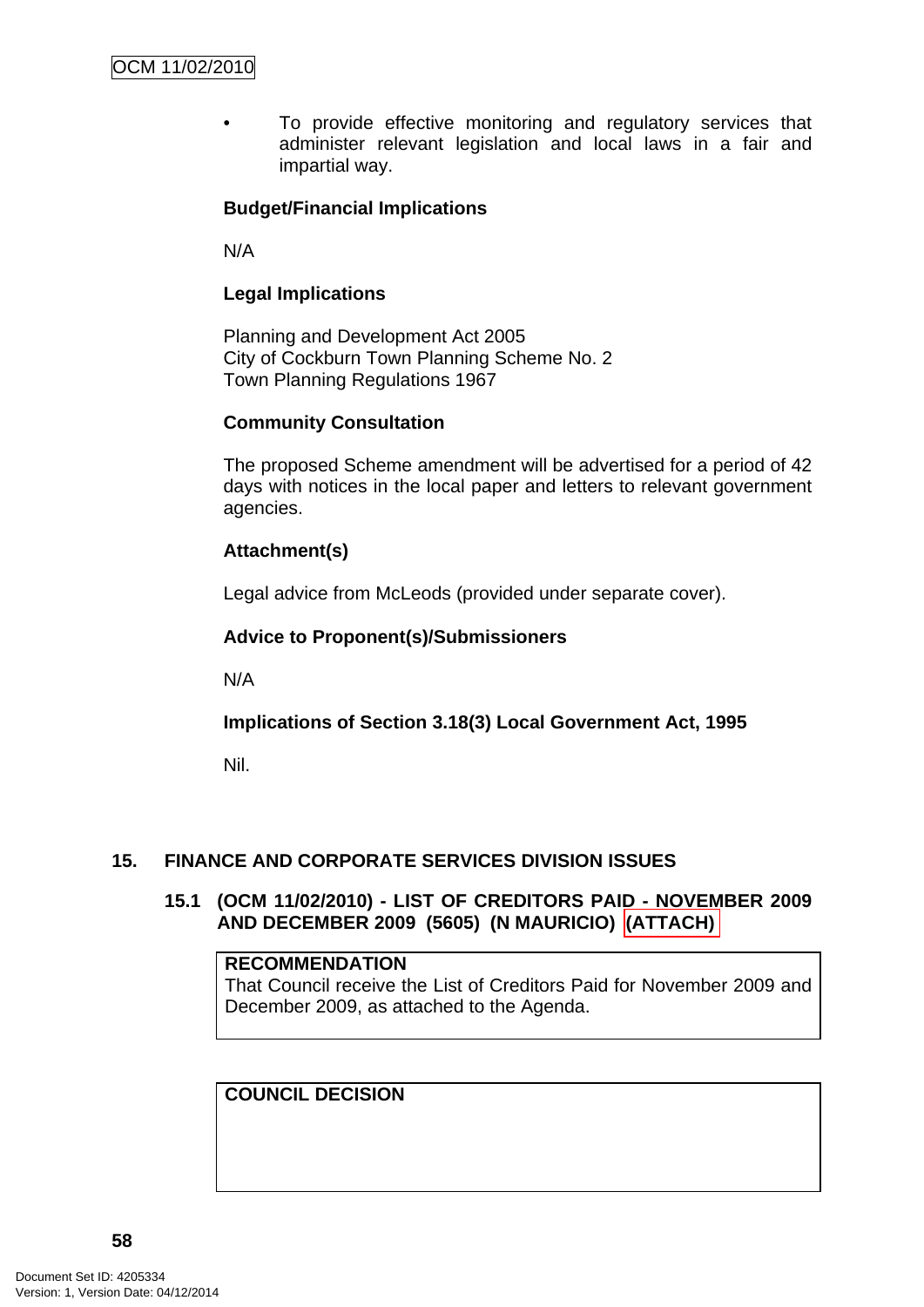### **Background**

It is a requirement of the Local Government (Financial Management) Regulations 1996, that a List of Creditors be compiled each month and provided to Council.

### **Submission**

N/A

### **Report**

The list of accounts for October 2009 is attached to the Agenda for consideration. The list contains details of payments made by the City in relation to goods and services received by the City.

### **Strategic Plan/Policy Implications**

### **Governance Excellence**

• To conduct Council business in open public forums and to manage Council affairs by employing publicly accountable practices.

### **Budget/Financial Implications**

N/A

**Legal Implications** 

N/A

### **Community Consultation**

N/A

### **Attachment(s)**

List of Creditors Paid for November 2009 and December 2009.

### **Advice to Proponent(s)/Submissioners**

N/A

**Implications of Section 3.18(3) Local Government Act, 1995**

Nil.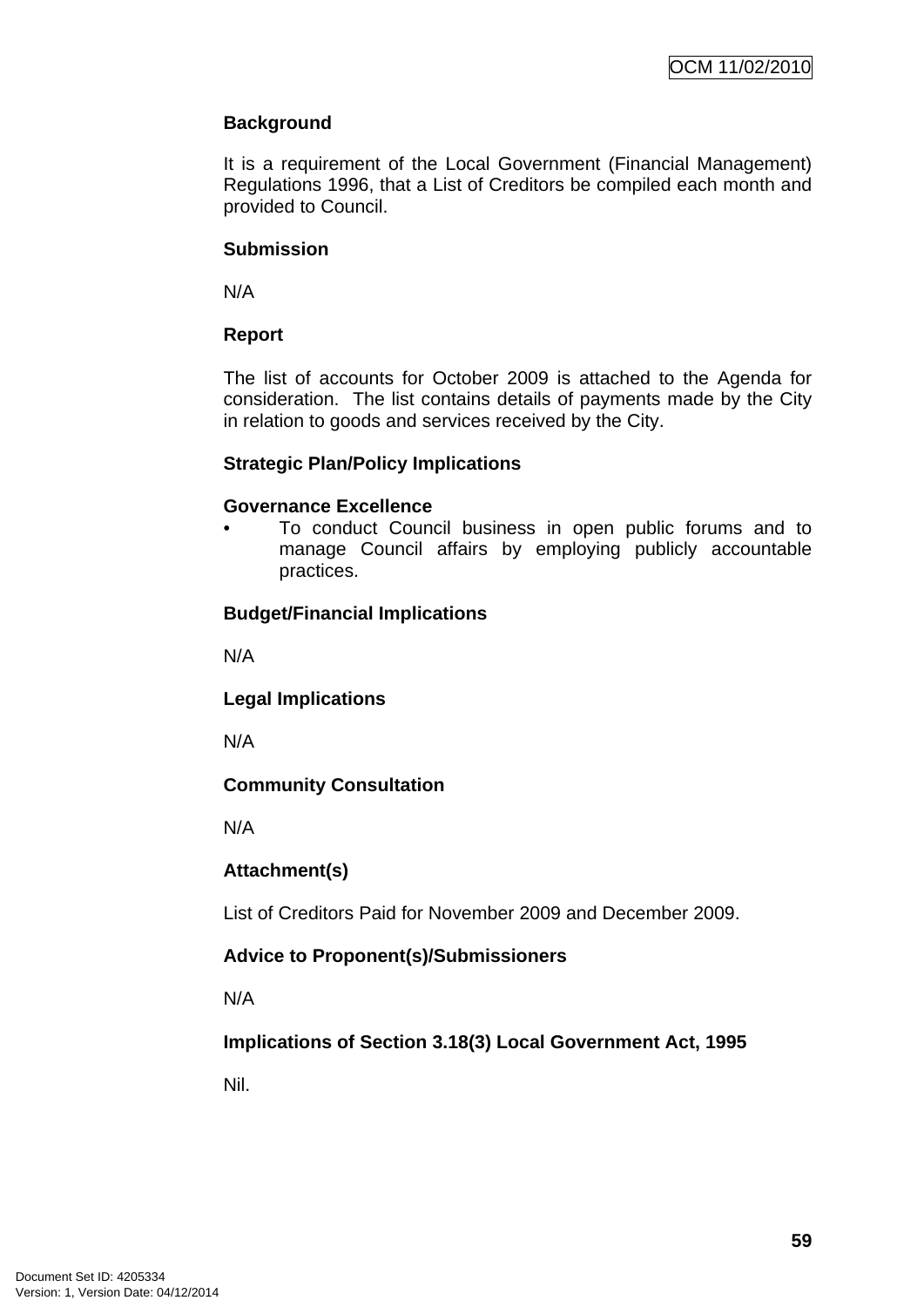### **15.2 (OCM 11/02/2010) - STATEMENT OF FINANCIAL ACTIVITY AND ASSOCIATED REPORTS (5505) (N MAURICIO) (ATTACH)**

#### **RECOMMENDATION**

That Council receive the Statements of Financial Activity and associated reports for November 2009 and December 2009, as attached to the Agenda.

### **COUNCIL DECISION**

### **Background**

Regulation 34(1) of the Local Government (Financial Management) Regulations 1996 prescribes that a local government is to prepare each month a Statement of Financial Activity.

Regulation 34(2) requires the Statement of Financial Activity to be accompanied by documents containing:–

- (a) details of the composition of the closing net current assets (less restricted and committed assets);
- (b) explanations for each material variance identified between YTD budgets and actuals; and
- (c) any other supporting information considered relevant by the local government.

Regulation 34(4)(a) prescribes that the Statement of Financial Activity and accompanying documents be presented to Council within 2 months after the end of the month to which the statement relates.

The regulations require the information reported in the statement to be shown either by nature & type, statutory program or business unit. The City has chosen to report the information according to its organisation structure and also by nature & type.

Financial Management Regulation 34(5) requires Council to annually set a materiality threshold for the purpose of disclosing budget variance details. To this end, Council has adopted a materiality threshold variance of \$100,000 for the 2009/10 financial year.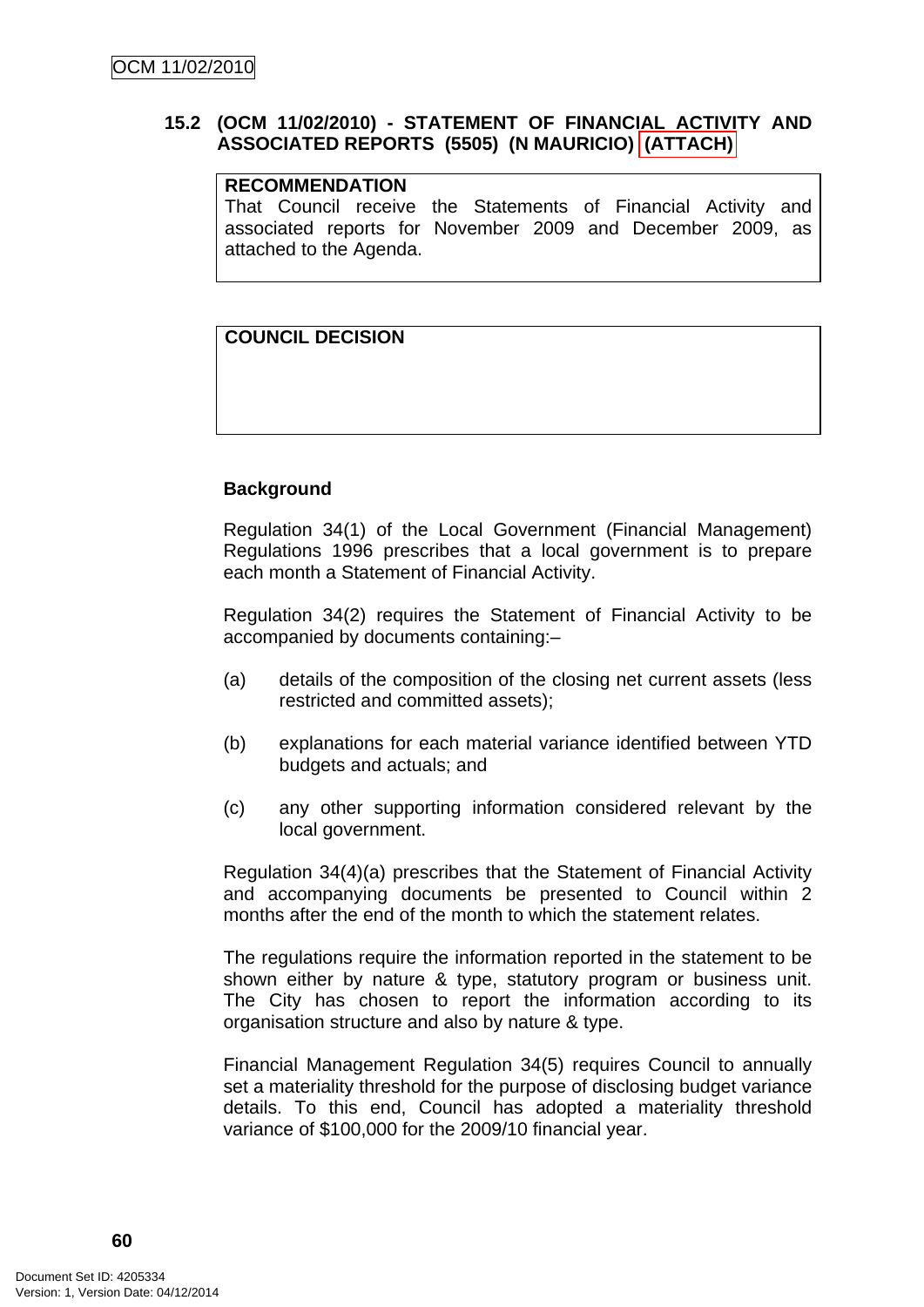### **Submission**

N/A

### **Report**

As there was no meeting held in January, reports for the months of November and December 2009 are required to be received by Council. However, this report will concentrate on the December results, being the most current and relevant.

#### Closing Funds

Council's closing funds (adjusted net current position) continues to reflect a healthy financial position. At \$38.7M, this is some \$12.7M higher than the forecast set for this time of year. Operating and capital under expenditures contribute mostly to this result.

Council's cash position (including restricted cash) stands at \$78.5M. Cash reserves and other restricted cash comprise \$38.7M of this total, with the balance of \$39.8M available to fund remaining commitments and operations for the 2009/10 year.

#### Operating Revenue

Overall, operating revenues are showing a small favourable variance of \$370k on a YTD basis. This comprises several items both over and under YTD budget.

Rubbish removal charges levied are \$422k ahead of YTD budget and \$137k ahead of the full year budget. However, these funds can only ever be applied to waste collection services and any year end surplus will need to be quarantined.

Operating grants and subsidies are showing favourable variances, although the majority relates to surplus funds brought forward. These are restricted in nature and will not contribute to any year end municipal result.

Income from building licences was \$124k ahead of budget and will outperform the full year budget target for 2009/10. This item has been addressed in the mid-year budget review.

Investment earnings on both municipal and reserve funds continue to outperform the budget, mainly due to rising yields from bank issued Term Deposits. To the end of December, this area contributed \$357k to the overall variance. The budget has been revised upwards in the midyear budget review.

Landfill income is below YTD budget by \$1.1M. The majority of this variance is due to the delayed introduction of the new waste levy fee structure by the State Government. The reduced income is offset by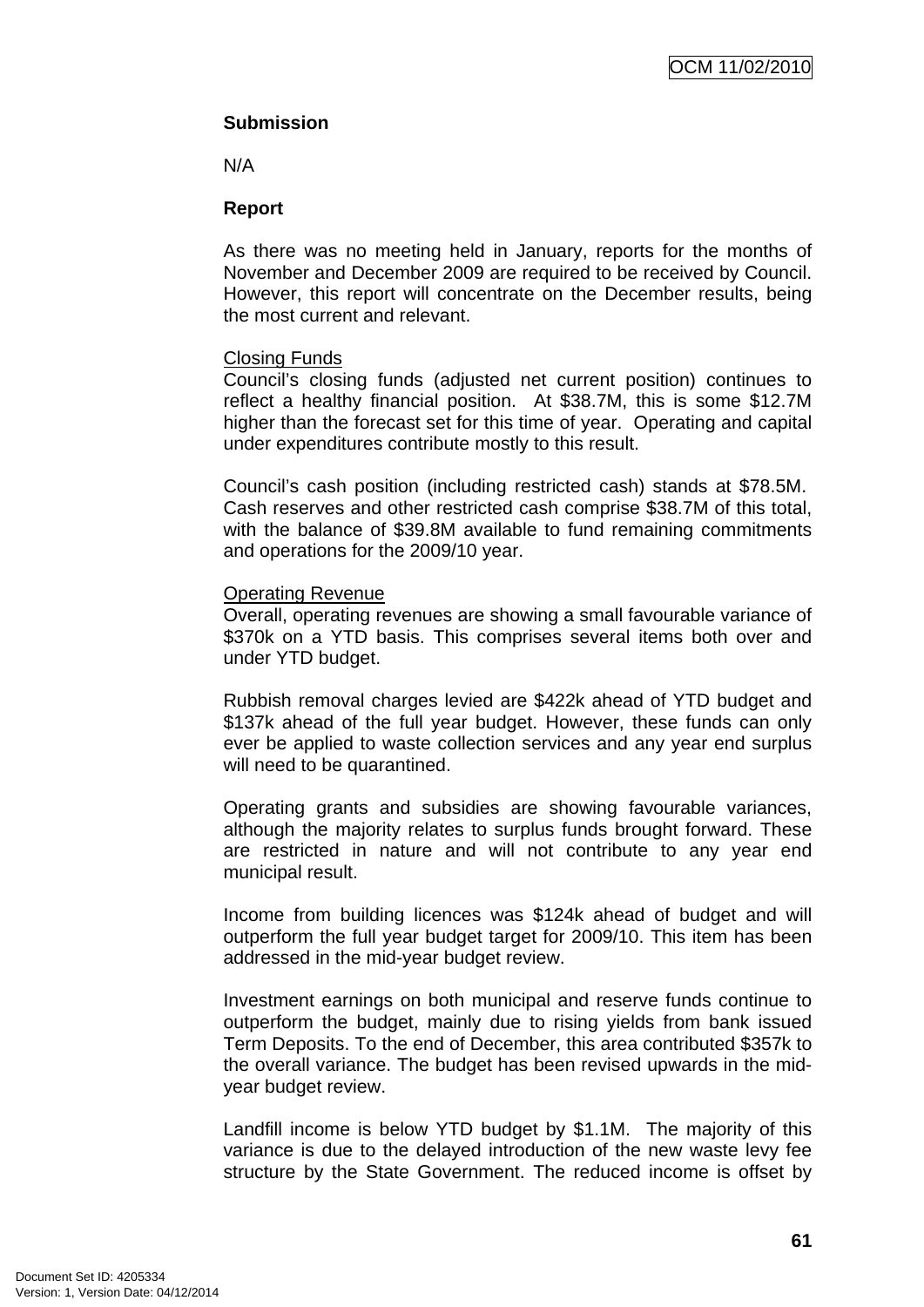budget savings in waste levy expenses payable. Both items have been addressed in the mid-year budget review.

#### Operating Expenditure

Cash operating expenditure is tracking well below the YTD budget at \$29.9M (\$5.5M below). The major contributing items at a nature and type summary level is materials and contracts at \$3.0M and other expenses at \$2.0M. Councils biggest expense line item, employee costs, is closely tracking the budget in accordance with expectations.

All business units are tracking below budget, however several significant areas contribute mostly to the \$5.5M variance.

Waste Services have a YTD budget variance of \$3.0M comprising:

- RRRC entry fees down \$880k;
- Waste Recovery Park operating expenses down \$259k;
- Landfill levy expenses down \$1.7M (offsetting reduced income) due to delayed introduction of new fee structure by the State Government.

Operating costs within the Parks & Environment and Community Services units are down \$852k and \$524k respectively.

The apparent underspending in materials and contracts across the board can be largely attributed to the lag in supplier invoicing and processing. This is a common phenomenon for the City each year and tends to rectify itself the closer we get to end of financial year.

However, it is safe to say that Council's overall financial performance with respect to operating costs is expected to be within budget.

### Capital Expenditure

Council's capital spend continues to follow the historical pattern of underperforming the budget. As at 31 December, the actual spend was \$11.4M, being \$8.0M below YTD budget targets.

Several big items contribute to this result as follows:

- Coolbellup Community Centre Redevelopment \$1.97M
- Several land subdivisions \$1.25M
- Aubin Grove Facilities Construction \$0.97M
- Bibra Lake Management Plan Implementation \$0.65M
- Coogee Beach SLSC Earthworks \$0.53M

However, these underspends are temporary only, as most of the funds have been committed to works and contracts.

#### Description of Graphs & Charts included within Statements

A liquidity graph shows the level of Council's net current position (adjusted for restricted assets) and trends this against previous years.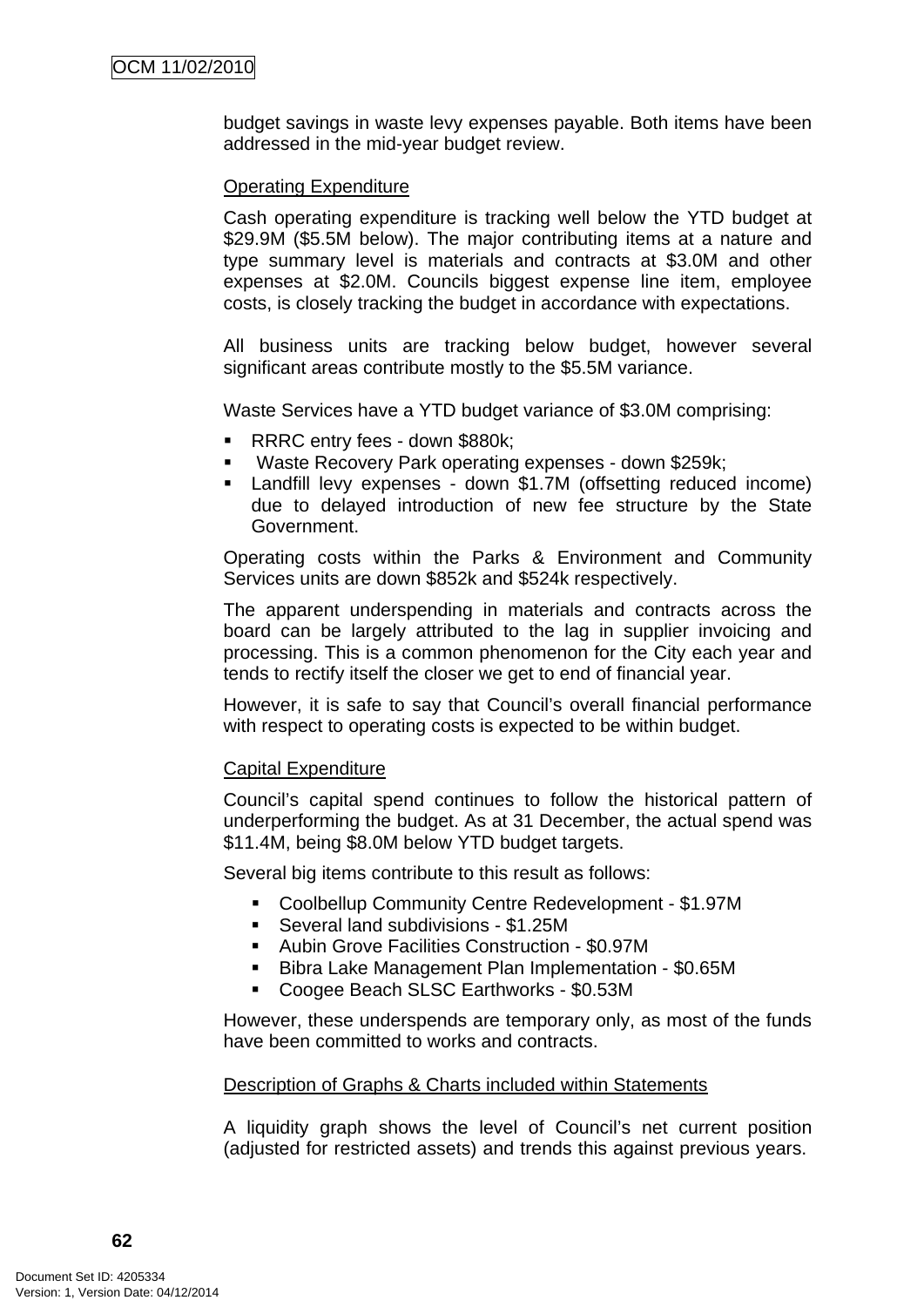This gives a good indication of Council's capacity to meet its financial commitments over the course of the year.

Council's overall cash & investments position is also provided in a line graph with a comparison to last year's numbers. This is currently showing a very strong position.

There is a bar graph tracking Business Unit operating expenditure against budget. This provides a very quick view of how the different areas are tracking and the comparative size of their budgets.

Pie charts included show the break up of actual operating income and expenditure by nature and type and the make up of Council's current assets and liabilities (comprising the net current position).

### **Strategic Plan/Policy Implications**

#### **Governance Excellence**

• To conduct Council business in open public forums and to manage Council affairs by employing publicly accountable practices.

### **Budget/Financial Implications**

Where variances reported are of a permanent nature (ie. not due to timing issues), they will impact Council's end of year budget surplus/deficit position and will be assessed during the mid-year budget review.

### **Legal Implications**

N/A

### **Community Consultation**

N/A

### **Attachment(s)**

Statements of Financial Activity and associated Reports for November 2009 and December 2009.

### **Advice to Proponent(s)/Submissioners**

N/A

### **Implications of Section 3.18(3) Local Government Act, 1995**

Nil.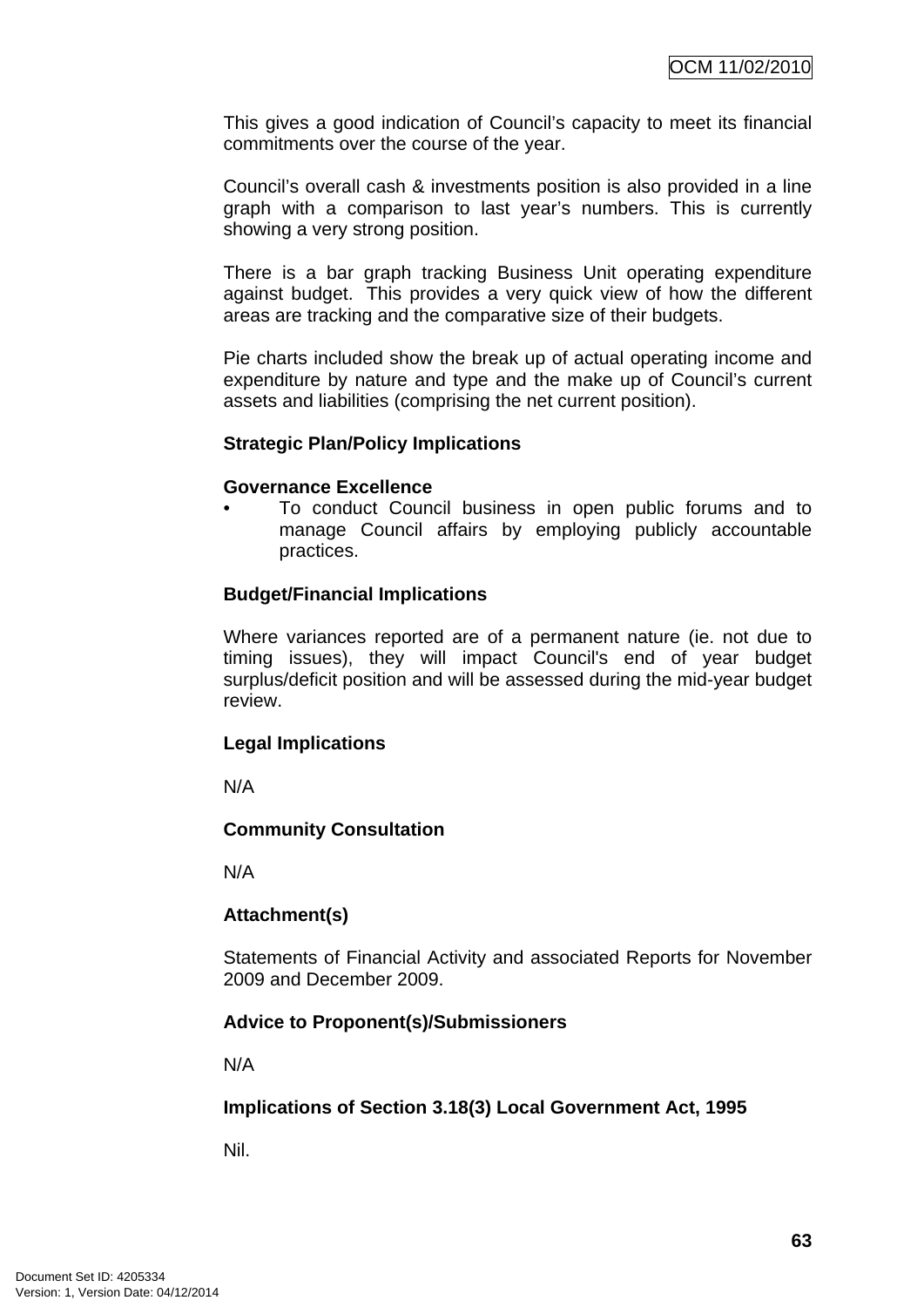### **15.3 (OCM 11/02/2010) - PROPOSED AMENDMENT TO POLICY AFCS1 'EMPLOYEE DEVELOPMENT' (1705) (M TOBIN) (ATTACH)**

### **RECOMMENDATION**

That Council adopt proposed amendment to Policy AFCS1 'Employee Development', as attached to the Agenda.

### **COUNCIL DECISION**

### **Background**

The current Policy has been reviewed to ensure clarity as it has now been in place for eighteen months and there have been some implementation issues arise.

### **Submission**

That Council adopt the revised Policy AFCS1 'Employee Development'.

### **Report**

The Employee Development Policy has been reviewed to ensure it is clear and supports study which is of benefit to both the Council and the employee. The main changes are that statements which are repeated in various sections have been removed so that the assertion is stated once only. In addition, there is a requirement that a course of study be approved by the Manager, Human Resources in order to gain assistance from Council funds. The reason for this is that there have been several occurrences where assistance has been sought for courses which are not strictly related to a person's role at Council. Finally, the language has been refined to improve readability of the Policy.

### **Strategic Plan/Policy Implications**

### **Governance Excellence**

- To maintain a professional, well-trained and healthy workforce that is responsive to the community's needs.
- To maximise use of technology that contributes to the efficient delivery of Council's services.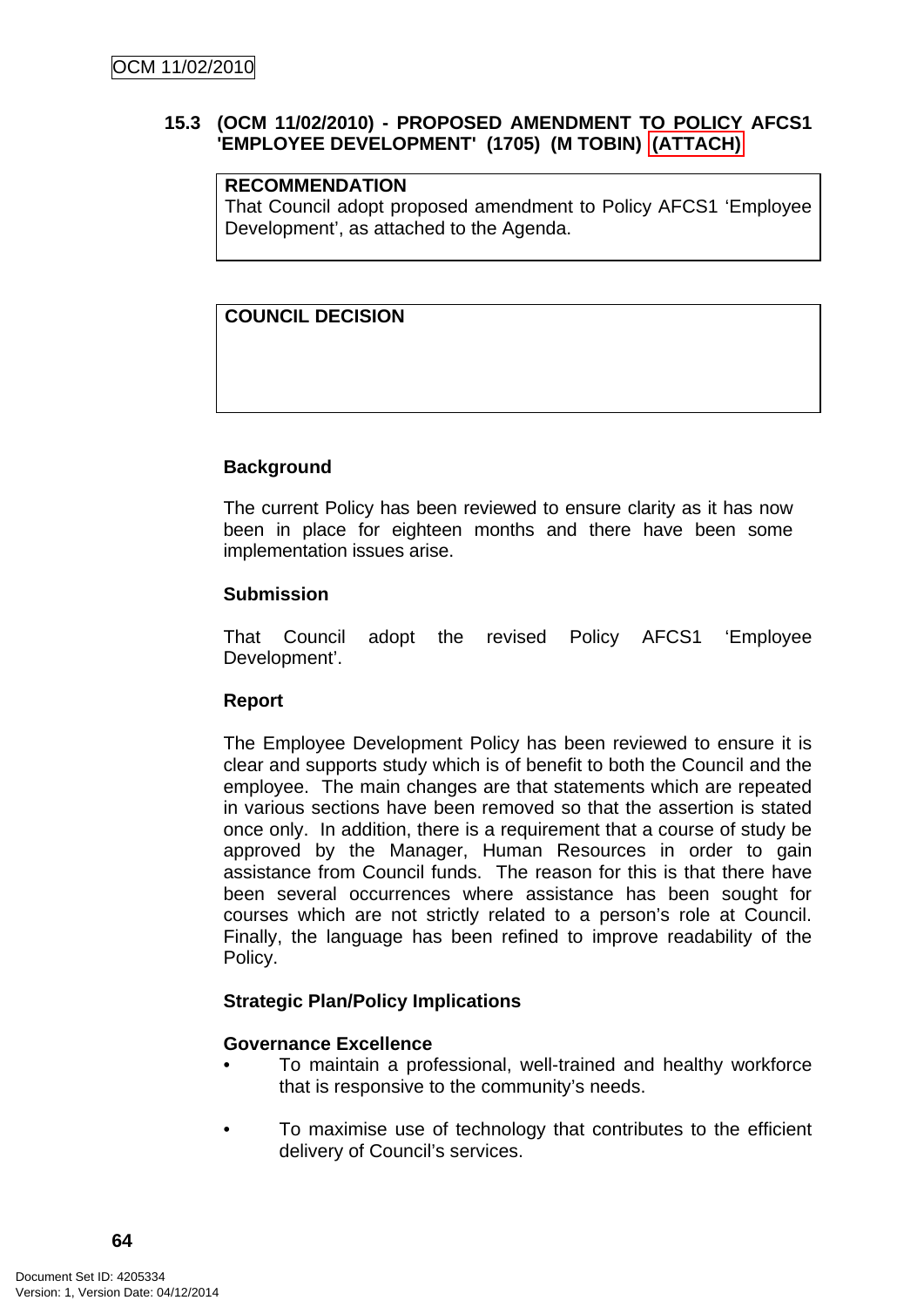### **Budget/Financial Implications**

The application of this Policy is budgeted under Human Resources and approvals are delegated to the Manager, Human Resources (Delegations Register).

### **Legal Implications**

N/A

### **Community Consultation**

N/A

### **Attachment(s)**

Proposed amended Policy AFCS1 'Employee Development'.

### **Advice to Proponent(s)/Submissioners**

N/A

### **Implications of Section 3.18(3) Local Government Act, 1995**

Nil.

### **15.4 (OCM 11/02/2010) - REVIEW OF BUSINESS PLAN 2009/10 AND BUDGET REVIEW PERIOD ENDING 31 DECEMBER 2009 (5402) (S DOWNING) (ATTACH)**

# **RECOMMENDATION**

That Council:

- (1) receive the Business Plan Review for 2009/10;
- (2) amend the Municipal Budget for 2009/10 as set out in the attached Schedule of Budget amendments; and

### **TO BE CARRIED BY AN ABSOLUTE MAJORITY OF COUNCIL**

**COUNCIL DECISION**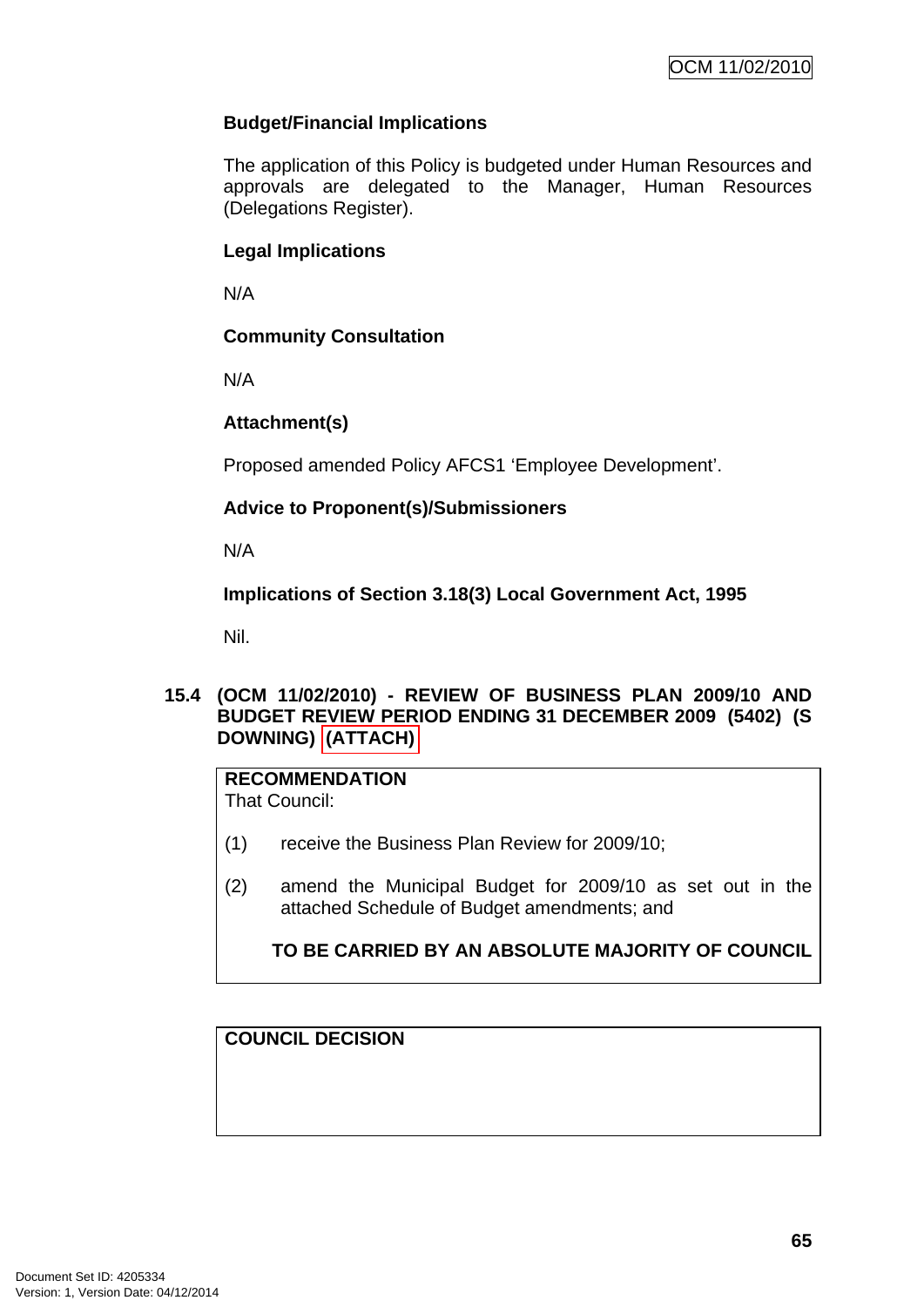### **Background**

Section 33A(1) of the Local Government (Financial Management) Regulations 1996 requires Council to review its annual budget between 1 January and 31 March in each year.

Council adopted its annual Business Plan at the Ordinary Council Meeting in June 2009. In accordance with Policy SC34 *Budget Management*, a formal report on the progress of the Plan is to be presented at the February 2010 Ordinary Council Meeting.

#### **Submission**

N/A

#### **Report**

#### Business Plan Review 2009/10

The attached Business Plan Review outlines the progress made in achieving Council's business activity plan and program budgets for the FY 2009/10. The review identifies that the operational income and expenditure forecasts are running close to expectations. There has also been considerable progress in achieving the program objectives of each of the City's Business Units.

The capital works program is progressing, but with year to date expenditure being behind projections on a cash basis. The majority of capital works will still be delivered as per the Budget. Further details on the Business Plan are available in the attachment.

### Mid-Year Budget Review

A detailed report on the review of the Municipal Budget for the period 1 July 2009 to 31 December 2009 is attached to the Agenda. The report sets out details of all proposed changes and a brief explanation as to why the changes are required. All forecasts are post allocation of ABC cost charges or income recoveries. A list of significant revenue and expenditure items are noted below with a detailed budget reference linking to the attached schedules.

#### Rating Income:

There is no additional income from interim rating for this budget review. Although, the City is still benefiting from growth in housing starts, there has been very little new subdivision work for the last six months.

#### Interest Income:

Interest rates on deposit funds with the major financial institutions have increased from a low of 3.5% to currently averaging 5.5% to 6%. This will mean an additional \$463k in income for the municipal fund.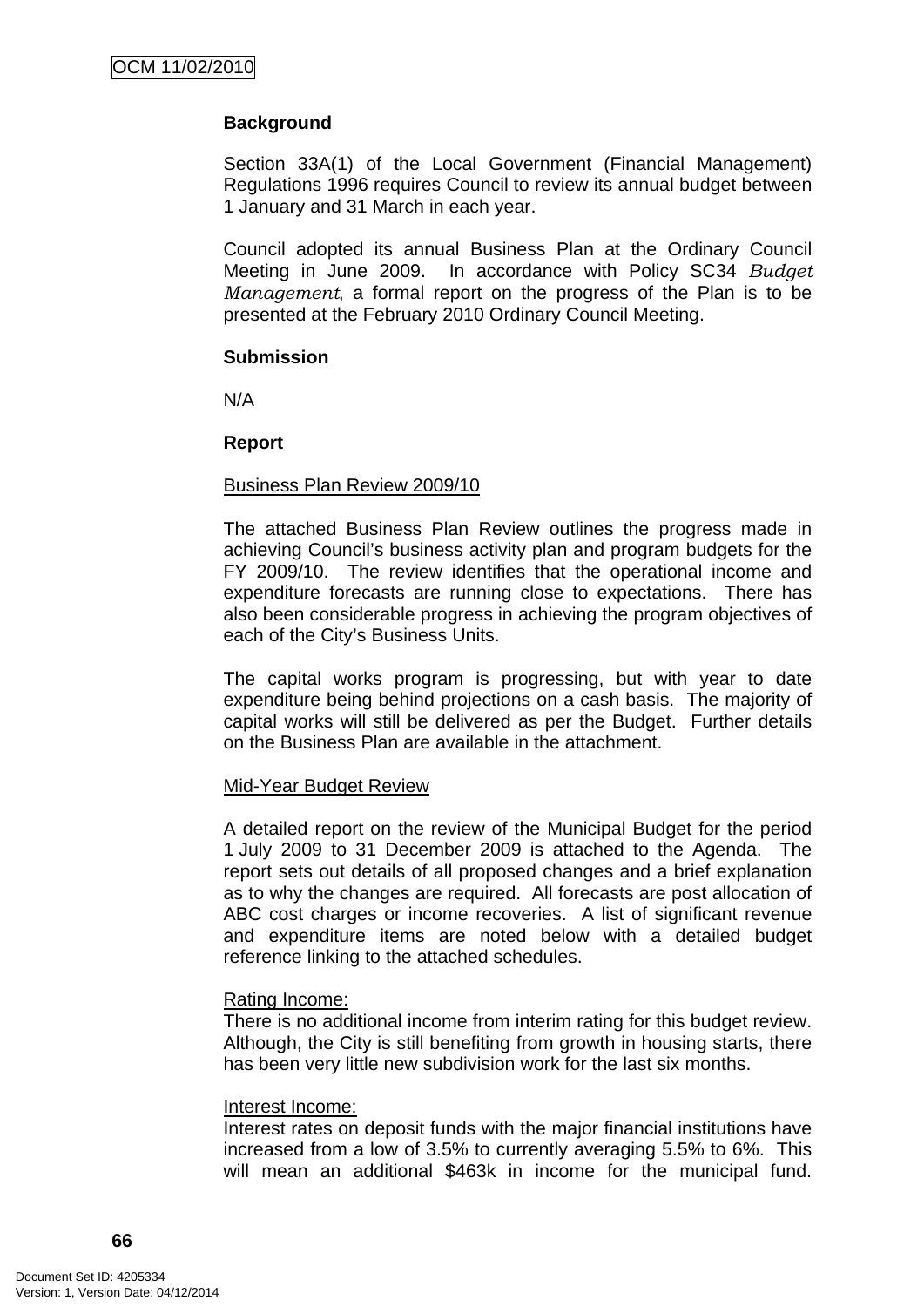Interest from reserves will increase and will go directly to the Reserve fund.

### Building Licences, Zoning statement and amendment fees:

The additional housing start has meant additional income from building licences. At this stage there will be approximately \$300k. There will also be additional income from built strata fees and zoning statement fees and zoning amendment fees of \$25k, \$25k and \$20k respectively.

### Waste related income:

Sale of recyclable materials, the collapse of the recycling market for iron and non-ferrous metals has ceased with a resurgence of income in this area. Income is projected to rise from \$250k to \$600k for a full year. Sale of gas from the Henderson Landfill facility will increase from \$235k to \$295k. Landfill income (from gate fees) will reduce from \$10.8m to \$9.7m arising from a lower than allowed for budget stemming from the lower gate fee of \$85 per tonne rather than the \$100 thought possible until the introduction of the higher landfill levy in the first half of the financial year. There is also a higher amount of levies collected from the Rubbish Levy of \$137k. As noted, all funds from waste related activities are quarantined and any surplus carried to the Waste Reserve to fund waste related activities.

### Major Expenditure Items

### Sister City:

Provision of an additional \$10k to provide options if the City wishes to accept invitations from Sister Cities.

### Greening Plan:

Additional \$39k in funds to complete 2008/09 program not carried forward for Spearwood Avenue (Hamilton Road to Cockburn Road). This is offset by several projects that have come in under budget.

### Governance:

Reduction of \$14k in the WALGA advertising rebate over the prior year. This is because the City now places advertising with press directly at lower rates. Saving of \$20k on corporate training for the year. Additional \$23k for Mayoral allowance based on maximum allowance under the Local Government Act. Additional \$4k for Deputy Mayoral allowance based on maximum allowance under the Local Government Act.

### Building Services:

Additional salaries and superannuation (\$72k), consultants (\$40k) and engineering costs (\$30k) all costs are stemming from the sustained building activity and offset with additional income from building licences. Legal costs are also being increased from increased legal advice (\$10k).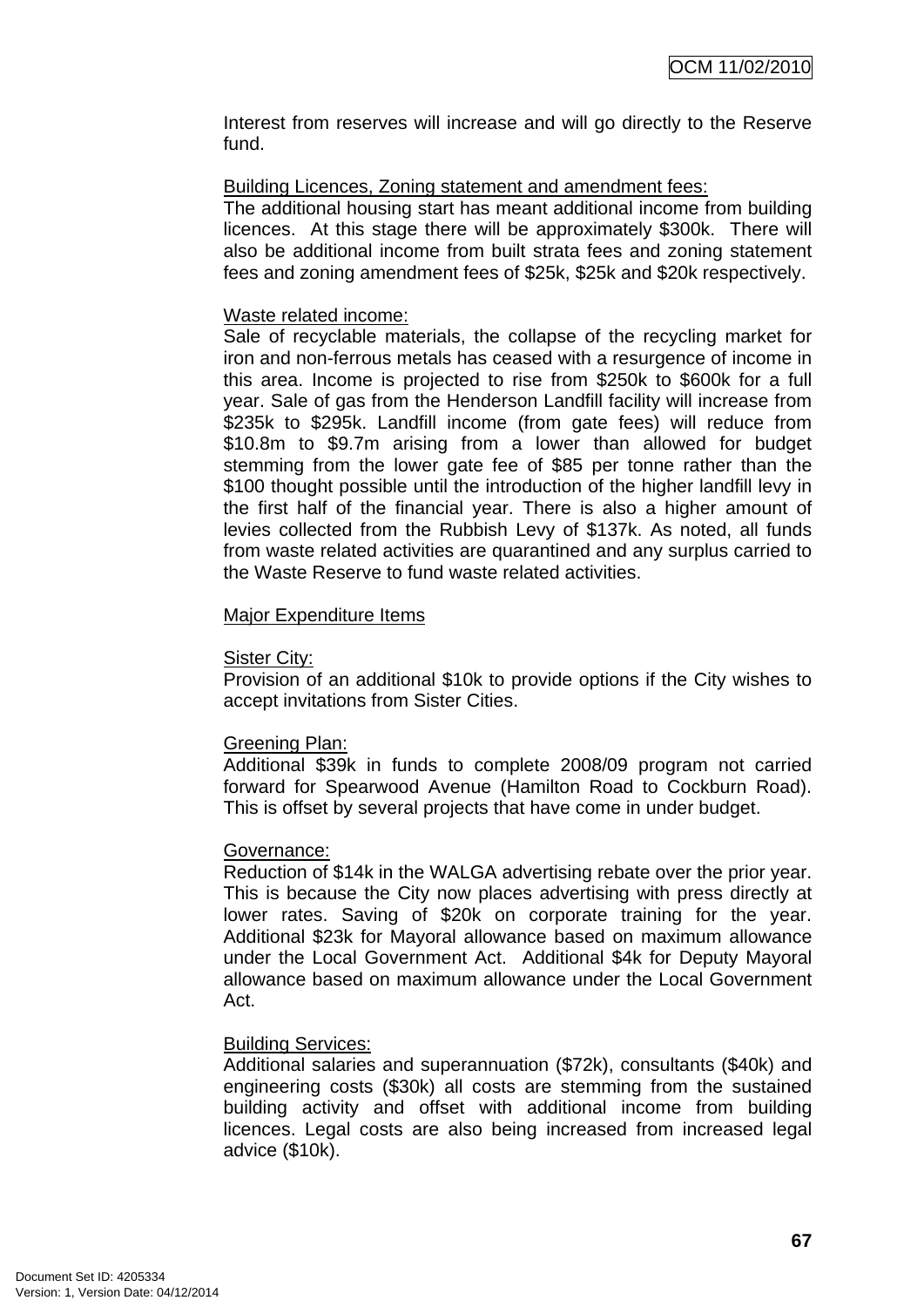### Planning Services:

Additional legal fees of \$30k are being provided because of legal challenges in SAT for their previously reported matters that the Planning Department is actioning and provided for in the detailed attachments.

### City Facilities:

Coogee Beach and Manning Park public toilets refurbishment cost has increased by \$45k based on prices for the work. Audit of buildings is also being completed as part of the works and assets development (additional cost is \$132k). Work is more complex given the age and variety of Council buildings.

### Waste Disposal:

To offset the reduction in gate fees of \$1.1m as a result of the lower gate fee, there is also a reduction of \$1.2m in the landfill levy paid to the DEC. The levy was originally calculated at \$28 per tonne for the whole of the financial year but was only paid at \$8 per tonne. The increase in the levy will result in lower margins for each tonne of waste received at Henderson for the post 1 January 2010 period. There is also a reduction in the costs paid to the SMRC of \$400k due to diversions from the SMRC, but this has been offset by increased gate fees from Henderson for accepting the diverted material.

### Information Technology:

The PC Replacement Program for all outstations is underway with 200 PCs being replaced with virtual PCs using a "thick" Client technology. The cost includes an additional \$80k upfront cost for the virtual software but has been offset by a \$128k saving in leasing costs over four years. Additional costs of \$40k for the major upgrade to payroll and \$20k for the new budget module has been found by delaying other budgeted IS work.

### Tapper Road Land Sales:

All funds from the sale of land in the development have now been received from settlements on the 42 blocks sold. Some additional costs were incurred and were not budgeted including settlement costs for \$42k. This cost does not impact of the municipal fund. Several other projects have also been delayed, notably Lot 702 Beeliar Drive and Lot 65 Erpingham Road. This again does not impact on the municipal fund. The sale of Bourbon Street is dependent of \$30k of sewer works being completed including a retaining wall.

### Developer Contribution Schemes:

Although there are a number of changes to the DCA's, no municipal funds are involved and no work is carried out unless funds are available. The amendments contained in this budget review are timing issues relating to the collection of funds.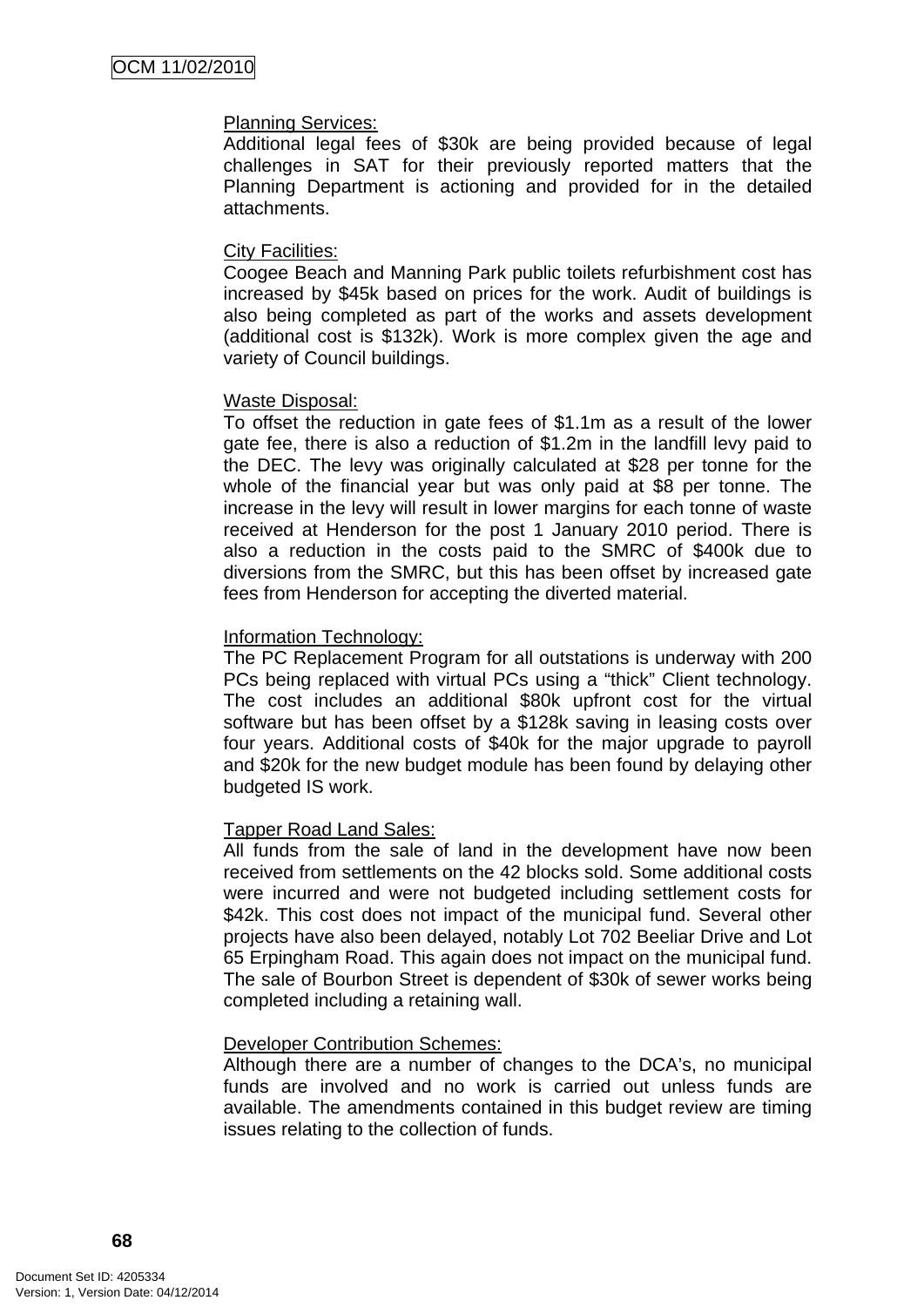# Special Events:

Additional funds are required to complete the Special Event (Regional Concert) at Manning Park (\$45k). These funds are to cover the additional cost of hosting the event with Idol winner and Bran Nu Dae star, Jessica Mauboy plus a range of other acts and a significant upgrade in toilets and security.

### Lease Revenue for COC Youth Centre:

This is an adjustment for doubling up of lease revenue of \$144k. The actual revenue was recorded in the Operational Budget (OP Budget) but was inadvertently included in the general ledger budget (GL Budget). This amendment corrects the overstatement.

# NEW ITEMS

# Coogee Caravan Park:

New sewer pump of \$110k. This will meet the needs of the Park itself resulting from the construction of the new surf club at Poore Grove. The funds are coming from the Land Development Reserve. Legal advice is being sought as to the recoverability of the cost from the lessee by way of increased rent. The work is being undertaken at the same time as work on the surf club.

# Waste Services:

A new rear loading waste truck for \$280k is being acquired for litter bins, laneways and preparation for weekly collection of recycling materials. Council made the decision to fund a replacement truck for the landfill for \$80k and the current one is at the end of its life and beginning to incur significant repair costs. The former is funded from the Waste Reserve, from surplus funds on the waste collection account and the latter is from the Plant Replacement Reserve.

# Roads, Footpaths, Drains and Sumps

There are a number of adjustments required in this Business Unit and those mentioned below are significant value:

- *Crown land acquisition at Hammond Road* These funds (\$771k) are no longer required as the Dept of Agriculture will cede the land free of cost, as the land was given to them on this basis. The funds have been returned to the DCA fund.
- *North Lake Road (Bibra/Discovery)* Additional works costing \$525k were undertaken as a result of design change and the federal govt's new environmental guidelines. The additional works will be funded from Roads to Recovery Stage 3 Grant
- *Verge Maintenance Litter* Additional funds \$82k are required because of tipping fee increases and illegal dumping (which appears to have risen dramatically since the increase of the waste levy
- *Beeliar Dr [Watson/Stock]* Construct single cwy Stage 2 Additional funds \$100k, relocation Water main \$70,000 required by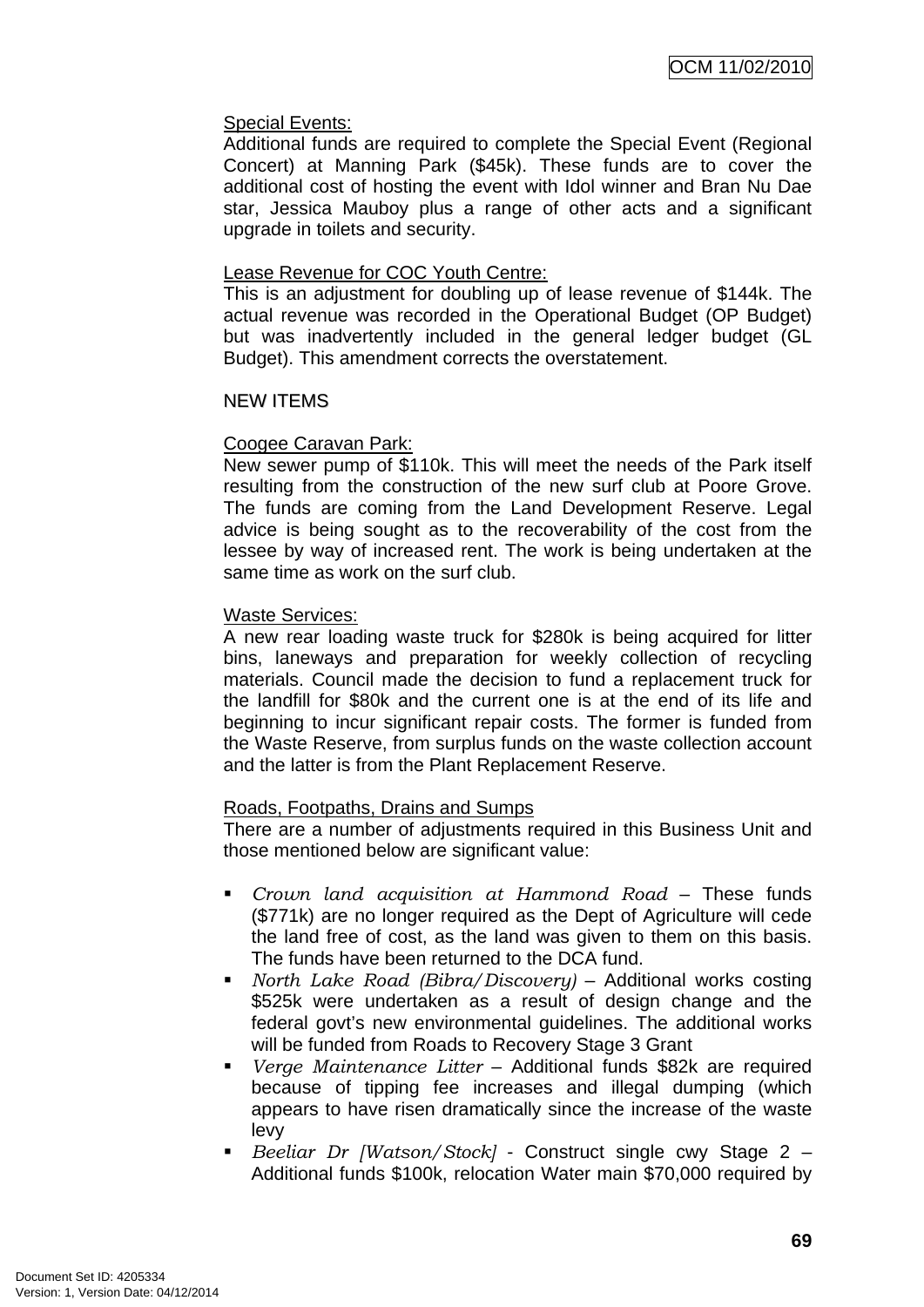Water corporation, Underground power cost and new LV works \$140,000(50,000 above estimate)

- *Frankland Ave [Russell/Gaebler]* Construct single cwy Stage 2 – Additional funds \$150k. Extensive earthworks costs and dual cwy tie in costs for future traffic signals at Russell Rd
- *Southwell Cr [Ely/Phoenix]* Landscaped median treatment Saving of \$75k. Reduced scope of works
- *Goldsmith St* Sump relocation/ landscaping Additional funds of \$66k. Extended earthworks required to create saleable lots
- *Drainage Maintenance* Additional funds of \$50k. Cost of Gully educting and increased number stormwater pits increased health issues requiring additional on going maintenance (mossies)

### **Conclusion**

Of the identified new initiatives of \$297k impacting on the municipal fund, \$150k come from savings generated from savings in the municipal fund. Only \$147k are truly new initiatives.

### Municipal Budget Position as at 31 December 2009

Based on the attached budget amendments, the City's budget position for 2009/10 is projected to 30 June 2010 as follows:

Projected Budget Position at adoption of 2009/10:

| Budget as at 1 July 2009                       | <b>Balanced</b> |
|------------------------------------------------|-----------------|
| <b>Budget</b>                                  |                 |
| Mid Year Budget Review – Existing Items (Fav.) | \$298k          |
| Mid Year Budget Review – New Items (Unfav.)    | \$298k          |
|                                                |                 |

New Projected Budget Position for 2009/10 After Mid Year Budget Review **Balanced** Budget

### **Strategic Plan/Policy Implications**

### **Governance Excellence**

• To conduct Council business in open public forums and to manage Council affairs by employing publicly accountable practices.

### **Budget/Financial Implications**

A number of amendments to the Budget are recommended as attached.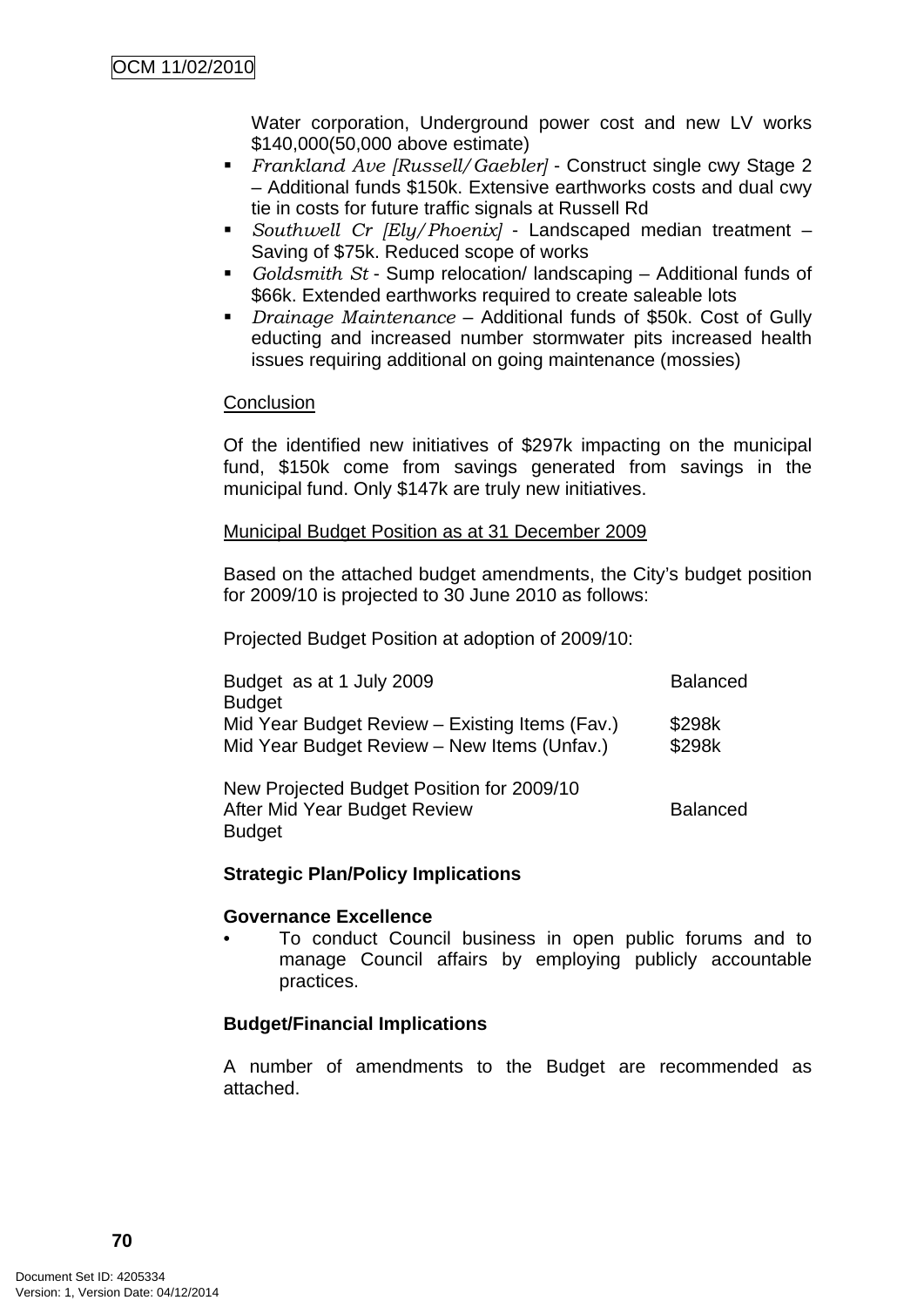# **Legal Implications**

Section 33A(1) of the Local Government (Financial Management) Regulations 1996 requires Council to review its annual budget between 1 January and 31 March in each year.

# **Community Consultation**

N/A

# **Attachment(s)**

- 1. Business Plan Review 2009/10
- 2. Schedule of Budget amendments

# **Advice to Proponent(s)/Submissioners**

N/A

**Implications of Section 3.18(3) Local Government Act, 1995**

Nil.

# **16. ENGINEERING AND WORKS DIVISION ISSUES**

**16.1 (OCM 11/02/2010) - REMOVAL OF COUNCIL TREES ADJACENT TO PROPERTY AT 47 GERALD STREET, SPEARWOOD - OWNER: GARY STACK (2206443; 450037) (M LITTLETON) (ATTACH)** 

# **RECOMMENDATION**

That Council does not agree to the removal of trees growing on Gerald Street Reserve, adjacent to the side boundary of 47 Gerald Street, Spearwood.

**COUNCIL DECISION** 

# **Background**

At the Ordinary Council Meeting of 10 December 2009, Deputy Mayor Allen presented a Notice of Motion as follows: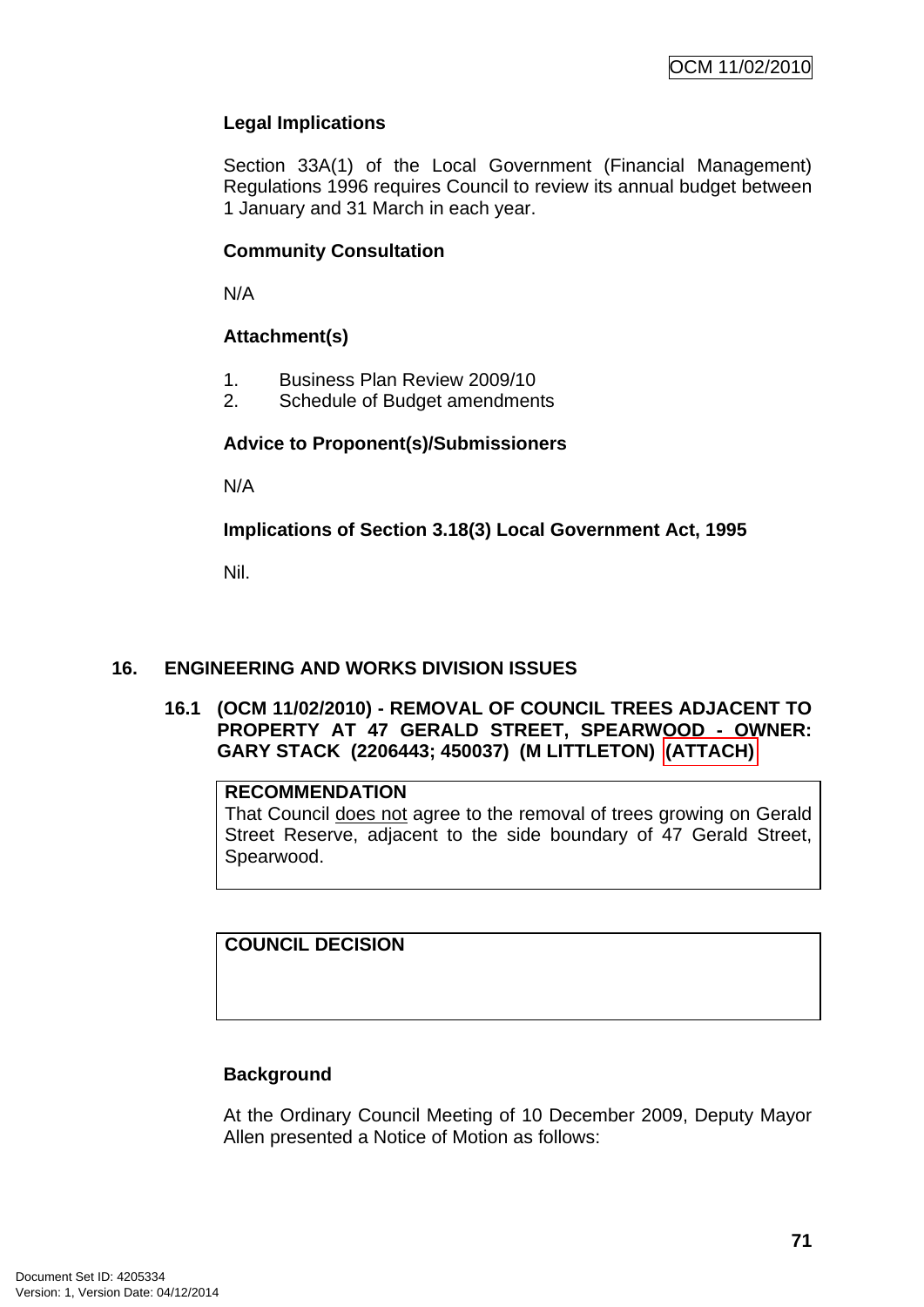*That Council revoke its previous decision taken at the Ordinary Council Meeting of 10 July 2008, on the following matter:* 

*….that Council does not agree to the removal of trees growing on Gerald Street Reserve, adjacent to the side boundary of 45 Gerald Street, Spearwood.*

The Statutory Notice of revocation, as required has been received, signed by four(4) Elected Members.

To assist Council in its deliberation on the matter the report presented to Council in July 2008 is represented for your consideration.

From 2 February 2001, Mr Gary Stack has regularly requested that the City of Cockburn remove trees growing on Gerald Street Reserve, adjacent to the side boundary of his residence located at number 47 Gerald Street, Spearwood, as leaves falling from the trees block his roof gutters causing them to overflow during rain events, allowing water to enter the roof space and damage his house. On each occasion the City has advised Mr Stack that the trees will not be removed because they do not meet the criteria for removal, as detailed in the Council's Position Statement PSEW15 – Removal and Pruning of Trees.

Mr Stack has not been accepting of the City's decision not to remove the trees and has appealed to various agencies to intervene on his behalf. Persons canvassed by Mr Stack have been:

- 1. February 2002 Member of the Legislative Assembly Mr Francis Logan, the member for Cockburn.
- 2. May 2003

Member of the Legislative Assembly Mr Francis Logan, the member for Cockburn.

3. July 2003 Ombudsmen Western Australia

> Following investigation of Mr Stack's complaint, the Ombudsmen's Investigating Officer concluded in her final report that:

> *It is my view that the decision of the City of Cockburn to not remove the trees was reasonably open to it to make in the circumstances.*

> The Ombudsmen advised Mayor Lee by letter on the 3 November 2003, that Mr Stack's complaint had not been upheld and that the file would be closed.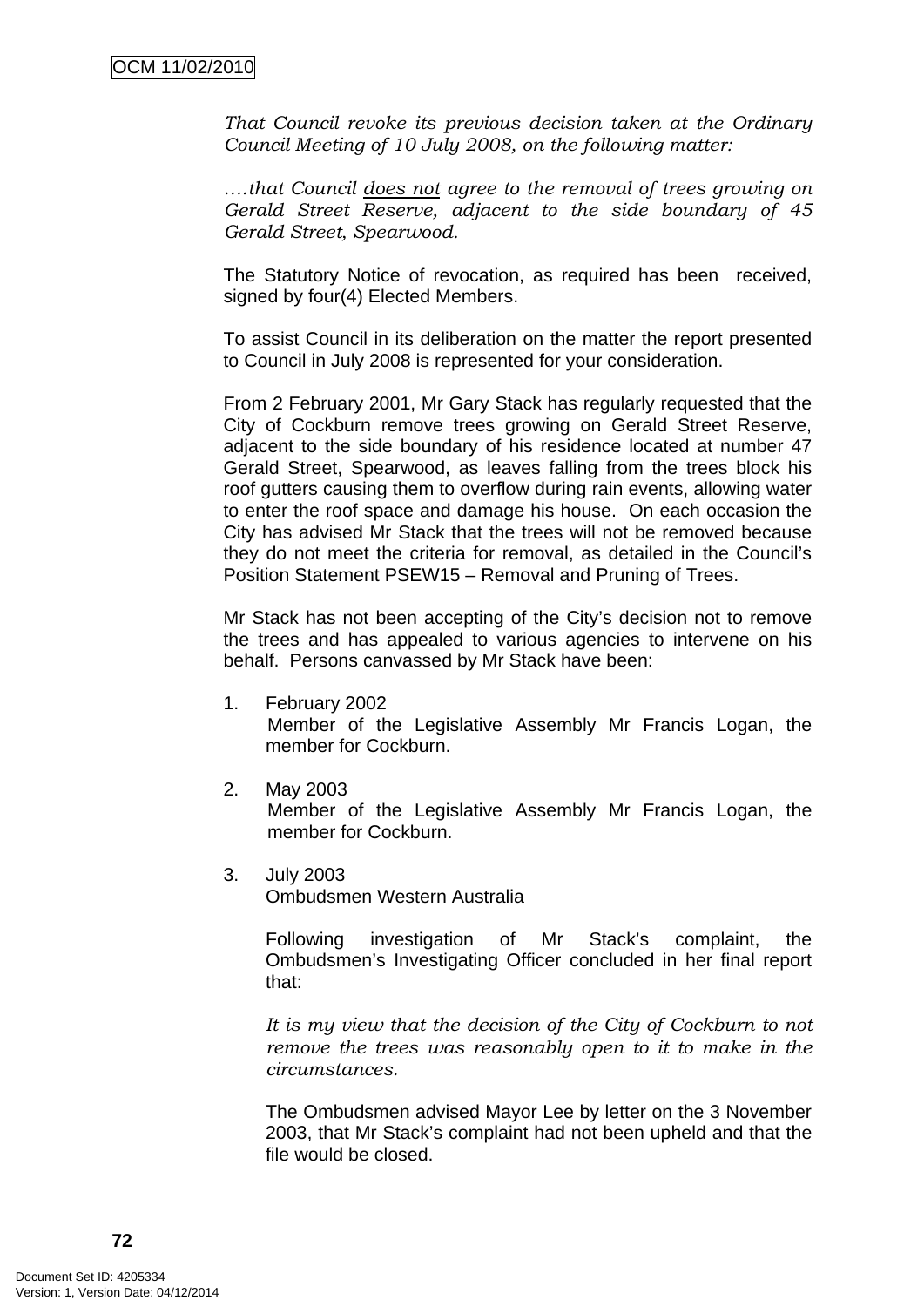4. July 2007

Member of the Legislative Council the Honourable Sheila Mills, the member for South Metropolitan

Throughout the course of Mr Stack's complaints regarding damage to his house, he has consistently claimed that he is unable to clear the gutters himself because of a medical condition and that he doesn't have a family/friends support group that can assist him or the financial means to arrange for others to clear the gutters for him.

The City has not been unsympathetic to Mr Stack's claim and at the time of his request arranged clearing of his gutters and installation of gutter guard, at no cost to him. In a letter from Mayor Lee, dated 9 June 2003, Mr Stack was further advised:

*In normal practice, in order for Council to provide home and community care assistance (HACC), an assessment of an applicant's financial situation and level of disability needs to be determined. This involves an interview process to establish whether, in fact, you are eligible under our policy to have HACC assistance.*

*…I think it important to clarify that the previous assistance you have received was above and beyond normal Council practice.* 

The offer to Mr Stack was to have his roof gutters cleaned every twelve weeks subject to a ten-dollar charge per service and conditional on him agreeing to an assessment to determine if he was eligible to receive the service. Mr Stack declined to accept the offer of an assessment and therefore it lapsed. The City's Community Services no longer offer this service to the community.

# **Submission**

N/A

# **Report**

On 8 October 2007, the City received a letter from Mr Stack requesting that trees growing on Gerald Street Reserve, adjacent to the side boundary of number 47 Gerald Street, Spearwood, be removed on the grounds that (in summary):

- 1 Leaves falling from the tree block the roof gutters, causing water to overflow during wet weather and enter the roof space, damaging ceilings, walls and floor coverings.
- 2 Every winter it has been necessary for him to clean out the gutters and the roof valley and remove all leaves, twigs and sometimes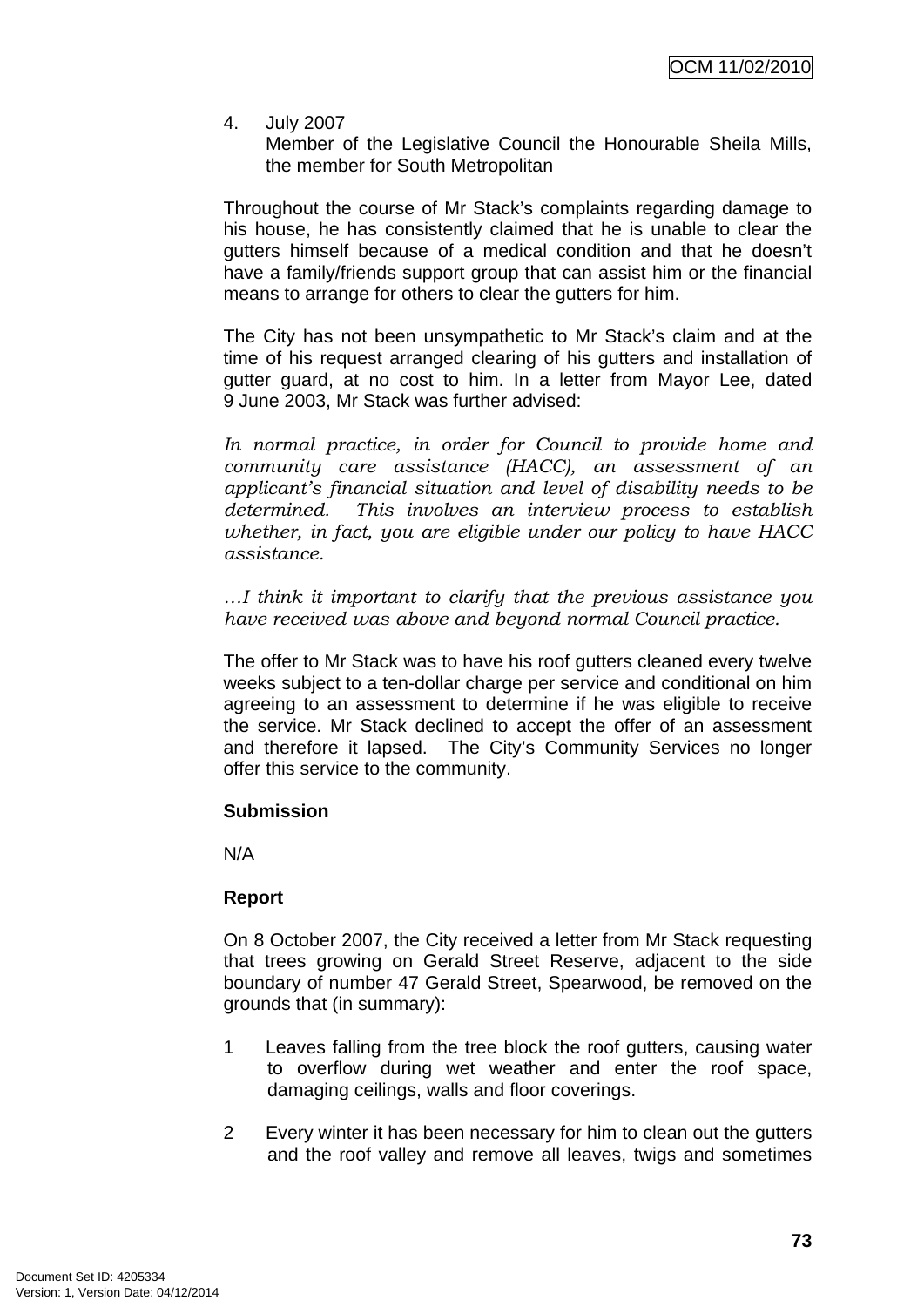branches of approximately 1 metre in length, on almost a daily basis.

3 By not having removed the trees, the City has caused him a lot of worry and stress and cost him a lot of time and effort and physical pain and put him at significant risk, because of his condition of health.

Officers have evaluated Mr Stack's request and recommended that the trees are not removed and that they are allowed to develop their natural habit as they do not meet the requirements of Council Position Statement PSEW15 for removal or pruning of trees.

Council's Position Statement PSEW15 states, in part, that -

*Trees shall not be removed unless they are:* 

- *1 dead;*
- *2 in a state of decline to the point that survival is unlikely;*
- *3 structurally unsound, to the point of constituting imminent danger to persons or property;*
- *4 damaging or likely to damage property, where alternatives to prevent damage are not possible;*
- *5 part of a tree replacement program; or*
- *6 obstructing a Council approved works program, such as road and drainage works.*

*and that;* 

*Trees growing on land under the direct care, control and management of the City, that are considered to be unduly interfering with the amenity available to adjacent residents in the use of their land, may be removed at the discretion of the Council.* 

An inspection of the trees undertaken by an officer from the City indicates that they are Eucalyptus species of approximately ten metres in height with a combined crown spread of ten metres north south and twenty metres east west. No parts of the trees extend across the property boundary line of number 47 Gerald Street, Spearwood. They are healthy, vigorous, structurally sound and not damaging or likely to damage property - where alternatives to prevent damage are not possible. The trees are not part of a tree replacement program or obstructing a Council approved works program, such as road and drainage works.

A key component of Mr Stack's request to have the trees removed is that he claims they are causing damage to his house, in that leaves falling from them block the roof gutters, causing water to overflow during wet weather and enter the roof space, damaging ceilings, walls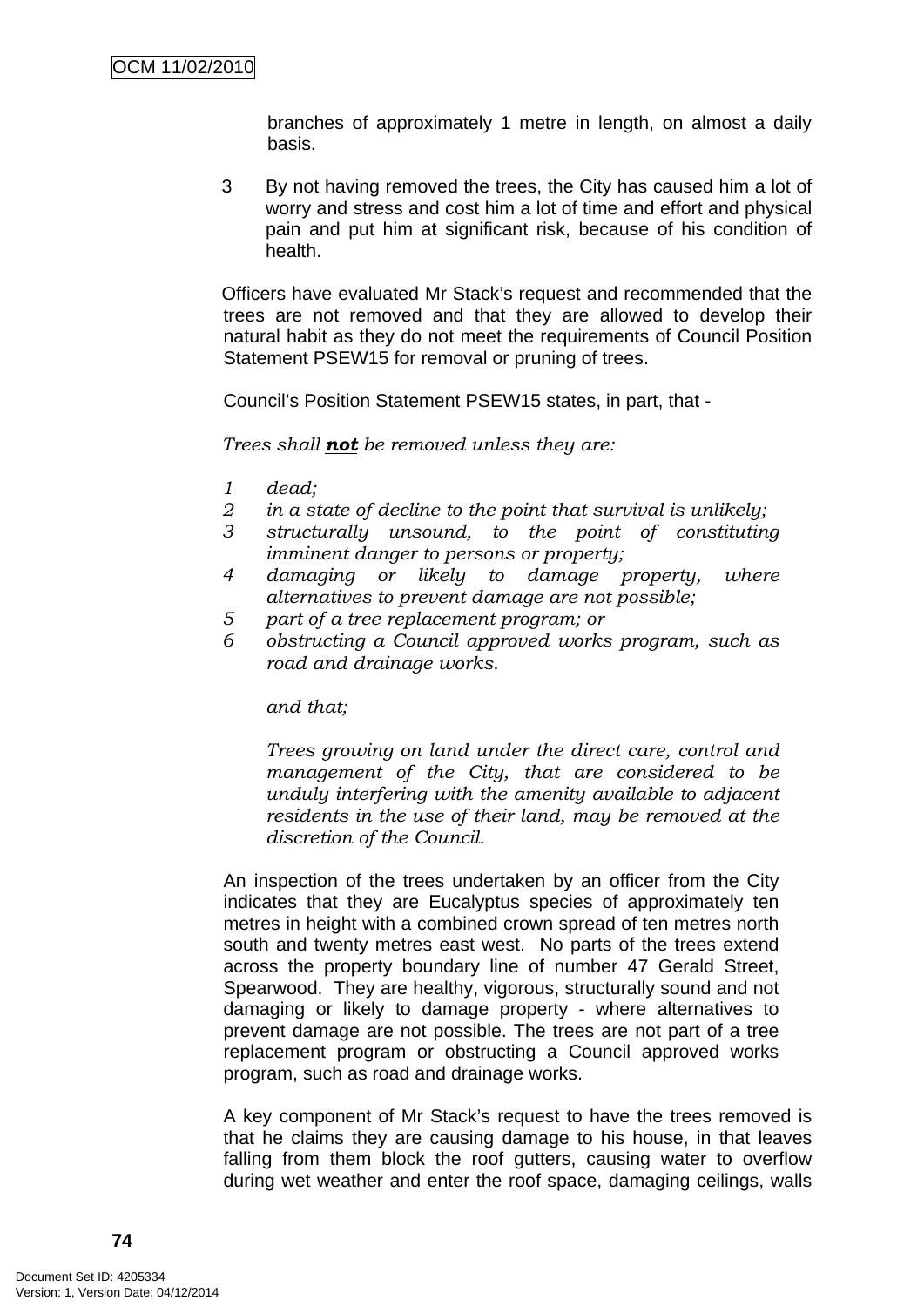and floor coverings. The City's position regarding this claim is that the cause of damage is a direct consequence of not cleaning out the roof gutters before the onset of wet weather and not as damage caused by the trees.

For the purpose of determining if a tree(s) should be removed or pruned, "damaging or likely to damage property" is defined by the City as any damage to property caused by or likely to be caused by any part of a tree that is currently attached to the tree. For example, if the roots of a tree are lifting the foundations of a dividing wall causing the wall to crack, then it would be judged that the tree was causing damage to the wall. Similarly, if the branches of a tree are growing up and through overhead power lines, then it would be judged that the tree was likely to cause damage, particularly in stormy weather.

Uncertainties in how to categorise the effect of tree parts that become detached but do not cause immediate damage often exist. A particular example is the case in question, where tree debris such as leaves, twigs, floral parts and bark falling from trees block roof gutters, but the action of the tree debris falling and impacting with the roof or roof gutters has not caused damage to them or any other thing. When it rains, if the gutters have not been cleared, overflowing water enters the house causing damage to ceilings, walls and floor coverings. For the purpose of determining whether a tree(s) should be pruned or removed, officers from the City would determine that the tree(s) did not cause the damage. It would be judged that the damage was caused by water overflowing from blocked gutters.

The basis for categorising water damage to buildings because of gutters being blocked with leaves, twigs, floral parts and bark, as not having been directly caused by trees, is threefold. In the first instance it would be reasonable to presume that most people know that roof gutters blocked with foliage debris from trees may overflow during rainy weather and cause damage to their residence. In the second it would be reasonable to presume that most people are aware that nearby trees are likely to drop foliage debris into their gutters. And, thirdly, it would be reasonable to presume that most people are aware that if they clean out their gutters before rainy weather they can avoid water damage from overflowing gutters. In summary, it can be reasonably presumed that residents would:

- 1. Be aware of the risk (of water damage from blocked gutters).
- 2. Know the source of the risk (overflowing water from gutters blocked with foliage debris from nearby trees).
- 3. Know how to avoid the risk (by arranging to have the gutters cleaned out before the onset of wet weather).

Should the argument not be accepted that Mr Stack's house is not being damaged by the trees through the action of shedding leaf, bark and twig debris, but by the action of not clearing blocked gutters before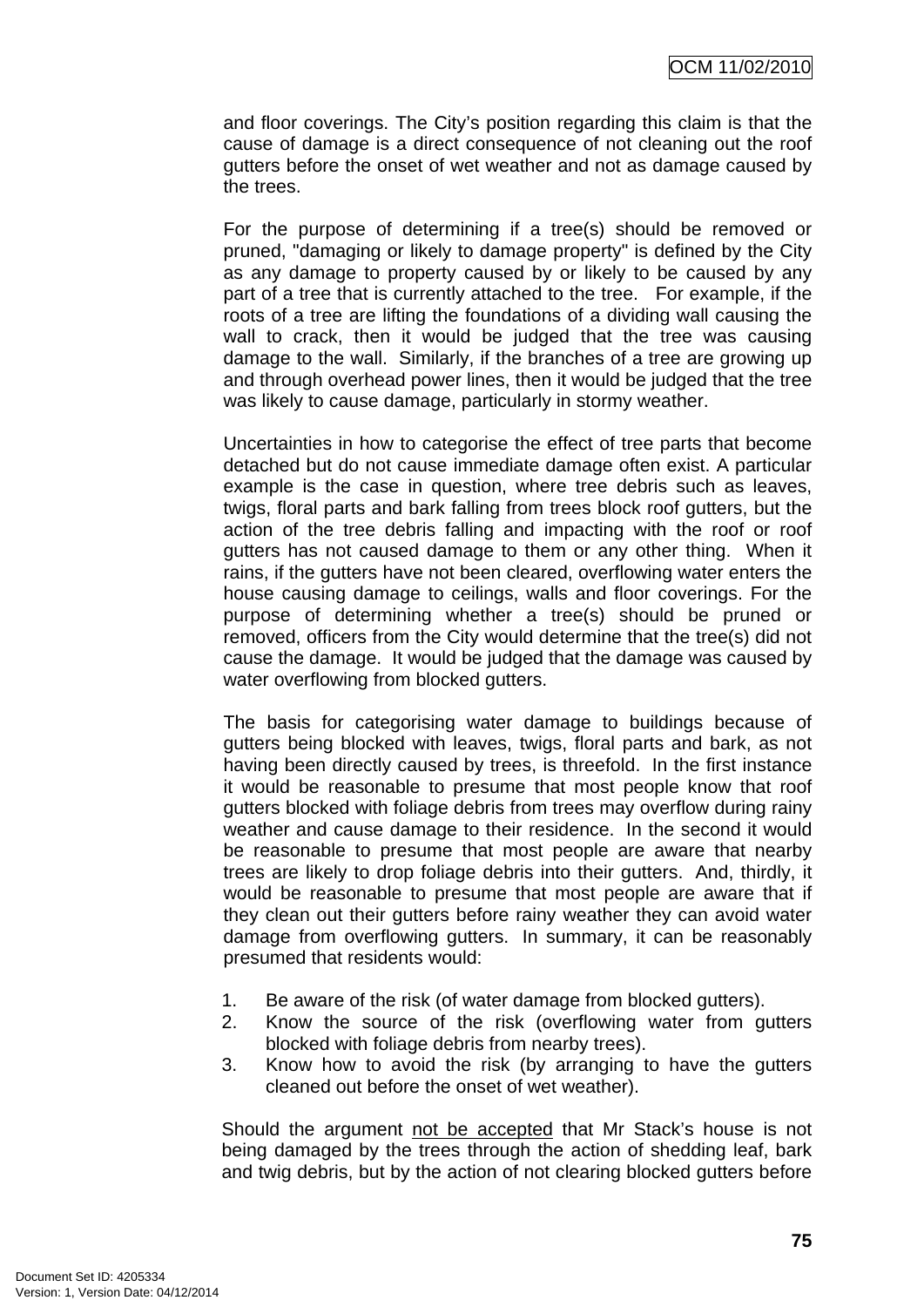rain events, then, it is rational to remove the trees in accordance with Position Statement PSEW15. However, Position Statement PSEW15 also requires officers to demonstrate that alternatives are not possible to prevent damage. In this instance, it is contended that clearing the gutters will prevent damage.

Should the argument be accepted that Mr Stack's house is not being damaged by the trees and/or the alternative of clearing the gutters is available to prevent damage, then, it follows that the issue to be resolved is a determination of whether the trees are considered to be unduly interfering with the amenity available to Mr Stack in the use of his land. It is proposed by officers that the trees are not unduly interfering with Mr Stack's ability to enjoy the amenity of his land because:

- 1. His situation is not significantly different from others in similar circumstances in the community.
- 2. Trees are a highly desirable part of the landscape and, wherever possible, a certain amount of any inconvenience associated with them should be tolerated (Legal Aid Western Australia 2000).
- 3. The level of inconvenience to be borne by him is reasonable when compared with benefits to be retained by the rest of the community, in not removing the trees.

In his request to have the trees removed, Mr Stack put forward that every winter it has been necessary for him to clean out the gutters and the roof valley and remove all leaves, twigs and sometimes branches of approximately 1 metre in length, on almost a daily basis, as a reason for removal. It is accepted that clearing of the roof gutters is required, although the need to do this on a daily basis in winter is debatable. This situation is not different from thousands of other residents and ratepayers across the City of Cockburn who is affected by leaf debris falling from trees under the care and control of the Council, their neighbour's trees and their own trees. In most circumstances, although annoyed by the fact, many are prepared to tolerate the inconvenience because they regard trees as being highly desirable and integral to the urban landscape, providing a range of social, environmental and economic advantages. As such, they consider them to be an integral part of the total public landscape amenity affecting and benefiting all residents within the locality, individually and collectively.

Mr Stack also claims that by not having removed the trees, the City has caused him a lot of worry and stress and cost him a lot of time and effort and physical pain and put him at significant risk, because of his condition of health.

Substantiation of this claim would potentially give grounds for intervention by the Council in relieving him of the burdens he has detailed. Unfortunately, an offer by the City during 2003 to asses his financial situation and level of disability, to determine if his situation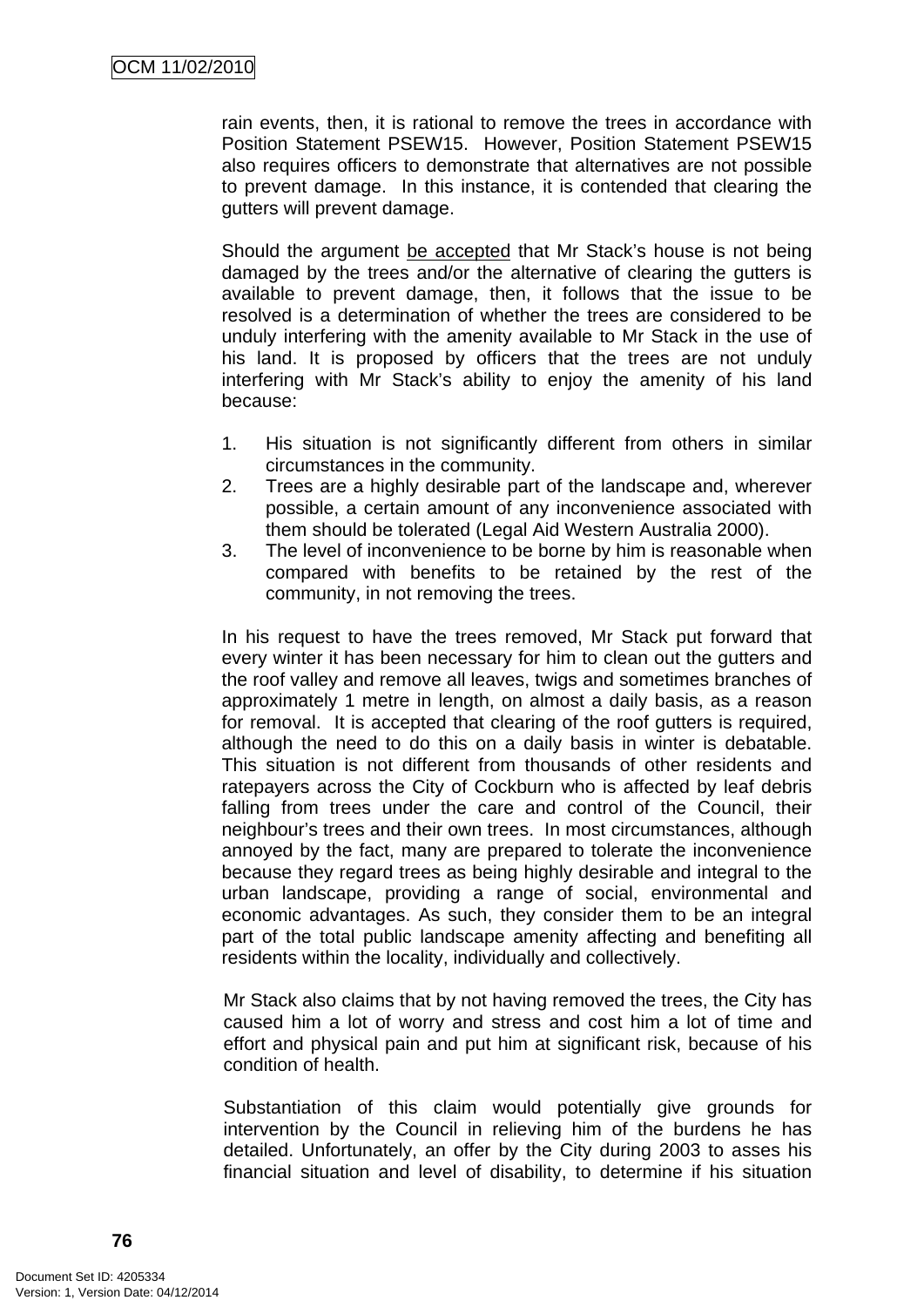was significantly different from others in similar circumstances, was declined by Mr Stack. Accordingly, officers could only conclude that he either has the financial means to pay others to clear the gutters for him but chooses not to, because he believes the community should bear the cost via the Council; or his level of disability is not sufficient to prevent him from clearing the gutters. Either way, officers are left to determine if the inconvenience caused to Mr Stack in not removing the trees is reasonable, when compared with the benefits to be lost to the community if the trees were removed.

In summary, officers have not removed the trees because they believe:

- 1. The trees are not causing direct damage to Mr Stack's house.
- 2. Damage is being caused to Mr Stack's house by water overflowing from roof gutters that have not been cleared of debris.
- 3. The inconvenience caused to Mr Stack in having to clear roof gutters of tree foliage debris is reasonable, when compared with the benefits provided by trees to the community.
- 4. Mr Stack has not demonstrated that his circumstances are significantly different from any other member of the community in a similar situation, to warrant intervention by the Council.

Mr. Stack was accordingly advised of the officer's decision and reasons for the decision at a meeting held 10:00 a.m. Friday 26 October 2007, with the Council's Chief Executive Officer and Manager Parks and Environment.

On 18 April 2008, the City received a letter from Chris Stokes & Associates - Barristers and Solicitors, advising they act for Mr. Gary Stack in respect to a claim for nuisance against the City of Cockburn. The claim for nuisance is predicated on an allegation that the City of Cockburn:

- 1. planted the two trees in question;
- 2. is the owner of the land on which the trees were planted;
- 3. has actual knowledge the trees are shedding debris in the form of leaves, branches and twigs that are a nuisance and danger to Mr. Stack and are causing danger to him; and
- 4. has failed to respond to repeated requests by Mr. Stack over a number of years to stop the nuisance continuing to occur.

The letter from Chris Stokes and associates also advised that Mr. Stack is resolved on taking whatever legal measures are necessary to have the nuisance removed.

In response to the letter from Chris Stokes & Associates, advising they act for Mr. Gary Stack, officers sought legal advice from the Council's solicitor, McLeods, as to whether the trees constitute a nuisance at law and whether there is any legal basis for Mr. Stack's foreshadowed legal claim against the City. In summary, McLeods advised that, in their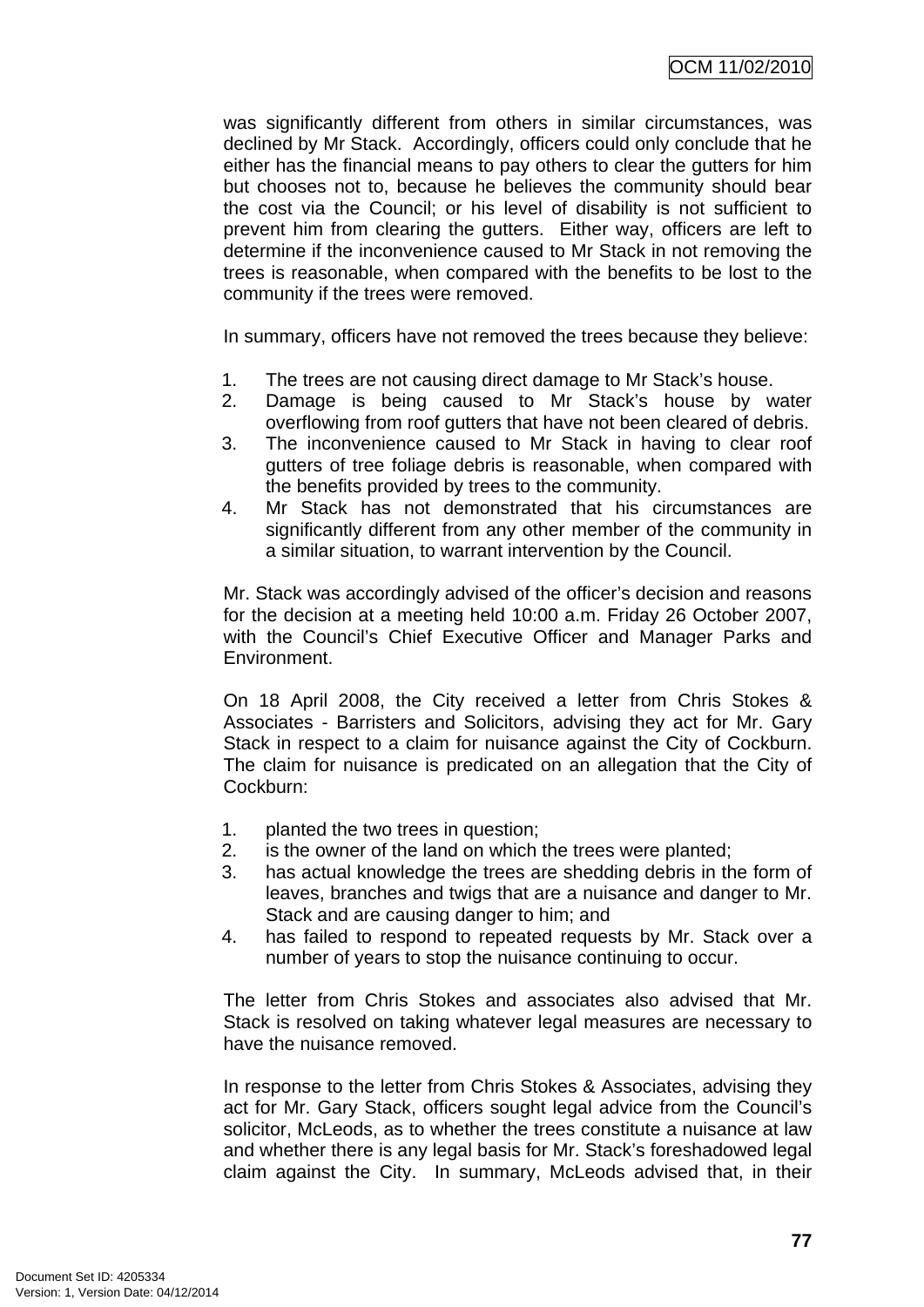opinion, after reviewing similar cases, the leaves and/or small branches falling from the two trees would not constitute a nuisance sufficient to entitle Mr. Stack to either an award of damages or an injunction requiring removal of the trees.

# **Strategic Plan/Policy Implications**

### **Governance Excellence**

To provide effective monitoring and regulatory services that administer relevant legislation and local laws in a fair and impartial way.

If Council wishes to rescind the previous decision then any resolution to remove the trees should comply with Position Statement PSEW15 which states, in part:

*Where the Council has resolved to authorise removal of a tree at the request of an adjacent property owner:* 

- *1. The removal shall be at full cost to the property owner who made the request for removal.*
- *2. The tree shall be dismantled to the ground, removed from the site and the stump shall be ground out.*
- *3. The tree shall be removed by a suitable contractor engaged by the City for the purpose.*
- *4. The tree shall not be removed until the City has received payment for the full cost of removal.*
- *5. The City at the Council's cost shall plant a replacement tree suitable for the location, within six months of removing the original tree.*

# **Budget/Financial Implications**

N/A

### **Legal Implications**

N/A

# **Community Consultation**

N/A

# **Attachment(s)**

- 1. Position Statement PSEW15 'Removal and Pruning of Trees'.
- 2. Legal advice received from McLeods (provided under separate cover).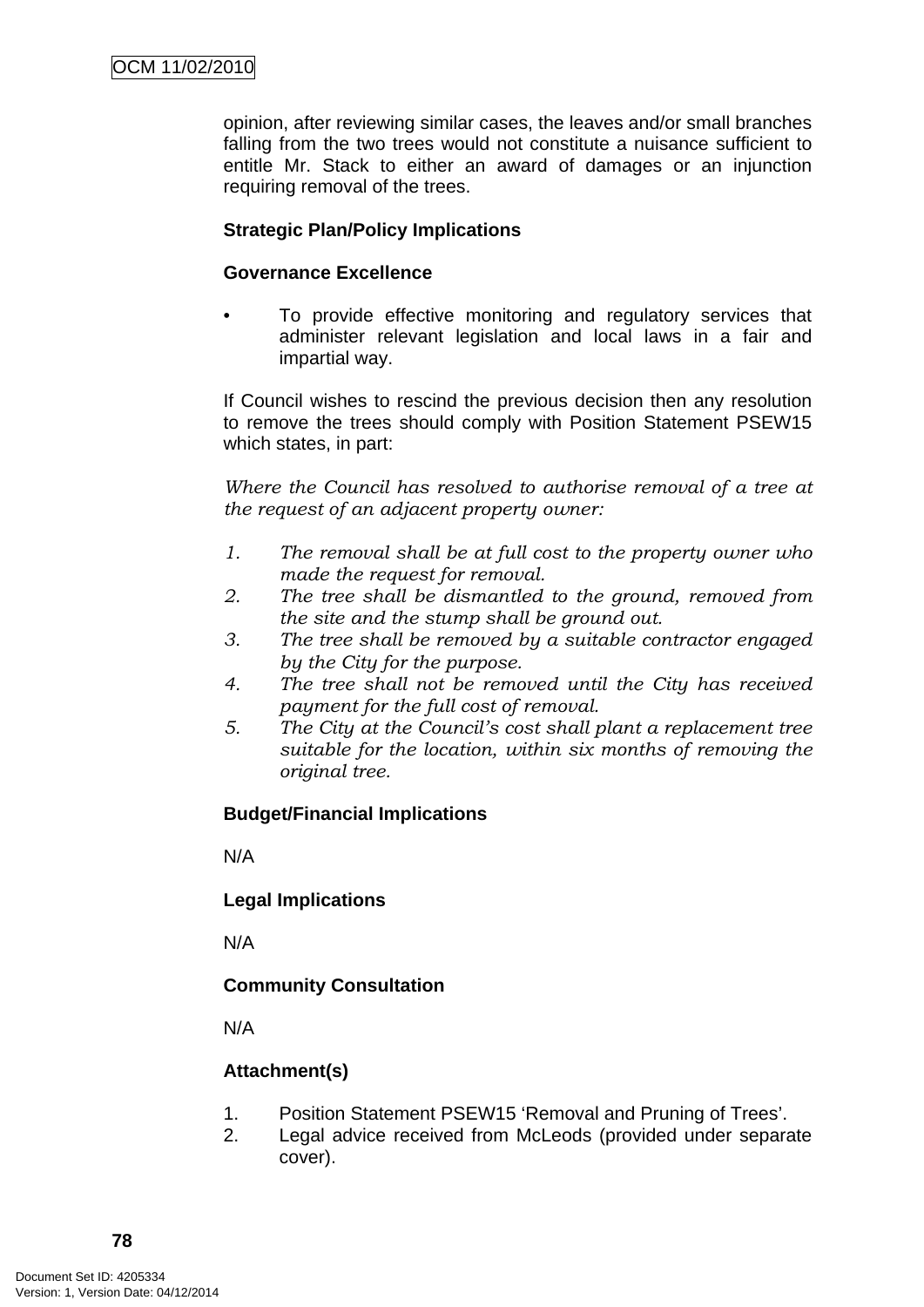# **Advice to Proponent(s)/Submissioners**

The Proponent(s) have been advised that this matter is to be considered at 11 February 2010 Council Meeting.

# **Implications of Section 3.18(3) Local Government Act, 1995**

Nil.

# **16.2 (OCM 11/02/2010) - SUBMISSION FOR ROUND 5 OF THE UNDERGROUND POWER PROGRAM (9118) (D VICKERY) (ATTACH)**

### **RECOMMENDATION** That:

- (1) Council endorses an Expression of Interest to the Office of Energy for participation in Round Five of the Underground Power Program – Major Residential Projects with the following areas being submitted:
	- 1. Hamilton Hill (East)
	- 2. Coolbellup (East)
	- 3. Spearwood (East)
- (2) the proposed manner for the City to meet its 50% contribution to the project shall be determined during the detailed proposal stage however will be based on the following model:
	- 1. Raising at least one-fifth of the local government contribution from the general rate base. This is in recognition of reduced tree pruning and other verge management costs, improved traffic safety and amenity, and generally improved value of the area to the local government.
	- 2. Recoup the balance from the property owners/ratepayers where underground power is being provided calculated using the fixed serve fee methodology.
- (3) subject to confirmation of one or more projects being short-listed for further consideration, a further report be submitted to Council which details the scope of work, project estimate, outcomes of community consultation and proposed funding mechanisms for consideration and adoption.
- (3) subject to confirmation of one or more projects being short-listed for further consideration, a further report be submitted to Council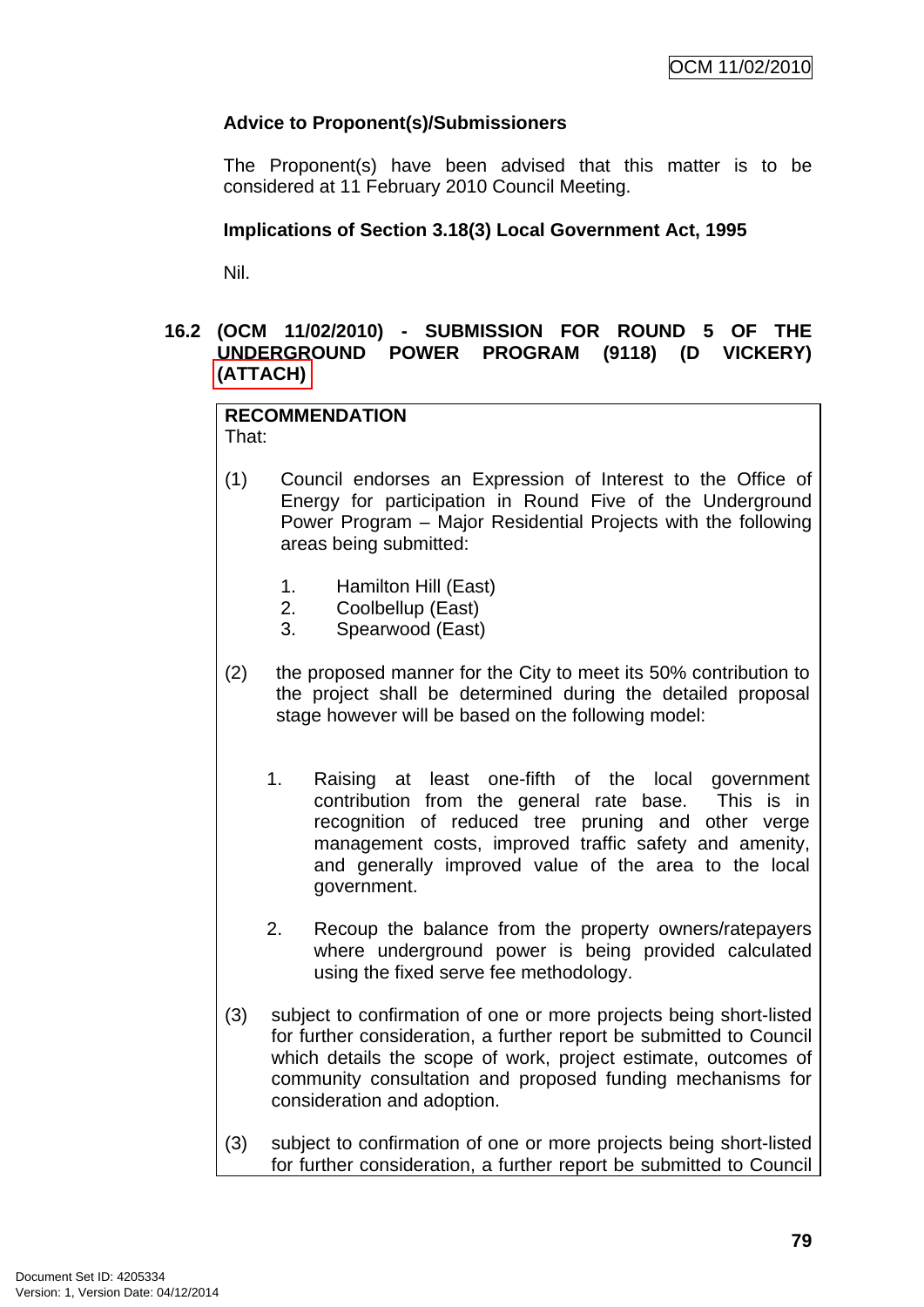which details the scope of work, project estimate, outcomes of community consultation and proposed funding mechanisms for consideration and adoption.

### **COUNCIL DECISION**

### **Background**

The State Government recognised that placing power cables underground gave improved security of supply in severe weather conditions thus the Underground Power Program was established to replace the existing overhead supply. The Program is now in its fifth iteration.

The Program, which comprises the two streams of 'Major Residential Projects' and 'Localised Enhancement Projects', was established to contribute to the Government of Western Australia's long-term goal of improving the state of the electricity distribution network and to contribute to the State Government's objective of providing underground power services to 50% of residential properties in Perth. Whilst the 50% target is expected to be reached by the conclusion of the current Round Four of the Program, the Government has committed to the funding of a further Round Five.

The City of Cockburn has made application for both Programs in the past however as yet, have been unsuccessful in having any projects endorsed. The City's submission for Round Four of the Program, lodged in November 2005 (refer to OCM 10-11-2005, Item 14.5 - Minute No. 3009), nominated the locality of Hamilton Hill (East) and covered an area of approximately 330 hectares and 2,300 property lots.

### **Submission**

The State Government (Office of Energy) has invited local governments to submit Expressions of Interest (EOI) proposals to participate in Round Five of the 'Major Residential Projects' of the Underground Power Program. This program will run until 2014 as can be seen in the timetable below.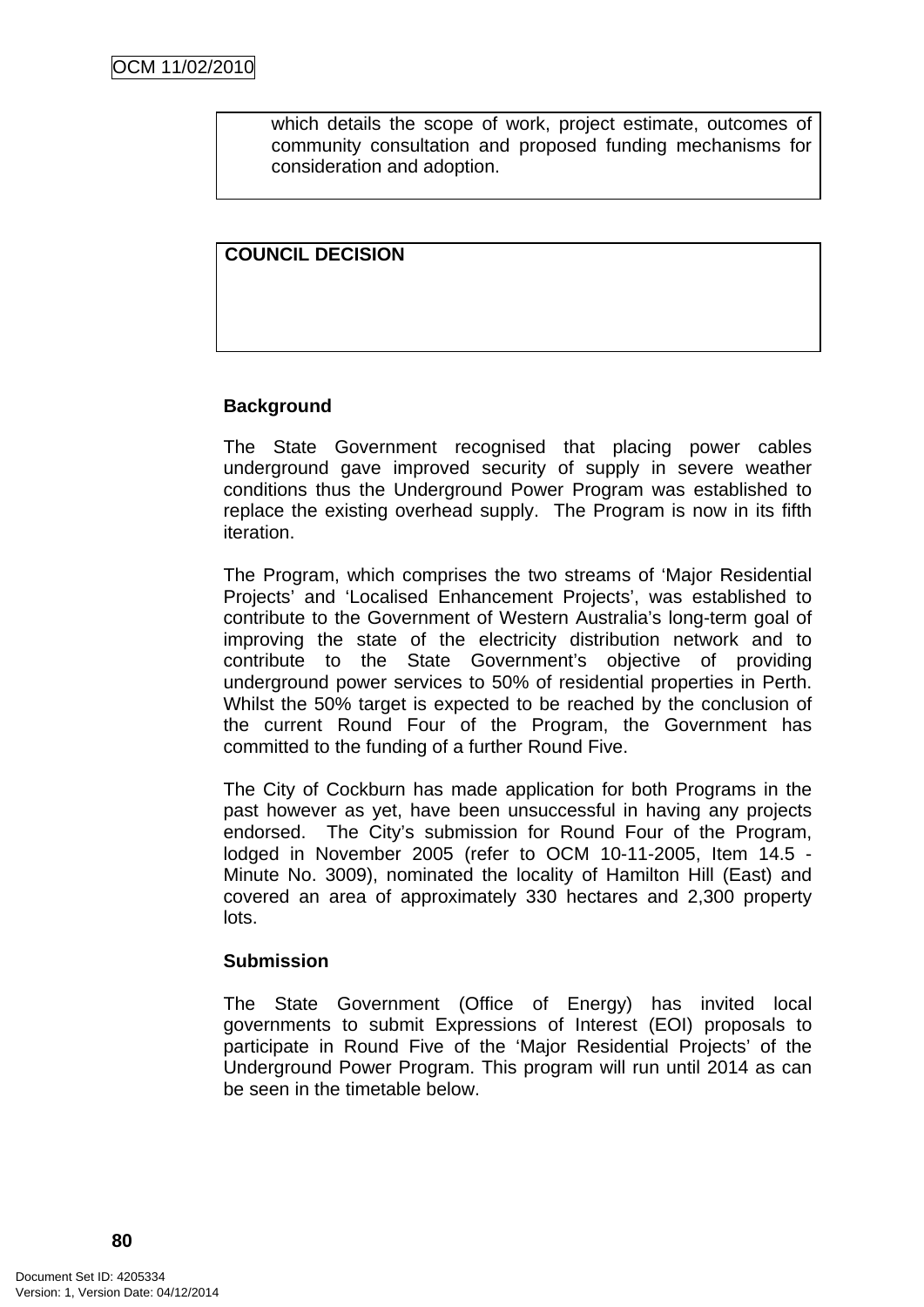# Timetable

The steps in the Round Five 'Major Residential Project' processes are:

|     | Deadline for lodgement of Expression of Interest proposals                                    | 19 February 2010 |
|-----|-----------------------------------------------------------------------------------------------|------------------|
| l e | Evaluation of Expression of Interest proposals                                                | June 2010        |
| l e | Announcement of short-listed projects                                                         | <b>July 2010</b> |
| l e | Detailed Proposal Stage for first short listed Major<br><b>Residential Projects commences</b> | <b>July 2010</b> |
| l e | Implementation of first approved Major Residential Project                                    | <b>July 2011</b> |
| ı.  | Expected completion of all Round Five Major Residential<br>Projects                           | Mid to late 2014 |

# Scope and Size of Project Area(s)

'Major Residential' underground power projects include the replacement of existing suburban overhead power infrastructure with underground power, and provision of new street lighting (in place of the existing power pole mounted street lights).

The projects involve the delivery of underground distribution lines in suburban areas to typically between 800 and 1,300 residential properties. However for this Round Five of the Program, local authorities have been encouraged to submit proposals for undergrounding power to areas between 500 and 800 lots. This reduction in lot numbers is to minimise commercial exposure to single projects and spread the geographical coverage without losing economies of scale.

### EOI Selection Criteria

The EOI will be assessed on the following criteria:

- 1. Energy Security and Power System Reliability (technical) Criteria, including:
	- a) System reliability;
	- b) Power quality;
	- c) Network growth requirements; and
	- d) Network characteristics
- 2. Project Feasibility (Non-Technical) Criteria, including:

Nominated area issues, including:

- Number and size of lots;
- Current density and current and proposed zoning;
- Proportion of commercial properties;
- Suitability of ground conditions;
- Amenity improvements achievable;
- Contiguity with underground power in adjacent areas; and
- Future use of state or local government owned vacant lands.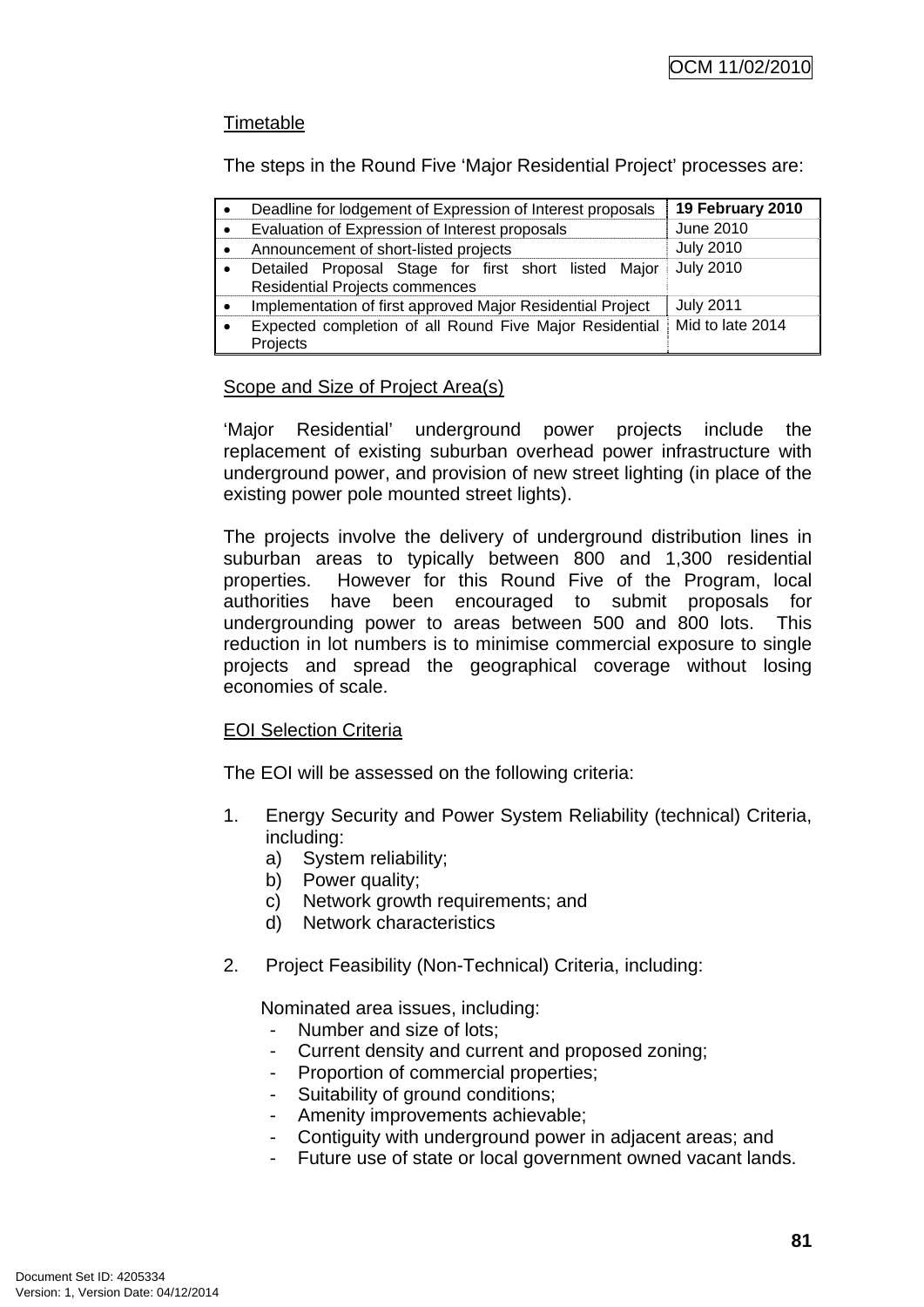- a) Project budget derived using a Western Power developed pricing model that takes account of project variables.
- b) Local government and community commitment and support, including:
	- demonstrated ability of the local government to meet its share of a projects likely cost; and
	- indicative level of Council and Community support and a commitment to maintain community support.

### **Report**

In considering the criteria provided by the Office of Energy for this Round Five of the program, the City has identified a locality within the suburbs of Hamilton Hill, Coolbellup and Spearwood as being the most suitable for submission, and potentially the most likely to be short listed in the Expression of Interest process.

These localities have older infrastructure, including overhead power lines, have comparatively higher number of "outages" (based on information provided by Western Power), and are less likely to have subsurface rock that inhibits trenching and boring (adding significantly to the potential cost of the project).

The undergrounding of power in any of these localities would lessen council maintenance costs for verge maintenance, enhance the amenity of the area, and be in accord with the City's current and longer term zoning plans for development opportunity.

### Recommended Project Areas for Submission

The following locations (refer to plans attached) have been identified as being suitable for submission:

|   | Project Area<br>(Suburb Location) | No. of<br>Lots | No. of Residences                   | Indicative<br>Council<br>Contribution<br>(based on<br>\$2,500 / lot |
|---|-----------------------------------|----------------|-------------------------------------|---------------------------------------------------------------------|
|   | Hamilton Hill (East)              | 727            | 734                                 | \$1.82M                                                             |
| 2 | Coolbellup (East)                 | 830            | 834 (& 39 commercial<br>properties) | \$2.075M                                                            |
| 3 | Spearwood (East)                  | 825            | 803                                 | \$2.06M                                                             |

The localities were chosen on the basis of being the most likely to be shortlisted based on the EOI selection criteria.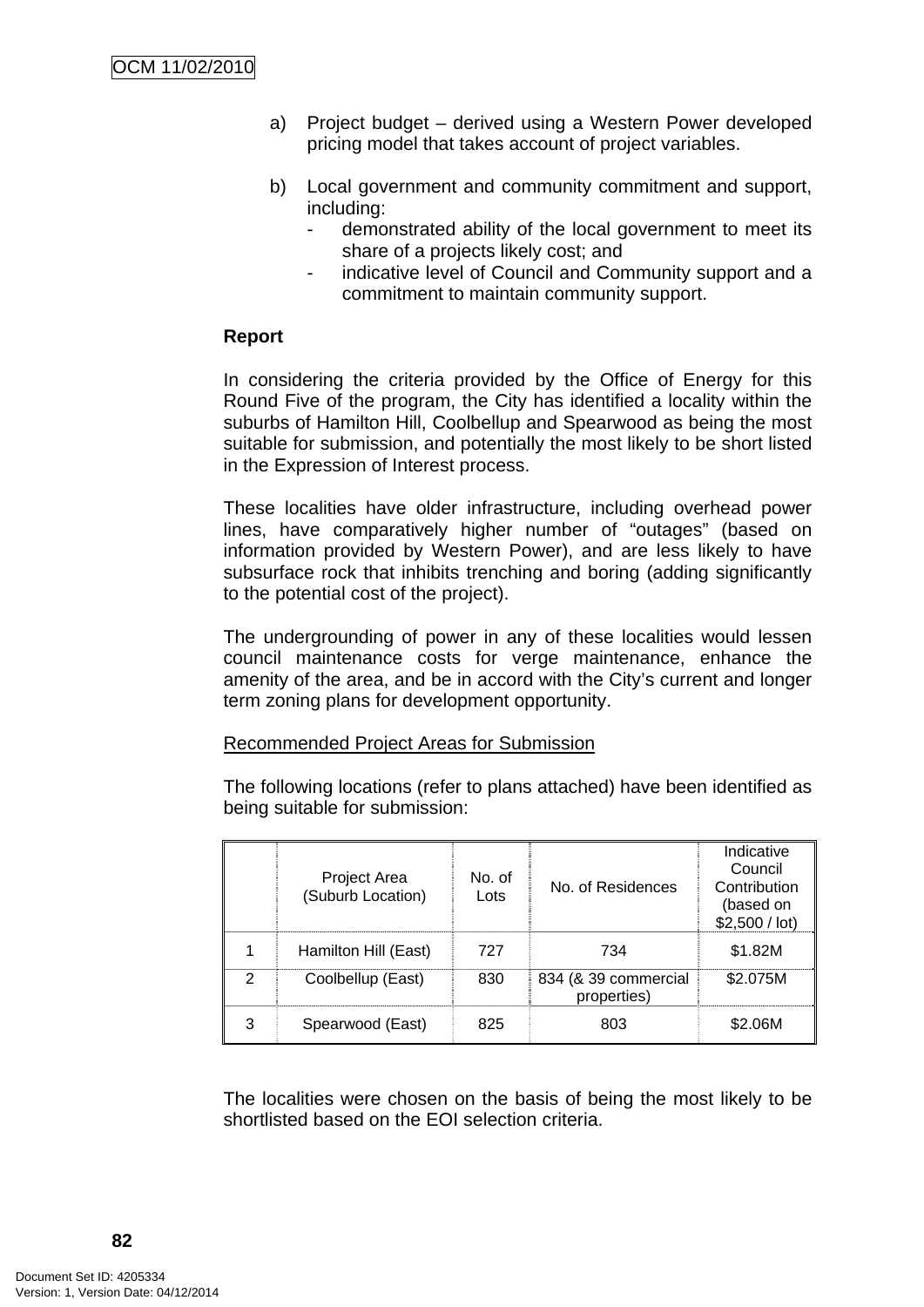# Hamilton Hill (East)

The boundaries of the proposed Hamilton Hill Project area are to the east - Stock Road, to the west - Frederick Road, to the south - Forrest Road, and to the north - Winterfold Road (the City of Fremantle border). The proposed Hamilton Hill project area covers 727 lots, incorporating 734 residential and 3 non-rateable properties (being City of Cockburn parks or recreation reserves). The lot sizes range from 370  $m^2$  to 4.6ha in area, with the average residential lot size is approximately 720  $m^2$ . There are only a few residential lots that have not been developed, there are no commercial properties, and there are a number of Public Purpose sites, including primary school, high school and day care centre for aged.

According to Western Power, the system Average Interruption Duration Index in the Hamilton Hill area to September 2009 was 414 minutes. This is significantly higher than most other areas in Cockburn.

The Council's parks service has identified Hamilton Hill as an area that would benefit from having underground power with respect to reducing verge tree maintenance costs. The undergrounding of power in Hamilton Hill will greatly improve the street appearance as it will reduce the need for street tree pruning and will remove the transmission power poles and lines within the verge, which is also a traffic safety benefit.

It is considered that given Hamilton Hill is an older and established suburb it is an ideal candidate for underground power, with the cost of providing underground power being relatively economical and feasible given it is largely developed.

### Coolbellup (East)

The boundaries of the proposed Coolbellup (East) project area are to the east - Stock Road, to the west - Coolbellup Avenue, to the south the MRS Roe Highway regional road reserve and to the north - Winterfold Road (the City of Fremantle border). There are approximately 2660 lots within the Coolbellup area and 1920 in this locality without underground power. The proposed Coolbellup (East) project area comprises 830 lots, incorporating 834 residential, 39 commercial and 7 non-rateable properties. There are 4 City of Cockburn – Reserve Lots categorised as a park or recreation reserve, there are a number of Public Purpose sites including two primary schools, three homes for the aged and the community library.

According Western Power, the System Average Interruption Duration Index in the Coolbellup area to September 2009 was 385 minutes. This is significantly higher than most other areas in Cockburn.

Since 2000 in particular, the City of Cockburn has been undertaking improvements in the Coolbellup area and has made funding available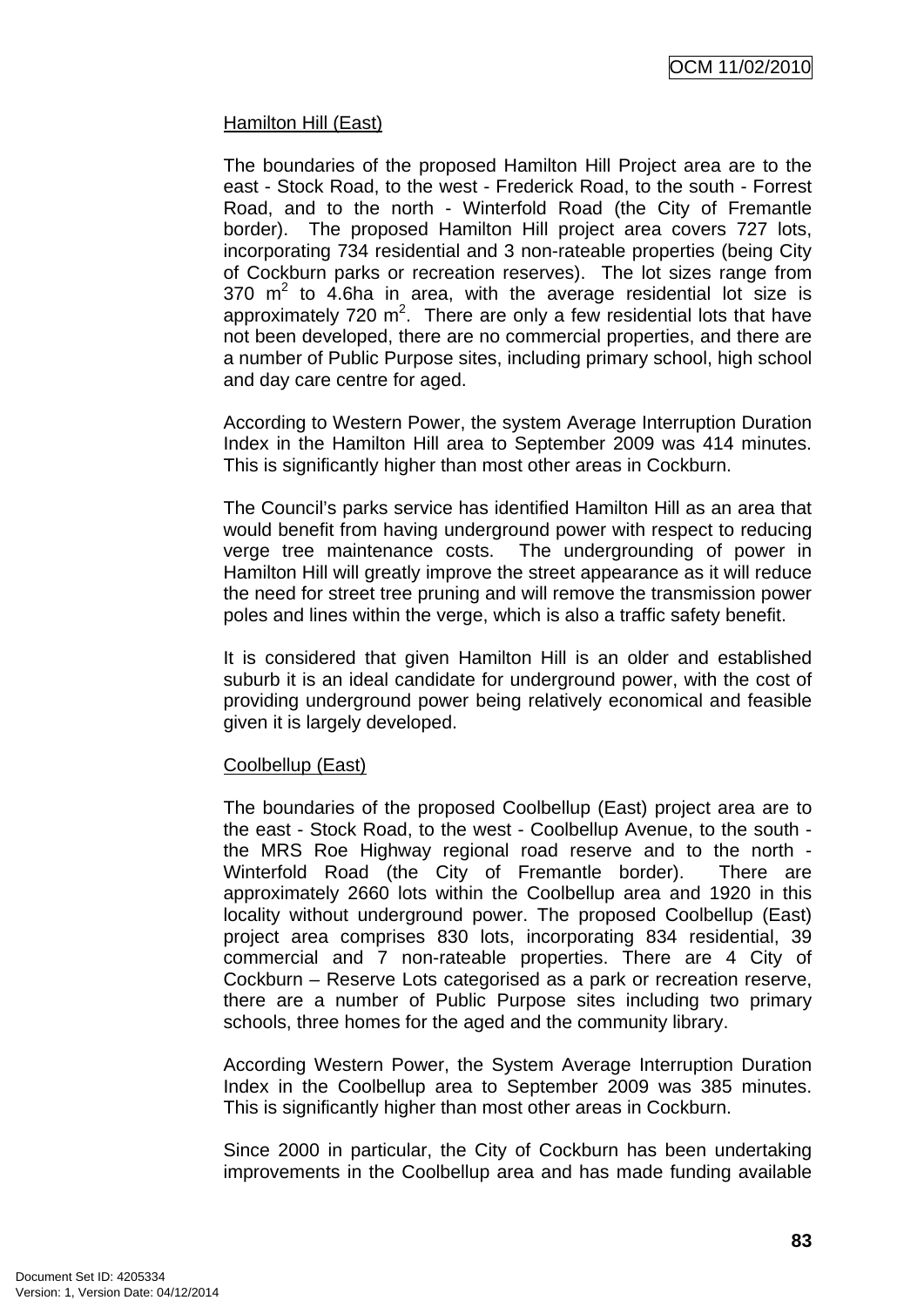to undertake a redevelopment of the community facilities, roads, drainage system, and residential redevelopment with Department of Housing. The undergrounding of power in Coolbellup will greatly improve the street appearance as it will reduce the need for street tree pruning and will remove the transmission power poles and lines within the verge, which is also a traffic safety benefit.

### Spearwood (East)

The boundaries of proposed Spearwood (East) project area, incorporating the eastern portion of Phoenix Central, are to the east - Stock Road, to the west - Coleville Crescent, to the South – Spearwood Avenue, and to the north - Phoenix Road. The proposed Spearwood (East) project area comprises 825 lots, incorporating 803 residential and 3 non-rateable properties. There are 12 City of Cockburn – Reserve Lots categorised as a park or recreation reserve. There is no commercial property within the proposed project. There are a number of 'public purpose' sites within Hamilton Hill, including primary school and .day care centre for children.

According to Western Power, the System Average Interruption Duration Index in the Spearwood area to September 2009 was 373 minutes. This is significantly higher than most other areas in Cockburn.

The proposed Spearwood (East) project area is zoned 'Residential' with a density code of R20, however in accordance Phoenix Central Revitalisation Strategy there is rezoning of various properties to 'Residential' R30, 'Residential' R30/R40, 'Residential' R60 and 'Residential' R860. It is hoped that undergrounding power in this residential area will be a further catalyst for urban development.

The undergrounding of power in Phoenix Central - Spearwood will greatly improve the street appearance as it will reduce the need for street tree pruning and will remove the transmission power poles and lines within the verge.

### **Conclusion**

It is considered that locations within the suburbs of Hamilton Hill, Coolbellup and Spearwood will meet the selection criteria set by the Office of Energy for the Underground Power Program.

It is recommended that Council endorse the proposal to lodge an Expression of Interest submission to the Office of Energy for all three project areas (refer Attachment). Should Council be successful in having 1 or more project areas short listed for further review, a detailed report shall be submitted to Council outlining project delivery, costs, funding methodology and outcomes of community consultation.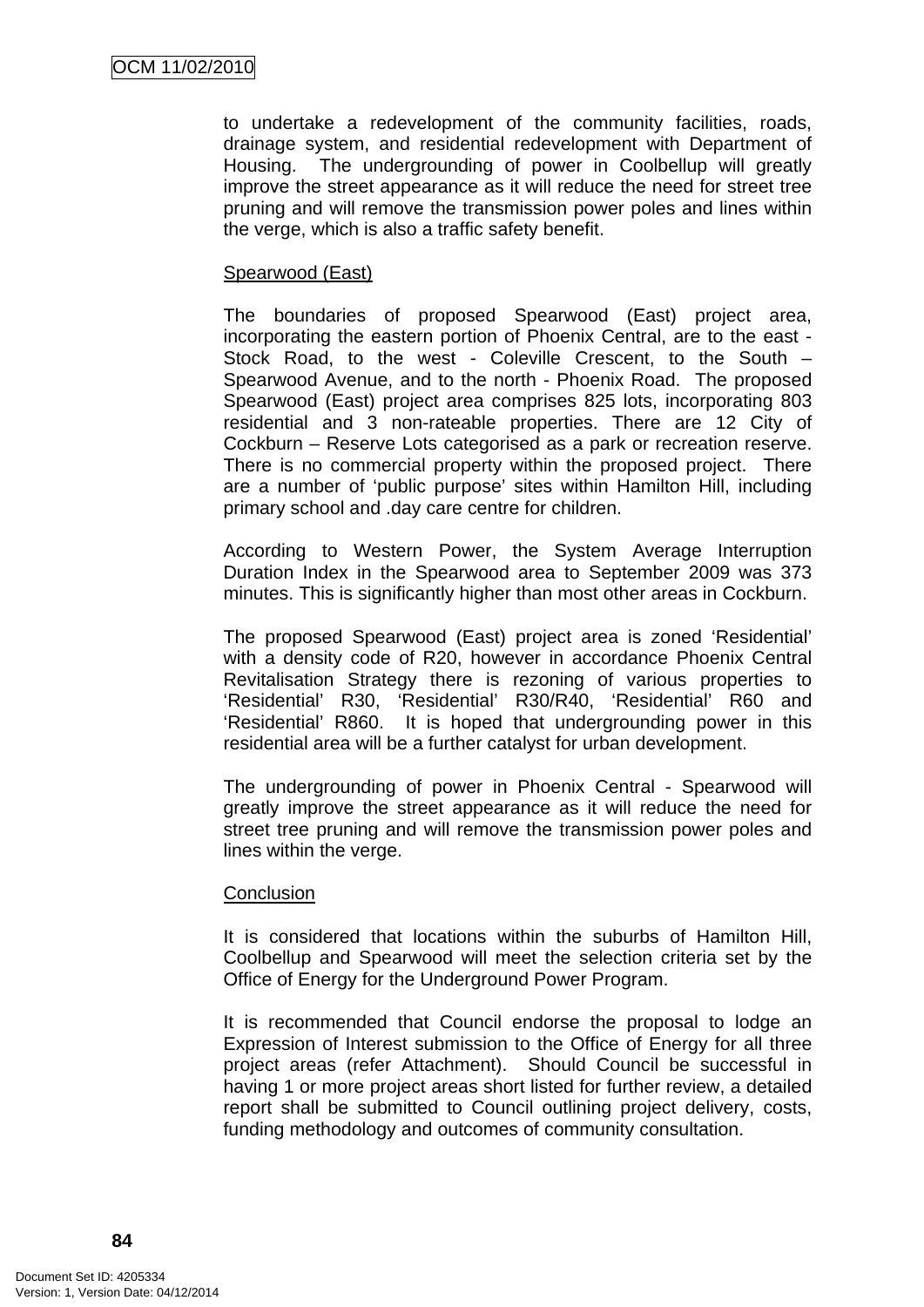# **Strategic Plan/Policy Implications**

### **Demographic Planning**

• To ensure development will enhance the levels of amenity currently enjoyed by the community.

### **Lifestyle and Aspiration Achievement**

- To deliver our services and to manage resources in a way that is cost effective without compromising quality.
- To conserve the character and historic value of the human and built environment.

The Council Policy which applies to this item is:-

Council Policy AES-10 – Underground Power, adopted in May 2003, states:

*"The City supports the undergrounding of overhead power lines in its District which are subject to the State Government's Underground Power Program, subject to:-* 

- *(a) benefiting property owner participation in the Program, where funded on a cost share basis with the State;*
- *(b) indicative community support for the specific area(s) identified;*
- *(c) any other criteria or required information specified by the Program being obtained and included in any Expression of Interest or Applications for Funding by Council.*

*Financial support for the Program will be limited to pre-funding the benefiting properties' share of contribution and collecting the funds from individual property owners by a method to be determined at the time Council is successful in obtaining funds from the Program."*

### **Budget/Financial Implications**

Recent verbal advice from the Office of Energy is that, based on costs being incurred in the current Round 4 of the Program, the cost to convert a locality to underground power is around \$4,500 to \$5,000 per household. With 50% of the cost met by the State Government, this equates to approximately \$2,500 per lot sourced through the local authority.

It is proposed that Council, if successful in having one of its submitted project areas short listed, would look to recoup the greater proportion of the cost from the property owners that have benefitted from the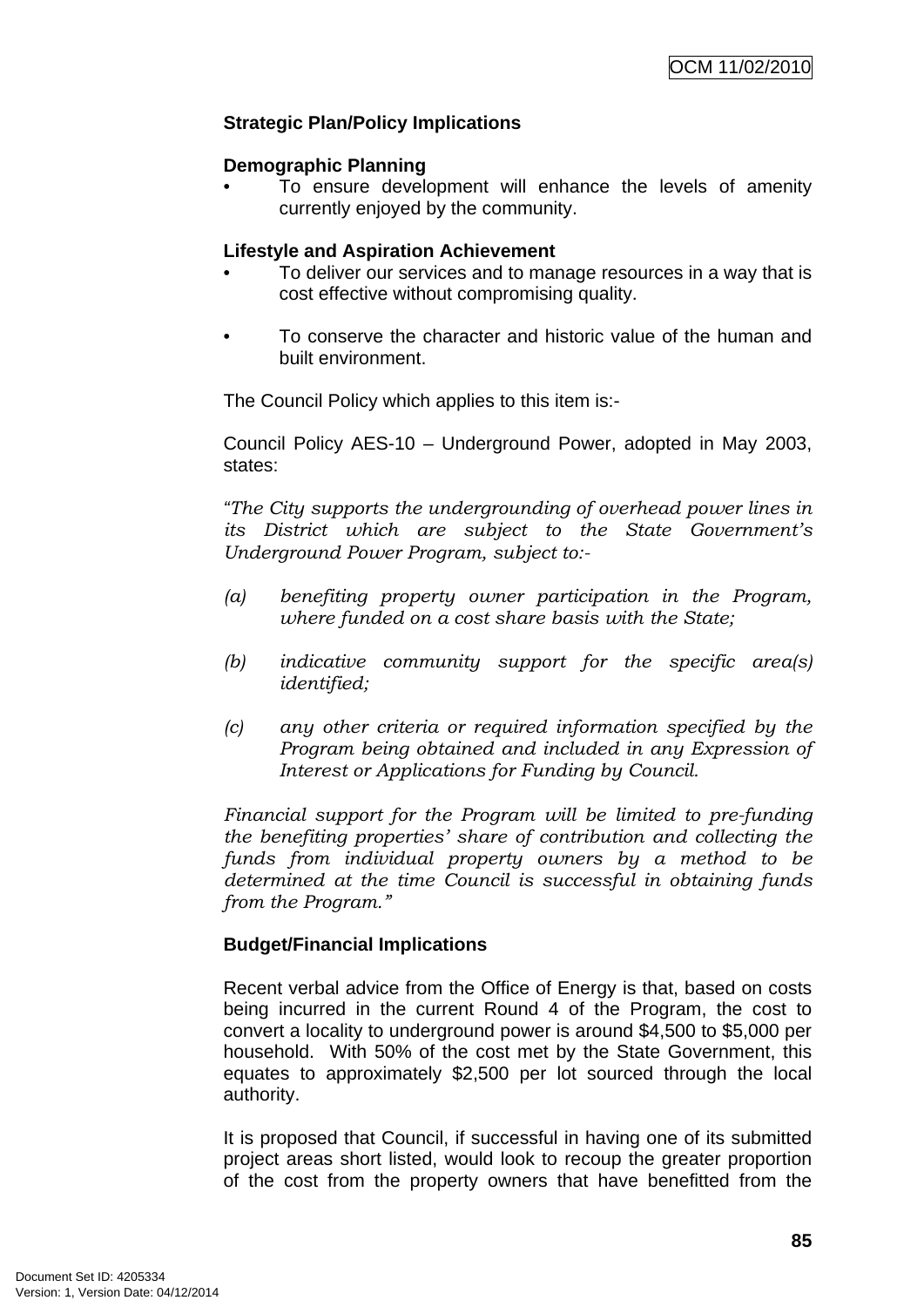project. The final detail of the extent of funds sought and the method of recoup of these funds will be determined as part of the Detailed Proposal Phase of the project and will be submitted to Council for final endorsement.

A range of funding proposals and funding obligations will be contemplated as part of the detailed proposal including:

- (a) Council funding a proportion of the costs (a one-fifth contribution is common) from the general rate base in recognition of reduced tree pruning and other verge management costs, improved traffic safety and amenity, including through replaced street lighting meeting current day standards, and generally improved value of the area to the local government; and
- (b) Recoup the balance from the property owners / ratepayers where underground power is being provided based on:
	- (i) using a fixed service fee or a variable Gross Rateable Value approach.
	- (ii) Providing a discount to pensioners.
	- (iii) Providing a discount to owners of properties adjacent to transmission lines (66,000 volts or more) which will not be placed underground.
	- (iv) Providing a discount to owners of properties where the connection is already underground.
	- (v) Providing special consideration to multiple connections on one lot.
	- (vi) Recoup through Council's annual rates notices, with the amount able to be paid in instalments over a set period of time

Should the City be successful in having 1 or more projects shortlisted, the subsequent item to Council will provide more clarity on these issues.

### **Legal Implications**

N/A

### **Community Consultation**

Given the tight time frame for submissions and the requirement only for an indicative level of Council and Community support at this early EOI stage, detailed community consultation has not been entered into.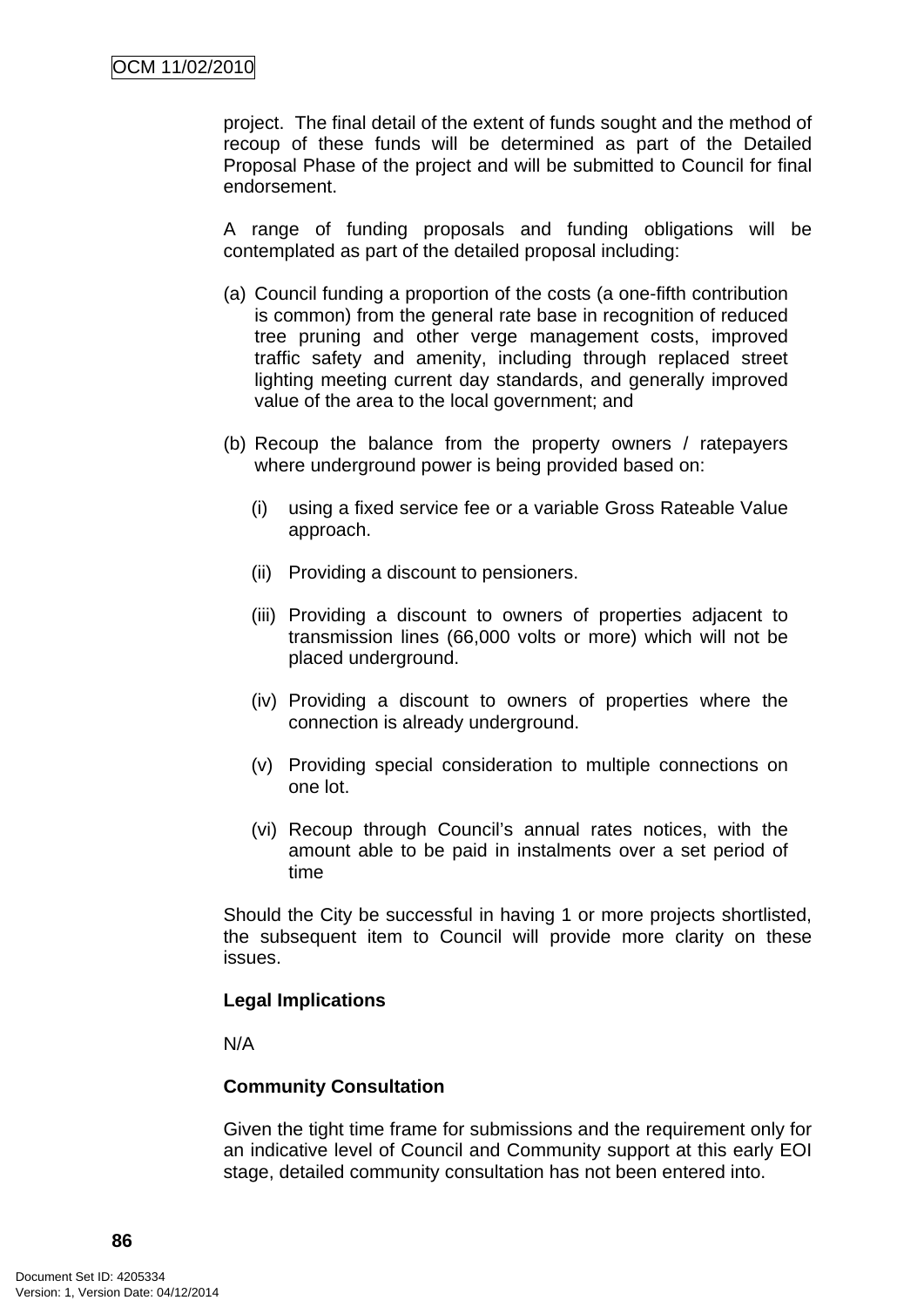It is noted that the survey conducted in 2005 for the Round Four Program, covering approximately 6300 residents within the suburbs of Spearwood, Hamilton Hill and Southwell, provided responses as detailed below.

|                          | Spearwood | <b>Hamilton Hill</b> | Southwell |
|--------------------------|-----------|----------------------|-----------|
| No. Surveys sent         | 3616      | 2324                 | 605       |
| No. Submissions received | 857       | 806                  | 181       |
| Response rate            | 23.7%     | 34.7%                | 29.9%     |
| Support                  | 482       | 546                  | 124       |
| Not support              | 339       | 247                  | 55        |
| % Support                | 58.7%     | 68.8%                | 69.3%     |

|                            | <b>Spearwood</b> | <b>Hamilton Hill</b> | Southwell |
|----------------------------|------------------|----------------------|-----------|
| 1 up front instalment      |                  |                      |           |
| 2 instalments (in 1 year)  |                  |                      |           |
| 4 instalments (in 1 year)  |                  |                      |           |
| 5 instalments (in 5 years) |                  |                      |           |

# **Attachment(s)**

Project Area Maps:

- Hamilton Hill (East)
- Coolbellup (East)
- Spearwood (East)

# **Advice to Proponent(s)/Submissioners**

N/A

**Implications of Section 3.18(3) Local Government Act, 1995**

Nil.

# **17. COMMUNITY SERVICES DIVISION ISSUES**

# **17.1 (OCM 11/02/2010) - BUSINESS PLAN FOR PROPOSED SALE OF LOTS 14 AND 22 PROGRESS DRIVE, BIBRA LAKE (1100231; 1117891) (R AVARD) (ATTACH)**

# **RECOMMENDATION**

That Council in accordance with the Business Plan and pursuant to the requirements of Section 3.59 of the Local Government Act 1995:

(1) proceed to sell Lot 2 Progress Drive, Bibra Lake to Adventure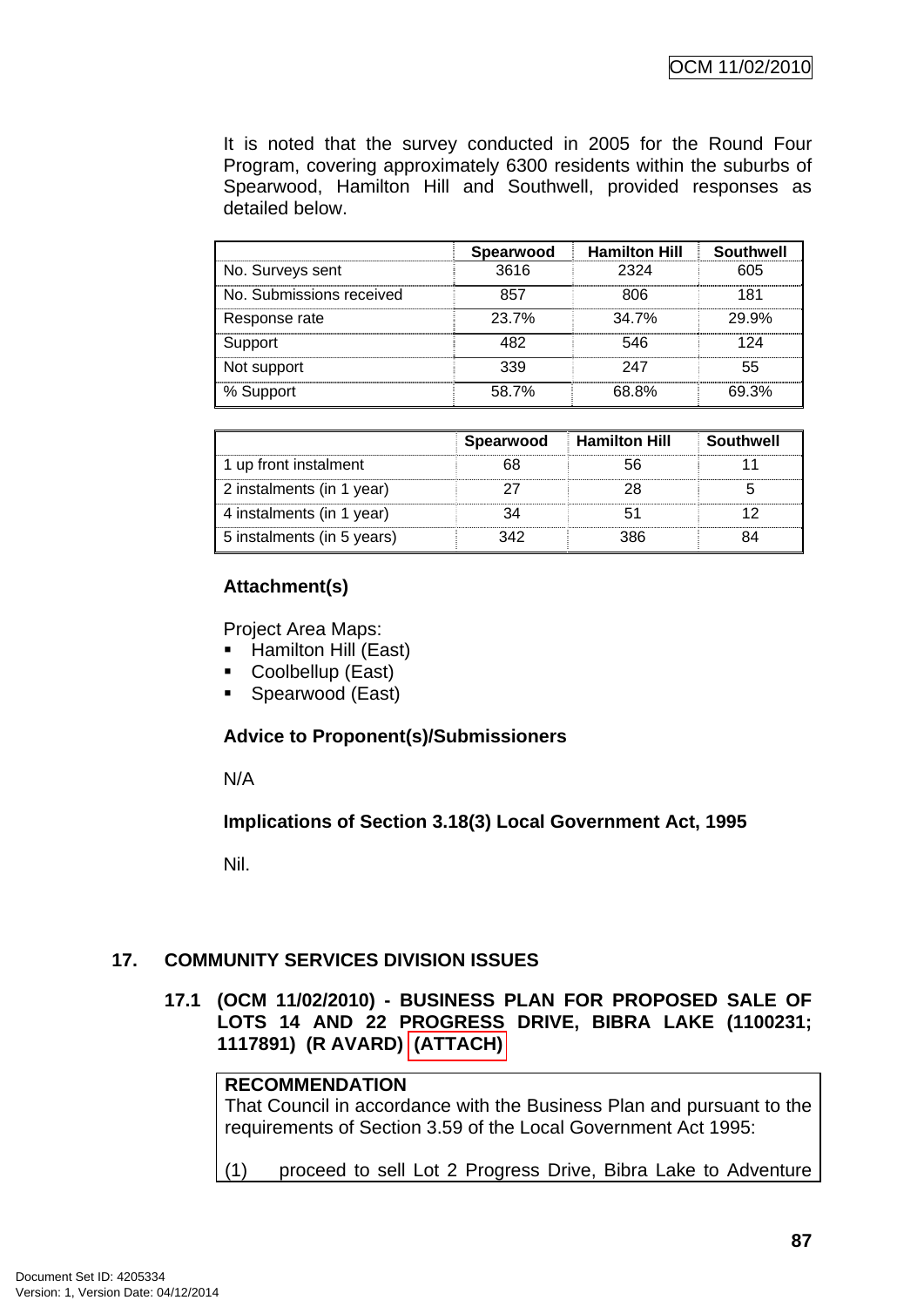World Pty Ltd subject to the following conditions:

- 1. The land to be sold at the value as determined by McGees in accordance with the valuation criteria previously established.
- 2. The area be developed for car parking with a requirement to preserve significant trees to the satisfaction of the City.
- 3. The development being completed within two years of the date of settlement of the sale of the land.
- 4. The development to be in accordance with all statutory requirements and Council policies.
- (2) proceed to sell Lot 3 Progress Drive, Bibra Lake to Cockburn Ice Arena (or related entity) under the following conditions:
	- 1. The land to be sold at the value as determined by McGees in accordance with the valuation criteria previously established.
	- 2. The land being developed for an ice skating facility.
	- 3. The development to be completed within 5 years of the date of settlement of the sale of the land.
- (3) proceed to sell Lot 4 Progress Drive, Bibra Lake in accordance with the requirements of Section 3.58 of the Local Government Act; and
- (4) seek the approval of the Minister for Lands to grant to the City the power to lease Reserve 26954.

# **TO BE CARRIED BY AN ABSOLUTE MAJORITY OF COUNCIL**

# **COUNCIL DECISION**

### **Background**

At the meeting of 13 December 2007 Council resolved to call for Expressions of Interest in accordance with the requirements of Section 3.58 of the Local Government Act, for the possible development of Lot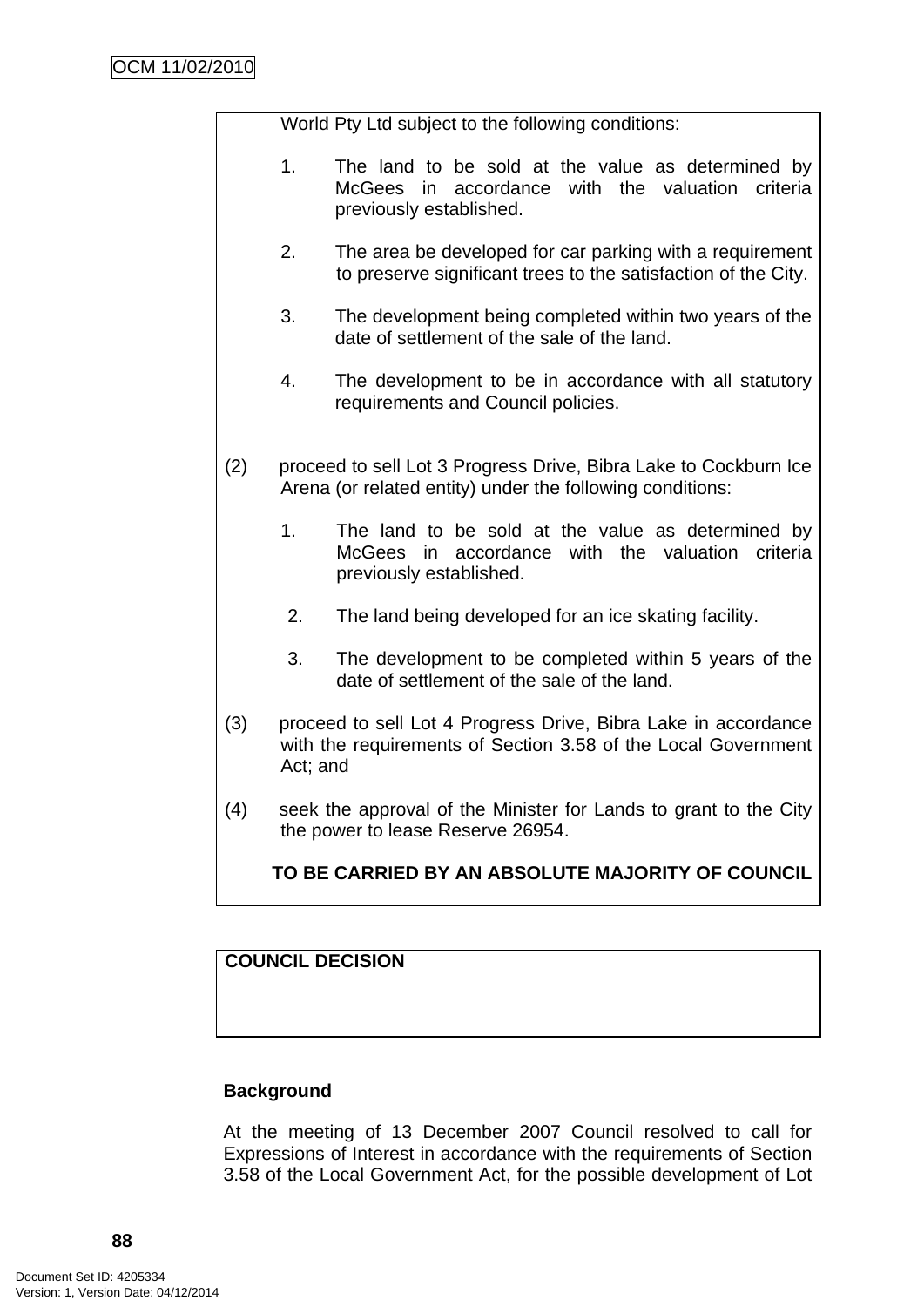14 and Lot 22 Progress Drive, Bibra Lake with the intent of creating a regional recreation and leisure precinct. At its meeting of 11 December 2008 Council resolved to prepare a plan for the development of the area and to seek the approval of the Western Australian Planning Commission for a land swap for Reserve 26954 for the revegetation areas shown on Concept Plan Option 2 should the Structure Plan for the development of the land proceed as proposed.

At the meeting of 8 October 2009 Council endorsed the Management Plan for Lots 14 and 22 Progress Drive, Bibra Lake. The Management Plan was prepared in accordance with Clause 16(3)(e) of the Metropolitan Region Scheme, and provides the guiding basis for subdivision, development and enhancement works on the subject land. It proposes the subdivision of the subject land into four lots (as shown on the attached plan), with three lots being made available for the development of private recreation uses. It identifies the remaining area of land to be reserved for 'Conservation and Recreation'.

Council at its meeting of 8 October 2009 also resolved (in part) as follows.

- *(3) proceed with the subdivision of Lots 14 and 22 Progress Drive, Bibra Lake, in accordance with the Management Plan;*
- *(4) advertise the Business Plan for the sale of land as identified in the Subdivision and Land Use Plan, in accordance with the requirements of Section 3.59 of the Local Government Act 1995;*
- *(5) authorise the CEO to seek new Expressions of Interest for Proposed Lot 4, with the outcome of this to be reported back to Council for future consideration and determination;*
- *(6) clearly specify in the Business Plan that in addition to the purchase price of Proposed Lots 2, 3 and 4, prospective purchases will be proportionately responsible for paying all servicing and conveyance costs associated with achieving subdivision of the land; and*

In accordance with the Council decision and the requirements of Section 3.59 of the Local Government Act 1995 the City advertised the Business Plan for the sale of the land in the 'West Australian' Newspaper on 21 October 2009.

### **Submission**

There have been no submissions in response to this advertisement.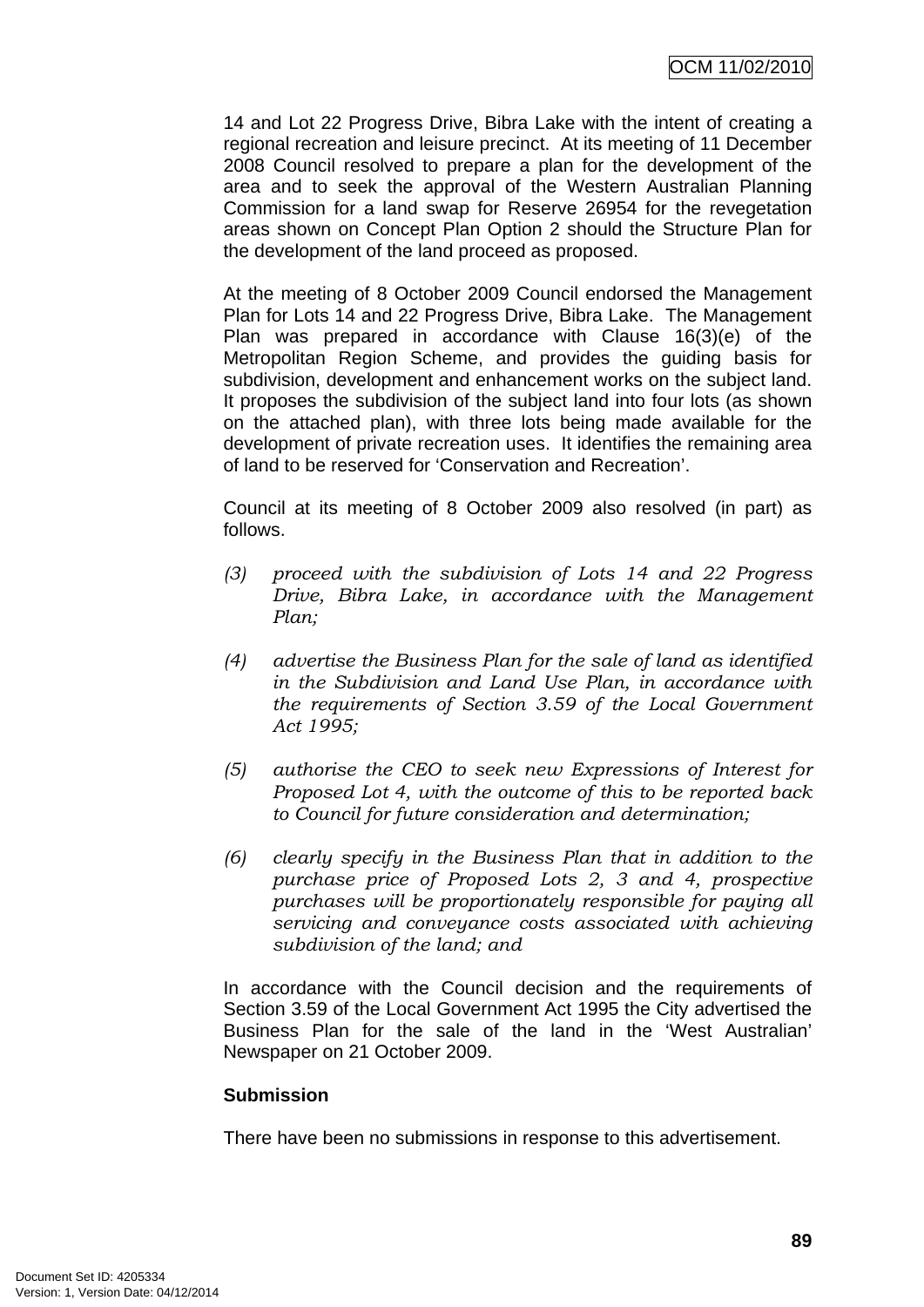### **Report**

As there has been no submission received in relation to the Business Plan the Council is free to again consider the matter of the sale of this land. The valuation for the land was made on 22 September 2009 (within the past 6 months) in accordance with the requirements of the Local Government Act 1995.

It is recommended that Council proceed to offer the land for sale to the applicants being Adventure World and Cockburn Ice Arena whose Expression of Interest were received by Council at its meeting of 8 October 2009 at the valuation price reported to Council.

The proposed Lot 4 shown on the attached plan has an area of 0.9134 hectares and abuts the proposed conservation area (Lot 5) of 1.113 hectares. The original applicant (Oceanic Water Babies) for Lot 4 has withdrawn their application, therefore it is recommended that Council proceed to sell this lot in accordance with the requirements of Section 3.58 of the Local Government Act 1995.

The sale of the proposed lots, including proposed Lot 4 to facilitate private recreation uses is consistent with the management Plan that has been endorsed by Council. The Management Plan will ensure that subdivision and development of the subject land adequately addresses the environmental constraints, and it has been supported by the Department of Environment and Conservation, the Heritage Council of Western Australia, Department of Water, and the Department of Planning (formerly Department of Planning and Infrastructure).

As an alternative, Council may consider not selling proposed Lot 4 and instead extend the conservation lot to include this area of land. This would result in the creation of conservation area of 1.113 hectares, 0.913 hectares and 3.27 hectares a total of 5.296 hectares. This alternative would provide an increased level of vegetation linkage between Bibra Lake and South Lake and have the additional benefit of providing an acoustic barrier between the development of Lot 3 and the residential development to the south of the site. However, it should be noted that the endorsed Management Plan identifies proposed Lot 4 for the development of private recreation uses, and this outcome was supported by the Department of Environment and Conservation.

In accordance with the Council decision of December 2008 discussions have taken place between officers from the City and the Department of Regional Development and Lands (DRDL) concerning a land swap of Reserve 26954 with the conservation land within Lots 22 and 14. DRDL has given in principle support to the land swap subject to any disparity in the valuation in the land parcels being accounted for. Officers from DRDL after discussions with the Valuer General's Office, have advised that the value per square metre for the conservation land would be considerably less than the car park land (Reserve 26954).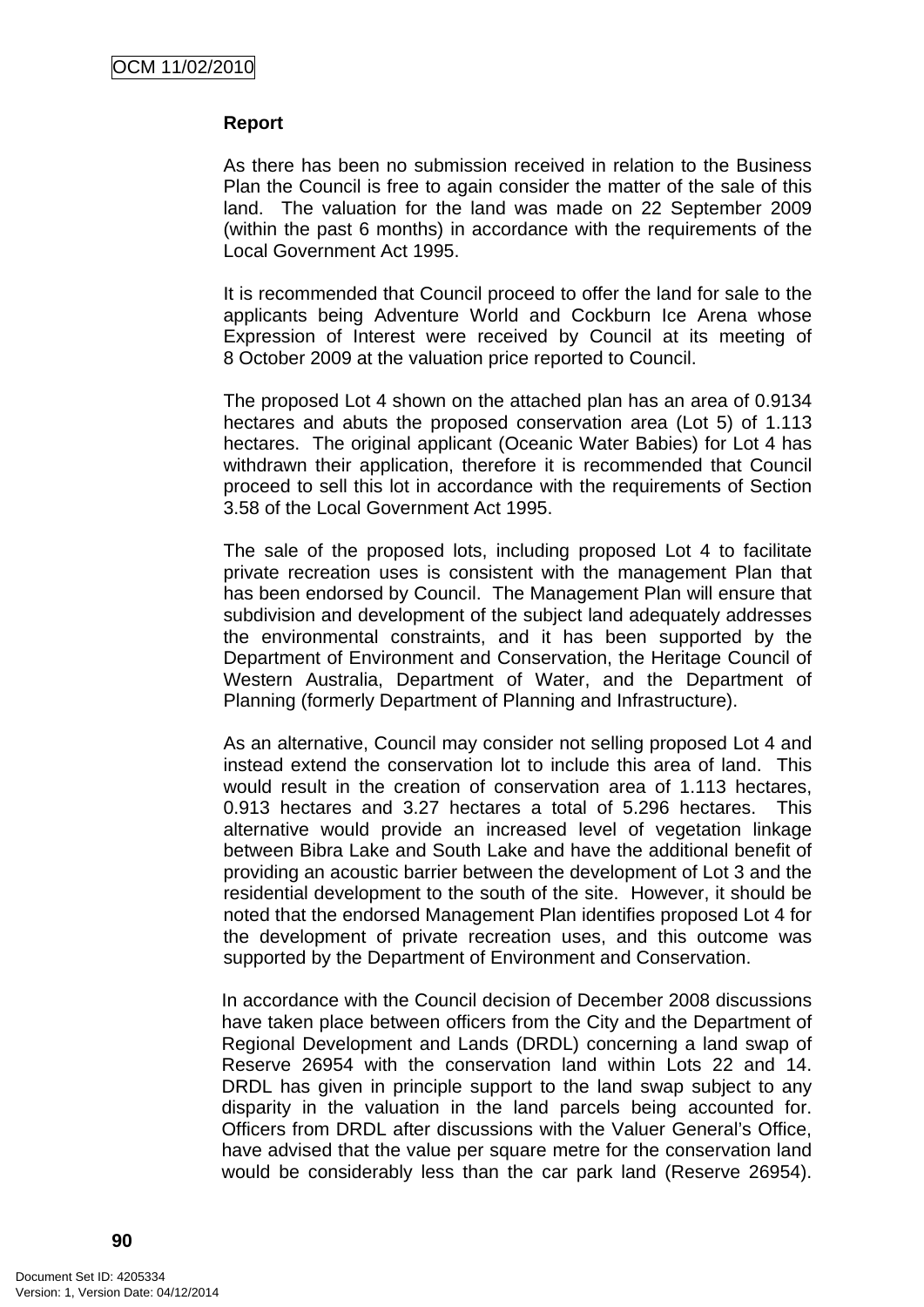This premise has been confirmed by Council's consultant Valuer McGees. Even taking into account the larger area of the conservation lots, the differential has been estimated to be in the order \$1.5m. This expenditure can not be justified as there is no obvious commercial use for the land at this time. The preferred option which has in principle support from DRDL officers is to apply for a Power to Lease.

The car park on Reserve 26954 is used by patrons of Adventure World and the Bungee facility.

It is anticipated that proceeds from a future lease arrangement will allow for improvements and regular maintenance of the car parking area of the Reserve.

### **Strategic Plan/Policy Implications**

### **Infrastructure Development**

• To provide an appropriate range of recreation areas that meets the needs of all age groups within the community.

### **Lifestyle and Aspiration Achievement**

• To facilitate and provide an optimum range of community services and events.

### **Governance Excellence**

• To conduct Council business in open public forums and to manage Council affairs by employing publicly accountable practices.

### **Budget/Financial Implications**

| Purchaser              | l ∩t ∃ | <b>Land Size</b>  | <b>Estimated Value</b><br>(Incl. GST) |
|------------------------|--------|-------------------|---------------------------------------|
| <b>Adventure World</b> |        | $1.214$ ha        | \$632,500                             |
| Cockburn Ice Arena     | 3      | 2.0 <sub>ha</sub> | \$1,100,000                           |
| Unallocated area       |        | 0.9134 ha         | \$528,000                             |

In addition to the purchase price of the proposed sale of Lots 2, 3, and 4 the purchasers will be required to proportionally pay all servicing and conveyance costs associated with achieving the subdivision of the land.

### **Legal Implications**

The advertising of the Business Plan for the sale of land has been done in accordance with the requirements of Section 3.59 of the *Local Government Act 1995*.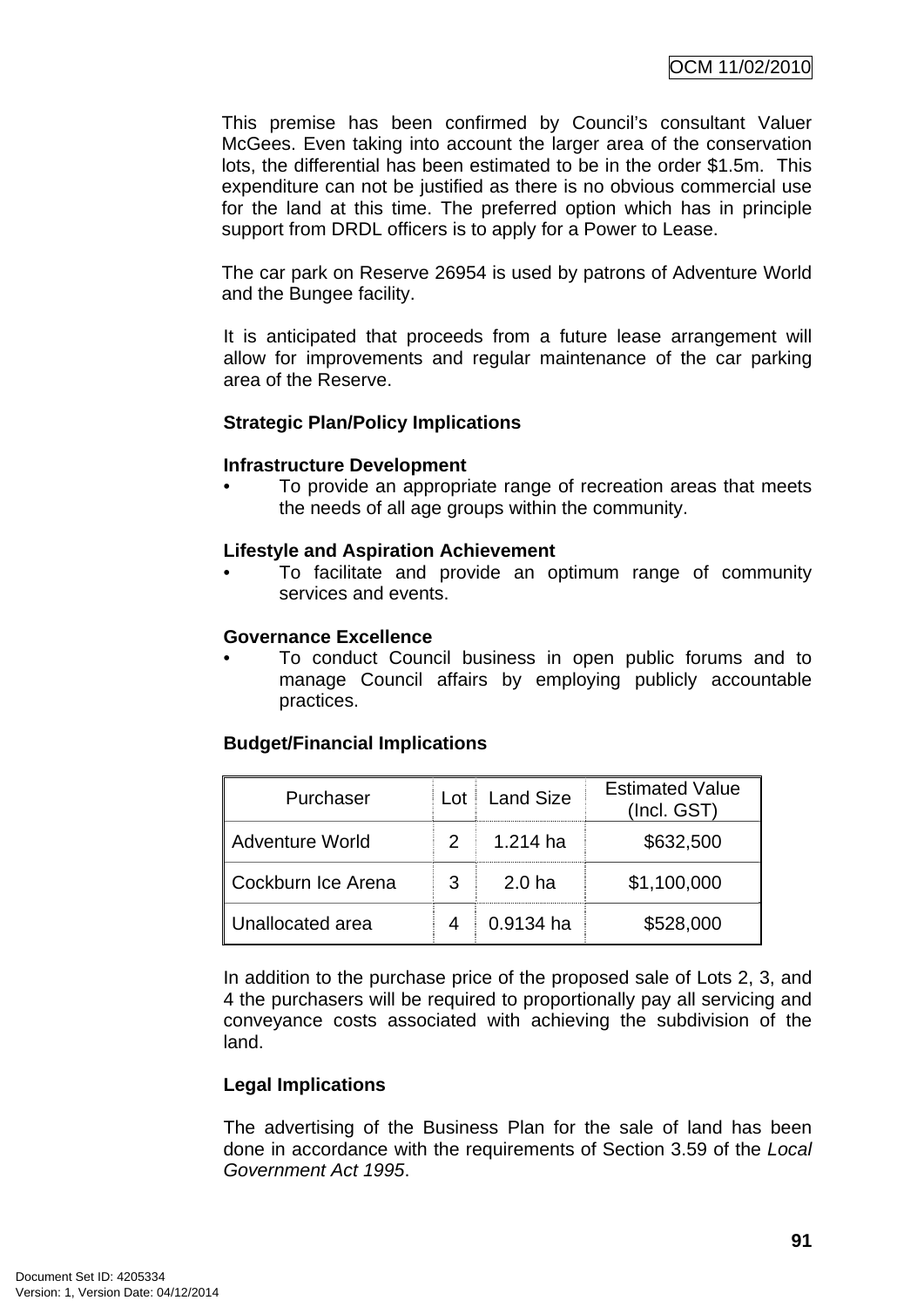# **Community Consultation**

The proposal to sell the land in question has been subject to extensive consultation including the Management Plan for the site. The advertising of the Business Plan for the sale of the land closed for public comment on 4 December 2009. The Business Plan was advertised in accordance with Section 3.59 of the Local Government Act 1995.

# **Attachment(s)**

- 1. Business Plan
- 2. Site Plan

# **Advice to Proponent(s)/Submissioners**

The Proponent(s) have been advised that this matter is to be considered at the February Council Meeting.

# **Implications of Section 3.18(3) Local Government Act, 1995**

Nil.

# **17.2 (OCM 11/02/2010) - SPORT AND RECREATION STRATEGIC PLAN 2009 (SECOND REVISION) (8163) (S HARRIS) (ATTACH)**

# **RECOMMENDATION**

That Council:

- (1) adopt the Sport and Recreation Strategic Plan 2009 (Second Revision) for the City of Cockburn, as attached to the Agenda;
- (2) undertake further consultation with the community, clubs and sporting associations regarding recommendations within the plan as part of the implementation of the strategies within the plan; and
- (3) update the Plan for the District to include items identified in the Sport and Recreation Strategic Plan 2009.

**COUNCIL DECISION**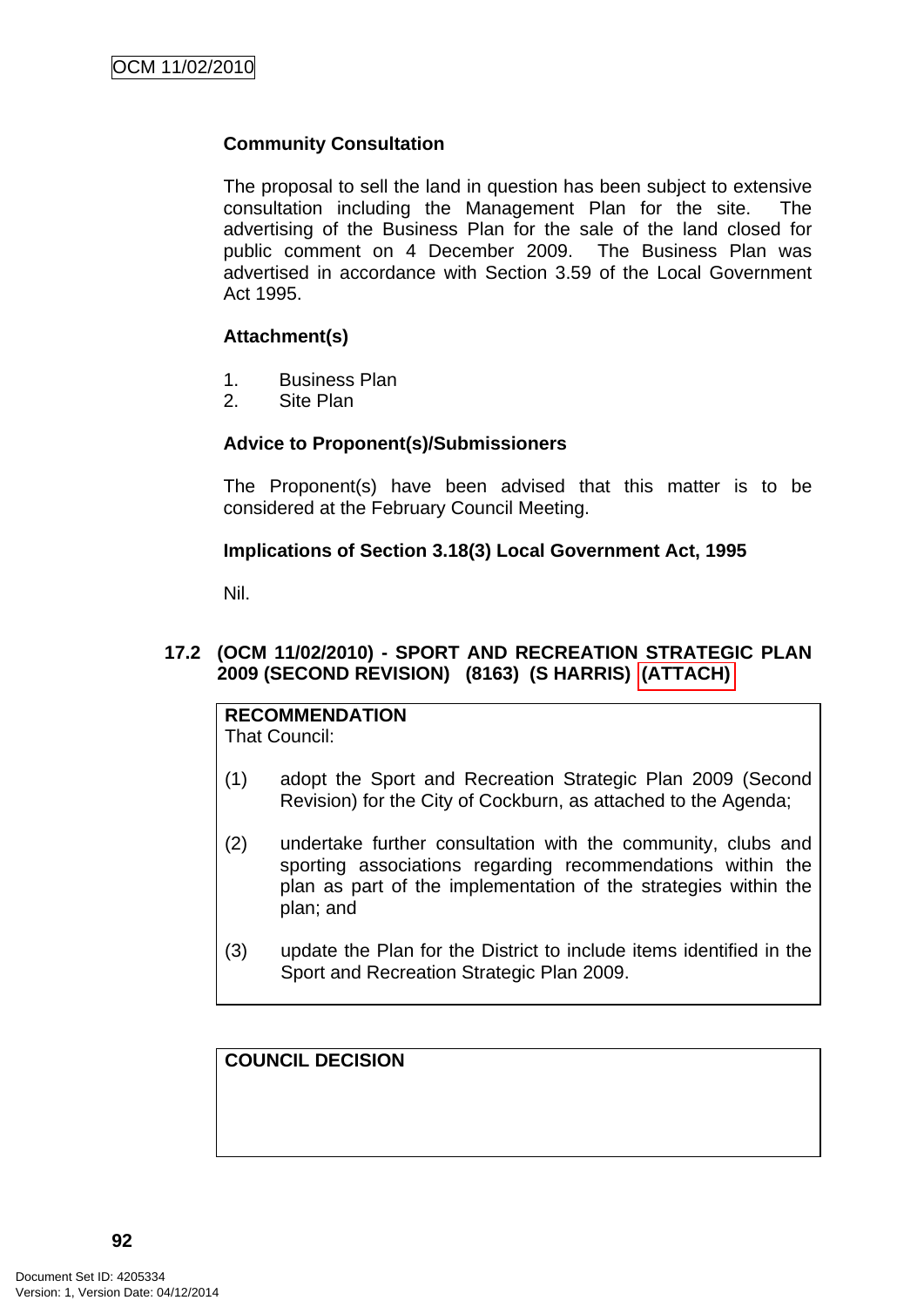# **Background**

The Sport and Recreation Strategic Plan for the City of Cockburn was first presented at the October 2009 Ordinary Council Meeting. As per the Council decision from that meeting, the Plan was advertised for further public comment in the Cockburn Community Gazette, with letters sent to sporting clubs within the City of Cockburn. In addition to this a number of meetings were held with clubs and sporting associations regarding the content and recommendations within the Plan. At the conclusion of the first consultation period, 13 submissions had been received.

As required by the October 2009 Council decision, the revised Plan was presented at the December 2009 Ordinary Council Meeting. Council resolved to defer the matter to the February 2010 Council Meeting to provide an opprotunity to:

- *(1) undertake further consultation with the community and sporting clubs regarding the implementation of merge/relocation plans;*
- *(2) provide an extended window of opportunity for residents and sporting clubs to provide further feedback; and*
- *(3) amend the Plan to include at Section 7 'Recreation Facility Development Plan' Developer Conditions as an additional funding source applicable to the following facilities:* 
	- *1. Anning Park Tennis Club*
	- *2. Wally Hagan Stadium Upgrade*
	- *3. Beale Park Sports Facilities*
	- *4. Atwell Oval Hockey Facility*

Pursuant to the Council decision, the Revised Sport and Recreation Strategic Plan for the City of Cockburn was readvertised for public comment. The revised plan was placed on the City's website on 21 December 2009 advising that the City of Cockburn was inviting public submissions for the revised Sport and Recreation Strategic Plan, with the consultation period closing on 20 January 2010. Due to the Christmas period, a notice was placed in the Cockburn Community Gazette on 5 January 2010 and 12 January 2010 advertising the Plan and inviting feedback by 20 January 2010. Proponents were invited to download a copy of the plan or contact the City for a copy of the Plan if required.

In addition to advertising the Plan in the Community Gazette, sporting clubs and associations within the City of Cockburn were emailed on 21 December 2009 advising of the consultation period, how to access the plan and inviting responses by 20 January 2009.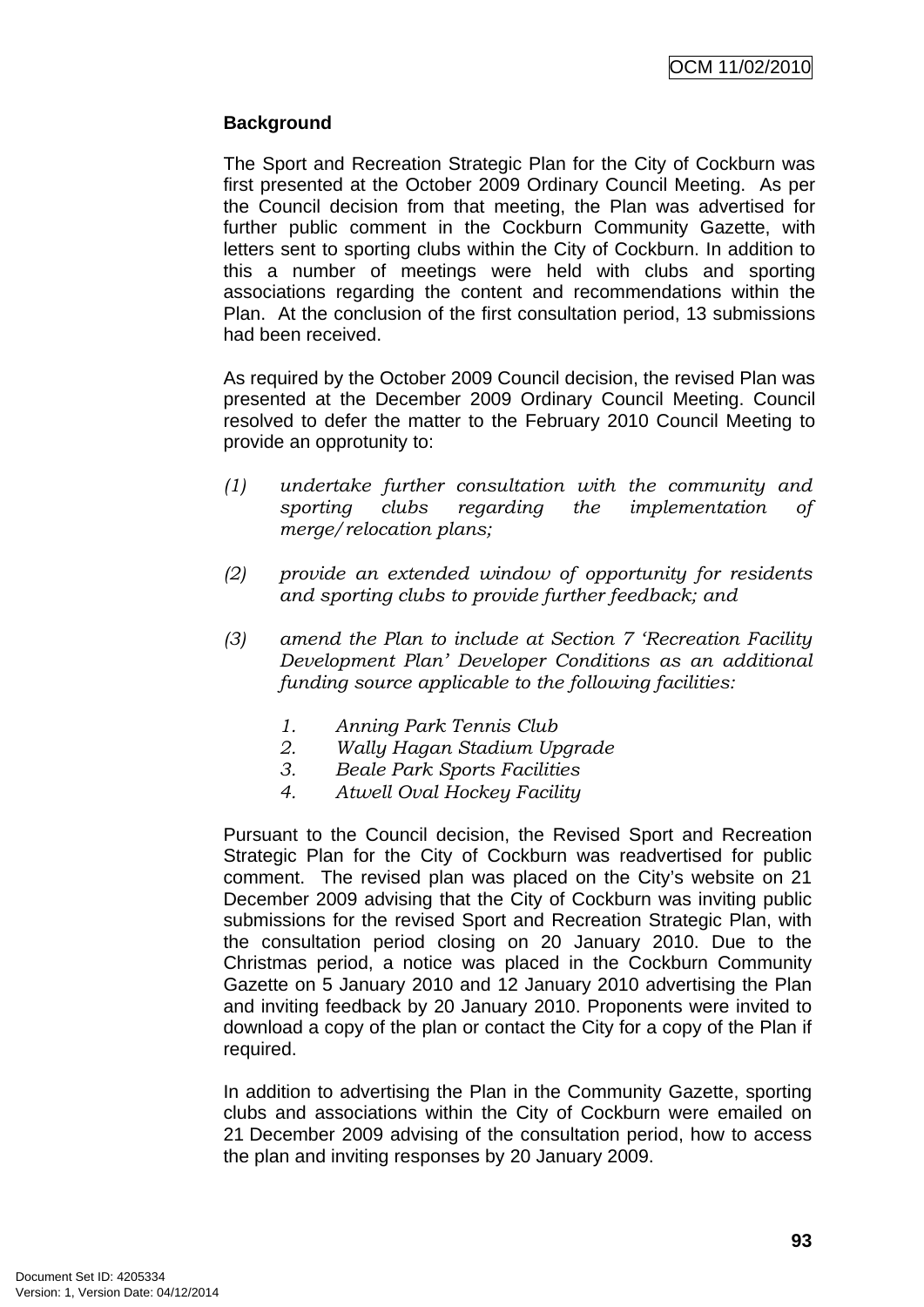Officers from the City of Cockburn also met with representatives of a number of sport clubs and sport associations to further discuss the revised plan and encourage feedback. These clubs/associations and the meeting dates are identified below.

| <b>Date</b> | <b>Club/Association</b>                                  | <b>Sport</b>            | Ground               |
|-------------|----------------------------------------------------------|-------------------------|----------------------|
| 11/1/10     | South Fremantle District Football<br>Development Council | AFL                     | N/A                  |
| 12/1/10     | Hockey WA                                                | Hockey                  | N/A                  |
| 12/1/10     | <b>Bibra Lake JFC</b>                                    | AFL                     | <b>Mellor Park</b>   |
| 14/1/10     | SMCA / WACA                                              | Cricket                 | N/A                  |
| 14/1/10     | <b>Cockburn Basketball Association</b>                   | <b>Basketball</b>       | Wally Hagan          |
| 15/1/10     | Lakes JFC                                                | AFL                     | Nicholson<br>Reserve |
| 15/1/10     | Cockburn LAC                                             | <b>Little Athletics</b> | <b>Santich Park</b>  |
| 20/1/10     | Cockburn Cricket Club                                    | Cricket                 | Davilak<br>Reserve   |

### **Submission**

N/A

# **Report**

At the close of the recent consultation and advertising period, 14 submissions were received. Given that this was the second round of consultation, the information received focussed on only a few of the recommendations within the Plan. The Schedule of Submissions is attached and identifies the party making the submission, main issues raised and Council response.

### AFL

### *Recommendation*:

Bibra Lake Junior Football Club and Lakes Junior Football Club will be encouraged to develop a closer relationship and maintain a focus on long term viability.

Based on meetings during the recent consultation period with Bibra Lake Junior Football Club and Lakes Junior Football Club and a submission from Lakes Junior Football Club, this proposal has been endorsed by both clubs. South Fremantle District Football Development Council (SFDFDC) has supported this recommendation and will work with clubs as they move forward.

# *Recommendation:*

Relocation of Cockburn Lakes FC from Anning Park to Santich Park (2012-2014).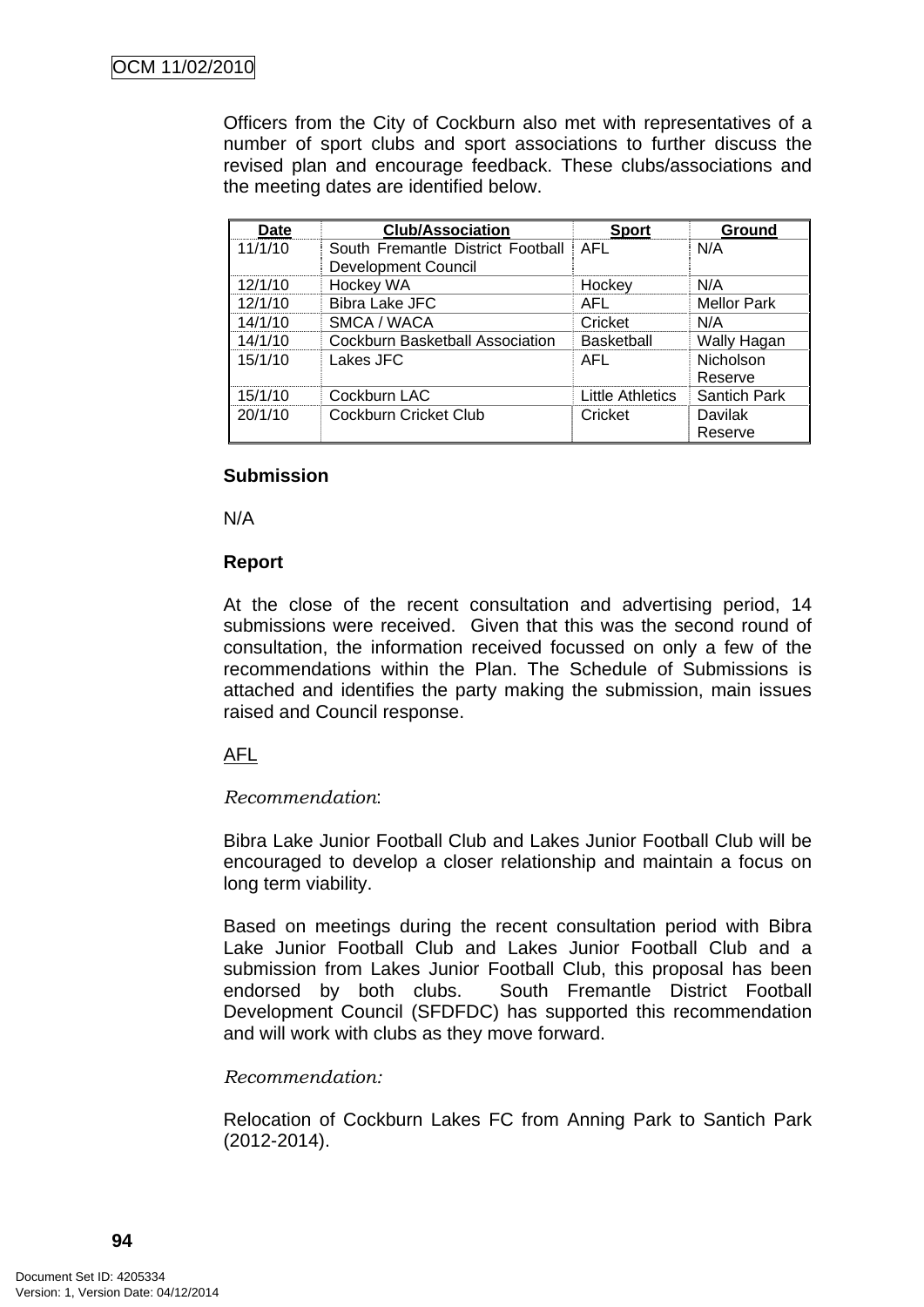Based on the previous consultation, this recommendation was generally well received by Cockburn Lakes, South Coogee FC and the SFDFDC.

A number of local residents have expressed concerns regarding the relocation of a senior AFL club to the ground with 10 submissions to council in the second consultation period. The main issues raised by the residents are:

- Inadequate parking and heavy traffic
- Alcohol consumption
- Conduct of people using the site
- Litter after games

The issue of parking at Santich Park has been identified in the Strategic Plan. Given the additional usage recommended for the site, the parking around the facility will need to be upgraded to cater for the future needs. This is expected to resolve many of the issues that residents and users of site have with parking. Additionally, adequate parking will remove the need for excessive street parking, improving traffic management.

The introduction of a senior club and liquor licence at the facility is not expected to adversely impact the usage of the facility or the local area surrounding the facility. The City of Cockburn has a number of reserves in areas close to housing where senior clubs have liquor licences and has found the clubs to be well managed and responsible. Given the restrictions imposed by liquor licensing regulations and lease requirements, the City is confident that the issue of alcohol consumption on the site will not negatively impact the local residents or neighbouring users of the reserve.

Issues of user conduct and litter will be addressed in usage agreements for the site. The City will address these issues with the existing users of Santich Park and ensure that usage agreements for proposed users cover both conduct and leaving the site in a suitable state after use.

Santich Park is a 5.6 Ha reserve and one of only two reserves within the City capable of housing two AFL fields. With the restricted active reserve space within the City of Cockburn, it is critical that the City optimises its use of its active reserves, particularly the larger reserves. As such, Santich Park is of strategic significance as a senior facility and the relocation of Cockburn Lakes to Santich Park is recommended.

The City intends to consult further with both the Clubs involved in the plans for Santich Park and the local residents with regard to the design of the facility and the use of the facility into the future as part of the implementation of the recommendation.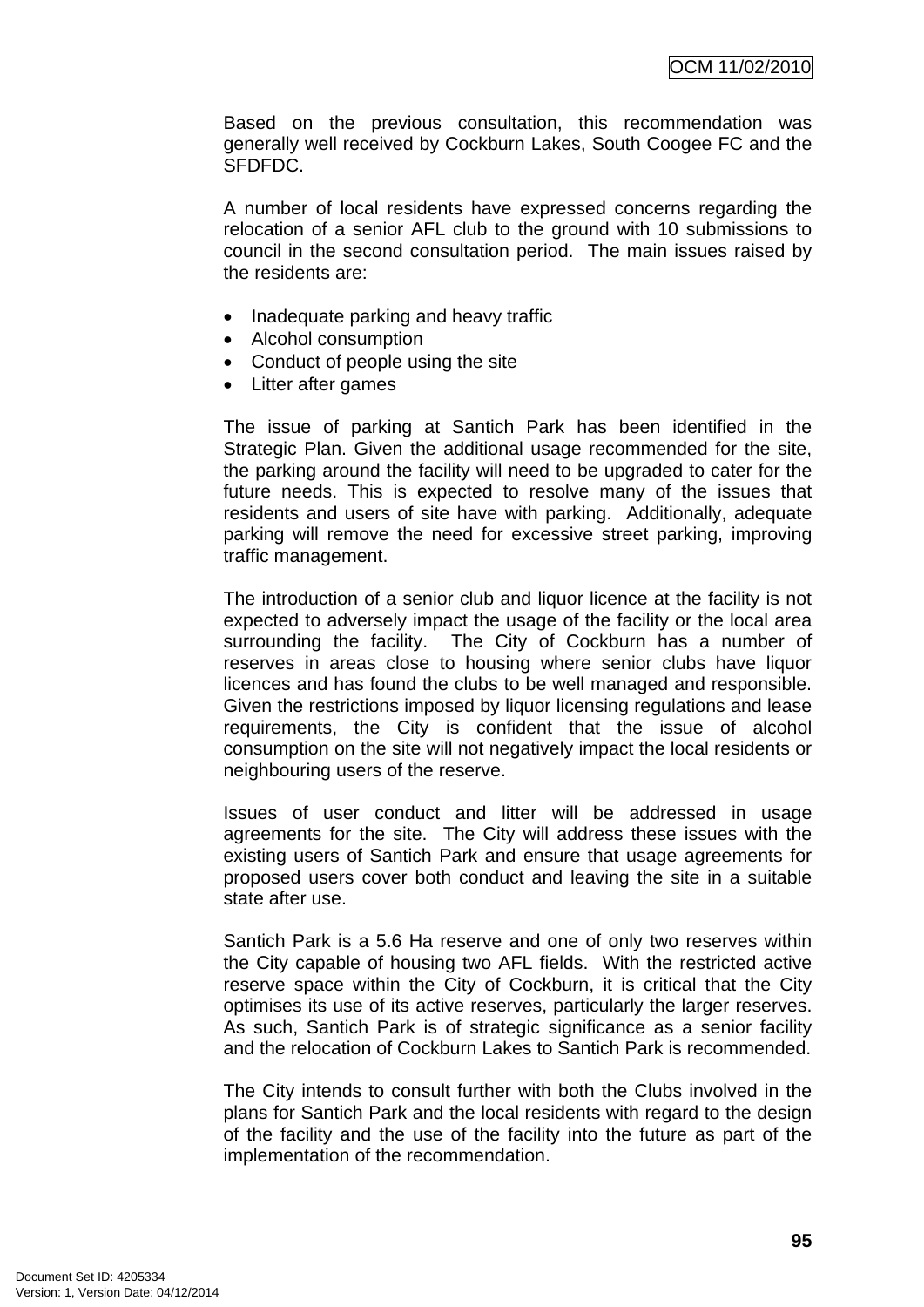# Little Athletics

### *Recommendation:*

Relocation of Phoenix Park LAC from Edwards Reserve to Santich Park.

The Phoenix Park LAC are supportive of the move but have reiterated that additional storage space is required at Santich Park.

Additional storage to house Phoenix Park LAC will be considered in the facility upgrade for Santich Park.

#### **Cricket**

### *Recommendation:*

Introduction of a senior cricket club in the East Ward (2011-2013).

Based on the meeting with SMCA during the recent consultation period, the SMCA has committed to working with existing clubs to ensure that cricket is sustainable. The SMCA will work with existing senior clubs and any new club within the City to ensure that clubs have suitable ties to junior clubs as they move forward.

### **Hockey**

### *Recommendation*:

Introduction of a Junior / Senior Club in the West Ward in the short term (2011-2013).

Based on the meeting during the recent consultation, Hockey WA are supportive of the need for Hockey facilities in Cockburn due to the lack of provision. The introduction of Hockey onto Edwards Reserve and Watsons Reserve are seen as overflow training and game opportunities for clubs based in neighbouring areas. As such, Hockey WA is supportive of neighbouring clubs using these reserves to introduce hockey within the City of Cockburn, particularly for junior programs.

### *Recommendation:*

Development of dedicated Hockey facility in the East Ward (2017- 2019).

Hockey WA understands the timeline in place for this development and is confident that a club can be established in the East Ward at Atwell Reserve.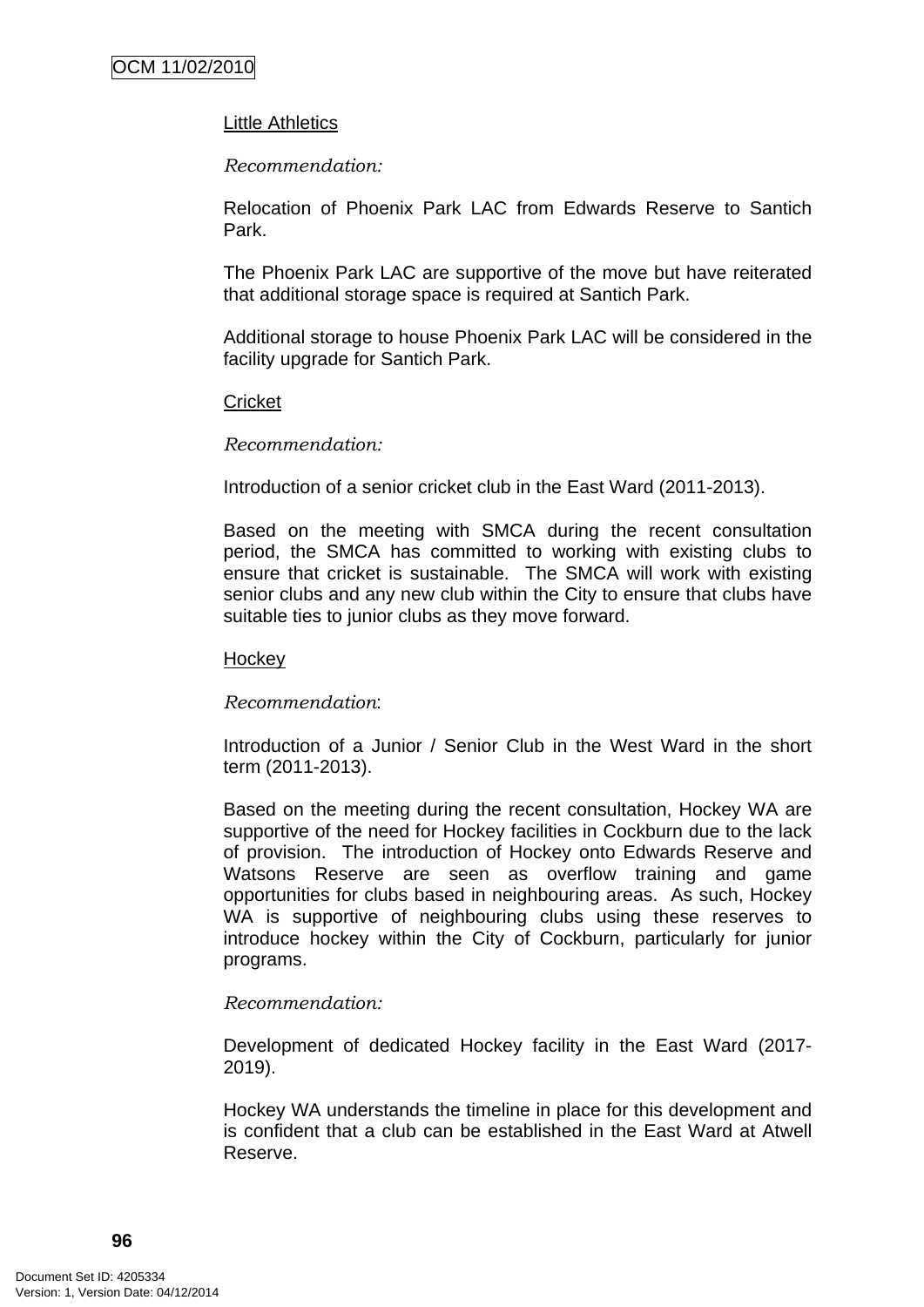### Basketball

Development of Wally Hagan Stadium as a multi-purpose recreation facility (2014).

The Cockburn Basketball Association is supportive of the upgrade of the Wally Hagan Stadium to include dry side recreation and fitness facilities. The Association has raised concerns about management arrangements and access to the facility. The City has committed to further consultation with the Association to ensure that the most beneficial management arrangements for the facility and suitable access arrangements for the Association are put in place.

### **Conclusion**

Following the second round of public consultation, recommendations within the Sport and Recreation Strategic Plan have not been modified. In accordance with the December Council Meeting recommendation, funding sources for Anning Park Tennis Club, Wally Hagan Stadium Upgrade, Beale Park Sports Facilities and Atwell Oval Hockey Facility have been modified to include Developer Contributions. The City is committed to further consulation with Clubs, associations and local residents as part of the implementation of reccomendations within the plan. Given the current inadequacies in sport and recreation provision, changing demographics and the considerable resources required to meet future needs, the City needs to adopt a proactive approach to recreation and sport provision. It is recommended that the Sport and Recreation Strategic Plan (Second Revision) for the City of Cockburn be adopted by Council and that the Plan for the District be updated to reflect the capital items identified within the plan.

# **Strategic Plan/Policy Implications**

### **Infrastructure Development**

- To construct and maintain community facilities that meet community needs.
- To provide an appropriate range of recreation areas that meets the needs of all age groups within the community.

### **Lifestyle and Aspiration Achievement**

- To foster a sense of community spirit within the district generally and neighbourhoods in particular.
- To identify community needs, aspirations, expectations and priorities for services that are required to meet the changing demographics of the district.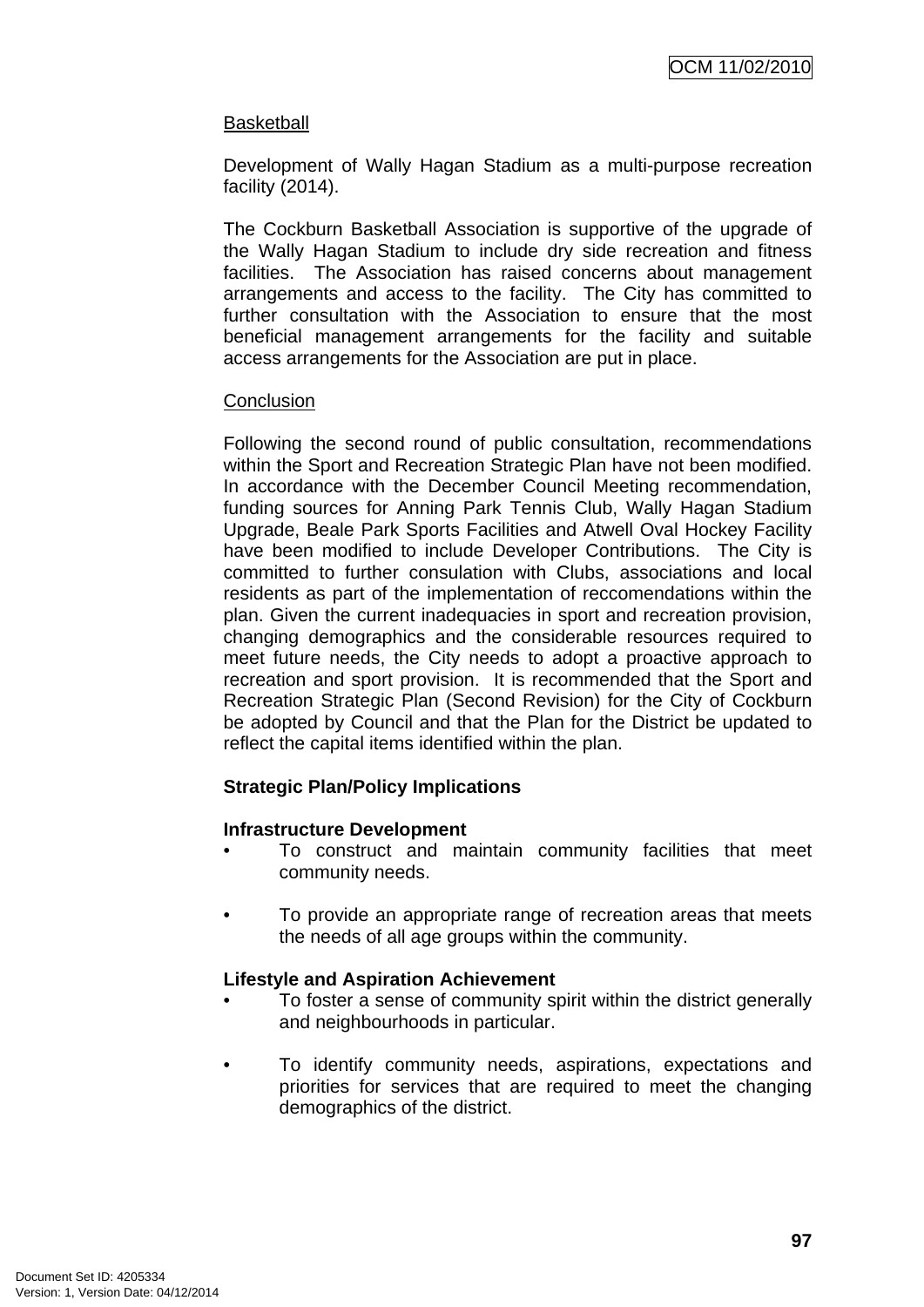# **Budget/Financial Implications**

The proposed capital works program identifies a number of capital items and significant financial commitment to the City of Cockburn over the next 15 years. The existing Plan for the District identifies \$56.4m in recreation projects for the period 2010 to 2018 (including \$12m for the golf course), whereas the new plan for the district has identified \$72.0m in recreation projects over the period 2010 to 2020. The increase includes an allocation of funds for refurbishment as well as \$12m for a golf course (of which \$6m will be spent in each of 2020 and 2021). Further funds totalling \$11.2m have been allocated for 2021 to 2023

A cash flow of the works program has been included in the Plan. It is proposed that this is reviewed bi annually for inclusion in the Plan for the District.

### **Legal Implications**

N/A

### **Community Consultation**

Sport clubs throughout the City were surveyed in late 2008 and early 2009, with information derived from the survey included in the Sport and Recreation Strategic Plan.

The Plan was advertised for public comment with a notice in the Cockburn Community Gazette on October 20 2009 and via the City of Cockburn Website. Letters were sent to sporting clubs and meetings were held with a number of clubs directly affected by recommendations within the plan. The consultation period closed on Monday  $16<sup>th</sup>$ November 2009.

The revised Plan was advertised for public comment on 21 December 2009 via the City of Cockburn website and emails to sporting clubs within the City of Cockburn. Additionally, the plan was advertised for comment in the Cockburn Community Gazette on January 5 2010 and January 12 2010. The consultation period closed on Wednesdav 20<sup>th</sup> January 2010.

Additional community consultation with clubs, local residents and state sporting associations will be undertaken as part of the implementation of recommendations from the Plan.

### **Attachment(s)**

- 1. Sport and Recreation Strategic Plan 2009 (Second Revision)
- 2. Schedule of Submissions Sport and Recreation Strategic Plan 2009 (Revised)
- 3. Record of Club / Association Meetings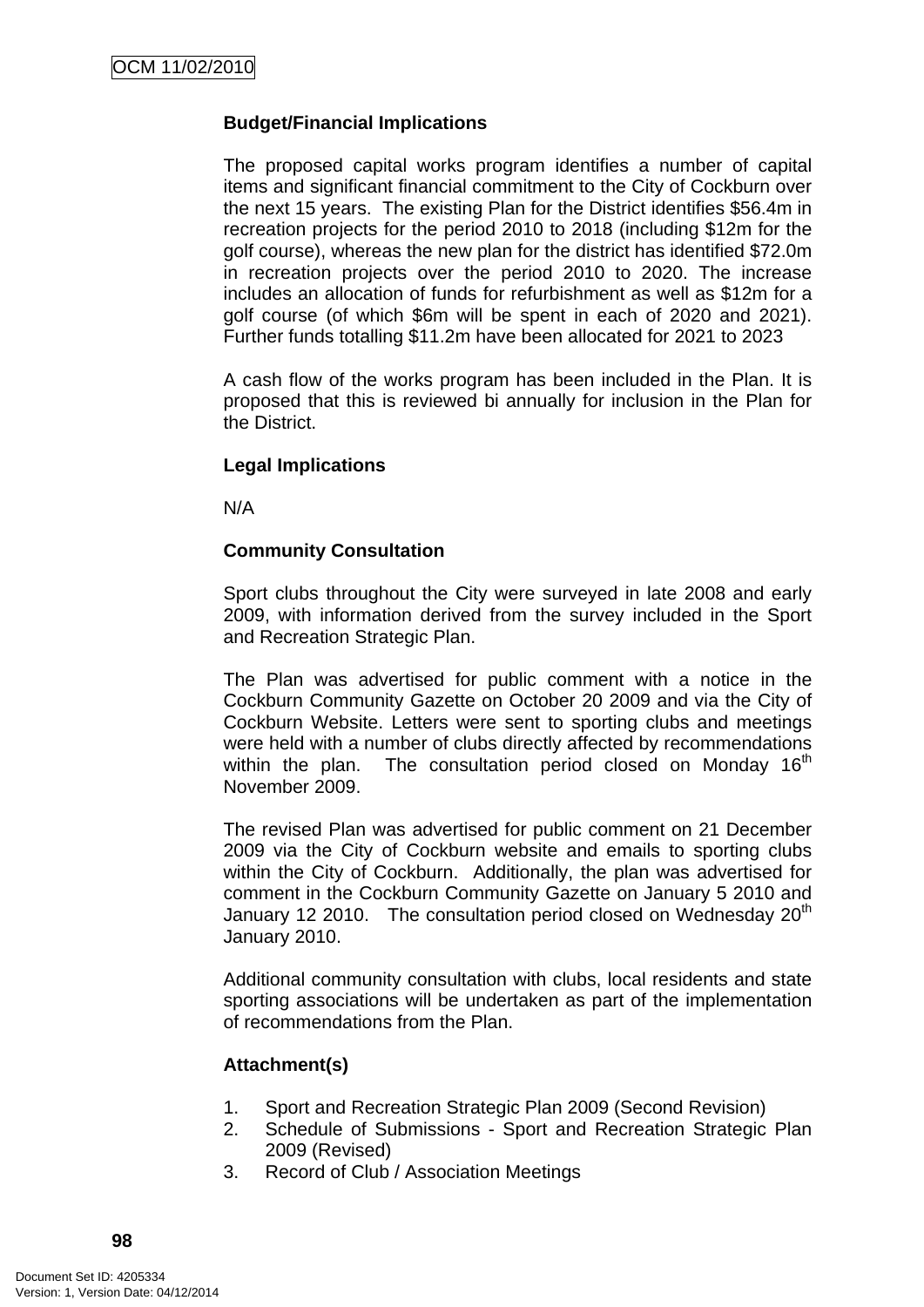# **Advice to Proponent(s)/Submissioners**

The Proponent(s) and those who lodged a submission on the proposal have been advised that this matter is to be considered at the 11 February 2010 Council Meeting.

### **Implications of Section 3.18(3) Local Government Act, 1995**

Local Government traditionally provides the majority of sporting/leisure facilities in the community on a subsidised basis to the public. Some additional facilities are provided by the private sector.

### **17.3 (OCM 11/02/2010) - BEELIAR RESERVE - BEELIAR FLOODLIGHTING - INVESTIGATION INTO THE FAILURE OF LIGHTS DURING THE BEELIAR REGIONAL ADVANCEMENT GROUP (BRAG) CHRISTMAS CONCERTS 2008 AND 2009 (CR/F/007) (A LACQUIERE) (ATTACH)**

**RECOMMENDATION** That Council:

- (1) notes the information provided regarding the failure of floodlighting at Beeliar Reserve for the BRAG Christmas Concerts and the development of an event compliance checklist for future events held within the City; and
- (2) include the amount of \$10,000 in the 2010/11 Draft Budget (Donations Account) estimates as a donation to BRAG towards the conduct of its 2010 concert.

# **COUNCIL DECISION**

### **Background**

The Beeliar Residents Advancement Group (BRAG) had co-ordinated the annual community Beeliar Christmas Concert for local residents held on Beeliar reserve. In 2008 and 2009 the floodlights used on the night have, at some point during the event, automatically switched off due to the timer settings. As a result of the light failure in 2009, investigations have taken place to establish why the lighting failed and if correct procedures had taken place on behalf of the City.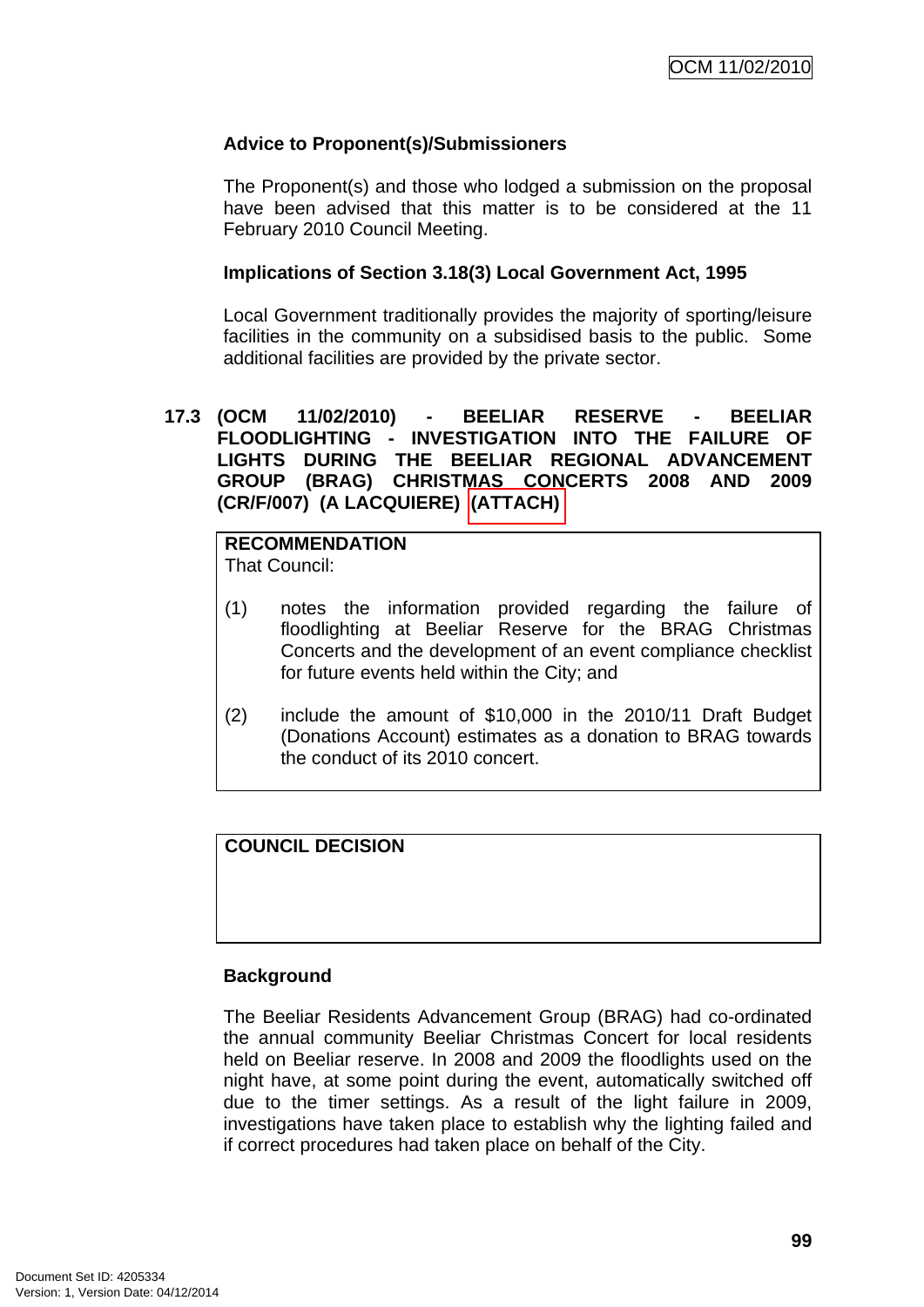# **Submission**

N/A

### **Report**

The Beeliar floodlights were installed on the reserve over a 2 year period starting in 2003 with completion of the lights in 2005 for sporting club use. The Beeliar Junior Soccer Club has been the users of the lighting on the reserve however, recent issues with the Club failing to turn the lighting off has seen the City install timers to ensure that they switch off each evening. The City installed the timers in June 2008 as an efficiency precaution to ensure the floodlights would not be left on over night and during the day as had been reported by the community. The floodlights were timed to automatically shut off at 10 pm in the event that the Club forgot to turn the lights off.

The Christmas Concert held on Beeliar Reserve in 2008 was the first year that floodlighting was required for this event. BRAG representatives had booked the reserve with Recreation Services and had asked that all keys were checked prior to the event being held. Keys were checked and access was granted to the lights, however, on the night the lights turned off during the pack up time of the event. The automatic timer had switched off the lights as designed. A letter dated 31 December 2008 was written to BRAG advising that, due to daylight savings, the floodlights turned off 1 hour earlier than expected. This was an oversight by Recreation Services as no clubs use the reserve over summer and therefore the timer was not adjusted.

The Christmas Concert in 2009 also experienced problems with the floodlighting due to the timers not being set accordingly. Following the event an investigation took place to ascertain why the lighting was not programmed as requested.

The change of lighting times is currently only completed by the City's contracted qualified electricians. The contractor was formally advised by the City of the need to alter the timer for the floodlights, but unfortunately due to internal miscommunication within the contractors company, the job was not carried out prior to the event starting. The contractor did attend the site on the night to check whether the lights switch off time had been altered but unfortunately this was after the lights had gone out and notice had been given to patrons that the event would need to be terminated early. The contractor has provided in writing to the City why the timer was not changed as requested and has accepted responsibility.

The City has written to BRAG in response to a letter of complaint received on 30 November 2009 and has since apologised publicly for the inconvenience caused.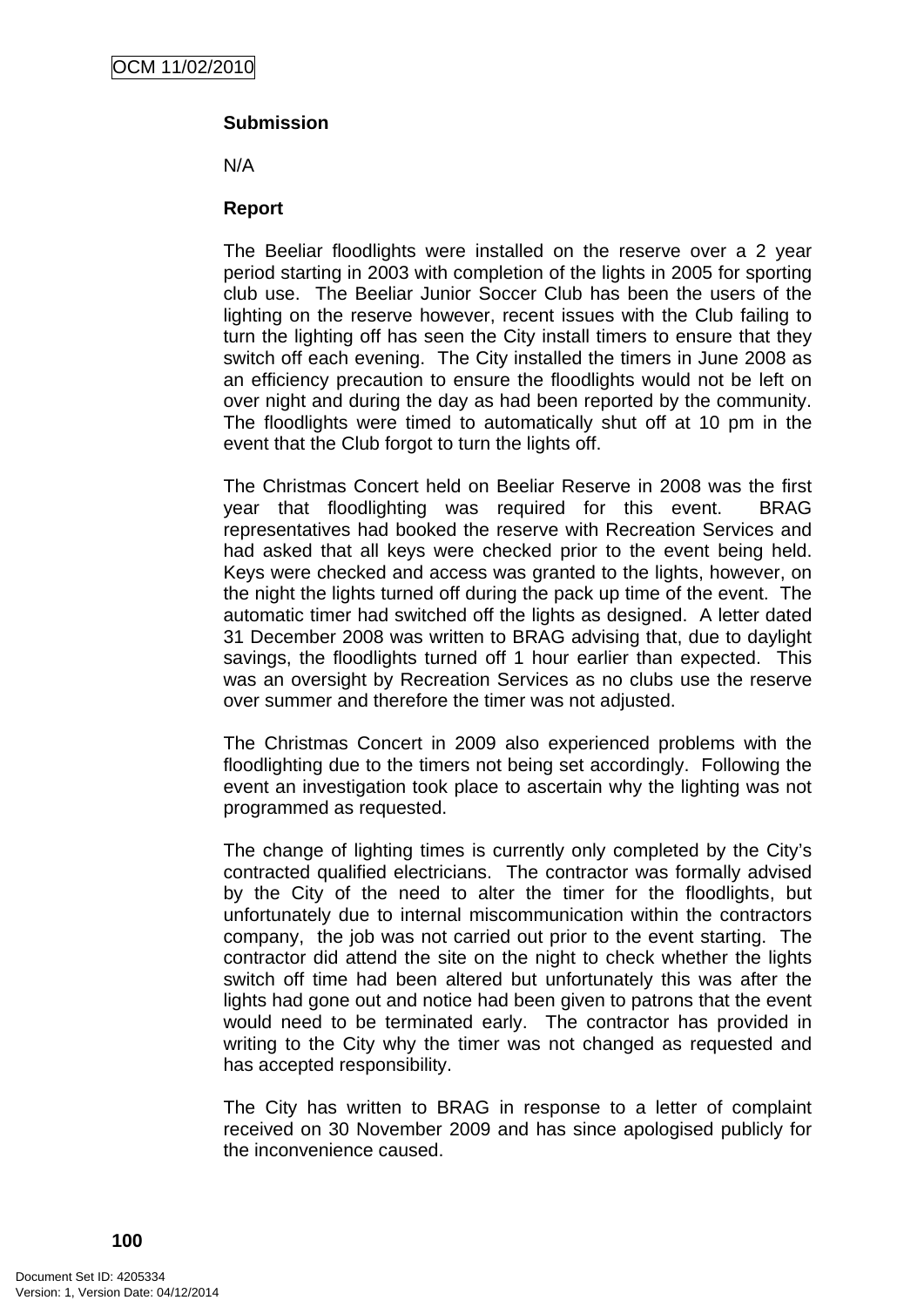BRAG was contacted by the City to confirm their version of events that took place for the 2009 concert. The representative from BRAG confirmed that the lights were off on the night for up to 20 minutes and that the event was called off early as a result.

The City Administration has confirmed that it will develop an event compliance checklist to ensure this does not happen again. The checklist will identify the necessary tasks and assign responsibility to clarify the roles of the City and event organisers in future. This will ensure that tasks are able to be completed and checked prior to the event date.

# **Strategic Plan/Policy Implications**

# **Lifestyle and Aspiration Achievement**

- To foster a sense of community spirit within the district generally and neighbourhoods in particular.
- To facilitate and provide an optimum range of community services and events.
- To deliver our services and to manage resources in a way that is cost effective without compromising quality.

# **Budget/Financial Implications**

It is proposed that \$10,000 be included for consideration in the 2010/11 Budget in recognition of the inconvenience endured by BRAG as a result of floodlighting failure at Beeliar Reserve for the past two years. This amount will substantially pay for the cost of conducting the event in 2010.

# **Legal Implications**

N/A

# **Community Consultation**

N/A

# **Attachment(s)**

- 1. City of Cockburn Action Request to Contractor
- 2. Letter from J. F. Covich & Co Pty Ltd

### **Advice to Proponent(s)/Submissioners**

BRAG has been advised that this matter is to be considered at the 11 February 2010 Council Meeting.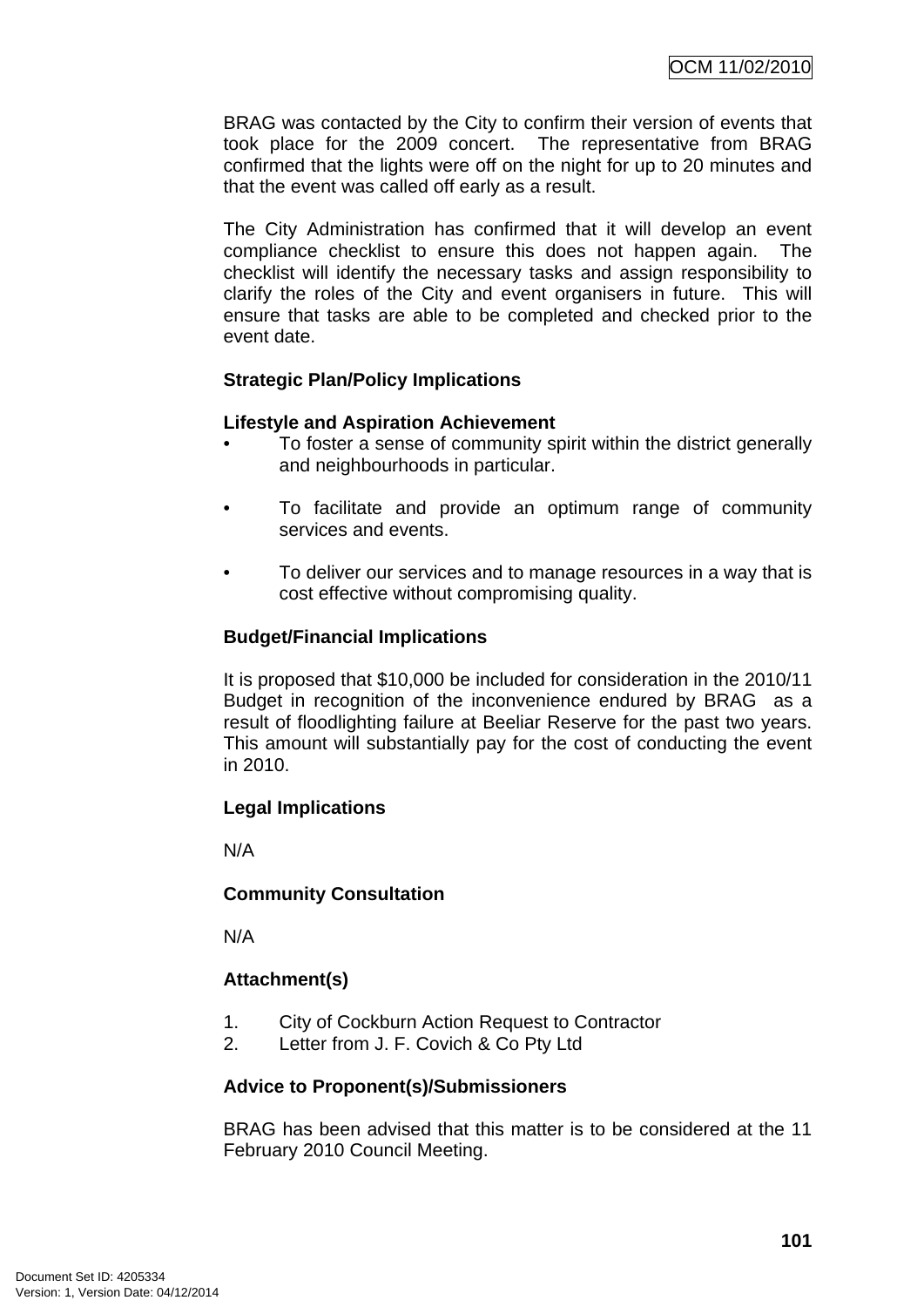**Implications of Section 3.18(3) Local Government Act, 1995**

Nil.

# **18. EXECUTIVE DIVISION ISSUES**

Nil

# **19. MOTIONS OF WHICH PREVIOUS NOTICE HAS BEEN GIVEN**

**19.1 (OCM 11/02/2010) - ADDITIONAL USE FOR RETAILING - STOCK ROAD MARKETS FOR LOTS 11, PART LOT 13, 14, 18, 20, 21, 22 AND 23 PORT PIRIE STREET, BIBRA LAKE (1116151; 1116153; 1116154; 1116158; 1116160; 1116161; 1116162; 1116163) (P PRENDERGAST)** 

#### **RECOMMENDATION** That Council:

- (1) in pursuance of Section 75 of the Planning and Development Act 2005 ("Act"),initiate an amendment to the City of Cockburn Town Planning Scheme No.3 for the purpose of:
	- "1. Allowing the additional use of shop at lots11, 14, 18, 20, 21, 22, 23 and part of lot 13, of SP 20182, 40 Port Pirie Street, Bibra Lake.
	- 2. Inserting the new Additional Use No. 18 provisions into Schedule 2 of the scheme text as follows:

| No.          | Description of<br>Land | <b>Additional Use</b>                                                                                                                                                                                                                          | Conditions |
|--------------|------------------------|------------------------------------------------------------------------------------------------------------------------------------------------------------------------------------------------------------------------------------------------|------------|
| <b>AU 18</b> | Lake.                  | Lots 11, 14, 18, Shop: subject to the Planning<br>20, 21, 22, 23 and retail floor space of Approval.<br>Pt 13 on SP individual premises<br>20182, 40 Port being restricted to a<br>Pirie Street, Bibra   maximum of 800 m <sup>2</sup><br>GLA. |            |

- 3. Amending the Scheme map accordingly."
- (2) as the amendment is in the opinion of Council not entirely consistent with Regulation 25(2) of the Town Planning Regulations 1967 ("Regulations"), and upon receipt of the necessary amendment documentation, the amendment be referred to the Western Australian Planning Commission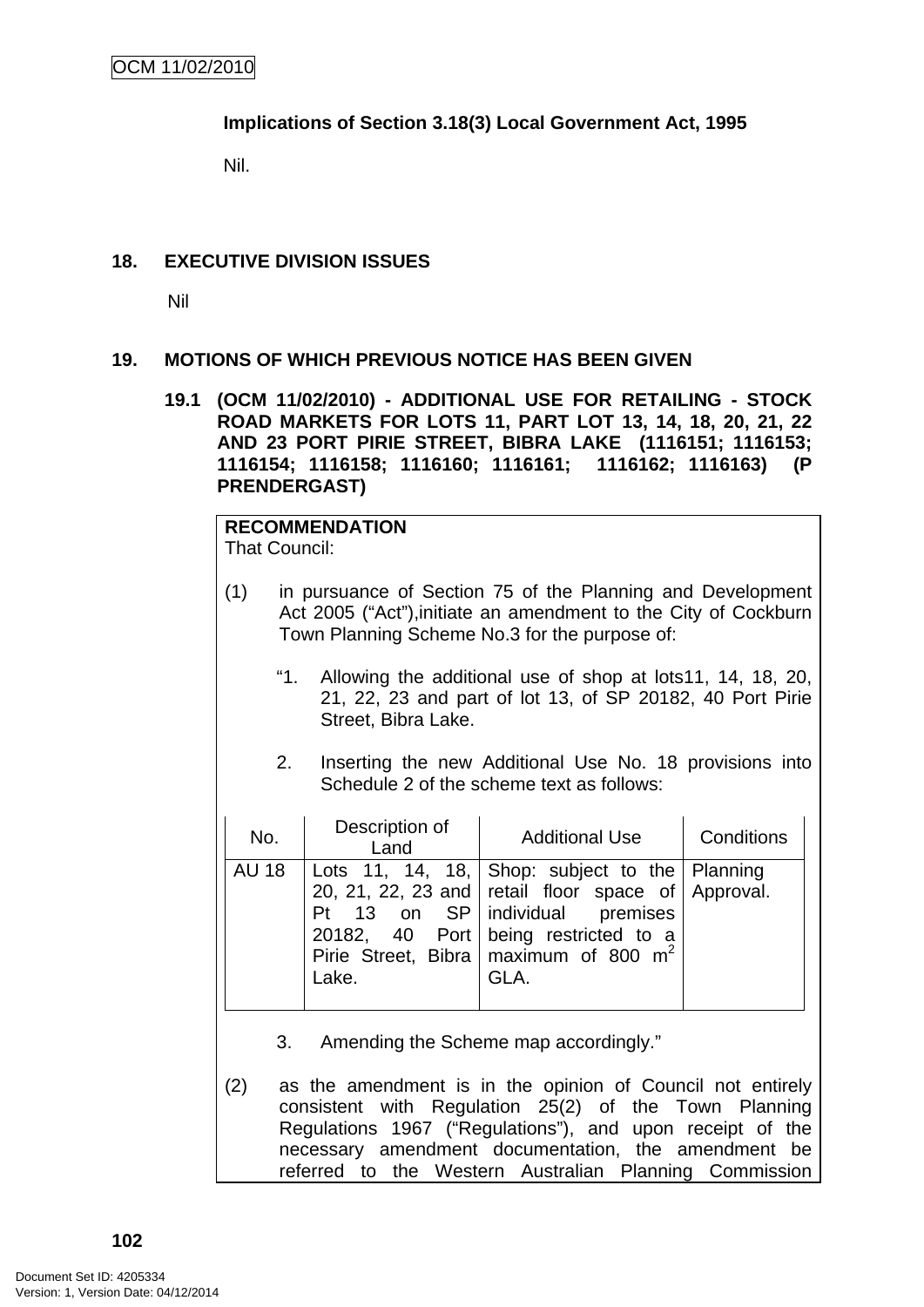("WAPC") with a request that it consider giving its consent for the amendment to be advertised for public inspection;

- (3) subject to the consent of the WAPC being received first as required by 2., the amendment be referred to the Environmental Protection Authority ("EPA") as required by Section 81 of the Act, and on receipt of a response from the EPA indicating that the amendment is not subject to formal environmental assessment, be advertised for a period of 42 days in accordance with the Regulations. In the event that the EPA determines that the amendment is to be subject to formal environmental assessment, this assessment is to be prepared by the proponent prior to advertising of the amendment;
- (4) prepare the amended documentation in accordance with the standard format prescribed by the Regulations; and
- (5) hold in abeyance any compliance action in respect of the unauthorised uses operating from the lots referred to above, pending the outcome of (1) and (2).

# **COUNCIL DECISION**

# **Background**

The development of the Stock Road markets complex took place in the early 1980's after Council granted planning approval for the site to be developed for showroom, warehouse and weekend markets use. The development at that time included 22 small units to support the showroom warehouse component, whilst the outdoor markets use took place within the open area between the showroom units.

The details of the planning application were referred to the then Metropolitan Region Planning Authority who, whilst supportive of the proposal in principle, was so on the basis that the use would operate with conditions applied to:

- 1. Restrict access from Port Pirie Street only, with no access from Stock Road or Spearwood Avenue.
- 2. Not permit retail sales within the Showroom/Warehouse component of the development.
- 3. The weekend market being operative on Saturdays and Sundays only.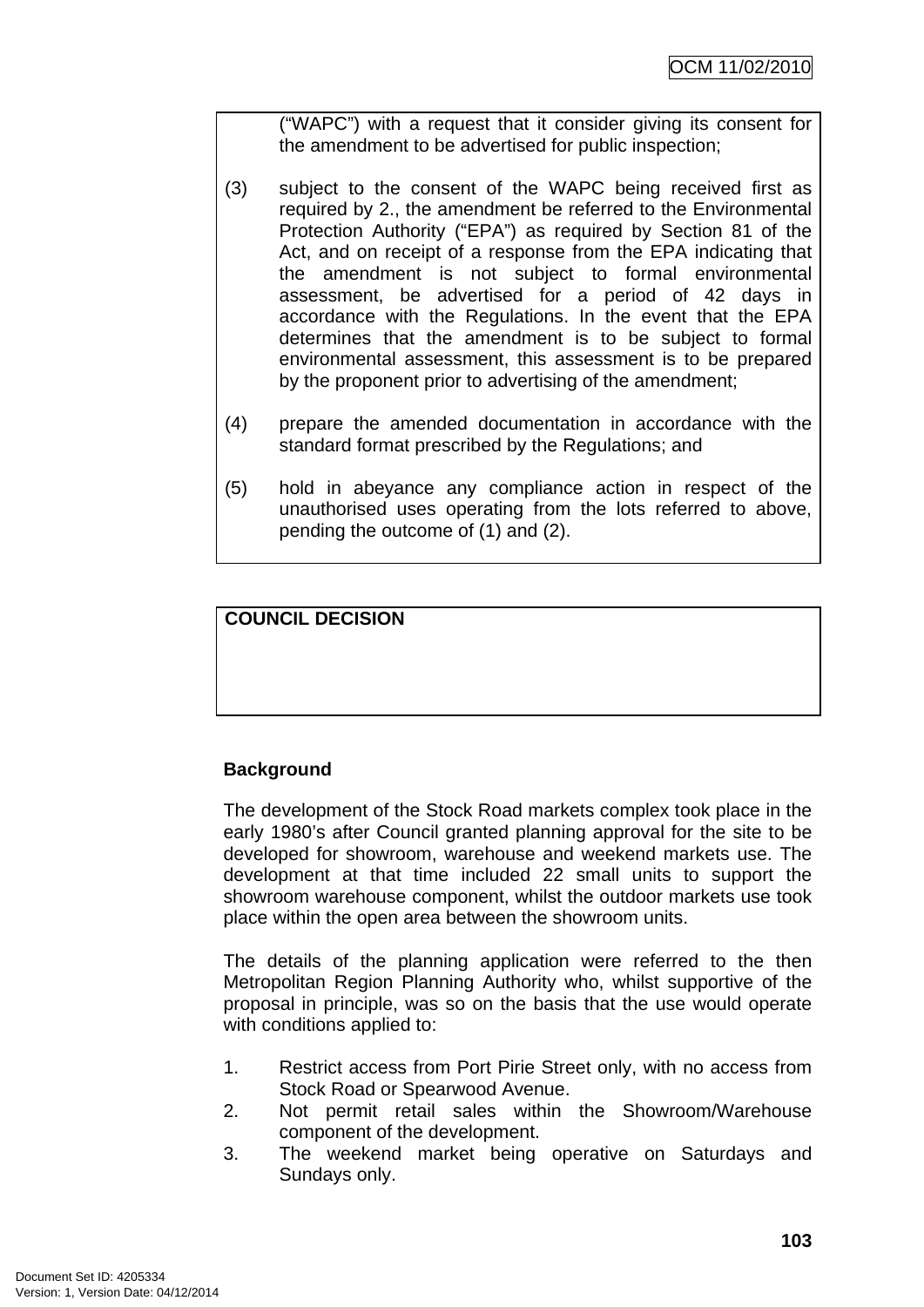Since then, and as a result of a number of further planning submissions and determinations, the markets use was extended within an indoor structure. This meant that indoor markets operated daily, whilst the outdoor markets remained a weekend only affair. At the same time, the use of the 22 purpose built warehouse/showroom units remained as such, with no retail activities permissible.

Recent years have witnessed a decline in the popularity of the markets. This, coupled with the effects of extensive fire damage to the main markets structure, rendered the market use almost obsolete.

At the same time, it would appear that a number of retail and quasi retail shop businesses were established within the showroom/warehouse units that flank the car parking area adjacent to the markets.

Some of these businesses sought and were granted planning approval on the basis that they involved the sale of bulky goods, for example carpet and rug sales, or whose retail activities were classed as ancillary to another predominant activity, such as a butcher who operates a significant food processing operation and food supply business from the site as well as the retail sale of foodstuffs procured on the premises. The remainder are pure retail shop uses which do not benefit from planning approval to operate as such.

### Unauthorised Business Activities:

This existence of a number of unauthorised business activities at the Stock Road Markets complex was brought to the direct attention of the Statutory Planning Team of the City in September 2009.

At that time, an application for a Section 40 Certificate, a requirement for Local Government certification under the Liquor Control Act 1988, was received by the City. This related to the potential sale of alcohol from premises at Unit 5/40 Port Pirie Street, located within the Stock Road markets complex.

In dealing with the Section 40 request, it was clear that planning consent had not been granted in respect of the use of the premises for retail shop purpose. Furthermore, the premises are located within an area defined as a "Mixed Business Zone" under the provisions of Town Planning Scheme No 3 (the Scheme). Within such areas, the use of premises for retail shop purposes is an "X" use, not permitted by the Scheme. Approval for an "X" use can only proceed by way of an amendment to the Scheme.

As a result, the Section 40 Certificate was duly completed and this confirmed that the premises would not comply with the relevant planning laws of the City.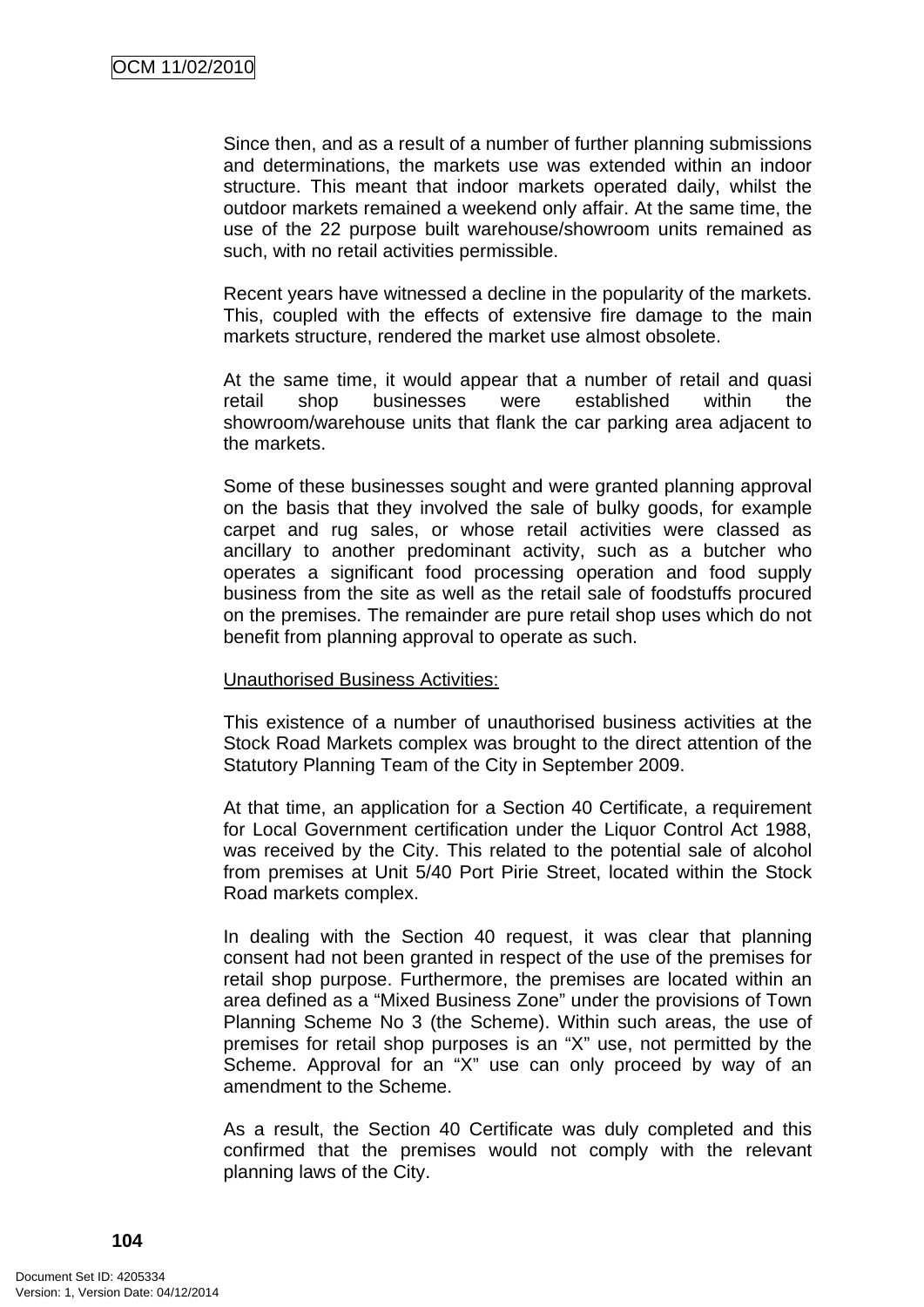The applicant was advised that the premises at unit 5/40 Port Pirie Street did not benefit from planning approval for use as a retail shop, by which stage the premises had been fitted out as such and was operating as a shop for the sale of East European food and groceries.

An appraisal of the various business uses operational within the complex followed, at which stage it was determined that, a total of seven (7) retail shop businesses operated without the benefit of planning approval.

These are as follows:

- 1. Unit 5/40 Port Pirie Street (Euro Delish Food store)
- 2. Unit 7-8/40 Port Pirie Street (Seafood Central)
- 3. Unit 9/40 Port Pirie Street (Children's Clothing, Jewellery)
- 4. Unit 12C/40 Port Pirie Street (Hairdressing/Ladies Clothing)
- 5. Unit 12D/40 Port Pirie Street (Bookshop)
- 6. Unit 15/40 Port Pirie Street (The Wot Not Shop-Fruit and
- 7. Vegetables, Toys and Fancy Goods)
- 8. Unit 17/18/19, 40 Port Pirie Street (Galati and Sons, Fruit and Vegetable Sales)

It was determined that the owners and occupiers associated with each of the 7 unauthorised businesses would be advised that they operated without the relevant planning approvals in place, and be given 60 days to cease retail trading.

Advice in this regard was included in the Elected Members Newsletter dated 8 January 2010, and as a result a number of Councillors expressed concern that this action should not be progressed, culminating in a Notice of Motion request by Councillor Allen. This calls for a Scheme Amendment to rezone the site to permit the inclusion of retail uses from it. In the interim the Notice of Motion also seeks confirmation that that the City will not take any action in respect of the non-compliant businesses until the Western Australian Planning Commission determines its position on the amendment.

#### **Submission**

N/A

### **Report**

The Notice of Motion request from Cllr Allen calls for the initiation of an amendment to the City of Cockburn Town Planning Scheme No 3 to enable retail uses to take place, in principle, in land use terms, from the Stock Road markets site. There will remain a need for such uses to obtain planning approval prior to occupation and trading.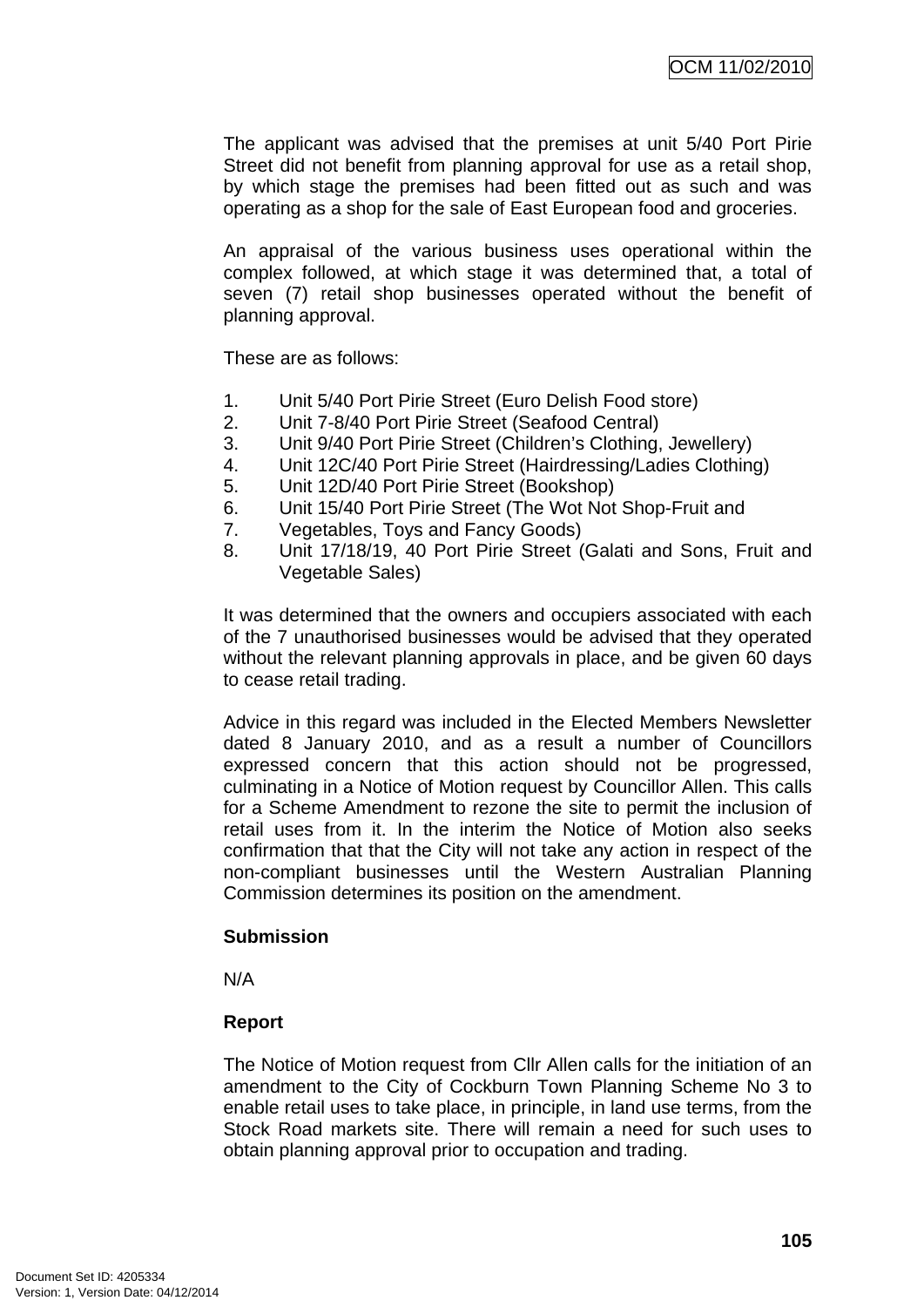There is an implicitly expressed view that the ability to use the units within this complex for retail purposes would, in land use terms, not conflict with the aims and provisions of the Scheme or any other relevant Planning Policy, nor would it conflict with the orderly and proper planning of the locality. The fact that a number of the units within the complex have operated as such for a number of years is considered to be indicative of that view.

For the purpose of this report, the planning merits of a scheme amendment to permit retail development at the Stock Road markets site will be explored, taking into account the objectives of the Scheme, as well as those of other Council Policies including the Local Commercial Strategy, and State Planning Policies relative to retail land use and development.

### Policy Framework**:**

#### City of Cockburn Town Planning Scheme No. 3

The current Town Planning Scheme was gazetted in December 2003. Amongst other things, the purposes of the Scheme are as follows:

- "(a) to set out the local government's planning aims and intentions for the Scheme Area; ……..and
- (b) to zone land within the Scheme Area for the purposes defined in the Scheme;
- (c) to control and guide land use and development; and
- (d) To set out procedures for the assessment and determination of planning applications ……………"

In addition, the stated aims of the Scheme are to:

- "(a) ensure that development and the use of land within the district complies with accepted standards and practices for public amenity and convenience, and to
- (b) ensure that the future development and use of land within the district occurs in an orderly and proper way so that the quality of life enjoyed by its inhabitants is not jeopardised by poor planning, unacceptable development and the incompatible use of land."

Land within the City is zoned in accordance with these objectives, and a zoning table is created which indicates, in accordance with the provisions of the Scheme, those uses that are permitted within the various zones, subject to the planning approval of the City. Land use activities are classified as follows: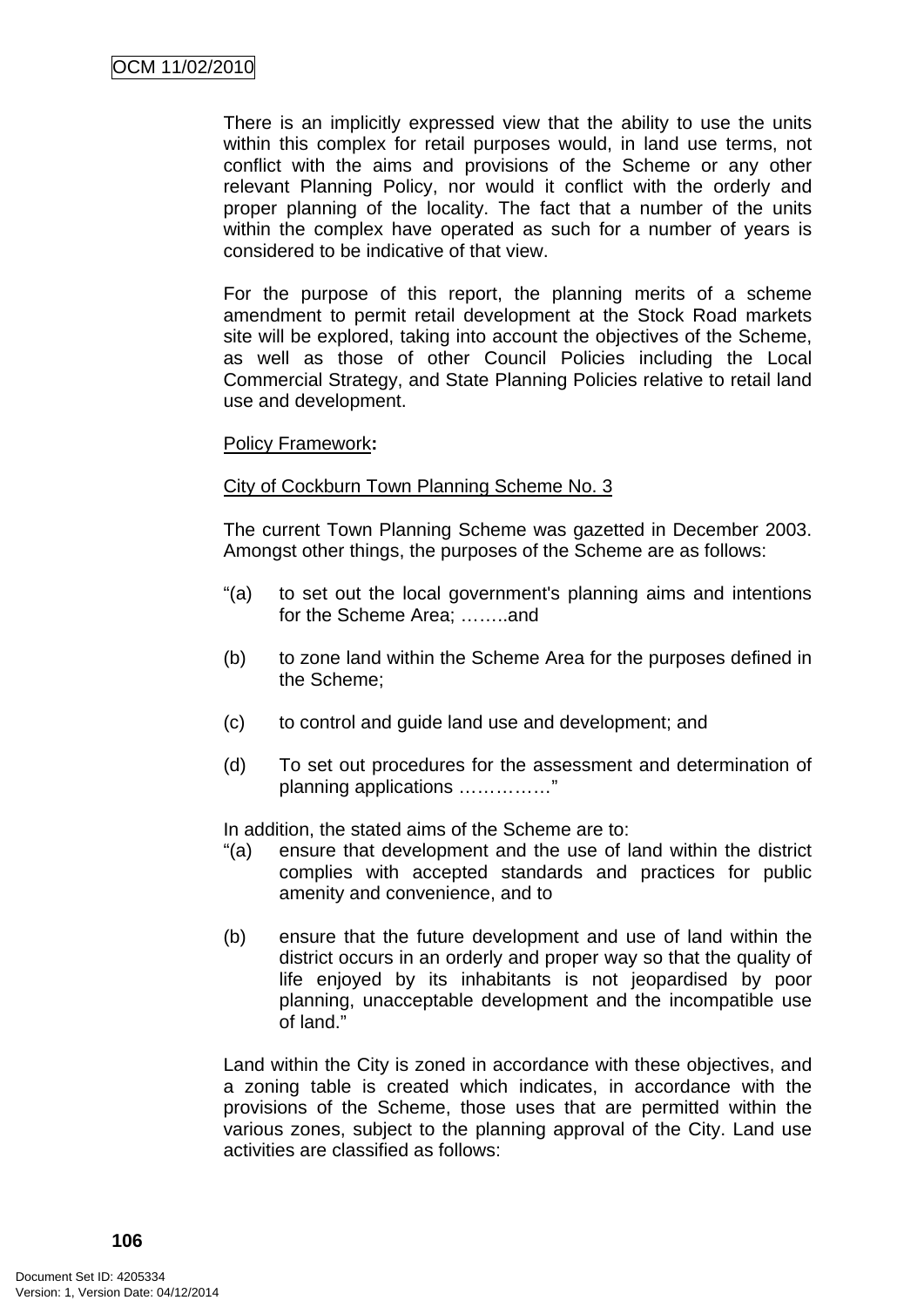'P' means that the use is permitted by the Scheme providing the use complies with the relevant development standards and requirements of the Scheme.

'D' means that the use is not permitted unless the local government has exercised its discretion by granting planning approval.

'A' means that the use is not permitted unless the local government has exercised its discretion and has granted planning approval after advertising in accordance with Clause 9.4.

'X' means a use that is not permitted by the Scheme.

The regulation of land use activity in accordance with the allocation of zones and the use of the zoning table ensures that development within the City is undertaken in compliance with the stated aims and purposes of the Scheme.

In the case of the Stock Road markets site, the land is zoned to be a "Mixed Business Area", designed to cater for a wide range of light and service industrial, wholesaling, showrooms, trade and professional services, which, by reason of their scale, character, operation or land requirements, are not generally appropriate to, or cannot be conveniently or economically located within the Centre or Industry Zones.

### State Planning Policy 4.2: Metropolitan Centre's Policy Statement for the Perth Metropolitan Region:

The purpose of this policy is to provide a broad regional planning framework to coordinate the location and development of retail and commercial activities in the Metropolitan Region. It is mainly concerned with the location, distribution and broad design criteria for the development of commercial activities at the regional and district level.

The objectives of the policy are to:

- establish a hierarchy of well-located centres in the metropolitan region that will:
	- $\circ$  promote the Perth central area as the dominant centre and the primary focus for retail, commercial, cultural, entertainment and tourist facilities;
	- o promote strategic regional centres as "cities in the suburbs" and the preferred location for major offices and retailing as well as a mix of entertainment, recreation and community facilities;
	- o promote regional centres as important suburban centres offering a focus for the community by providing a mix of retail, office, entertainment, recreation and community facilities;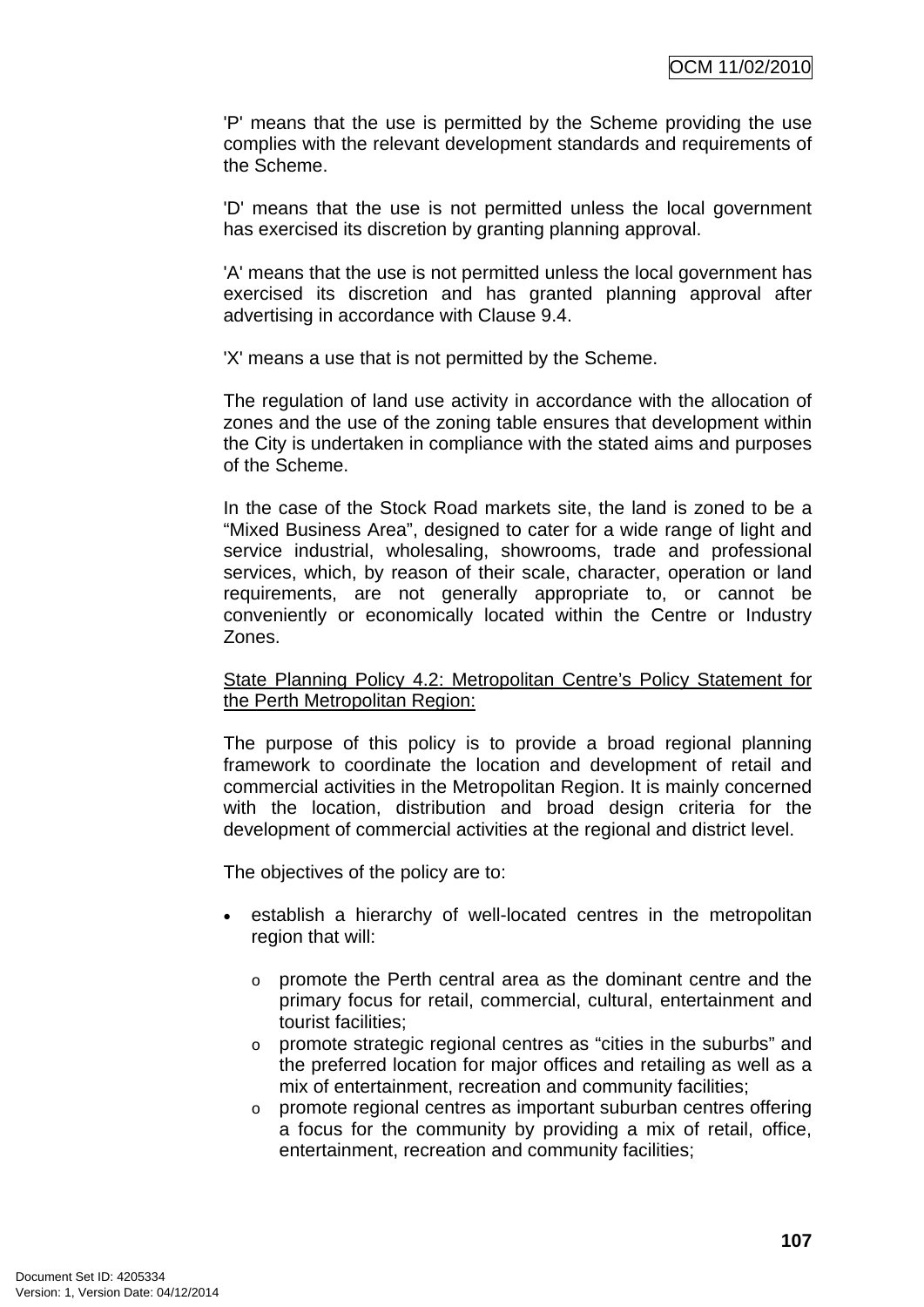- o promote district centres to meet the weekly shopping and service needs of the community including the provision of offices and community facilities; and
- o promote neighbourhood centres, local centres and corner shops as performing a vital role in providing the day-to-day convenience shopping for the neighbourhood as well as an important focus for neighbourhood services and community facilities;
- encourage centres to be developed as the focus of the community and employment activities comprising a range of appropriate commercial and community uses;
- ensure that centres are highly accessible, of a high standard of urban design and developed with due regard to the residential amenity of the locality;
- encourage local governments to develop local planning strategies to provide detailed planning mechanisms to implement the objectives of this policy; and
- provide policy measures and guidelines for the planning and design of centre developments.

It is envisaged that the overriding objectives of this policy will be secured via the implementation of more detailed local planning strategies. These, such as the City of Cockburn Local Commercial Strategy, are designed to provide more detailed guidance for planning and development control in pursuit of the more global policy objectives outlined.

In June 2009, a draft State Planning Policy entitled "Activity Centres for Perth and Peel" was released. This will ultimately replace the Metropolitan Centres Policy Statement for the Perth Metropolitan Region, although until the draft Policy becomes final, the latter remains instrumental in terms of informing planning decision making in respect of commercial centre development.

The main aims of the Draft Activity Centre's Policy are as follows:

- The distribution and types of activity centres should meet different levels of community need, and enable employment and goods and services to be accessed efficiently and equitably by the community by all transport modes.
- Apply the activity centre hierarchy as part of a long-term and integrated approach by public authorities to planning economic and social infrastructure.
- Activity centres should be located and planned to promote reduced transport energy demands and private vehicle kilometres per capita.
- Provide general land use, development and subdivision principles to guide planning decision-making and promote coordinated development.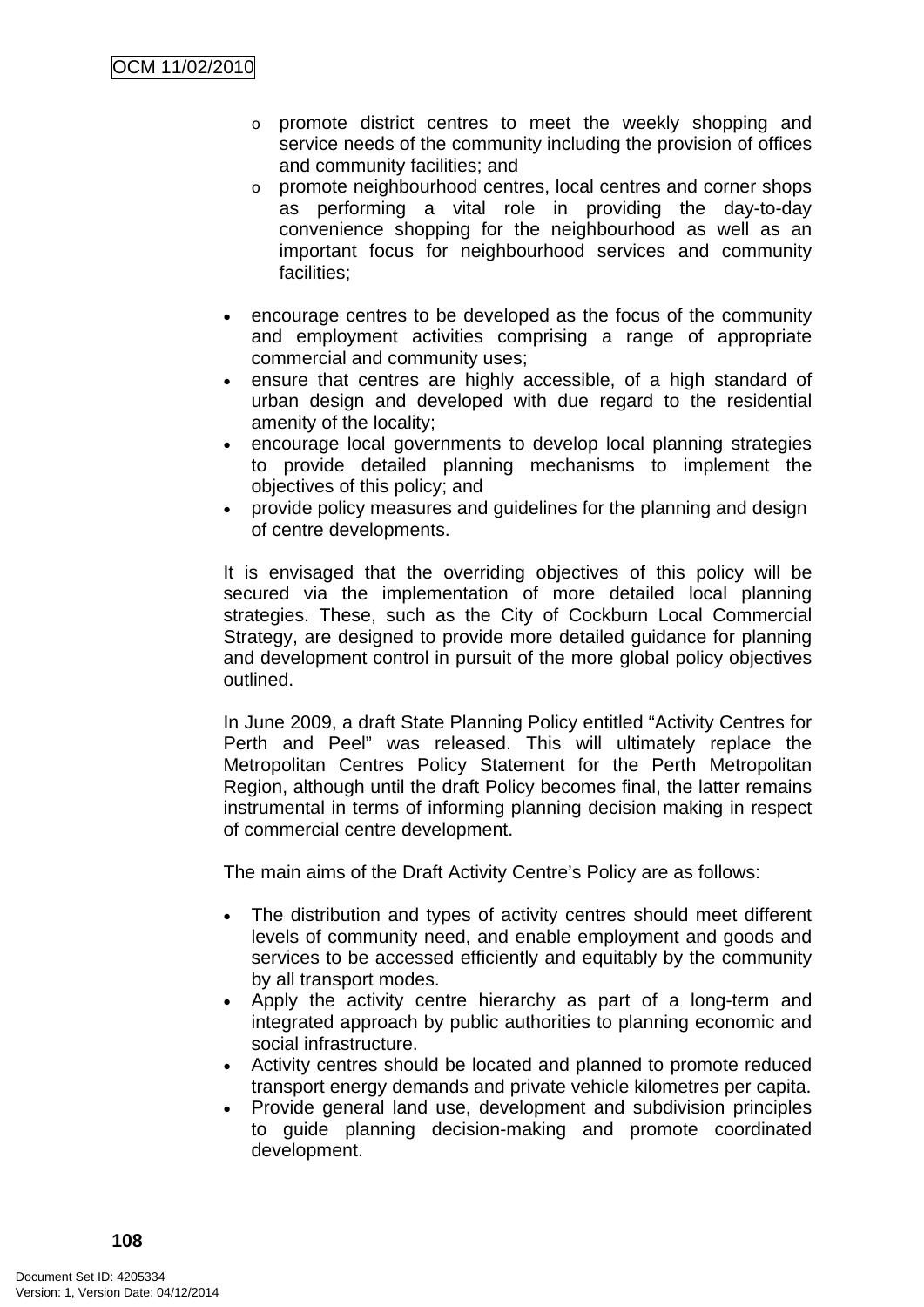- Activity centres should have levels of activity, accessibility and diversity sufficient to attract people and sustain public transport and a range of other services and economic activities.
- Localise employment opportunities and promote the accumulation of economic activity and cultivation of business synergies, including retail.
- Facilitate more housing supply in activity centres to improve urban land efficiency, housing variety and choice.
- Activity centres should offer a high standard of amenity and urban design, and be planned using public transport oriented principles

The hierarchical emphasis of centre development remains integral to the Draft Policy. The Policy is designed to complement the regional planning framework which seeks to reduce the overall need to travel, support the use of sustainable transport, and promote a more efficient urban form.

The implementation of this Policy will again rely on the existence of local planning strategies to guide development at a local level. It should be noted that once final, the existence of the Activity Centres Policy may require a review of the City's Local Planning Strategy to reflect the changing policy provisions contained within it.

#### Local Commercial Strategy

The City of Cockburn Local Commercial Strategy exists to guide the future development of commercial centres within the City, and assists the City in guiding development in accordance with the directions set by the State Government via the release of State Planning Policies and Guidance, particularly The Metropolitan Centres Policy Statement for the Perth Metropolitan Region.

The main objectives of the Local Commercial Strategy are:

- To define and implement an appropriate system of centres as the focus of commercial and community activity.
- To place greater emphasis on the role and quality of neighbourhood and local centres within the City.
- To ensure that centres are viable, attractive and readily accessible to all members of the community.
- To facilitate provision for the widest practicable range of service functions within centres, including retail, office development, entertainment and other community services.
- To encourage an increase in local employment opportunities within centres.
- To facilitate the increased use of public transport to access centres;
- To discourage unattractive commercial ribbon development along main transport routes.
- To discourage the intrusion of inappropriate retail and other non industrial commercial uses into industrial areas.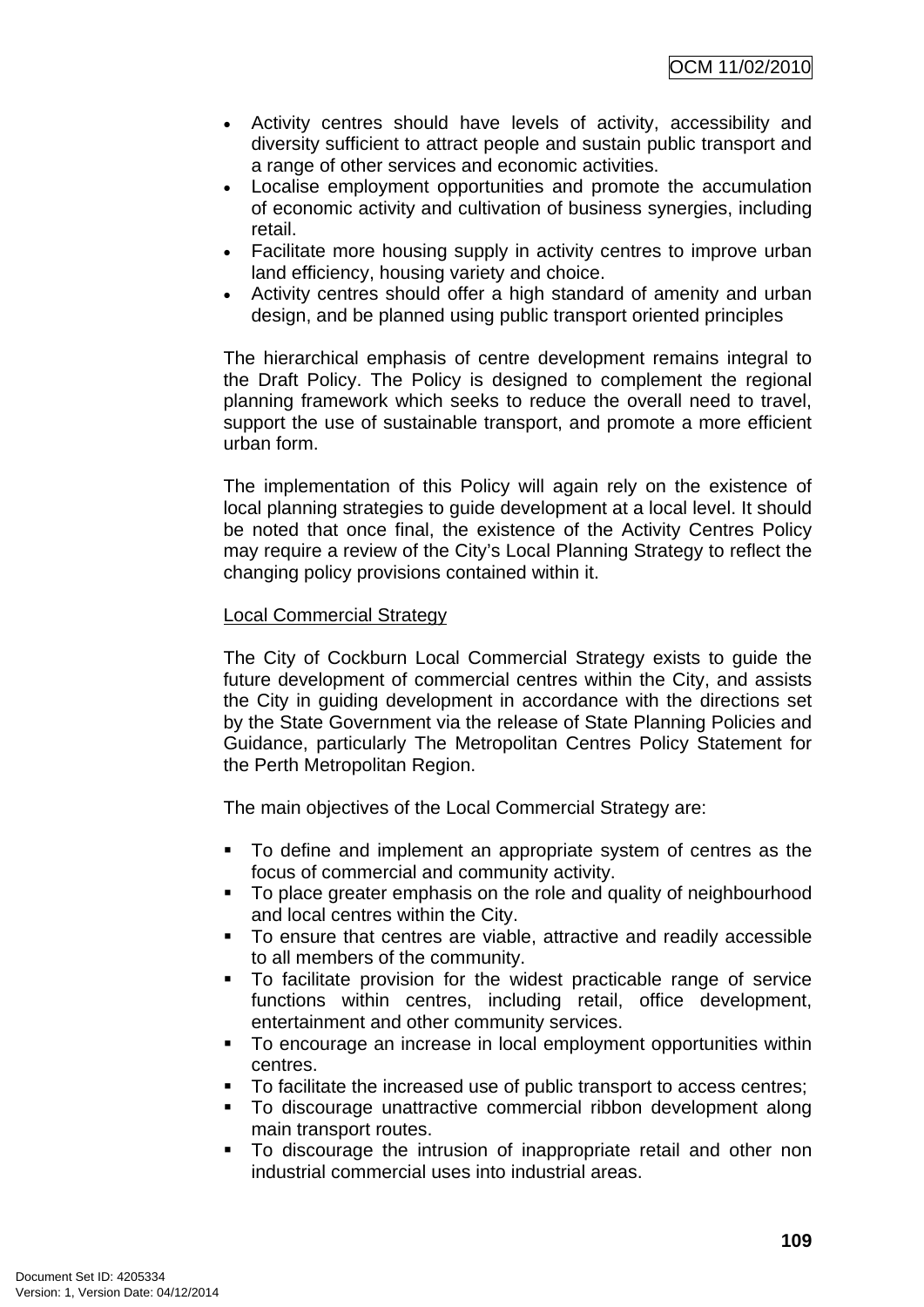To encourage sustainable urban development in accordance with the Liveable Neighbourhoods Initiative.

In accordance with the hierarchical approach advocated by the Metropolitan Centres Policy, the Local Commercial Strategy identifies the existence of a range of commercial centres within the City. These included a Regional Centre at Gateways, a District Centre at Phoenix, and a number of Neighbourhood/Local Centres throughout the Municipality. The Strategy identifies the potential for The Gateways Regional Centre to be elevated in stature to a Strategic Regional Centre, recognizes the limitations in terms of growth for the Phoenix District Centre, and highlights the potential for additional Local Centres within the southern growth areas of the City.

The Local Commercial Strategy did not identify a need for the designation of Local Centre status in respect of the Stock Road Markets complex. This is notwithstanding the fact that the markets, which can be defined as "Other Retail Use" and the showroom uses adjacent to them, were fully operational at the time when the Local Commercial Strategy was framed and came into existence in 2002.

The Strategy did however reinforce the existence of "Mixed Business Areas" as defined by the Scheme. In doing so, it recognizes that there is a tendency for some shop retail development that would be best located in defined shopping centres, to be attracted to Mixed Business Areas. The Strategy emphasizes that effective development controls are essential in ensuring that retail shop uses are directed towards defined retail centres, and not allowed in areas not so defined. In that way the economic viability and vitality of defined centres is safeguarded and bolstered, in accordance with the objectives of local and state planning strategies.

### Options for the Stock Road Markets Complex:

Taking into account the planning policy framework provided by the City of Cockburn Town Planning Scheme No. 3, the Local Commercial Strategy, and State Planning Policy, it is firstly necessary to establish whether there is merit, in planning terms, in pursuing the necessary changes to enable retail shop uses to continue to operate from the Stock Road markets complex. If it is considered that there is such merit, there are a number of options available to the Council, and these will be outlined accordingly.

On the face of it, to allow retail development to take place within the Stock Road markets complex would, in planning terms, be inconsistent with and contradictory to, the existing planning policy framework. The area within which the Stock Road markets complex is located is defined as a "Mixed Business Zone" under the provisions of TPS No. 3. To allow retailing activity in this zone would undermine the objectives of identifying the zone in this location in the first place.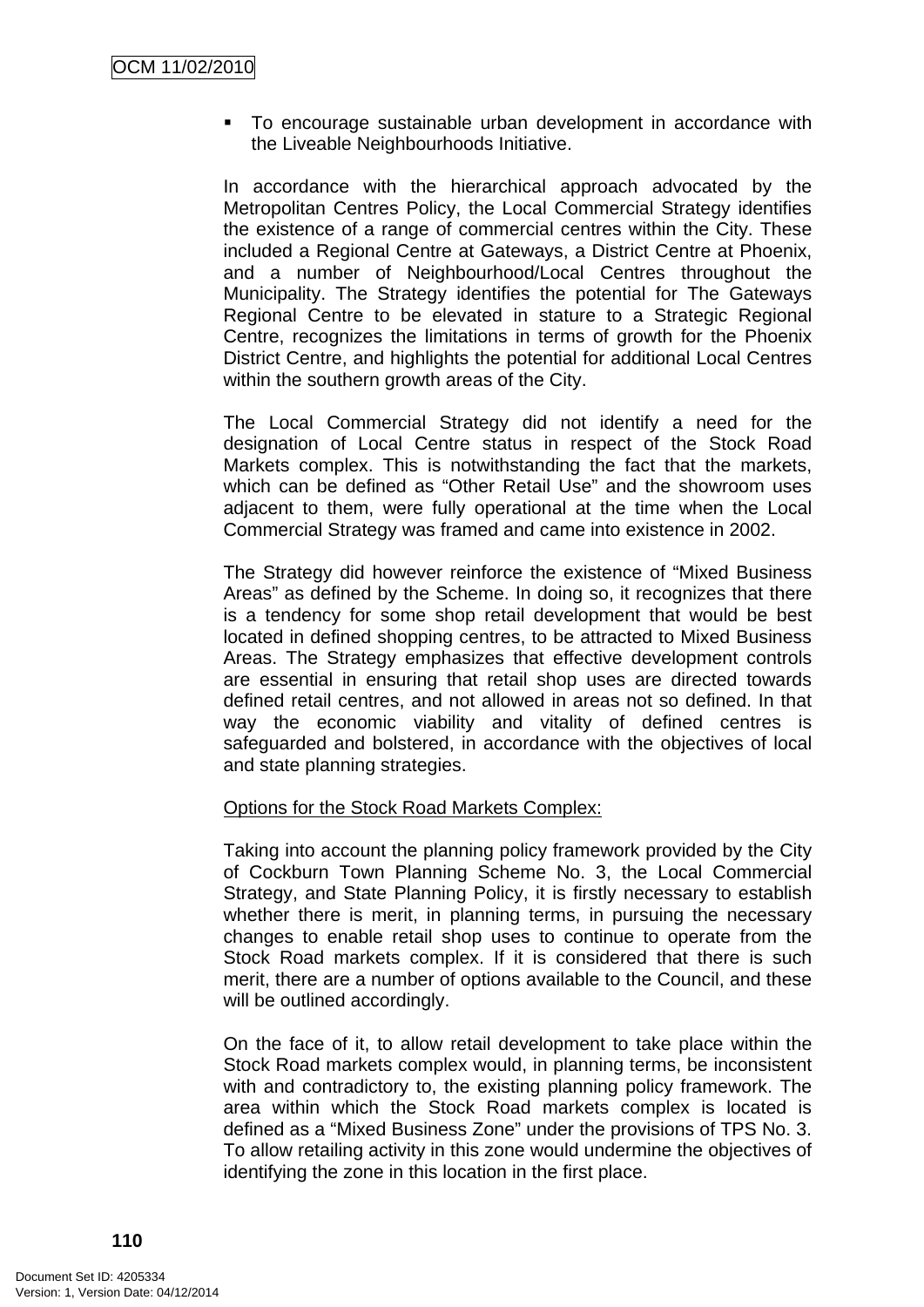This conclusion is reached as the existence of retail shops in this location undermines the more overriding strategy advocated by State Planning Policies, (and upheld by the City's local planning policies including TPS No. 3 and the Local Commercial Strategy) to safeguard the economic viability and vitality of established Shopping Centres. This is the case as the importance of defined Retail Centres is diluted if retail trading takes place in areas not intended to be used for such purposes.

For this reason it is considered that the initiation of a Scheme amendment to re-zone the land from "Mixed Business" to "Local Centre" should be avoided.

The fact that retail activities have been undertaken from the subject site, albeit without the benefit of planning approval, is however, a material consideration for Council in its consideration of the issue the subject of this report. It could be argued that these unauthorized activities have been undertaken without compromise to the orderly and proper planning of the locality, as the retail activities in question are minor in terms of their floor area, and they comprise a minority of the total floorspace available within the complex, the remainder of which is either vacant, or in use with the benefit of the necessary planning approvals in place.

In addition, the existence of a defined Local Centre in close proximity at the corner of Port Kembla Drive and Spearwood Avenue, lends support to the idea of allowing the "additional use" of retail shop to take place within the Stock Road Markets Complex. The existing Local Centre here exists to provide some level of retail advantage to occupiers and users of the wider commercial area located on the east side of Stock Road. It is however, limited in size and as such it could be seen to be failing to satisfy the day to day retail needs of users of the area.

Under the provisions of Clause 4.5 of TPS No. 3, land may be used for a specific use or uses that are listed in addition to any uses already permissible in the zone in which the land is situated. The existence of additional uses on a specific lot or in a defined area would be the subject of a scheme amendment in the same way that a proposal to rezone the land would be. However, the acceptance or otherwise of the additional uses approach is more site specifically controlled, and this control allows the additional land use to take place without prejudice to the objectives of TPS No. 3.

There are other benefits to this approach, not least the ability for the Council to dictate maximum net retail floorspace, both for individual businesses within particular units and in a collective sense to ensure that long term, the area does not assume the characteristics of a bonafide retail centre. The objective of the Council in accommodating the various unauthorized retail businesses located within the Stock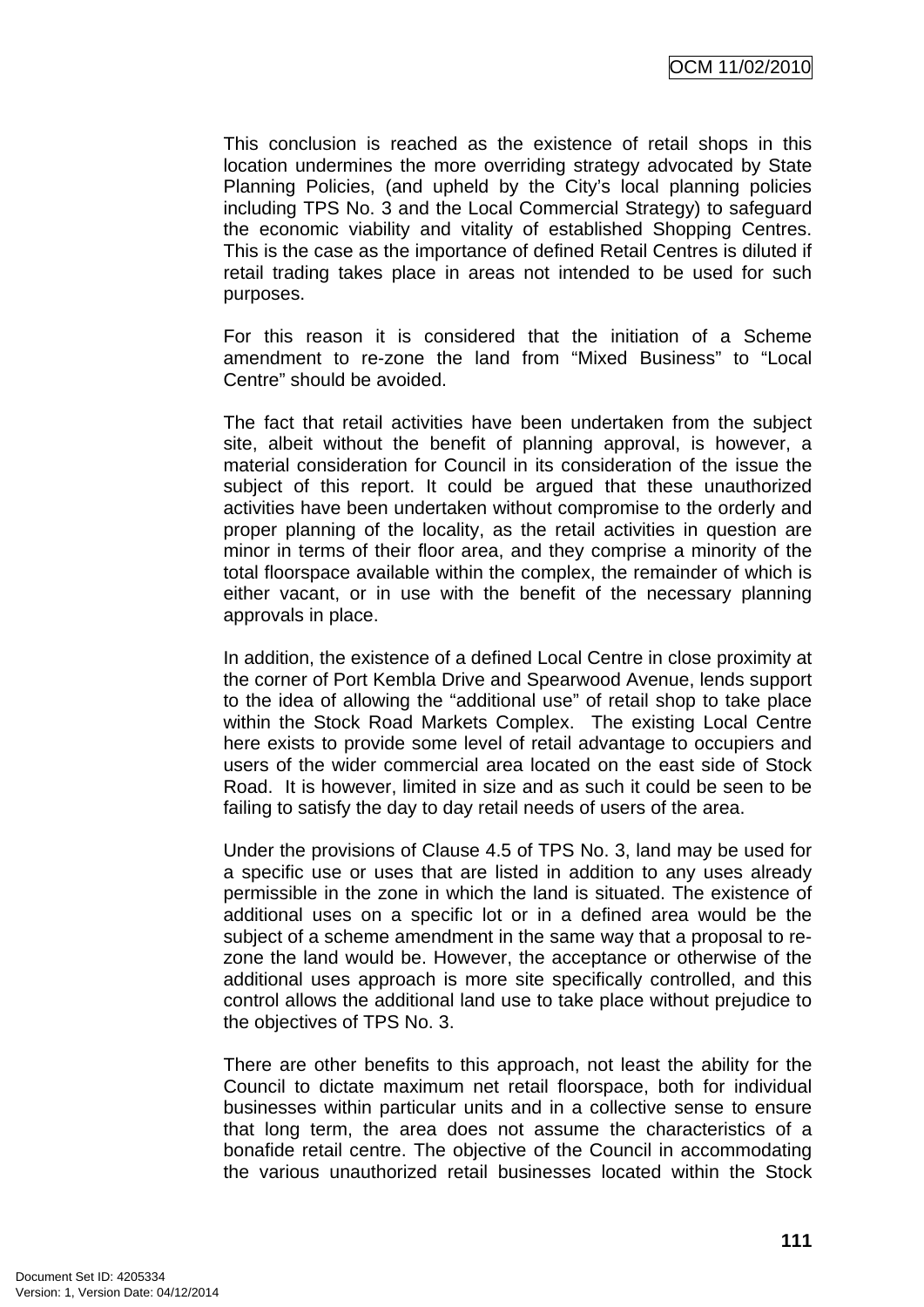Road centre could be achieved, and the complex could continue to operate as it has been, albeit, subject to the determination of retrospective planning applications, in a lawful manner.

It is recommended therefore, that Council adopt this approach, and initiate an amendment to TPS No. 3 to allow the additional use for shop retail development on certain lots within the Stock Road markets complex.

### **Strategic Plan/Policy Implications**

### **Demographic Planning**

- To ensure the planning of the City is based on an approach that has the potential to achieve high levels of convenience and prosperity for its citizens.
- To ensure development will enhance the levels of amenity currently enjoyed by the community.

### **Budget/Financial Implications**

N/A

### **Legal Implications**

In accordance with the requirements of Town Planning Scheme No. 3.

### **Community Consultation**

N/A

# **Attachment(s)**

N/A

### **Advice to Proponent(s)/Submissioners**

N/A

# **Implications of Section 3.18(3) Local Government Act, 1995**

Nil.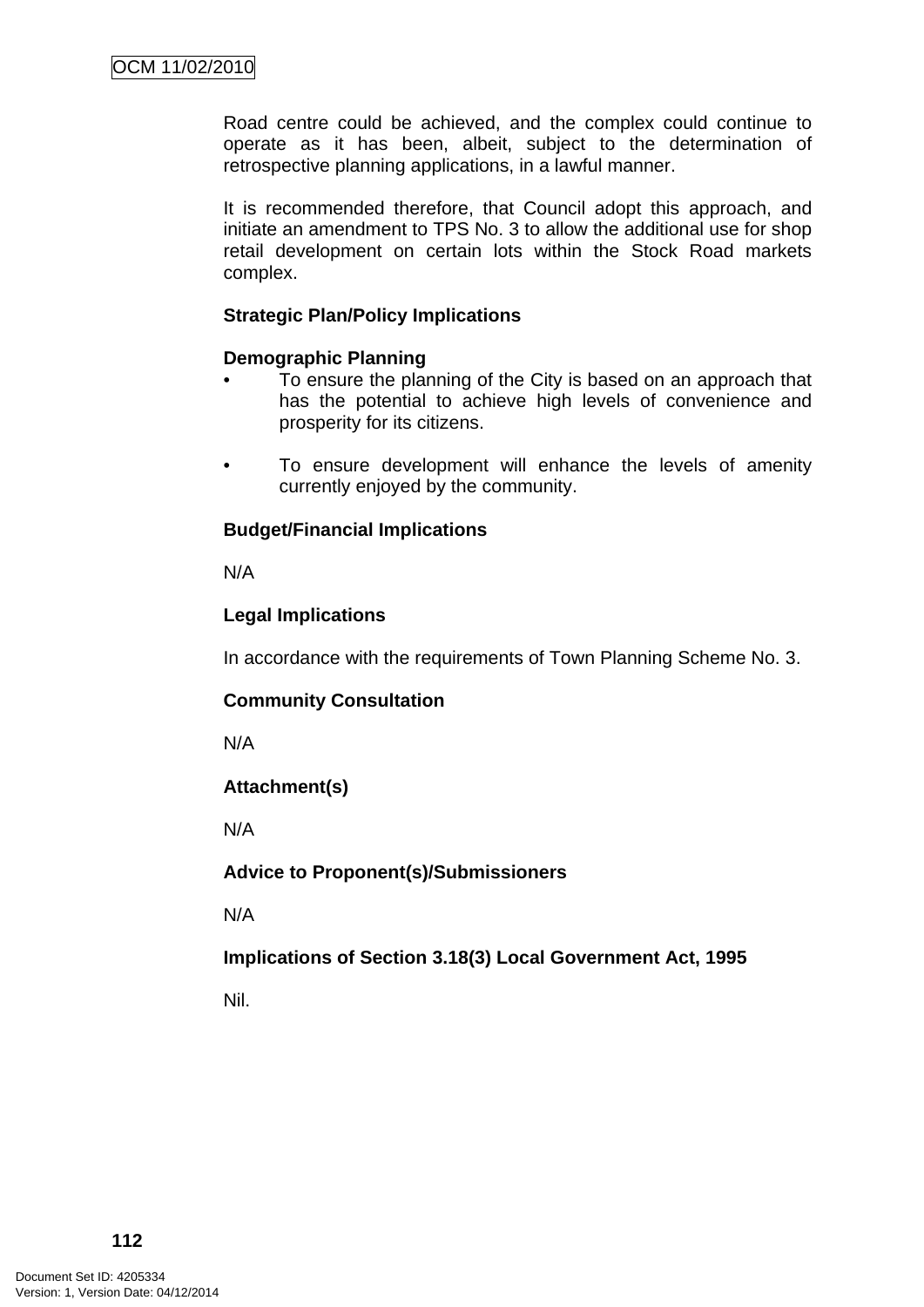### **19.2 (OCM 11/02/2010) - DONATION TO SALVATION ARMY TOODYAY BUSHFIRE APPEAL (5300) (R AVARD)**

### **RECOMMENDATION**

That Council donates \$10,000 from the unallocated portion of the 2009/10 Grants and Donations Budget to The Salvation Army Toodyay Bushfire Appeal.

# **COUNCIL DECISION**

### **Background**

By email received on 21 January 2010, Mayor Howlett submitted the following Notice of Motion for consideration at the February 2010 Council Meeting:

*That Council allocate \$10,000 from the unallocated portion of the 2009/10 Grants and Donations Budget in order to make a donation to The Salvation Army Toodyay Bushfire Appeal.* 

### **Submission**

N/A

### **Report**

In support of his motion, Mayor Howlett has provided the following information.

*The December 2009 bushfires in the Toodyay area have been extensively covered by the media including the aftermath where families have been left homeless and without any other material or personal possessions due to the intensity of the fire that raged through their community.* 

*On surveying the devastation, Premier Colin Barnett declared the area around Toodyay a state natural disaster area and announced immediately a \$3000 grant for families left in desperate need by the fires. These were subsequently matched by a local Toodyay resident.* 

*Many local governments across Western Australia have since responded in terms of providing direct financial support and/or co-ordinating fundraising efforts with their local communities in*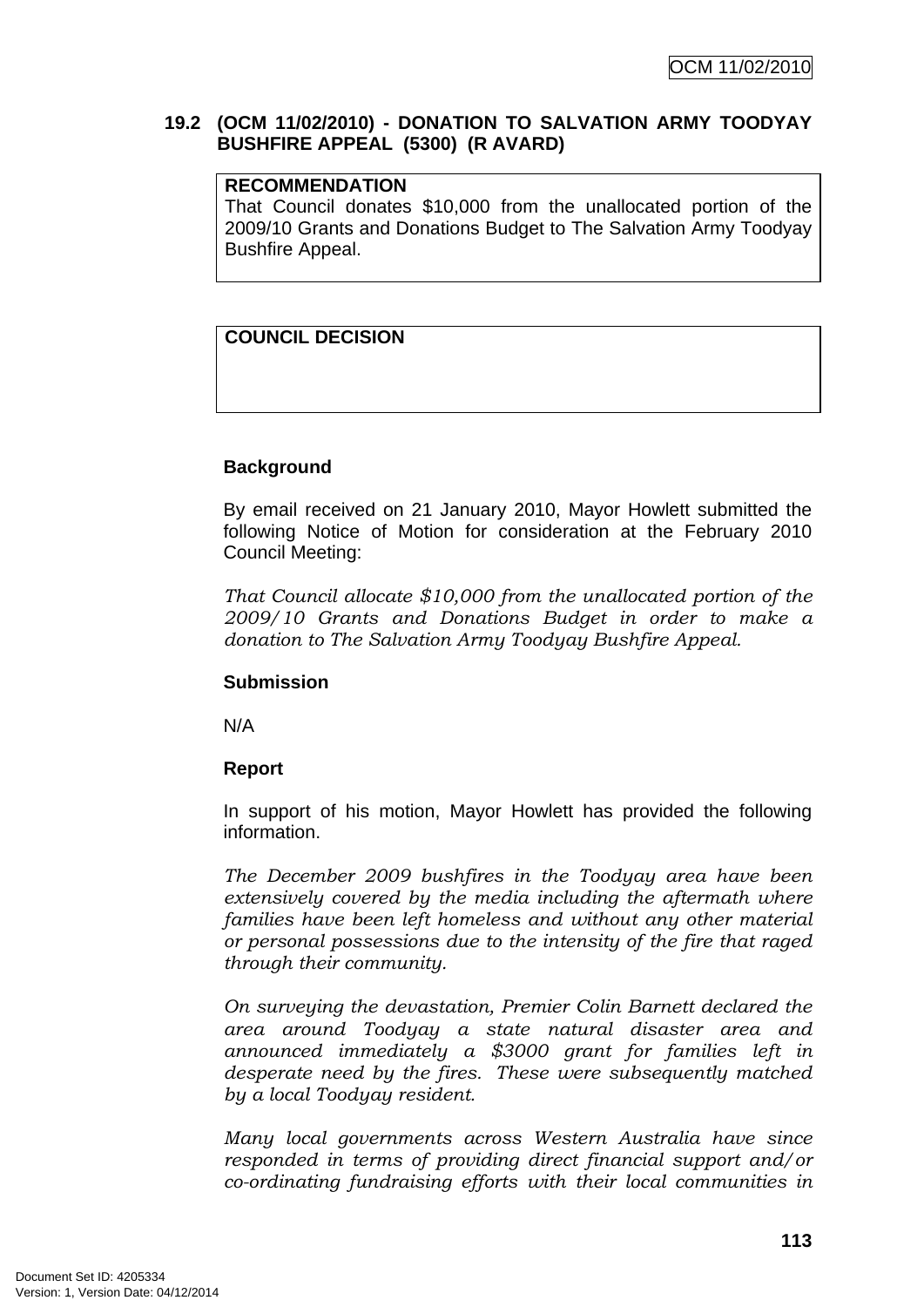*order to ensure the affected residents of Toodyay are assisted in their time of need. Several organisations have established Toodyay Bushfire Appeals including the Lord Mayor's Distress Fund, The West Australian – 7 News Fund and The Salvation Army Fund.* 

*The City of Cockburn more recently provided a financial contribution of \$30,000 to the Victorian Bushfire Appeal in February 2009. Unspent funds are available in the Grants and Donations Budget for 2009/10.* 

*Consideration is also being given to raising funds through a 'tin shake' at the 'Summer of Fun Concerts' and then combining the monies collected with the planned donation.*

### **Strategic Plan/Policy Implications**

#### **Lifestyle and Aspiration Achievement**

• To foster a sense of community spirit within the district generally and neighbourhoods in particular.

### **Budget/Financial Implications**

Funds of approximately \$108,000 remain in the Grants and Donations Budget established fro Community Grants. It is anticipated that approximately \$70,000 will be recommended to Council for distribution in the next round of submissions scheduled for April 2010.

### **Legal Implications**

N/A

### **Community Consultation**

N/A

### **Attachment(s)**

N/A

# **Advice to Proponent(s)/Submissioners**

N/A

**Implications of Section 3.18(3) Local Government Act, 1995**

Nil.